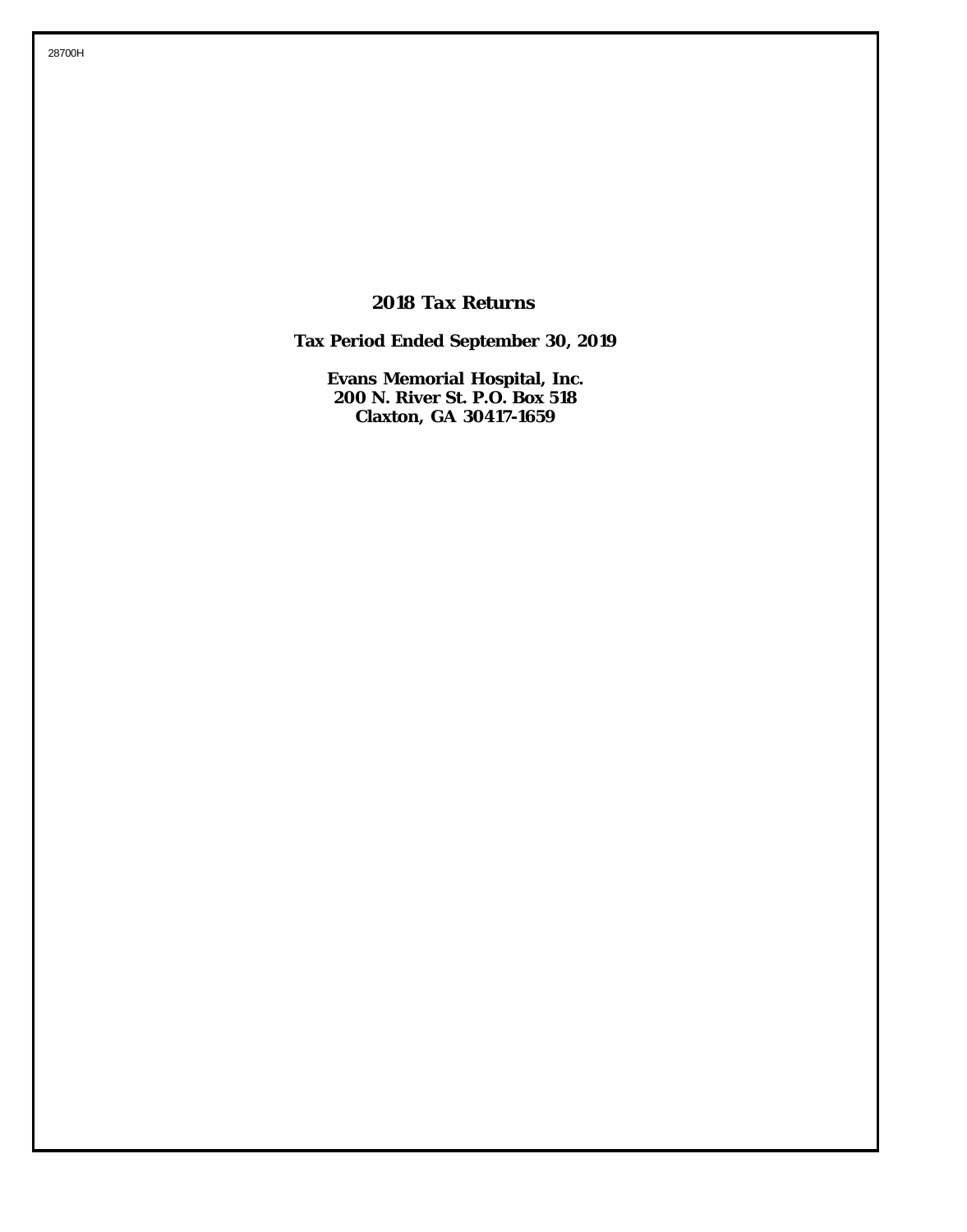28700H

## **Draffin & Tucker LLP PO Box 71309 Albany, GA 31708-1309 229-883-7878**

August 4, 2020

## **CONFIDENTIAL**

Mr. John Wiggins Evans Memorial Hospital, Inc. 200 N. River St. P.O. Box 518 Claxton, GA 30417-1659

Dear John:

We have prepared the enclosed returns from information provided by you without verification or audit. We suggest that you examine these returns carefully to fully acquaint yourself with all items contained therein to ensure that there are no omissions or misstatements. Attached are instructions for signing and filing each return. Please follow those instructions carefully.

Enclosed is any material you furnished for use in preparing the returns. If the returns are examined, requests may be made for supporting documentation. Therefore, we recommend that you retain all pertinent records for at least seven years.

In order that we may properly advise you of tax considerations, please keep us informed of any significant changes in your financial affairs or of any correspondence received from taxing authorities.

If you have any questions, or if we can be of assistance in any way, please call.

Sincerely,

Draffin & Tucker LLP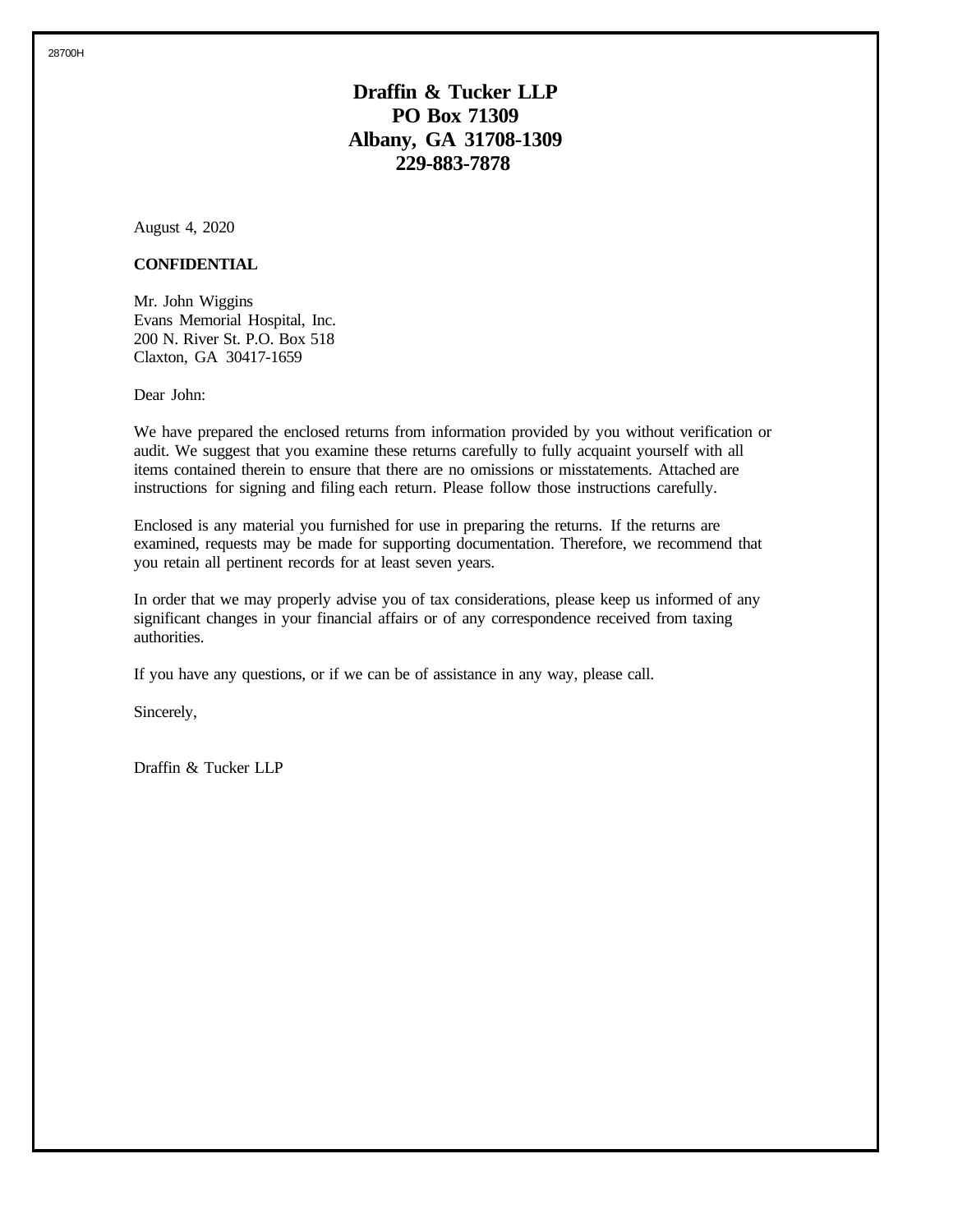# **Filing Instructions Evans Memorial Hospital, Inc. Exempt Organization Tax Return Taxable Year Ended September 30, 2019 Date Due:** August 17, 2020 **Remittance:** None is required. Your Form 990 for the tax year ended 9/30/19 shows no balance due. **Signature:** You are using a Personal Identification Number (PIN) for signing your return electronically. Form 8879-EO, IRS *e-file* Signature Authorization for an Exempt Organization should be signed and dated by an authorized officer of the organization and returned to: Draffin & Tucker LLP PO Box 71309 Albany, GA 31708-1309 *Important:* **Your return will not be filed with the IRS until the signed Form 8879-EO has been received by this office. Other:** Your return is being filed electronically with the IRS and is not required to be mailed. If you Mail a paper copy of your return to the IRS it will delay the processing of your return. The additional filing copy should be signed, dated, and mailed in the enclosed envelope to the State of Georgia at the following address: Georgia Department of Revenue P. O. Box 740395 Atlanta, Georgia 30374-0395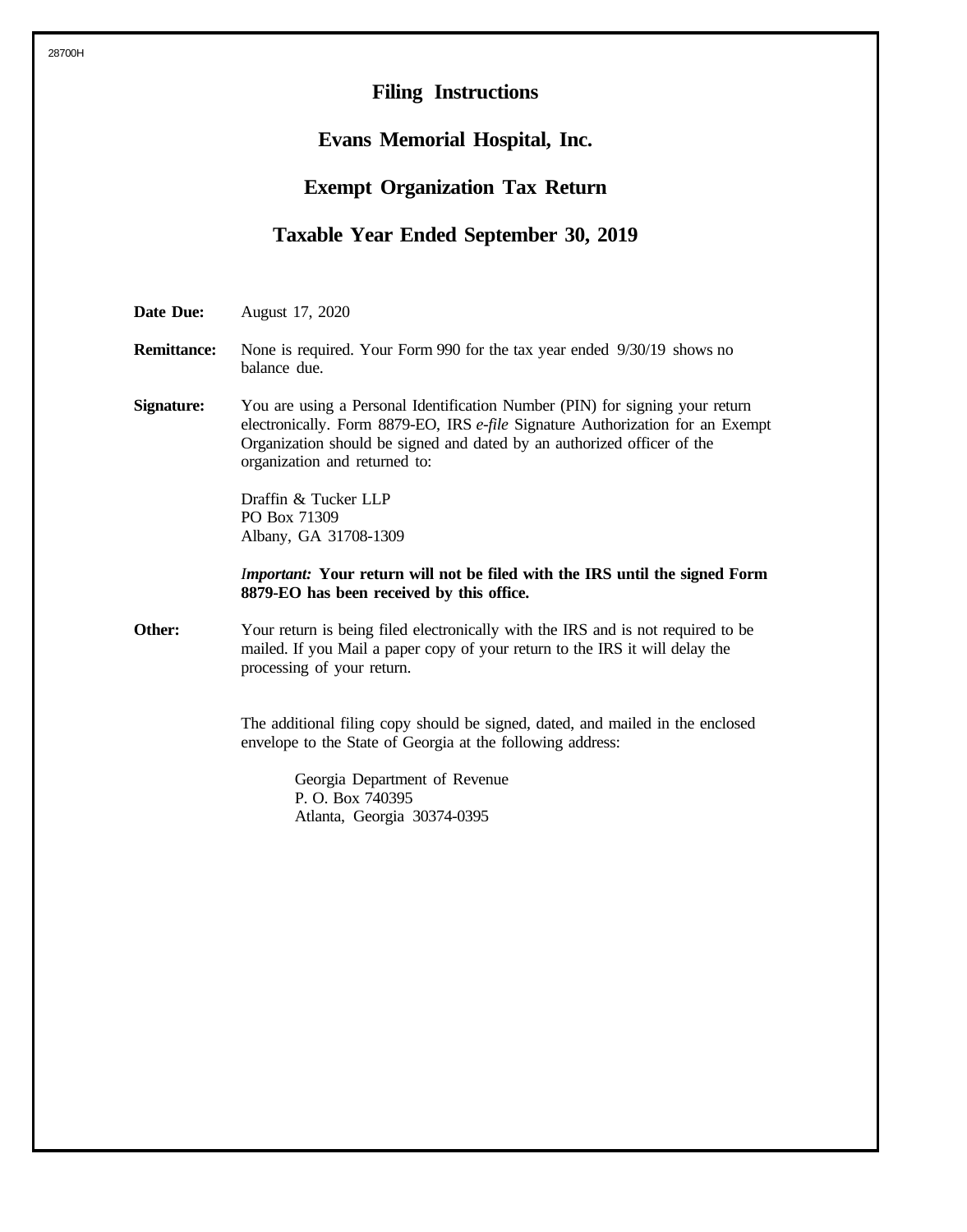| Form 8879-EO                                           |                                                                                                                                                                                                                                                                                                                                                                                                                                                                                                                                                                                                                                                                                                                                                                                                                                                                                                                                                                                                                                                                                                                                                                                                                                                                                                                                                                                         | <b>IRS</b> e-file Signature Authorization<br>for an Exempt Organization                                        |                                                   | OMB No. 1545-1878                     |
|--------------------------------------------------------|-----------------------------------------------------------------------------------------------------------------------------------------------------------------------------------------------------------------------------------------------------------------------------------------------------------------------------------------------------------------------------------------------------------------------------------------------------------------------------------------------------------------------------------------------------------------------------------------------------------------------------------------------------------------------------------------------------------------------------------------------------------------------------------------------------------------------------------------------------------------------------------------------------------------------------------------------------------------------------------------------------------------------------------------------------------------------------------------------------------------------------------------------------------------------------------------------------------------------------------------------------------------------------------------------------------------------------------------------------------------------------------------|----------------------------------------------------------------------------------------------------------------|---------------------------------------------------|---------------------------------------|
| Department of the Treasury<br>Internal Revenue Service | For calendar year 2018, or fiscal year beginning $10/01$ , 2018, and ending  9/30, 2019.                                                                                                                                                                                                                                                                                                                                                                                                                                                                                                                                                                                                                                                                                                                                                                                                                                                                                                                                                                                                                                                                                                                                                                                                                                                                                                | u Do not send to the IRS. Keep for your records.<br>u Go to www.irs.gov/Form8879EO for the latest information. |                                                   | 2018                                  |
| Name of exempt organization                            |                                                                                                                                                                                                                                                                                                                                                                                                                                                                                                                                                                                                                                                                                                                                                                                                                                                                                                                                                                                                                                                                                                                                                                                                                                                                                                                                                                                         |                                                                                                                | Employer identification number                    |                                       |
|                                                        | Evans Memorial Hospital, Inc.                                                                                                                                                                                                                                                                                                                                                                                                                                                                                                                                                                                                                                                                                                                                                                                                                                                                                                                                                                                                                                                                                                                                                                                                                                                                                                                                                           |                                                                                                                | 58-2257925                                        |                                       |
| Name and title of officer                              | John Wiggins                                                                                                                                                                                                                                                                                                                                                                                                                                                                                                                                                                                                                                                                                                                                                                                                                                                                                                                                                                                                                                                                                                                                                                                                                                                                                                                                                                            |                                                                                                                |                                                   |                                       |
|                                                        | CFO/Treasurer                                                                                                                                                                                                                                                                                                                                                                                                                                                                                                                                                                                                                                                                                                                                                                                                                                                                                                                                                                                                                                                                                                                                                                                                                                                                                                                                                                           |                                                                                                                |                                                   |                                       |
| Part I                                                 | Type of Return and Return Information (Whole Dollars Only)                                                                                                                                                                                                                                                                                                                                                                                                                                                                                                                                                                                                                                                                                                                                                                                                                                                                                                                                                                                                                                                                                                                                                                                                                                                                                                                              |                                                                                                                |                                                   |                                       |
| 2a Form 990-EZ check here $\blacktriangleright$        | Check the box for the return for which you are using this Form 8879-EO and enter the applicable amount, if any, from the return. If you<br>check the box on line 1a, 2a, 3a, 4a, or 5a, below, and the amount on that line for the return being filed with this form was blank, then<br>leave line 1b, 2b, 3b, 4b, or 5b, whichever is applicable, blank (do not enter -0-). But, if you entered -0- on the return, then enter -0- on<br>the applicable line below. Do not complete more than one line in Part I.                                                                                                                                                                                                                                                                                                                                                                                                                                                                                                                                                                                                                                                                                                                                                                                                                                                                       |                                                                                                                |                                                   |                                       |
| 4a Form 990-PF check here ▶                            | $\Box$ b Tax based on investment income (Form 990-PF, Part VI, line 5) $\Box$                                                                                                                                                                                                                                                                                                                                                                                                                                                                                                                                                                                                                                                                                                                                                                                                                                                                                                                                                                                                                                                                                                                                                                                                                                                                                                           |                                                                                                                |                                                   |                                       |
|                                                        |                                                                                                                                                                                                                                                                                                                                                                                                                                                                                                                                                                                                                                                                                                                                                                                                                                                                                                                                                                                                                                                                                                                                                                                                                                                                                                                                                                                         |                                                                                                                |                                                   |                                       |
| Part II                                                | Declaration and Signature Authorization of Officer                                                                                                                                                                                                                                                                                                                                                                                                                                                                                                                                                                                                                                                                                                                                                                                                                                                                                                                                                                                                                                                                                                                                                                                                                                                                                                                                      |                                                                                                                |                                                   |                                       |
|                                                        | organization's electronic return. I consent to allow my intermediate service provider, transmitter, or electronic return originator (ERO)<br>to send the organization's return to the IRS and to receive from the IRS (a) an acknowledgement of receipt or reason for rejection of<br>the transmission, (b) the reason for any delay in processing the return or refund, and (c) the date of any refund. If applicable, I<br>authorize the U.S. Treasury and its designated Financial Agent to initiate an electronic funds withdrawal (direct debit) entry to the<br>financial institution account indicated in the tax preparation software for payment of the organization's federal taxes owed on this<br>return, and the financial institution to debit the entry to this account. To revoke a payment, I must contact the U.S. Treasury Financial<br>Agent at 1-888-353-4537 no later than 2 business days prior to the payment (settlement) date. I also authorize the financial institutions<br>involved in the processing of the electronic payment of taxes to receive confidential information necessary to answer inquiries and<br>resolve issues related to the payment. I have selected a personal identification number (PIN) as my signature for the organization's<br>electronic return and, if applicable, the organization's consent to electronic funds withdrawal. |                                                                                                                |                                                   |                                       |
| Officer's PIN: check one box only                      |                                                                                                                                                                                                                                                                                                                                                                                                                                                                                                                                                                                                                                                                                                                                                                                                                                                                                                                                                                                                                                                                                                                                                                                                                                                                                                                                                                                         |                                                                                                                |                                                   |                                       |
|                                                        | lauthorize Draffin & Tucker LLP                                                                                                                                                                                                                                                                                                                                                                                                                                                                                                                                                                                                                                                                                                                                                                                                                                                                                                                                                                                                                                                                                                                                                                                                                                                                                                                                                         |                                                                                                                | 57925                                             |                                       |
| ΙxΙ                                                    | ERO firm name                                                                                                                                                                                                                                                                                                                                                                                                                                                                                                                                                                                                                                                                                                                                                                                                                                                                                                                                                                                                                                                                                                                                                                                                                                                                                                                                                                           | to enter my PIN                                                                                                | Enter five numbers, but<br>do not enter all zeros | as my signature                       |
|                                                        | on the organization's tax year 2018 electronically filed return. If I have indicated within this return that a copy of the return is<br>being filed with a state agency(ies) regulating charities as part of the IRS Fed/State program, I also authorize the aforementioned<br>ERO to enter my PIN on the return's disclosure consent screen.                                                                                                                                                                                                                                                                                                                                                                                                                                                                                                                                                                                                                                                                                                                                                                                                                                                                                                                                                                                                                                           |                                                                                                                |                                                   |                                       |
|                                                        | As an officer of the organization, I will enter my PIN as my signature on the organization's tax year 2018 electronically filed return.<br>If I have indicated within this return that a copy of the return is being filed with a state agency(ies) regulating charities as part of<br>the IRS Fed/State program, I will enter my PIN on the return's disclosure consent screen.                                                                                                                                                                                                                                                                                                                                                                                                                                                                                                                                                                                                                                                                                                                                                                                                                                                                                                                                                                                                        |                                                                                                                |                                                   |                                       |
| Officer's signature                                    |                                                                                                                                                                                                                                                                                                                                                                                                                                                                                                                                                                                                                                                                                                                                                                                                                                                                                                                                                                                                                                                                                                                                                                                                                                                                                                                                                                                         | Date $\}$                                                                                                      | 08/05/20                                          |                                       |
| Part III                                               | <b>Certification and Authentication</b>                                                                                                                                                                                                                                                                                                                                                                                                                                                                                                                                                                                                                                                                                                                                                                                                                                                                                                                                                                                                                                                                                                                                                                                                                                                                                                                                                 |                                                                                                                |                                                   |                                       |
|                                                        | <b>ERO's EFIN/PIN.</b> Enter your six-digit electronic filing identification<br>number (EFIN) followed by your five-digit self-selected PIN.                                                                                                                                                                                                                                                                                                                                                                                                                                                                                                                                                                                                                                                                                                                                                                                                                                                                                                                                                                                                                                                                                                                                                                                                                                            |                                                                                                                |                                                   | 58645411111<br>Do not enter all zeros |
|                                                        | I certify that the above numeric entry is my PIN, which is my signature on the 2018 electronically filed return for the organization<br>indicated above. I confirm that I am submitting this return in accordance with the requirements of Pub. 4163, Modernized e-File (MeF)<br>Information for Authorized IRS e-file Providers for Business Returns.                                                                                                                                                                                                                                                                                                                                                                                                                                                                                                                                                                                                                                                                                                                                                                                                                                                                                                                                                                                                                                  |                                                                                                                |                                                   |                                       |
| ERO's signature                                        | <u> Facqueline Atkinz, CPA</u>                                                                                                                                                                                                                                                                                                                                                                                                                                                                                                                                                                                                                                                                                                                                                                                                                                                                                                                                                                                                                                                                                                                                                                                                                                                                                                                                                          | Date } 08/05/20                                                                                                |                                                   |                                       |
|                                                        | <b>ERO Must Retain This Form - See Instructions</b>                                                                                                                                                                                                                                                                                                                                                                                                                                                                                                                                                                                                                                                                                                                                                                                                                                                                                                                                                                                                                                                                                                                                                                                                                                                                                                                                     |                                                                                                                |                                                   |                                       |
|                                                        | Do Not Submit This Form to the IRS Unless Requested To Do So                                                                                                                                                                                                                                                                                                                                                                                                                                                                                                                                                                                                                                                                                                                                                                                                                                                                                                                                                                                                                                                                                                                                                                                                                                                                                                                            |                                                                                                                |                                                   |                                       |
|                                                        | For Paperwork Reduction Act Notice, see back of form.                                                                                                                                                                                                                                                                                                                                                                                                                                                                                                                                                                                                                                                                                                                                                                                                                                                                                                                                                                                                                                                                                                                                                                                                                                                                                                                                   |                                                                                                                |                                                   | Form 8879-EO (2018)                   |

28700H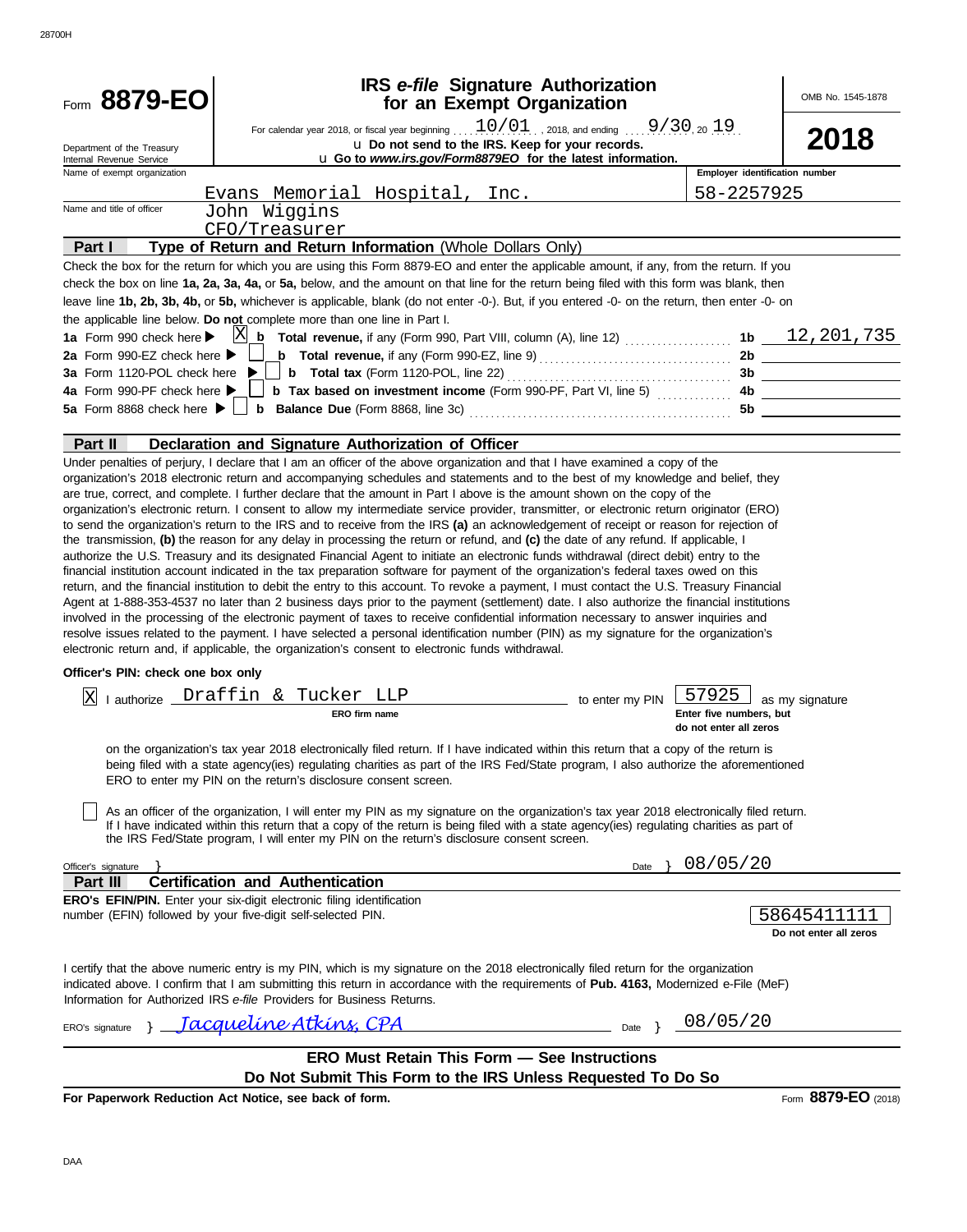| Form              | Department of the Treasury<br>Internal Revenue Service | <b>Return of Organization Exempt From Income Tax</b><br>Under section 501(c), 527, or 4947(a)(1) of the Internal Revenue Code (except private foundations)<br>u Do not enter social security numbers on this form as it may be made public.                                                                              |                                               |                         | OMB No. 1545-0047<br>2018<br>Open to Public |
|-------------------|--------------------------------------------------------|--------------------------------------------------------------------------------------------------------------------------------------------------------------------------------------------------------------------------------------------------------------------------------------------------------------------------|-----------------------------------------------|-------------------------|---------------------------------------------|
|                   |                                                        | <b>u</b> Go to www.irs.gov/Form990 for instructions and the latest information.<br>For the 2018 calendar year, or tax year beginning $10/01/18$ , and ending $09/30/19$                                                                                                                                                  |                                               |                         | Inspection                                  |
| в                 | Check if applicable:                                   | C Name of organization                                                                                                                                                                                                                                                                                                   |                                               |                         | D Employer identification number            |
|                   |                                                        | Evans Memorial Hospital, Inc.                                                                                                                                                                                                                                                                                            |                                               |                         |                                             |
|                   | Address change                                         | Doing business as                                                                                                                                                                                                                                                                                                        |                                               |                         |                                             |
|                   | Name change                                            | Number and street (or P.O. box if mail is not delivered to street address)                                                                                                                                                                                                                                               | Room/suite                                    | E Telephone number      | 58-2257925                                  |
|                   | Initial return                                         | 200 N. River St. P.O. Box 518                                                                                                                                                                                                                                                                                            |                                               |                         | 912-739-5105                                |
|                   | Final return/                                          | City or town, state or province, country, and ZIP or foreign postal code                                                                                                                                                                                                                                                 |                                               |                         |                                             |
|                   | terminated                                             | GA 30417-1659<br>Claxton                                                                                                                                                                                                                                                                                                 |                                               | G Gross receipts\$      | 12,224,561                                  |
|                   | Amended return                                         | F Name and address of principal officer:                                                                                                                                                                                                                                                                                 |                                               |                         |                                             |
|                   | Application pending                                    | Bill Lee                                                                                                                                                                                                                                                                                                                 | H(a) Is this a group return for subordinates? |                         | ΧI<br>Yes<br>No                             |
|                   |                                                        | 200 N. River Street                                                                                                                                                                                                                                                                                                      | H(b) Are all subordinates included?           |                         | No<br>Yes                                   |
|                   |                                                        | Claxton<br>GA 30417-1659                                                                                                                                                                                                                                                                                                 |                                               |                         | If "No," attach a list. (see instructions)  |
|                   | X<br>Tax-exempt status:                                | 501(c)(3)<br>) $t$ (insert no.)<br>$501(c)$ (<br>4947(a)(1) or<br>527                                                                                                                                                                                                                                                    |                                               |                         |                                             |
|                   | Website: U                                             | www.evansmemorial.org                                                                                                                                                                                                                                                                                                    | H(c) Group exemption number LI                |                         |                                             |
| κ                 | Form of organization:                                  | $\vert X \vert$ Corporation<br>Trust<br>Association<br>Other <b>u</b>                                                                                                                                                                                                                                                    | L Year of formation: 1996                     |                         | <b>M</b> State of legal domicile: $GA$      |
|                   | Part I<br><b>Summary</b>                               |                                                                                                                                                                                                                                                                                                                          |                                               |                         |                                             |
|                   |                                                        | 1 Briefly describe the organization's mission or most significant activities:                                                                                                                                                                                                                                            |                                               |                         |                                             |
|                   |                                                        | Provides short term acute care for residents of the surrounding communities                                                                                                                                                                                                                                              |                                               |                         |                                             |
| Governance        |                                                        | regardless of their ability to pay.                                                                                                                                                                                                                                                                                      |                                               |                         |                                             |
|                   |                                                        | 2 Check this box $\mathbf{u}$ if the organization discontinued its operations or disposed of more than 25% of its net assets.                                                                                                                                                                                            |                                               |                         |                                             |
| ઌ                 |                                                        | 3 Number of voting members of the governing body (Part VI, line 1a)                                                                                                                                                                                                                                                      |                                               | 3                       | 7                                           |
|                   |                                                        |                                                                                                                                                                                                                                                                                                                          |                                               | $\overline{\mathbf{4}}$ | 7                                           |
| <b>Activities</b> |                                                        |                                                                                                                                                                                                                                                                                                                          |                                               | 5                       | 199                                         |
|                   |                                                        | 6 Total number of volunteers (estimate if necessary)                                                                                                                                                                                                                                                                     |                                               | 6                       | 8                                           |
|                   |                                                        |                                                                                                                                                                                                                                                                                                                          |                                               | 7a                      |                                             |
|                   |                                                        |                                                                                                                                                                                                                                                                                                                          |                                               |                         | 0<br>0                                      |
|                   |                                                        |                                                                                                                                                                                                                                                                                                                          | Prior Year                                    | 7b                      | Current Year                                |
|                   |                                                        | 8 Contributions and grants (Part VIII, line 1h)                                                                                                                                                                                                                                                                          |                                               | 1,508,790               | 1,816,342                                   |
|                   |                                                        | 9 Program service revenue (Part VIII, line 2g)                                                                                                                                                                                                                                                                           | 10,638,751                                    |                         | 10, 313, 646                                |
| Revenue           |                                                        |                                                                                                                                                                                                                                                                                                                          |                                               | 22,095                  | 17,784                                      |
|                   |                                                        | 11 Other revenue (Part VIII, column (A), lines 5, 6d, 8c, 9c, 10c, and 11e)                                                                                                                                                                                                                                              |                                               | 73,206                  | 53,963                                      |
|                   |                                                        |                                                                                                                                                                                                                                                                                                                          | 12, 242, 842                                  |                         | 12, 201, 735                                |
|                   |                                                        | 12 Total revenue - add lines 8 through 11 (must equal Part VIII, column (A), line 12)                                                                                                                                                                                                                                    |                                               |                         |                                             |
|                   |                                                        | 13 Grants and similar amounts paid (Part IX, column (A), lines 1-3)                                                                                                                                                                                                                                                      |                                               |                         | 0                                           |
|                   |                                                        | 14 Benefits paid to or for members (Part IX, column (A), line 4)                                                                                                                                                                                                                                                         |                                               |                         |                                             |
| Expenses          |                                                        | 15 Salaries, other compensation, employee benefits (Part IX, column (A), lines 5-10)                                                                                                                                                                                                                                     |                                               | 6,659,708               | 7,313,008                                   |
|                   |                                                        |                                                                                                                                                                                                                                                                                                                          |                                               |                         | $\Omega$                                    |
|                   |                                                        | <b>b</b> Total fundraising expenses (Part IX, column (D), line 25) <b>u</b>                                                                                                                                                                                                                                              |                                               |                         |                                             |
|                   |                                                        | 17 Other expenses (Part IX, column (A), lines 11a-11d, 11f-24e)                                                                                                                                                                                                                                                          |                                               | 5,843,415               | 6,011,267                                   |
|                   |                                                        | 18 Total expenses. Add lines 13-17 (must equal Part IX, column (A), line 25)                                                                                                                                                                                                                                             | 12,503,123                                    |                         | 13, 324, 275                                |
|                   |                                                        |                                                                                                                                                                                                                                                                                                                          |                                               | $-260, 281$             | $-122,540$                                  |
|                   |                                                        |                                                                                                                                                                                                                                                                                                                          | Beginning of Current Year                     |                         | End of Year                                 |
| Assets or         |                                                        |                                                                                                                                                                                                                                                                                                                          | 7,318,627                                     |                         | 7,077,400                                   |
|                   | 21 Total liabilities (Part X, line 26)                 |                                                                                                                                                                                                                                                                                                                          |                                               | 7,413,085               | 8,294,398                                   |
|                   |                                                        |                                                                                                                                                                                                                                                                                                                          |                                               | $-94,458$               | $-1, 216, 998$                              |
|                   | Part II                                                | <b>Signature Block</b>                                                                                                                                                                                                                                                                                                   |                                               |                         |                                             |
|                   |                                                        | Under penalties of perjury, I declare that I have examined this return, including accompanying schedules and statements, and to the best of my knowledge and belief, it is<br>true, correct, and complete. Declaration of preparer (other than officer) is based on all information of which preparer has any knowledge. |                                               |                         |                                             |
|                   |                                                        |                                                                                                                                                                                                                                                                                                                          |                                               |                         |                                             |
| <b>Sign</b>       | Signature of officer                                   |                                                                                                                                                                                                                                                                                                                          |                                               | Date                    |                                             |
| <b>Here</b>       |                                                        | John Wiggins                                                                                                                                                                                                                                                                                                             | CFO/Treasurer                                 |                         |                                             |
|                   |                                                        | Type or print name and title                                                                                                                                                                                                                                                                                             |                                               |                         |                                             |
|                   | Print/Type preparer's name                             | Preparer's signature                                                                                                                                                                                                                                                                                                     | Date                                          | Check                   | <b>PTIN</b>                                 |
| Paid              | Jacqueline G. Atkins                                   | Jacquelíne Atkíns, CPA                                                                                                                                                                                                                                                                                                   | 8/4                                           | $20$ self-employed      | P00861721                                   |
|                   | Preparer<br>Firm's name                                | Draffin & Tucker LLP<br>λ.                                                                                                                                                                                                                                                                                               |                                               | Firm's EIN }            | 58-0914992                                  |
|                   | <b>Use Only</b>                                        | PO Box 71309                                                                                                                                                                                                                                                                                                             |                                               |                         |                                             |
|                   | Firm's address                                         | GA<br>31708-1309<br>Albany,                                                                                                                                                                                                                                                                                              |                                               | Phone no.               | 229-883-7878                                |
|                   |                                                        |                                                                                                                                                                                                                                                                                                                          |                                               |                         | $ X $ Yes<br>No                             |

| For Paperwork Reduction Act Notice, see the separate instructions.<br>DAA |  |
|---------------------------------------------------------------------------|--|
|---------------------------------------------------------------------------|--|

Form **990** (2018)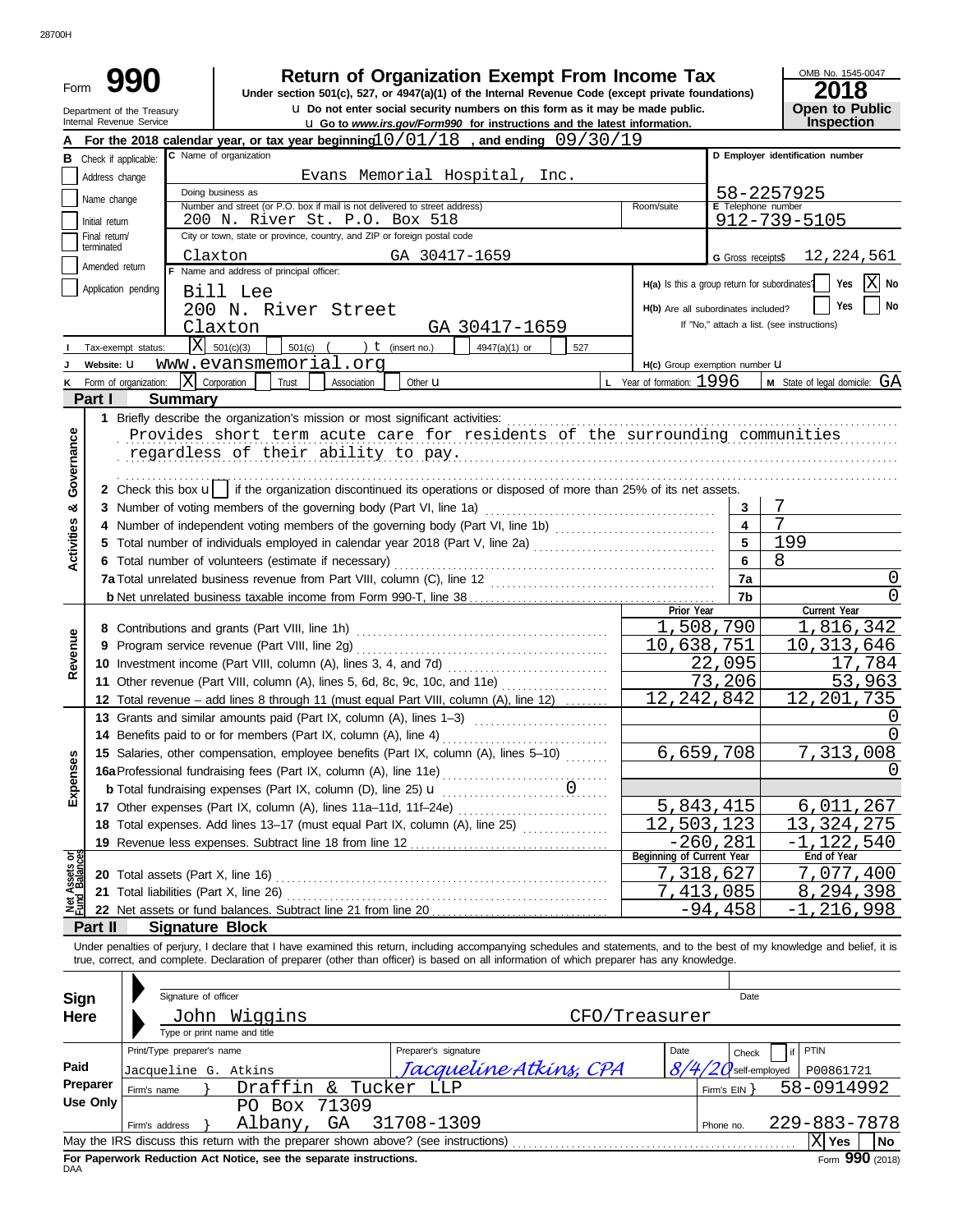| Form 990 (2018) Evans Memorial Hospital, Inc.<br><b>Statement of Program Service Accomplishments</b><br>Part III                                                                                                                             |                               | Page 2                             |
|----------------------------------------------------------------------------------------------------------------------------------------------------------------------------------------------------------------------------------------------|-------------------------------|------------------------------------|
|                                                                                                                                                                                                                                              |                               |                                    |
| 1 Briefly describe the organization's mission:                                                                                                                                                                                               |                               |                                    |
| Provides short term acute care for residents of the surrounding communities<br>regardless of their ability to pay.                                                                                                                           |                               |                                    |
|                                                                                                                                                                                                                                              |                               |                                    |
| 2 Did the organization undertake any significant program services during the year which were not listed on the<br>prior Form 990 or 990-EZ?<br>If "Yes," describe these new services on Schedule O.                                          |                               | Yes $ X $ No                       |
| Did the organization cease conducting, or make significant changes in how it conducts, any program<br>3.<br>services?                                                                                                                        |                               | $\Box$ Yes $\boxed{\mathrm{X}}$ No |
| If "Yes," describe these changes on Schedule O.<br>Describe the organization's program service accomplishments for each of its three largest program services, as measured by                                                                |                               |                                    |
| expenses. Section 501(c)(3) and 501(c)(4) organizations are required to report the amount of grants and allocations to others,<br>the total expenses, and revenue, if any, for each program service reported.                                |                               |                                    |
| 4a (Code:<br>Healthcare services; short-term acute care for inpatient and outpatient<br>services for the local county and adjacent counties. There were 1,225<br>patient days and 1,098 psych unit visits for the fiscal year ended 9/30/19. | ) (Revenue $$ 10, 315, 329$ ) |                                    |
|                                                                                                                                                                                                                                              |                               |                                    |
|                                                                                                                                                                                                                                              |                               |                                    |
|                                                                                                                                                                                                                                              |                               |                                    |
|                                                                                                                                                                                                                                              |                               |                                    |
|                                                                                                                                                                                                                                              |                               |                                    |
| N/A                                                                                                                                                                                                                                          |                               |                                    |
|                                                                                                                                                                                                                                              |                               |                                    |
|                                                                                                                                                                                                                                              |                               |                                    |
|                                                                                                                                                                                                                                              |                               |                                    |
|                                                                                                                                                                                                                                              |                               |                                    |
|                                                                                                                                                                                                                                              |                               |                                    |
|                                                                                                                                                                                                                                              |                               |                                    |
|                                                                                                                                                                                                                                              |                               |                                    |
|                                                                                                                                                                                                                                              |                               |                                    |
| including grants of \$<br>4c (Code:<br>$\sim$ (Expenses \$<br>N/A                                                                                                                                                                            | ) (Revenue \$                 |                                    |
|                                                                                                                                                                                                                                              |                               |                                    |
|                                                                                                                                                                                                                                              |                               |                                    |
|                                                                                                                                                                                                                                              |                               |                                    |
|                                                                                                                                                                                                                                              |                               |                                    |
|                                                                                                                                                                                                                                              |                               |                                    |
|                                                                                                                                                                                                                                              |                               |                                    |
|                                                                                                                                                                                                                                              |                               |                                    |
|                                                                                                                                                                                                                                              |                               |                                    |
| 4d Other program services (Describe in Schedule O.)                                                                                                                                                                                          |                               |                                    |
| (Expenses \$<br>including grants of \$                                                                                                                                                                                                       | (Revenue \$                   |                                    |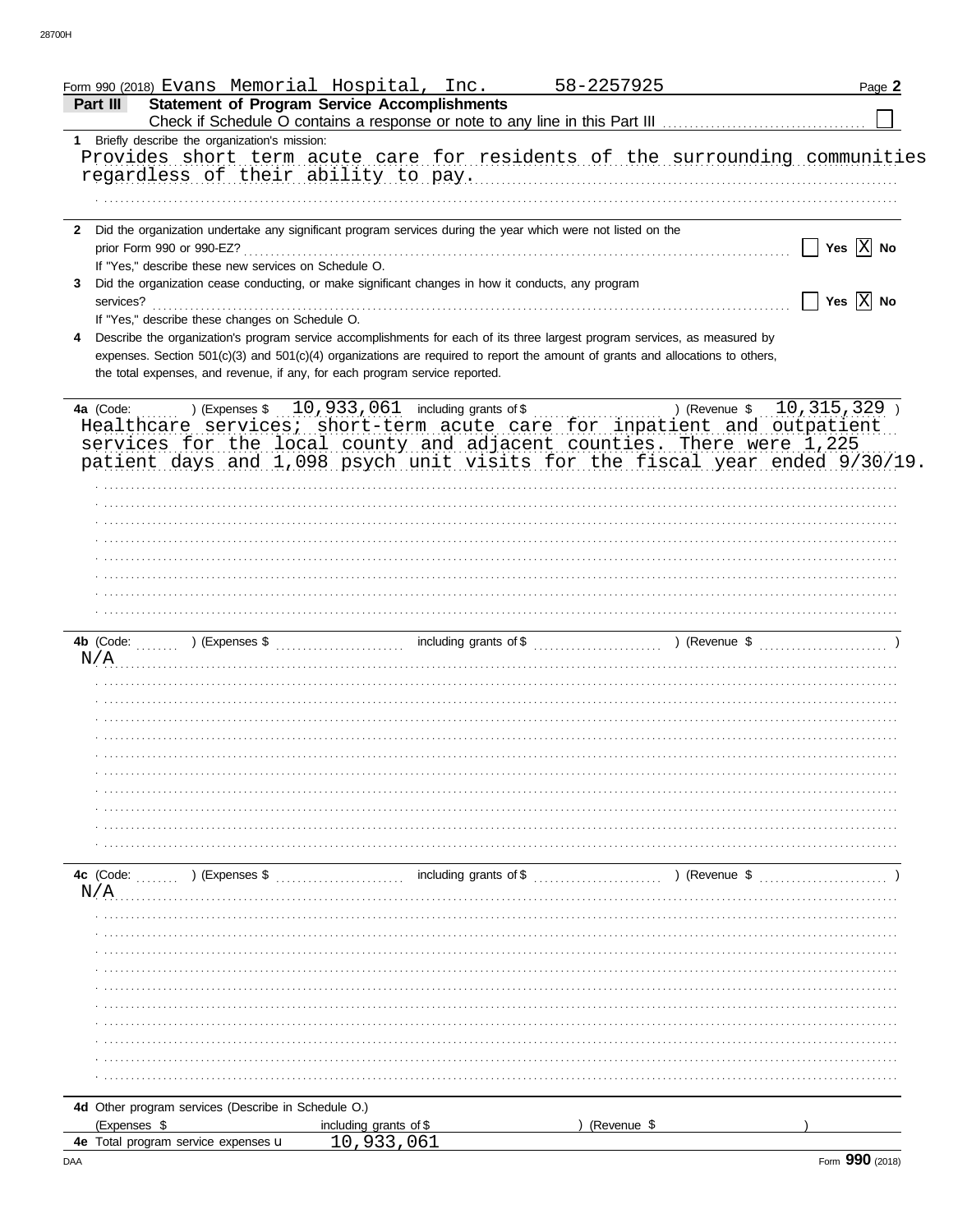|     |                                                                                                                                                                                              |                 | Yes         | No |
|-----|----------------------------------------------------------------------------------------------------------------------------------------------------------------------------------------------|-----------------|-------------|----|
| 1   | Is the organization described in section $501(c)(3)$ or $4947(a)(1)$ (other than a private foundation)? If "Yes,"                                                                            |                 |             |    |
|     | complete Schedule A                                                                                                                                                                          | 1               | Χ           |    |
| 2   | Is the organization required to complete Schedule B, Schedule of Contributors (see instructions)?                                                                                            | $\mathbf{2}$    | $\mathbf X$ |    |
| 3   | Did the organization engage in direct or indirect political campaign activities on behalf of or in opposition to                                                                             |                 |             |    |
|     | candidates for public office? If "Yes," complete Schedule C, Part I                                                                                                                          | 3               |             | X  |
| 4   | Section 501(c)(3) organizations. Did the organization engage in lobbying activities, or have a section 501(h)                                                                                |                 |             |    |
|     | election in effect during the tax year? If "Yes," complete Schedule C, Part II                                                                                                               | 4               | Χ           |    |
| 5   | Is the organization a section $501(c)(4)$ , $501(c)(5)$ , or $501(c)(6)$ organization that receives membership dues,                                                                         |                 |             |    |
|     | assessments, or similar amounts as defined in Revenue Procedure 98-19? If "Yes," complete Schedule C, Part III                                                                               | 5               |             | X  |
| 6   | Did the organization maintain any donor advised funds or any similar funds or accounts for which donors                                                                                      |                 |             |    |
|     | have the right to provide advice on the distribution or investment of amounts in such funds or accounts? If                                                                                  |                 |             |    |
|     | "Yes," complete Schedule D, Part I                                                                                                                                                           | 6               |             | X  |
| 7   | Did the organization receive or hold a conservation easement, including easements to preserve open space,                                                                                    |                 |             |    |
|     | the environment, historic land areas, or historic structures? If "Yes," complete Schedule D, Part II                                                                                         | 7               |             | X  |
| 8   | Did the organization maintain collections of works of art, historical treasures, or other similar assets? If "Yes,"                                                                          |                 |             |    |
|     | complete Schedule D, Part III                                                                                                                                                                | 8               |             | Χ  |
| 9   | Did the organization report an amount in Part X, line 21, for escrow or custodial account liability, serve as a                                                                              |                 |             |    |
|     | custodian for amounts not listed in Part X; or provide credit counseling, debt management, credit repair, or                                                                                 |                 |             |    |
|     | debt negotiation services? If "Yes," complete Schedule D, Part IV                                                                                                                            | 9               |             | Χ  |
| 10  | Did the organization, directly or through a related organization, hold assets in temporarily restricted                                                                                      |                 |             |    |
|     | endowments, permanent endowments, or quasi-endowments? If "Yes," complete Schedule D, Part V                                                                                                 | 10              | Χ           |    |
| 11  | If the organization's answer to any of the following questions is "Yes," then complete Schedule D, Parts VI,                                                                                 |                 |             |    |
|     | VII, VIII, IX, or X as applicable.                                                                                                                                                           |                 |             |    |
| a   | Did the organization report an amount for land, buildings, and equipment in Part X, line 10? If "Yes,"                                                                                       |                 |             |    |
|     | complete Schedule D, Part VI                                                                                                                                                                 | 11a             | Χ           |    |
| b   | Did the organization report an amount for investments—other securities in Part X, line 12 that is 5% or more                                                                                 |                 |             |    |
|     | of its total assets reported in Part X, line 16? If "Yes," complete Schedule D, Part VII                                                                                                     | 11b             |             | Χ  |
| C   | Did the organization report an amount for investments—program related in Part X, line 13 that is 5% or more                                                                                  |                 |             |    |
|     |                                                                                                                                                                                              | 11c             |             | Χ  |
| d   | Did the organization report an amount for other assets in Part X, line 15 that is 5% or more of its total assets                                                                             |                 |             | X  |
|     | reported in Part X, line 16? If "Yes," complete Schedule D, Part IX<br>Did the organization report an amount for other liabilities in Part X, line 25? If "Yes," complete Schedule D, Part X | 11d<br>11e      | X           |    |
| f   | Did the organization's separate or consolidated financial statements for the tax year include a footnote that addresses                                                                      |                 |             |    |
|     | the organization's liability for uncertain tax positions under FIN 48 (ASC 740)? If "Yes," complete Schedule D, Part X                                                                       | 11f             | Χ           |    |
|     | 12a Did the organization obtain separate, independent audited financial statements for the tax year? If "Yes," complete                                                                      |                 |             |    |
|     |                                                                                                                                                                                              | 12a             |             | Χ  |
|     | Was the organization included in consolidated, independent audited financial statements for the tax year? If                                                                                 |                 |             |    |
|     | "Yes," and if the organization answered "No" to line 12a, then completing Schedule D, Parts XI and XII is optional                                                                           | 12b             | Χ           |    |
| 13  |                                                                                                                                                                                              | 13              |             | X  |
| 14a |                                                                                                                                                                                              | 14a             |             | X  |
| b   | Did the organization have aggregate revenues or expenses of more than \$10,000 from grantmaking,                                                                                             |                 |             |    |
|     | fundraising, business, investment, and program service activities outside the United States, or aggregate                                                                                    |                 |             |    |
|     |                                                                                                                                                                                              | 14b             |             | Χ  |
| 15  | Did the organization report on Part IX, column (A), line 3, more than \$5,000 of grants or other assistance to or                                                                            |                 |             |    |
|     |                                                                                                                                                                                              | 15              |             | Χ  |
| 16  | Did the organization report on Part IX, column (A), line 3, more than \$5,000 of aggregate grants or other                                                                                   |                 |             |    |
|     |                                                                                                                                                                                              | 16              |             | Χ  |
| 17  | Did the organization report a total of more than \$15,000 of expenses for professional fundraising services on                                                                               |                 |             |    |
|     |                                                                                                                                                                                              | 17              |             | X  |
| 18  | Did the organization report more than \$15,000 total of fundraising event gross income and contributions on                                                                                  |                 |             |    |
|     |                                                                                                                                                                                              | 18              |             | Χ  |
| 19  | Did the organization report more than \$15,000 of gross income from gaming activities on Part VIII, line 9a?                                                                                 |                 |             |    |
|     |                                                                                                                                                                                              | 19              |             | Χ  |
| 20a |                                                                                                                                                                                              | 20a             | Χ           |    |
| b   | If "Yes" to line 20a, did the organization attach a copy of its audited financial statements to this return?                                                                                 | 20 <sub>b</sub> | Χ           |    |
| 21  | Did the organization report more than \$5,000 of grants or other assistance to any domestic organization or                                                                                  |                 |             |    |
|     |                                                                                                                                                                                              | 21              |             | X  |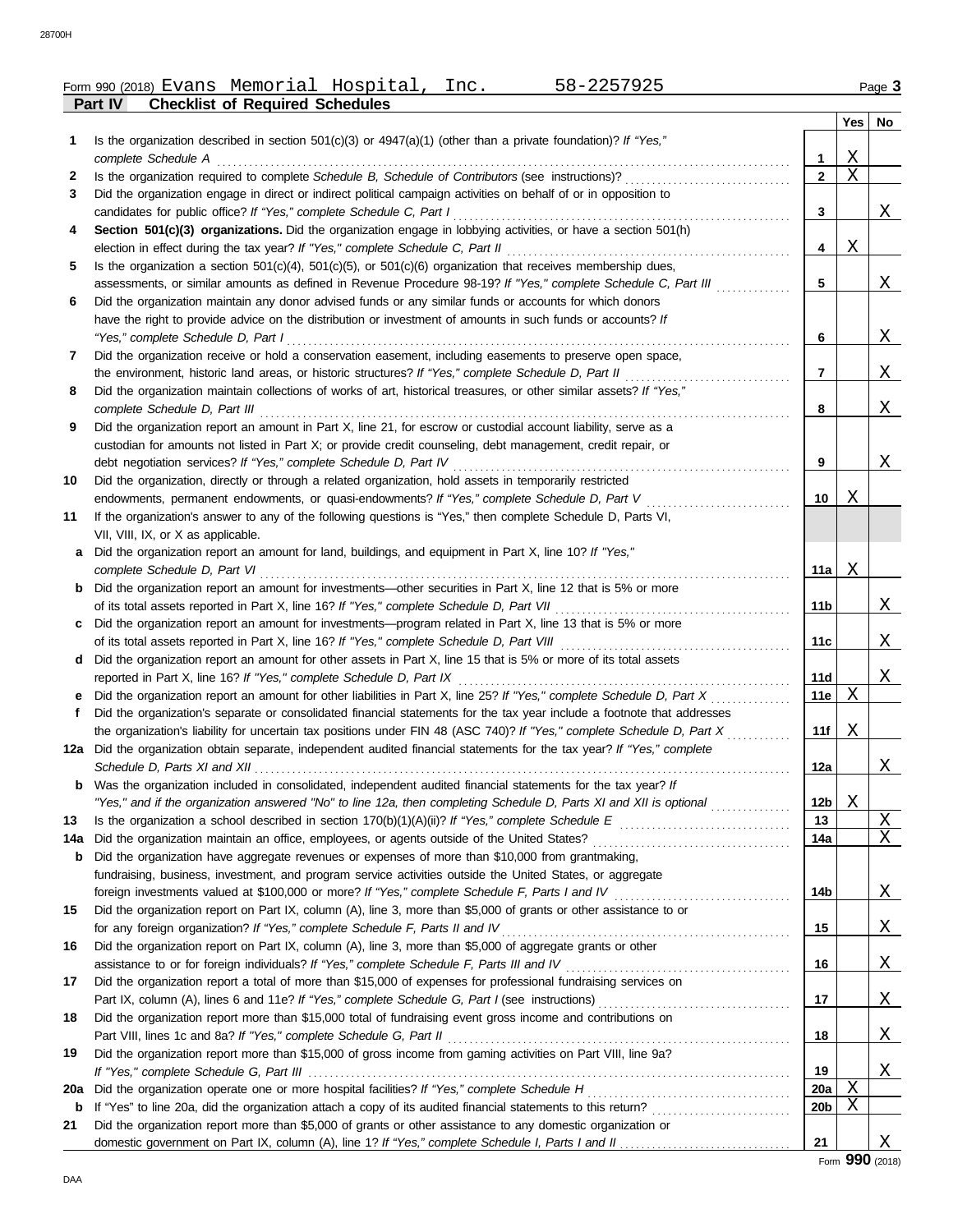|     | <b>Checklist of Required Schedules (continued)</b><br><b>Part IV</b>                                               |                 |            |    |
|-----|--------------------------------------------------------------------------------------------------------------------|-----------------|------------|----|
|     |                                                                                                                    |                 | Yes        | No |
| 22  | Did the organization report more than \$5,000 of grants or other assistance to or for domestic individuals on      |                 |            |    |
|     | Part IX, column (A), line 2? If "Yes," complete Schedule I, Parts I and III                                        | 22              |            | X  |
| 23  | Did the organization answer "Yes" to Part VII, Section A, line 3, 4, or 5 about compensation of the                |                 |            |    |
|     | organization's current and former officers, directors, trustees, key employees, and highest compensated            |                 |            |    |
|     | employees? If "Yes," complete Schedule J                                                                           | 23              | Χ          |    |
| 24a | Did the organization have a tax-exempt bond issue with an outstanding principal amount of more than                |                 |            |    |
|     | \$100,000 as of the last day of the year, that was issued after December 31, 2002? If "Yes," answer lines 24b      |                 |            |    |
|     | through 24d and complete Schedule K. If "No," go to line 25a                                                       | 24a             | X          |    |
| b   | Did the organization invest any proceeds of tax-exempt bonds beyond a temporary period exception?                  | 24b             |            | Χ  |
|     | Did the organization maintain an escrow account other than a refunding escrow at any time during the year          |                 |            |    |
|     | to defease any tax-exempt bonds?                                                                                   | 24c             |            | Χ  |
| d   | Did the organization act as an "on behalf of" issuer for bonds outstanding at any time during the year?            | 24d             |            | Χ  |
|     | 25a Section 501(c)(3), 501(c)(4), and 501(c)(29) organizations. Did the organization engage in an excess benefit   |                 |            |    |
|     | transaction with a disqualified person during the year? If "Yes," complete Schedule L, Part I                      | 25a             |            | Χ  |
| b   | Is the organization aware that it engaged in an excess benefit transaction with a disqualified person in a prior   |                 |            |    |
|     | year, and that the transaction has not been reported on any of the organization's prior Forms 990 or 990-EZ?       |                 |            |    |
|     | If "Yes," complete Schedule L, Part I                                                                              | 25 <sub>b</sub> |            | X  |
| 26  | Did the organization report any amount on Part X, line 5, 6, or 22 for receivables from or payables to any         |                 |            |    |
|     | current or former officers, directors, trustees, key employees, highest compensated employees, or                  |                 |            |    |
|     | disqualified persons? If "Yes," complete Schedule L, Part II                                                       | 26              |            | X  |
| 27  | Did the organization provide a grant or other assistance to an officer, director, trustee, key employee,           |                 |            |    |
|     | substantial contributor or employee thereof, a grant selection committee member, or to a 35% controlled            |                 |            |    |
|     | entity or family member of any of these persons? If "Yes," complete Schedule L, Part III                           | 27              |            | X  |
| 28  | Was the organization a party to a business transaction with one of the following parties (see Schedule L,          |                 |            |    |
|     | Part IV instructions for applicable filing thresholds, conditions, and exceptions):                                |                 |            |    |
| a   | A current or former officer, director, trustee, or key employee? If "Yes," complete Schedule L, Part IV            | <b>28a</b>      |            | Χ  |
| b   | A family member of a current or former officer, director, trustee, or key employee? If "Yes," complete             |                 |            |    |
|     | Schedule L, Part IV                                                                                                | 28b             |            | X  |
| c   | An entity of which a current or former officer, director, trustee, or key employee (or a family member thereof)    |                 |            |    |
|     | was an officer, director, trustee, or direct or indirect owner? If "Yes," complete Schedule L, Part IV             | 28c             |            | Χ  |
| 29  | Did the organization receive more than \$25,000 in non-cash contributions? If "Yes," complete Schedule M           | 29              |            | X  |
| 30  | Did the organization receive contributions of art, historical treasures, or other similar assets, or qualified     |                 |            |    |
|     | conservation contributions? If "Yes," complete Schedule M                                                          | 30              |            | Χ  |
| 31  | Did the organization liquidate, terminate, or dissolve and cease operations? If "Yes," complete Schedule N, Part I | 31              |            | Χ  |
| 32  | Did the organization sell, exchange, dispose of, or transfer more than 25% of its net assets? If "Yes,"            |                 |            |    |
|     | complete Schedule N, Part II                                                                                       | 32              |            | X  |
| 33  | Did the organization own 100% of an entity disregarded as separate from the organization under Regulations         |                 |            |    |
|     | sections 301.7701-2 and 301.7701-3? If "Yes," complete Schedule R, Part I                                          | 33              |            | Χ  |
| 34  | Was the organization related to any tax-exempt or taxable entity? If "Yes," complete Schedule R, Part II, III,     |                 |            |    |
|     | or IV, and Part V, line 1                                                                                          | 34              | Χ          |    |
| 35a |                                                                                                                    | 35a             | Χ          |    |
| b   | If "Yes" to line 35a, did the organization receive any payment from or engage in any transaction with a            |                 |            |    |
|     | controlled entity within the meaning of section 512(b)(13)? If "Yes," complete Schedule R, Part V, line 2          | 35 <sub>b</sub> | Χ          |    |
| 36  | Section 501(c)(3) organizations. Did the organization make any transfers to an exempt non-charitable               |                 |            |    |
|     | related organization? If "Yes," complete Schedule R, Part V, line 2                                                | 36              |            | X  |
| 37  | Did the organization conduct more than 5% of its activities through an entity that is not a related organization   |                 |            |    |
|     | and that is treated as a partnership for federal income tax purposes? If "Yes," complete Schedule R, Part VI       | 37              |            | Χ  |
| 38  | Did the organization complete Schedule O and provide explanations in Schedule O for Part VI, lines 11b and         |                 |            |    |
|     | 19? Note. All Form 990 filers are required to complete Schedule O.                                                 | 38              | Χ          |    |
|     | Statements Regarding Other IRS Filings and Tax Compliance<br>Part V                                                |                 |            |    |
|     | Check if Schedule O contains a response or note to any line in this Part V                                         |                 |            |    |
|     |                                                                                                                    |                 | $Yes \mid$ | No |
| 1a  | 53<br>Enter the number reported in Box 3 of Form 1096. Enter -0- if not applicable<br>1a                           |                 |            |    |
| b   | 0<br>1 <sub>b</sub><br>Enter the number of Forms W-2G included in line 1a. Enter -0- if not applicable             |                 |            |    |
| c   | Did the organization comply with backup withholding rules for reportable payments to vendors and                   |                 |            |    |
|     |                                                                                                                    | 1c              |            |    |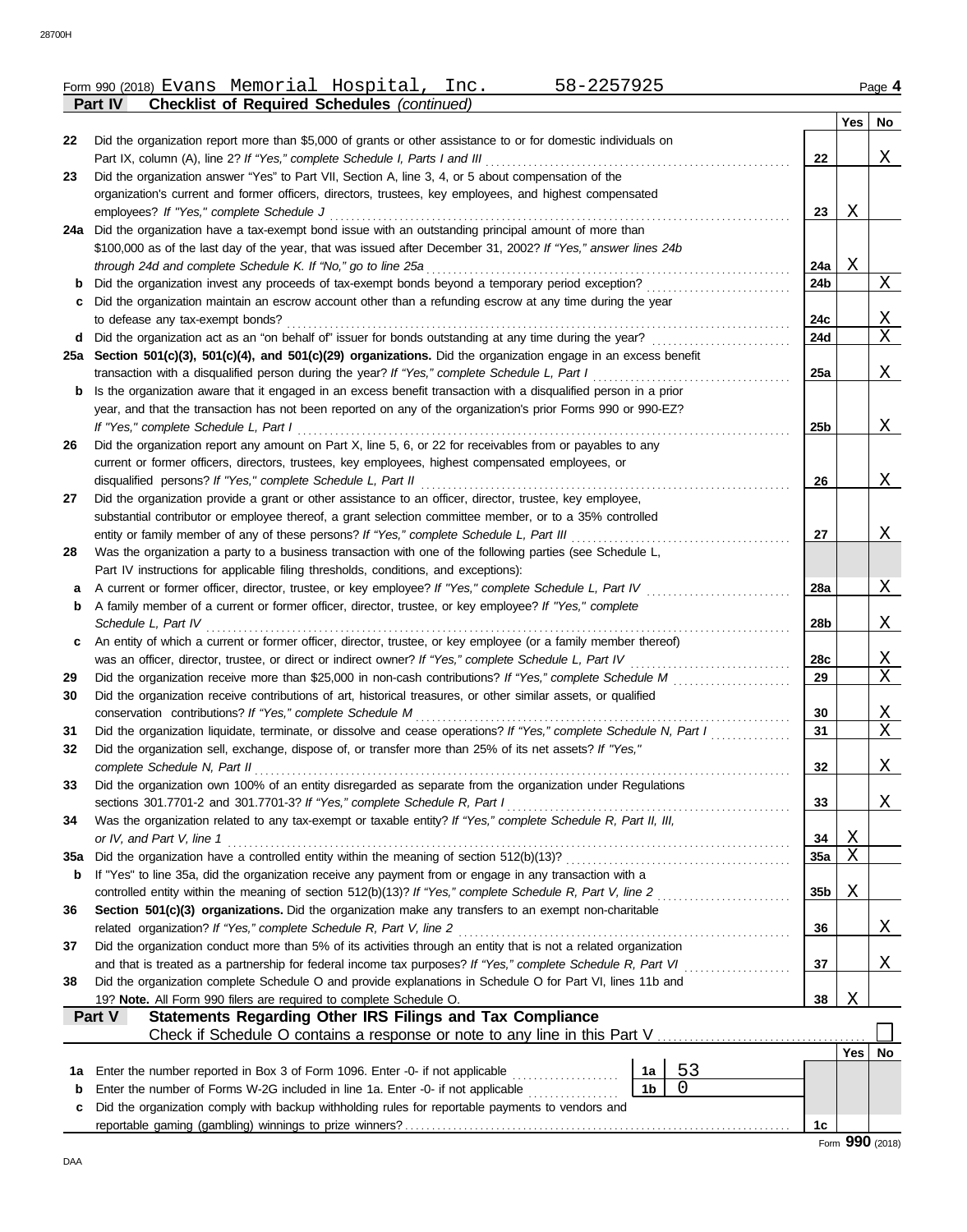|          | Part V<br>Statements Regarding Other IRS Filings and Tax Compliance (continued)                                                                                                                                 |                        |     |                |     |              |
|----------|-----------------------------------------------------------------------------------------------------------------------------------------------------------------------------------------------------------------|------------------------|-----|----------------|-----|--------------|
|          |                                                                                                                                                                                                                 |                        |     |                | Yes | No           |
|          | 2a Enter the number of employees reported on Form W-3, Transmittal of Wage and Tax                                                                                                                              | 2a                     | 199 |                |     |              |
|          | Statements, filed for the calendar year ending with or within the year covered by this return<br>If at least one is reported on line 2a, did the organization file all required federal employment tax returns? |                        |     | 2 <sub>b</sub> | Χ   |              |
| b        | Note. If the sum of lines 1a and 2a is greater than 250, you may be required to e-file (see instructions)                                                                                                       |                        |     |                |     |              |
| За       | Did the organization have unrelated business gross income of \$1,000 or more during the year?                                                                                                                   |                        |     | 3a             |     | <u>X</u>     |
| b        | If "Yes," has it filed a Form 990-T for this year? If "No" to line 3b, provide an explanation in Schedule O                                                                                                     |                        |     | 3b             |     |              |
| 4a       | At any time during the calendar year, did the organization have an interest in, or a signature or other authority over,                                                                                         |                        |     |                |     |              |
|          | a financial account in a foreign country (such as a bank account, securities account, or other financial account)?                                                                                              |                        |     | 4a             |     | $\mathbf{X}$ |
| b        | If "Yes," enter the name of the foreign country: <b>u</b>                                                                                                                                                       |                        |     |                |     |              |
|          | See instructions for filing requirements for FinCEN Form 114, Report of Foreign Bank and Financial Accounts (FBAR).                                                                                             |                        |     |                |     |              |
| 5a       | Was the organization a party to a prohibited tax shelter transaction at any time during the tax year?                                                                                                           |                        |     | 5a             |     | $\mathbf{X}$ |
| b        | Did any taxable party notify the organization that it was or is a party to a prohibited tax shelter transaction?                                                                                                |                        |     | 5b             |     | Χ            |
| c        | If "Yes" to line 5a or 5b, did the organization file Form 8886-T?                                                                                                                                               |                        |     | 5c             |     |              |
| 6a       | Does the organization have annual gross receipts that are normally greater than \$100,000, and did the                                                                                                          |                        |     |                |     |              |
|          | organization solicit any contributions that were not tax deductible as charitable contributions?                                                                                                                |                        |     | 6a             |     | $\mathbf{X}$ |
| b        | If "Yes," did the organization include with every solicitation an express statement that such contributions or                                                                                                  |                        |     |                |     |              |
|          | gifts were not tax deductible?                                                                                                                                                                                  |                        |     | 6b             |     |              |
| 7        | Organizations that may receive deductible contributions under section 170(c).                                                                                                                                   |                        |     |                |     |              |
| а        | Did the organization receive a payment in excess of \$75 made partly as a contribution and partly for goods                                                                                                     |                        |     |                |     |              |
|          | and services provided to the payor?                                                                                                                                                                             |                        |     | 7а             |     | $\mathbf{X}$ |
| b        |                                                                                                                                                                                                                 |                        |     | 7b             |     |              |
| с        | Did the organization sell, exchange, or otherwise dispose of tangible personal property for which it was                                                                                                        |                        |     |                |     |              |
|          | required to file Form 8282?                                                                                                                                                                                     |                        |     | 7c             |     | <u>X</u>     |
| d        | If "Yes," indicate the number of Forms 8282 filed during the year                                                                                                                                               | 7d                     |     |                |     |              |
| е        |                                                                                                                                                                                                                 |                        |     | 7e             |     | $\mathbf{X}$ |
| t        | Did the organization, during the year, pay premiums, directly or indirectly, on a personal benefit contract?                                                                                                    |                        |     | 7f             |     | Χ            |
| g        | If the organization received a contribution of qualified intellectual property, did the organization file Form 8899 as required?                                                                                |                        |     | 7g<br>7h       |     |              |
| h        | If the organization received a contribution of cars, boats, airplanes, or other vehicles, did the organization file a Form 1098-C?                                                                              |                        |     |                |     |              |
| 8        | Sponsoring organizations maintaining donor advised funds. Did a donor advised fund maintained by the                                                                                                            |                        |     | 8              |     |              |
| 9        | Sponsoring organizations maintaining donor advised funds.                                                                                                                                                       |                        |     |                |     |              |
| а        | Did the sponsoring organization make any taxable distributions under section 4966?                                                                                                                              |                        |     | 9a             |     |              |
| b        |                                                                                                                                                                                                                 |                        |     | 9b             |     |              |
| 10       | Section 501(c)(7) organizations. Enter:                                                                                                                                                                         |                        |     |                |     |              |
| а        |                                                                                                                                                                                                                 | 10a                    |     |                |     |              |
|          | Gross receipts, included on Form 990, Part VIII, line 12, for public use of club facilities                                                                                                                     | 10 <sub>b</sub>        |     |                |     |              |
| 11       | Section 501(c)(12) organizations. Enter:                                                                                                                                                                        |                        |     |                |     |              |
| a        | Gross income from members or shareholders                                                                                                                                                                       | 11a                    |     |                |     |              |
| b        | Gross income from other sources (Do not net amounts due or paid to other sources                                                                                                                                |                        |     |                |     |              |
|          | against amounts due or received from them.)                                                                                                                                                                     | 11 <sub>b</sub>        |     |                |     |              |
| 12a      | Section 4947(a)(1) non-exempt charitable trusts. Is the organization filing Form 990 in lieu of Form 1041?                                                                                                      |                        |     | 12a            |     |              |
| b        | If "Yes," enter the amount of tax-exempt interest received or accrued during the year                                                                                                                           | 12b                    |     |                |     |              |
| 13       | Section 501(c)(29) qualified nonprofit health insurance issuers.                                                                                                                                                |                        |     |                |     |              |
| a        |                                                                                                                                                                                                                 |                        |     | 13a            |     |              |
|          | Note. See the instructions for additional information the organization must report on Schedule O.                                                                                                               |                        |     |                |     |              |
| b        | Enter the amount of reserves the organization is required to maintain by the states in which                                                                                                                    |                        |     |                |     |              |
|          |                                                                                                                                                                                                                 | 13 <sub>b</sub><br>13c |     |                |     |              |
| c<br>14a | Enter the amount of reserves on hand<br>Did the organization receive any payments for indoor tanning services during the tax year?                                                                              |                        |     | 14a            |     | Χ            |
| b        |                                                                                                                                                                                                                 |                        |     | 14b            |     |              |
| 15       | Is the organization subject to the section 4960 tax on payment(s) of more than \$1,000,000 in remuneration or                                                                                                   |                        |     |                |     |              |
|          | excess parachute payment(s) during the year?                                                                                                                                                                    |                        |     | 15             |     | X            |
|          | If "Yes," see instructions and file Form 4720, Schedule N.                                                                                                                                                      |                        |     |                |     |              |
| 16       | Is the organization an educational institution subject to the section 4968 excise tax on net investment income?                                                                                                 |                        |     | 16             |     | Χ            |
|          | If "Yes," complete Form 4720, Schedule O.                                                                                                                                                                       |                        |     |                |     |              |

<u>Form 990 (2018) Evans Memorial Hospital, Inc. 58-2257925 Page 5</u>

Form **990** (2018)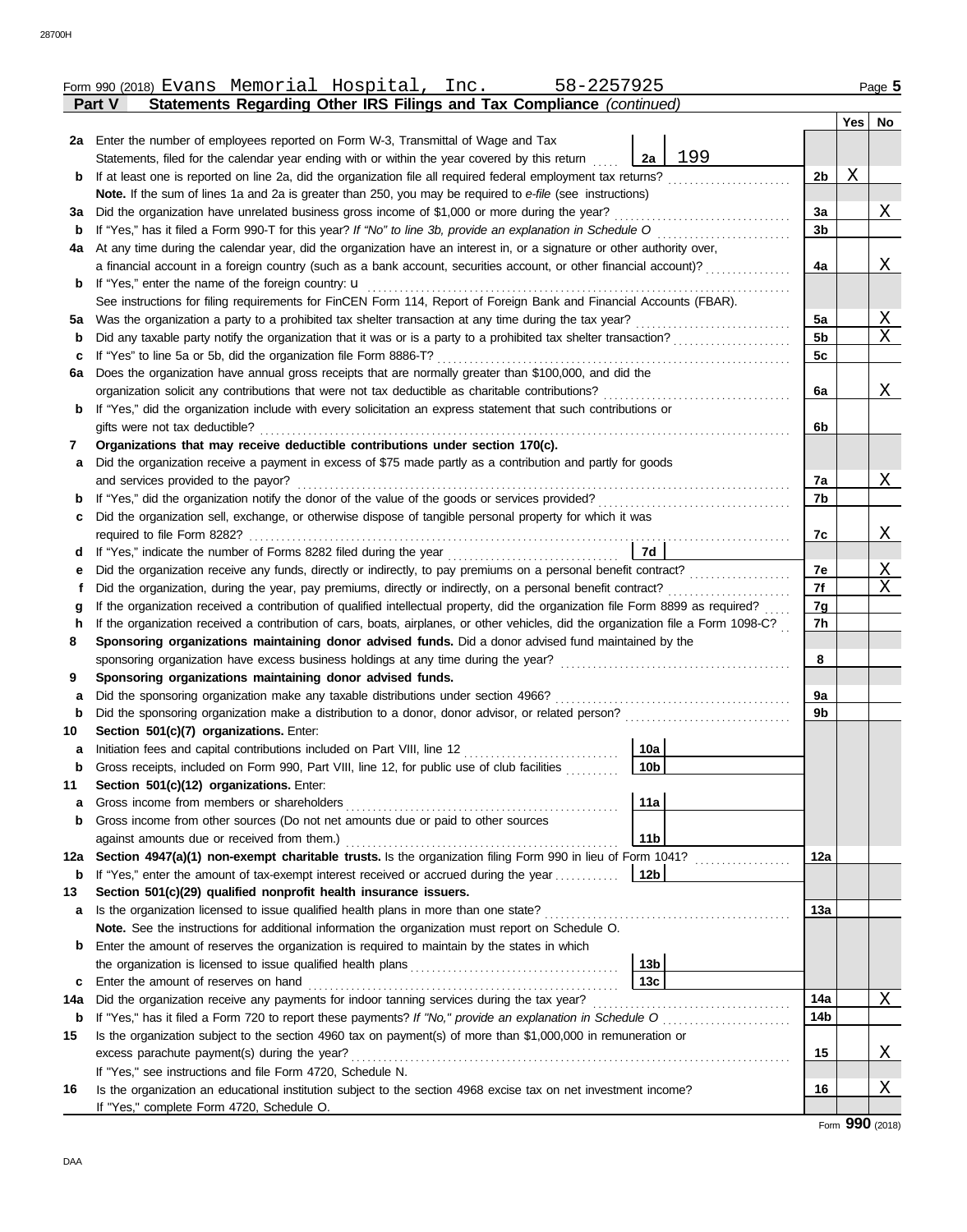| Form 990 (2018) | Evans | Memoriaı | ---<br>HOSPITAL | $\sim$ $\sim$<br>LIIC | c<br>ורי ב<br>O C.<br><i>,,,</i> | مصدر<br>. .<br>aue |
|-----------------|-------|----------|-----------------|-----------------------|----------------------------------|--------------------|
|                 |       |          |                 |                       |                                  |                    |

| <b>Part VI</b><br>Governance, Management, and Disclosure For each "Yes" response to lines 2 through 7b below, and for a "No" |
|------------------------------------------------------------------------------------------------------------------------------|
| response to line 8a, 8b, or 10b below, describe the circumstances, processes, or changes in Schedule O. See instructions.    |
|                                                                                                                              |
| Section A. Governing Body and Management                                                                                     |
| Yesl                                                                                                                         |
| 1a Enter the number of voting members of the governing body at the end of the tax year<br>1a l                               |

| 1а        | Enter the number of voting members of the governing body at the end of the tax year<br>1a                                           |                 |             |             |
|-----------|-------------------------------------------------------------------------------------------------------------------------------------|-----------------|-------------|-------------|
|           | If there are material differences in voting rights among members of the governing body, or                                          |                 |             |             |
|           | if the governing body delegated broad authority to an executive committee or similar                                                |                 |             |             |
|           | committee, explain in Schedule O.                                                                                                   |                 |             |             |
| b         | 7<br>1b<br>Enter the number of voting members included in line 1a, above, who are independent                                       |                 |             |             |
| 2         | Did any officer, director, trustee, or key employee have a family relationship or a business relationship with                      |                 |             |             |
|           | any other officer, director, trustee, or key employee?                                                                              | 2               |             | Χ           |
| 3         | Did the organization delegate control over management duties customarily performed by or under the direct                           |                 |             |             |
|           | supervision of officers, directors, or trustees, or key employees to a management company or other person?                          | 3               |             | <u>X</u>    |
| 4         | Did the organization make any significant changes to its governing documents since the prior Form 990 was filed?                    | 4               |             | $\mathbf X$ |
| 5         | Did the organization become aware during the year of a significant diversion of the organization's assets?                          | 5               |             | X           |
| 6         | Did the organization have members or stockholders?                                                                                  | 6               |             | Χ           |
| 7a        | Did the organization have members, stockholders, or other persons who had the power to elect or appoint                             |                 |             |             |
|           | one or more members of the governing body?                                                                                          | 7a              |             | X           |
| b         | Are any governance decisions of the organization reserved to (or subject to approval by) members,                                   |                 |             |             |
|           | stockholders, or persons other than the governing body?                                                                             | 7b              |             | X           |
| 8         | Did the organization contemporaneously document the meetings held or written actions undertaken during the year by the following:   |                 |             |             |
| а         | The governing body?                                                                                                                 | 8a              | Χ           |             |
| b         | Each committee with authority to act on behalf of the governing body?                                                               | 8b              | X           |             |
| 9         | Is there any officer, director, trustee, or key employee listed in Part VII, Section A, who cannot be reached at                    |                 |             |             |
|           |                                                                                                                                     | 9               |             | X           |
|           |                                                                                                                                     |                 |             |             |
|           | Section B. Policies (This Section B requests information about policies not required by the Internal Revenue Code.)                 |                 |             |             |
|           |                                                                                                                                     |                 | Yes I       | No          |
|           | 10a Did the organization have local chapters, branches, or affiliates?                                                              | 10a             |             | Χ           |
|           | <b>b</b> If "Yes," did the organization have written policies and procedures governing the activities of such chapters,             |                 |             |             |
|           | affiliates, and branches to ensure their operations are consistent with the organization's exempt purposes?                         | 10 <sub>b</sub> |             |             |
| 11a       | Has the organization provided a complete copy of this Form 990 to all members of its governing body before filing the form?         | 11a             | Χ           |             |
| b         | Describe in Schedule O the process, if any, used by the organization to review this Form 990.                                       |                 |             |             |
| 12a       |                                                                                                                                     | 12a             | X           |             |
| b         | Were officers, directors, or trustees, and key employees required to disclose annually interests that could give rise to conflicts? | 12b             | Χ           |             |
| c         | Did the organization regularly and consistently monitor and enforce compliance with the policy? If "Yes,"                           |                 |             |             |
|           | describe in Schedule O how this was done                                                                                            | 12c             | Χ           |             |
| 13        | Did the organization have a written whistleblower policy?                                                                           | 13              | Χ           |             |
| 14        | Did the organization have a written document retention and destruction policy?                                                      | 14              | Χ           |             |
|           | Did the process for determining compensation of the following persons include a review and approval by                              |                 |             |             |
|           | independent persons, comparability data, and contemporaneous substantiation of the deliberation and decision?                       |                 |             |             |
|           | The organization's CEO, Executive Director, or top management official                                                              | 15a             | X           |             |
|           | Other officers or key employees of the organization                                                                                 | 15 <sub>b</sub> | $\mathbf X$ |             |
|           | If "Yes" to line 15a or 15b, describe the process in Schedule O (see instructions).                                                 |                 |             |             |
| 15<br>16a | Did the organization invest in, contribute assets to, or participate in a joint venture or similar arrangement                      |                 |             |             |
|           | with a taxable entity during the year?                                                                                              | 16a             |             | Χ           |
| b         | If "Yes," did the organization follow a written policy or procedure requiring the organization to evaluate its                      |                 |             |             |
|           | participation in joint venture arrangements under applicable federal tax law, and take steps to safeguard the                       | 16 <sub>b</sub> |             |             |

#### **Section C. Disclosure**

**17** List the states with which a copy of this Form 990 is required to be filed u . . . . . . . . . . . . . . . . . . . . . . . . . . . . . . . . . . . . . . . . . . . . . . . . . . . . . . . . . . . . . . . . . . . . . . . . . . GA

**18** Section 6104 requires an organization to make its Forms 1023 (1024 or 1024-A if applicable), 990, and 990-T (Section 501(c)

(3)s only) available for public inspection. Indicate how you made these available. Check all that apply.

 $\overline{X}$  Own website  $\Box$  Another's website  $\overline{X}$  Upon request  $\Box$  Other *(explain in Schedule O)* 

| 19 Describe in Schedule O whether (and if so, how) the organization made its governing documents, conflict of interest policy, and |
|------------------------------------------------------------------------------------------------------------------------------------|
| financial statements available to the public during the tax year.                                                                  |

20 State the name, address, and telephone number of the person who possesses the organization's books and records u

John Wiggins, CFO BOX 518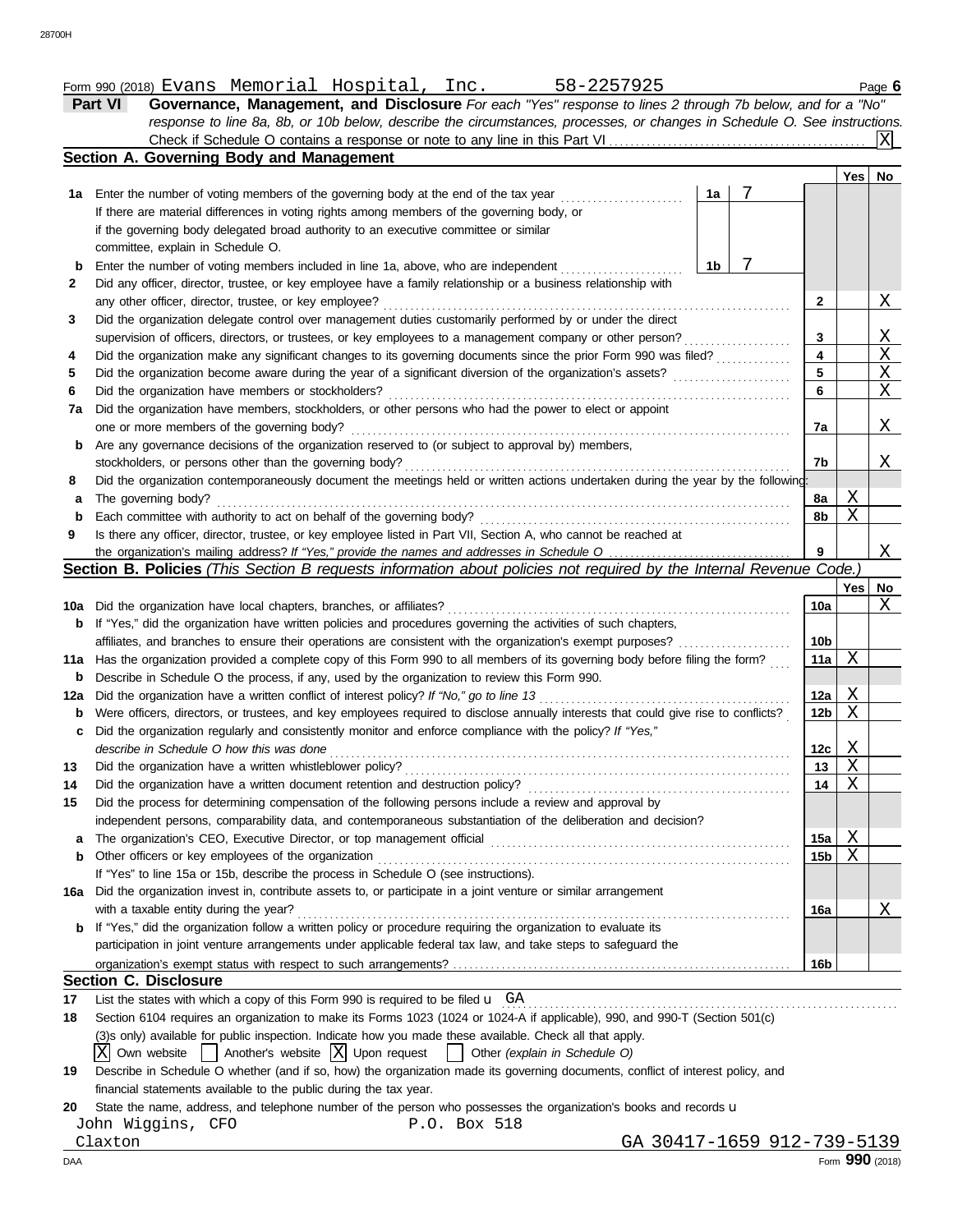| Form 990 (2018) Evans Memorial Hospital, |  | Inc. | 58-2257925 | Page |
|------------------------------------------|--|------|------------|------|

**Independent Contractors Part VII Compensation of Officers, Directors, Trustees, Key Employees, Highest Compensated Employees, and**

Check if Schedule O contains a response or note to any line in this Part VII

**Section A. Officers, Directors, Trustees, Key Employees, and Highest Compensated Employees**

**1a** Complete this table for all persons required to be listed. Report compensation for the calendar year ending with or within the organization's tax year.

■ List all of the organization's **current** officers, directors, trustees (whether individuals or organizations), regardless of amount of annount of annount of the companies (D) (E) and (E) if no companiestion was paid compensation. Enter - $0$ - in columns (D), (E), and (F) if no compensation was paid.

● List all of the organization's **current** key employees, if any. See instructions for definition of "key employee."

who received reportable compensation (Box 5 of Form W-2 and/or Box 7 of Form 1099-MISC) of more than \$100,000 from the organization and any related organizations. ■ List the organization's five **current** highest compensated employees (other than an officer, director, trustee, or key employee)<br> **•** Peceived reportable compensation (Box 5 of Form W-2 and/or Box 7 of Form 1000-MISC) o

■ List all of the organization's **former** officers, key employees, and highest compensated employees who received more than<br>00,000 of reportable compensation from the organization and any related organizations \$100,000 of reportable compensation from the organization and any related organizations.

■ List all of the organization's **former directors or trustees** that received, in the capacity as a former director or trustee of the prization more than \$10,000 of reportable compensation from the organization and any re organization, more than \$10,000 of reportable compensation from the organization and any related organizations.

List persons in the following order: individual trustees or directors; institutional trustees; officers; key employees; highest compensated employees; and former such persons.

Check this box if neither the organization nor any related organization compensated any current officer, director, or trustee.

| (A)<br>Name and Title                  | (B)<br>Average<br>hours per<br>week<br>(list any               |                                   |                         | (C)<br>Position |              | (do not check more than one<br>box, unless person is both an<br>officer and a director/trustee) | (D)<br>(E)<br>Reportable<br>Reportable<br>compensation<br>compensation from<br>from<br>related<br>organizations<br>the<br>organization<br>(W-2/1099-MISC) |                 | (F)<br>Estimated<br>amount of<br>other<br>compensation |                                                          |
|----------------------------------------|----------------------------------------------------------------|-----------------------------------|-------------------------|-----------------|--------------|-------------------------------------------------------------------------------------------------|-----------------------------------------------------------------------------------------------------------------------------------------------------------|-----------------|--------------------------------------------------------|----------------------------------------------------------|
|                                        | hours for<br>related<br>organizations<br>below dotted<br>line) | Individual trustee<br>or director | nstitutional<br>trustee | Officer         | Key employee | Highest compensated<br>employee                                                                 | Former                                                                                                                                                    | (W-2/1099-MISC) |                                                        | from the<br>organization<br>and related<br>organizations |
| (1) Patsy Rogers                       | 1.00                                                           |                                   |                         |                 |              |                                                                                                 |                                                                                                                                                           |                 |                                                        |                                                          |
| Chairman                               | 2.00                                                           | $\mathbf X$                       |                         | X               |              |                                                                                                 |                                                                                                                                                           | 0               | 0                                                      | 0                                                        |
| (2) Kyle Parks, MD                     |                                                                |                                   |                         |                 |              |                                                                                                 |                                                                                                                                                           |                 |                                                        |                                                          |
| Vice Chairman                          | 1.00<br>1.00                                                   | X                                 |                         | X               |              |                                                                                                 |                                                                                                                                                           | 0               | 0                                                      | $\mathbf 0$                                              |
| (3) Keith Miller                       |                                                                |                                   |                         |                 |              |                                                                                                 |                                                                                                                                                           |                 |                                                        |                                                          |
| Director                               | 1.00<br>1.00                                                   | $\mathbf X$                       |                         |                 |              |                                                                                                 |                                                                                                                                                           | 0               | 0                                                      | 0                                                        |
| Terry Branch<br>$(4)$ $\overline{J}$ . |                                                                |                                   |                         |                 |              |                                                                                                 |                                                                                                                                                           |                 |                                                        |                                                          |
| Director                               | 1.00<br>1.00                                                   | $\mathbf X$                       |                         |                 |              |                                                                                                 |                                                                                                                                                           | 0               | 0                                                      | $\mathsf{O}\xspace$                                      |
| (5) Rosalind Ivey                      |                                                                |                                   |                         |                 |              |                                                                                                 |                                                                                                                                                           |                 |                                                        |                                                          |
| Director                               | 1.00<br>2.00                                                   | X                                 |                         |                 |              |                                                                                                 |                                                                                                                                                           | 0               | 0                                                      | $\mathbf 0$                                              |
| (6) Thomas J. Miller,                  | Jr.,                                                           | МD                                |                         |                 |              |                                                                                                 |                                                                                                                                                           |                 |                                                        |                                                          |
| Director                               | 1.00<br>1.00                                                   | X                                 |                         |                 |              |                                                                                                 |                                                                                                                                                           | 0               | 0                                                      | $\overline{0}$                                           |
| $(7)$ Marshall<br>Smith                |                                                                |                                   |                         |                 |              |                                                                                                 |                                                                                                                                                           |                 |                                                        |                                                          |
| Director                               | 1.00<br>1.00                                                   | $\mathbf X$                       |                         |                 |              |                                                                                                 |                                                                                                                                                           | 0               | 0                                                      | 0                                                        |
| (8) Tony Lewis                         |                                                                |                                   |                         |                 |              |                                                                                                 |                                                                                                                                                           |                 |                                                        |                                                          |
| Director-left 10/18                    | 1.00<br>1.00                                                   | $\mathbf X$                       |                         |                 |              |                                                                                                 |                                                                                                                                                           | 0               | 0                                                      | $\Omega$                                                 |
| (9) Nikki Nesmith                      |                                                                |                                   |                         |                 |              |                                                                                                 |                                                                                                                                                           |                 |                                                        |                                                          |
| Past CEO/CNO/Pres                      | 40.00<br>2.00                                                  |                                   |                         | X               |              |                                                                                                 |                                                                                                                                                           | 145,679         | $\overline{0}$                                         | 743                                                      |
| (10) John Wiggins                      |                                                                |                                   |                         |                 |              |                                                                                                 |                                                                                                                                                           |                 |                                                        |                                                          |
| CFO/Treasurer                          | 40.00<br>2.00                                                  |                                   |                         | X               |              |                                                                                                 |                                                                                                                                                           | 132,463         | 0                                                      | 743                                                      |
| $(11)$ Bill Lee                        |                                                                |                                   |                         |                 |              |                                                                                                 |                                                                                                                                                           |                 |                                                        |                                                          |
| CEO/President                          | 40.00<br>2.00                                                  |                                   |                         | X               |              |                                                                                                 |                                                                                                                                                           | 0               | 0                                                      |                                                          |
| <b>DAA</b>                             |                                                                |                                   |                         |                 |              |                                                                                                 |                                                                                                                                                           |                 |                                                        | Form 990 (2018)                                          |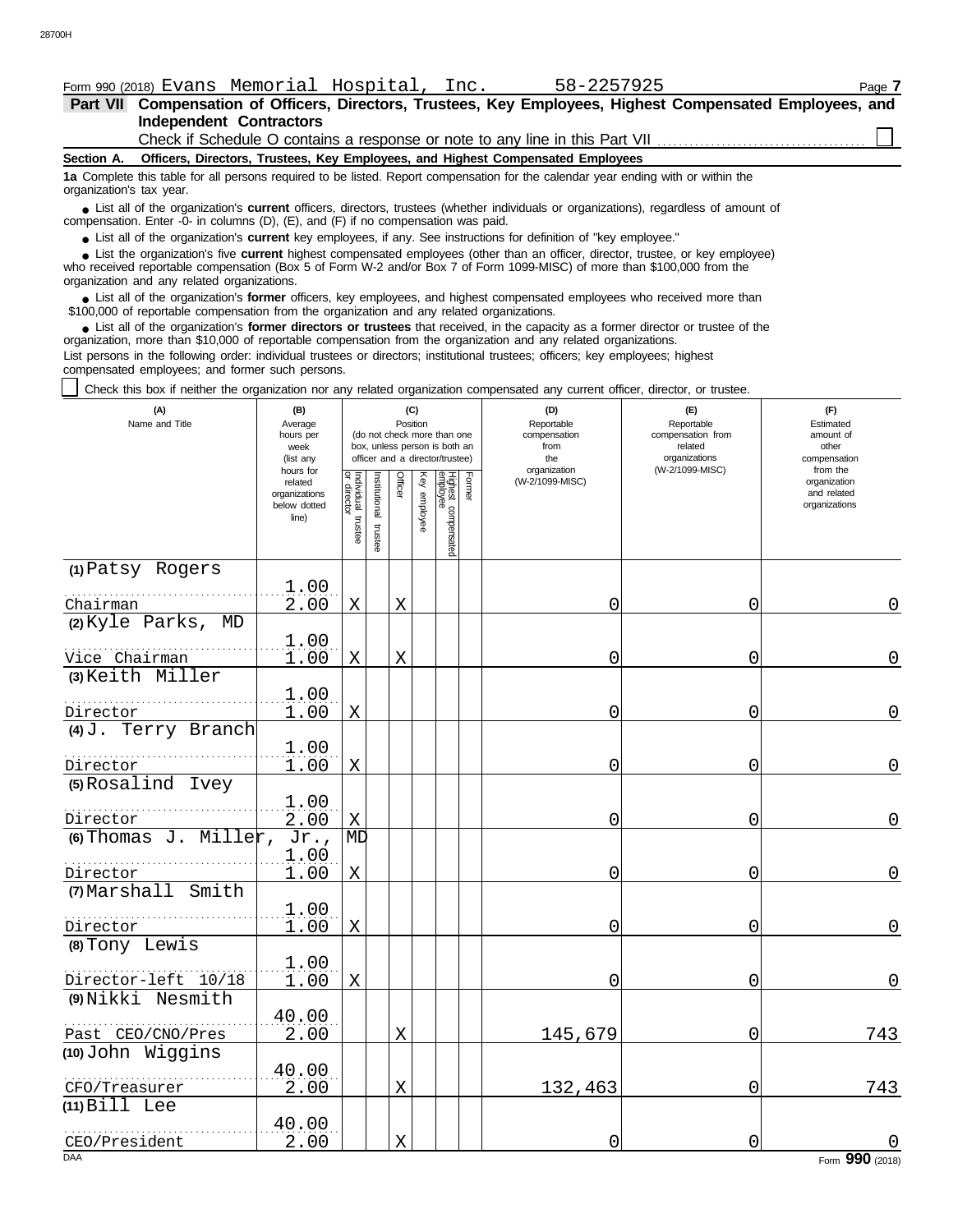| Form 990 (2018) Evans Memorial Hospital, Inc.                                                                                                                                                                                        |                                                                |                                      |                      |                                                                                                                    |              |                                 |        | 58-2257925                                                                                             |                                                                    |   |                                                          | Page 8    |
|--------------------------------------------------------------------------------------------------------------------------------------------------------------------------------------------------------------------------------------|----------------------------------------------------------------|--------------------------------------|----------------------|--------------------------------------------------------------------------------------------------------------------|--------------|---------------------------------|--------|--------------------------------------------------------------------------------------------------------|--------------------------------------------------------------------|---|----------------------------------------------------------|-----------|
| Part VII                                                                                                                                                                                                                             |                                                                |                                      |                      |                                                                                                                    |              |                                 |        | Section A. Officers, Directors, Trustees, Key Employees, and Highest Compensated Employees (continued) |                                                                    |   |                                                          |           |
| (A)<br>Name and title                                                                                                                                                                                                                | (B)<br>Average<br>hours per<br>week<br>(list any               |                                      |                      | (C)<br>Position<br>(do not check more than one<br>box, unless person is both an<br>officer and a director/trustee) |              |                                 |        | (D)<br>Reportable<br>compensation<br>from<br>the                                                       | (E)<br>Reportable<br>compensation from<br>related<br>organizations |   | (F)<br>Estimated<br>amount of<br>other<br>compensation   |           |
|                                                                                                                                                                                                                                      | hours for<br>related<br>organizations<br>below dotted<br>line) | Individual<br>or director<br>trustee | nstitutional trustee | Officer                                                                                                            | Key employee | Highest compensated<br>employee | Former | organization<br>(W-2/1099-MISC)                                                                        | (W-2/1099-MISC)                                                    |   | from the<br>organization<br>and related<br>organizations |           |
| Michelle Johnson<br>(12)                                                                                                                                                                                                             |                                                                |                                      |                      |                                                                                                                    |              |                                 |        |                                                                                                        |                                                                    |   |                                                          |           |
| Board Secretary                                                                                                                                                                                                                      | 1.00<br>1.00                                                   |                                      |                      | Χ                                                                                                                  |              |                                 |        | 0                                                                                                      | 0                                                                  |   |                                                          | 0         |
| Hugh Parks,<br>(13)                                                                                                                                                                                                                  | M.D.                                                           |                                      |                      |                                                                                                                    |              |                                 |        |                                                                                                        |                                                                    |   |                                                          |           |
| Physician                                                                                                                                                                                                                            | 40.00<br>0.00                                                  |                                      |                      |                                                                                                                    |              |                                 |        | 283,728                                                                                                |                                                                    |   |                                                          | 26,054    |
|                                                                                                                                                                                                                                      |                                                                |                                      |                      |                                                                                                                    |              | Χ                               |        |                                                                                                        | 0                                                                  |   |                                                          |           |
|                                                                                                                                                                                                                                      |                                                                |                                      |                      |                                                                                                                    |              |                                 |        |                                                                                                        |                                                                    |   |                                                          |           |
|                                                                                                                                                                                                                                      |                                                                |                                      |                      |                                                                                                                    |              |                                 |        |                                                                                                        |                                                                    |   |                                                          |           |
|                                                                                                                                                                                                                                      |                                                                |                                      |                      |                                                                                                                    |              |                                 |        |                                                                                                        |                                                                    |   |                                                          |           |
|                                                                                                                                                                                                                                      |                                                                |                                      |                      |                                                                                                                    |              |                                 |        |                                                                                                        |                                                                    |   |                                                          |           |
|                                                                                                                                                                                                                                      |                                                                |                                      |                      |                                                                                                                    |              |                                 |        |                                                                                                        |                                                                    |   |                                                          |           |
|                                                                                                                                                                                                                                      |                                                                |                                      |                      |                                                                                                                    |              |                                 |        |                                                                                                        |                                                                    |   |                                                          |           |
|                                                                                                                                                                                                                                      |                                                                |                                      |                      |                                                                                                                    |              |                                 |        |                                                                                                        |                                                                    |   |                                                          |           |
|                                                                                                                                                                                                                                      |                                                                |                                      |                      |                                                                                                                    |              |                                 | u      | 561,870                                                                                                |                                                                    |   |                                                          | 27,540    |
| c Total from continuation sheets to Part VII, Section A                                                                                                                                                                              |                                                                |                                      |                      |                                                                                                                    |              |                                 | u      | 561,870                                                                                                |                                                                    |   |                                                          | 27,540    |
| Total number of individuals (including but not limited to those listed above) who received more than \$100,000 of<br>$\mathbf{2}$<br>reportable compensation from the organization $\mathbf{u}$ 3                                    |                                                                |                                      |                      |                                                                                                                    |              |                                 |        |                                                                                                        |                                                                    |   |                                                          |           |
|                                                                                                                                                                                                                                      |                                                                |                                      |                      |                                                                                                                    |              |                                 |        |                                                                                                        |                                                                    |   |                                                          | Yes   No  |
| Did the organization list any former officer, director, or trustee, key employee, or highest compensated<br>3<br>employee on line 1a? If "Yes," complete Schedule J for such individual                                              |                                                                |                                      |                      |                                                                                                                    |              |                                 |        |                                                                                                        |                                                                    |   | 3                                                        | Χ         |
| 4<br>organization and related organizations greater than \$150,000? If "Yes," complete Schedule J for such                                                                                                                           |                                                                |                                      |                      |                                                                                                                    |              |                                 |        |                                                                                                        |                                                                    |   |                                                          |           |
| individual with the contract of the contract of the contract of the contract of the contract of the contract o<br>Did any person listed on line 1a receive or accrue compensation from any unrelated organization or individual<br>5 |                                                                |                                      |                      |                                                                                                                    |              |                                 |        |                                                                                                        |                                                                    |   | Χ<br>4                                                   |           |
|                                                                                                                                                                                                                                      |                                                                |                                      |                      |                                                                                                                    |              |                                 |        |                                                                                                        |                                                                    | 5 |                                                          | X         |
| Section B. Independent Contractors<br>Complete this table for your five highest compensated independent contractors that received more than \$100,000 of<br>1                                                                        |                                                                |                                      |                      |                                                                                                                    |              |                                 |        |                                                                                                        |                                                                    |   |                                                          |           |
| compensation from the organization. Report compensation for the calendar year ending with or within the organization's tax year.                                                                                                     |                                                                |                                      |                      |                                                                                                                    |              |                                 |        |                                                                                                        |                                                                    |   |                                                          |           |
| Southland MD                                                                                                                                                                                                                         | (A)<br>Name and business address                               |                                      |                      |                                                                                                                    |              |                                 |        | P O Box 1276                                                                                           | (B)<br>Description of services                                     |   | (C)<br>Compensation                                      |           |
| Thomasville                                                                                                                                                                                                                          | GA 31799                                                       |                                      |                      |                                                                                                                    |              |                                 |        | Hospitalist/ER                                                                                         |                                                                    |   |                                                          | 1,044,696 |
| Morrison Healthcare Specialist                                                                                                                                                                                                       |                                                                |                                      |                      |                                                                                                                    |              |                                 |        | P O Box 102289                                                                                         |                                                                    |   |                                                          |           |
| Atlanta<br>Lynn Construction                                                                                                                                                                                                         |                                                                |                                      |                      |                                                                                                                    |              |                                 |        | GA 30368-2289 Nutrition Svcs<br>$P$ O B $\phi$ x 564                                                   |                                                                    |   |                                                          | 348,391   |
| Claxton                                                                                                                                                                                                                              |                                                                |                                      |                      | GA 30417                                                                                                           |              |                                 |        | Construction                                                                                           |                                                                    |   |                                                          | 252,269   |
| Ultragroup, LLC                                                                                                                                                                                                                      |                                                                |                                      |                      |                                                                                                                    |              |                                 |        | 651 East 4th St Suite 100                                                                              |                                                                    |   |                                                          |           |
| Chattanooga<br>R.M.R. Consulting,                                                                                                                                                                                                    | Inc.                                                           |                                      |                      | TN 37403                                                                                                           |              |                                 |        | Psych Mgmt<br>P.O. \$0x 1733                                                                           |                                                                    |   |                                                          | 137,067   |
| Douglas                                                                                                                                                                                                                              |                                                                |                                      |                      | GA 31534                                                                                                           |              |                                 |        | Anesthesia Svs                                                                                         |                                                                    |   |                                                          | 126,000   |
| Total number of independent contractors (including but not limited to those listed above) who<br>$\mathbf{2}$<br>received more than \$100,000 of compensation from the organization u                                                |                                                                |                                      |                      |                                                                                                                    |              |                                 |        |                                                                                                        | 6                                                                  |   |                                                          |           |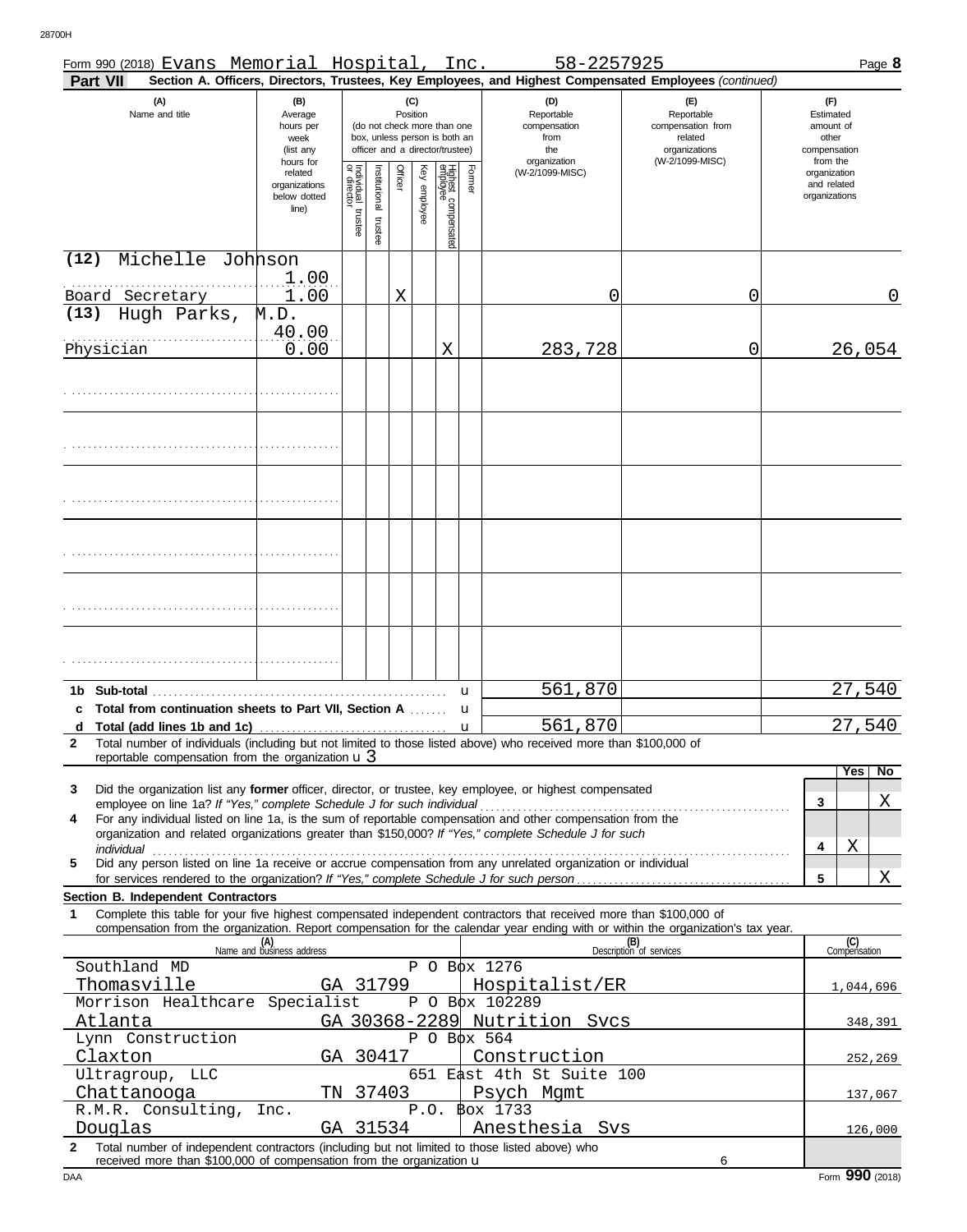|  | Form 990 (2018) |  | Evans | Memorial | $- -$<br>Hospital | Inc | 2257925<br>$58 -$ | Page |
|--|-----------------|--|-------|----------|-------------------|-----|-------------------|------|
|--|-----------------|--|-------|----------|-------------------|-----|-------------------|------|

|                                              | Part VIII | <b>Statement of Revenue</b><br>Check if Schedule O contains a response or note to any line in this Part VIII                                                                                                                                                                        |                                 |                      |                                                    |                                         |                                                                  |
|----------------------------------------------|-----------|-------------------------------------------------------------------------------------------------------------------------------------------------------------------------------------------------------------------------------------------------------------------------------------|---------------------------------|----------------------|----------------------------------------------------|-----------------------------------------|------------------------------------------------------------------|
|                                              |           |                                                                                                                                                                                                                                                                                     |                                 | (A)<br>Total revenue | (B)<br>Related or<br>exempt<br>function<br>revenue | (C)<br>Unrelated<br>business<br>revenue | (D)<br>Revenue<br>excluded from tax<br>under sections<br>512-514 |
| Service Revenue Contributions, Gifts, Grants |           | 1a Federated campaigns<br>1a<br><b>b</b> Membership dues<br>1b<br>c Fundraising events<br>1c<br>1 <sub>d</sub><br>d Related organizations<br>e Government grants (contributions)<br>1e<br>f All other contributions, gifts, grants,<br>and similar amounts not included above<br>1f | 198,388<br>1,420,793<br>197,161 |                      |                                                    |                                         |                                                                  |
|                                              |           | g Noncash contributions included in lines 1a-1f: \$                                                                                                                                                                                                                                 | .<br>$\mathbf u$                | 1,816,342            |                                                    |                                         |                                                                  |
|                                              | 2a<br>b   | Net Patient Service Revenue                                                                                                                                                                                                                                                         | <b>Busn. Code</b><br>623000     | 10, 313, 646         | 10, 313, 646                                       |                                         |                                                                  |
|                                              | с<br>d    |                                                                                                                                                                                                                                                                                     |                                 |                      |                                                    |                                         |                                                                  |
| Program                                      |           | f All other program service revenue                                                                                                                                                                                                                                                 |                                 | 10, 313, 646         |                                                    |                                         |                                                                  |
|                                              | 3         | Investment income (including dividends, interest,<br>and other similar amounts)                                                                                                                                                                                                     | $\mathbf{u}$<br>u               | 17,784               |                                                    |                                         | 17,784                                                           |
|                                              | 4<br>5    | Income from investment of tax-exempt bond proceedsu                                                                                                                                                                                                                                 | u                               |                      |                                                    |                                         |                                                                  |
|                                              | 6а        | (i) Real<br>53,466<br>Gross rents                                                                                                                                                                                                                                                   | (ii) Personal                   |                      |                                                    |                                         |                                                                  |
|                                              |           | 22,826<br>Less: rental exps.<br>30,640<br>Rental inc. or (loss)                                                                                                                                                                                                                     |                                 |                      |                                                    |                                         |                                                                  |
|                                              | d         | <b>7a</b> Gross amount from<br>(i) Securities<br>sales of assets                                                                                                                                                                                                                    | u<br>(ii) Other                 | 30,640               |                                                    |                                         | 30,640                                                           |
|                                              |           | other than inventory<br>Less: cost or other<br>basis & sales exps                                                                                                                                                                                                                   |                                 |                      |                                                    |                                         |                                                                  |
|                                              |           | c Gain or (loss)                                                                                                                                                                                                                                                                    |                                 |                      |                                                    |                                         |                                                                  |
| Other Revenue                                |           | 8a Gross income from fundraising events  <br>(not including $$$<br>.<br>of contributions reported on line 1c).                                                                                                                                                                      | u                               |                      |                                                    |                                         |                                                                  |
|                                              |           | See Part IV, line $18$<br>a<br><b>b</b> Less: direct expenses<br>b                                                                                                                                                                                                                  |                                 |                      |                                                    |                                         |                                                                  |
|                                              |           | c Net income or (loss) from fundraising events  u                                                                                                                                                                                                                                   |                                 |                      |                                                    |                                         |                                                                  |
|                                              |           | 9a Gross income from gaming activities.<br>b<br><b>b</b> Less: direct expenses                                                                                                                                                                                                      |                                 |                      |                                                    |                                         |                                                                  |
|                                              |           | c Net income or (loss) from gaming activities  u                                                                                                                                                                                                                                    |                                 |                      |                                                    |                                         |                                                                  |
|                                              |           | 10a Gross sales of inventory, less<br>returns and allowances<br>a<br>b                                                                                                                                                                                                              |                                 |                      |                                                    |                                         |                                                                  |
|                                              |           | <b>b</b> Less: $cost$ of goods $sol$<br>c Net income or (loss) from sales of inventory                                                                                                                                                                                              | $\mathbf{u}$                    |                      |                                                    |                                         |                                                                  |
|                                              |           | Miscellaneous Revenue                                                                                                                                                                                                                                                               | Busn. Code                      |                      |                                                    |                                         |                                                                  |
|                                              |           | 11a Medical records                                                                                                                                                                                                                                                                 | 722210                          | 13,071               |                                                    |                                         | 13,071                                                           |
|                                              | b         | Physical Therapy Wellness                                                                                                                                                                                                                                                           | 621990<br>621990                | 8,569<br>1,683       | 1,683                                              |                                         | 8,569                                                            |
|                                              |           | Other revenues<br>d All other revenue                                                                                                                                                                                                                                               |                                 |                      |                                                    |                                         |                                                                  |
|                                              |           | e Total. Add lines 11a-11d                                                                                                                                                                                                                                                          | $\mathbf{u}$                    | 23,323               |                                                    |                                         |                                                                  |

 $\bm{{\sf u}}$  | 12,201,735 | 10,315,329 | 0 | 70,064

**Total revenue.** See instructions. . . . . . . . . . . . . . . . . . **12**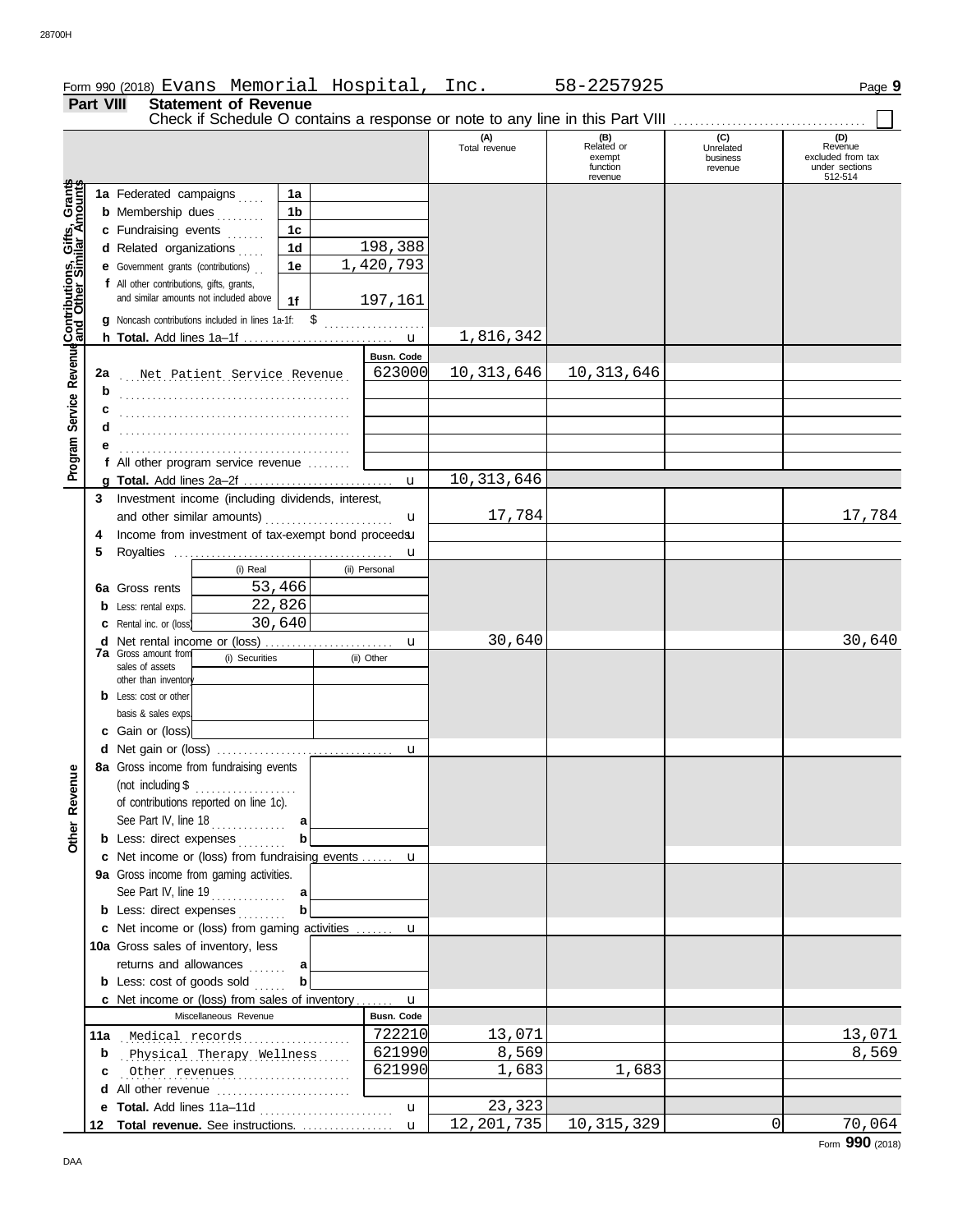## Form 990 (2018) Page **10** Evans Memorial Hospital, Inc. 58-2257925

#### **Part IX Statement of Functional Expenses**

*Section 501(c)(3) and 501(c)(4) organizations must complete all columns. All other organizations must complete column (A). Do not include amounts reported on lines 6b, 7b, 8b, 9b, and 10b of Part VIII.* **1 2 3 4 5 6** Compensation not included above, to disqualified **7 8 9 10 11 a** Management ............................. **b** Legal . . . . . . . . . . . . . . . . . . . . . . . . . . . . . . . . . . . . . **c d** Lobbying . . . . . . . . . . . . . . . . . . . . . . . . . . . . . . . . . . **e f g** Other. (If line 11g amount exceeds 10% of line 25, column **12** Advertising and promotion ................ **13** Office expenses **.......................**... **14 15 16 17** Travel . . . . . . . . . . . . . . . . . . . . . . . . . . . . . . . . . . . . **18 19 20 21 22** Depreciation, depletion, and amortization . **23** Insurance . . . . . . . . . . . . . . . . . . . . . . . . . . . . . . . . . **24** Other expenses. Itemize expenses not covered **a** . . . . . . . . . . . . . . . . . . . . . . . . . . . . . . . . . . . . . . . . . . . Repairs & Maintenance 580,494 332,175 248,319 **b c d** . . . . . . . . . . . . . . . . . . . . . . . . . . . . . . . . . . . . . . . . . . . Recruiting 36,361 36,361 **e** All other expenses . . . . . . . . . . . . . . . . . . . . . . . . **25 Total functional expenses.** Add lines 1 through 24e . . . **26 Joint costs.** Complete this line only if the Grants and other assistance to domestic organizations and domestic governments. See Part IV, line 21 . . . . . . . . Grants and other assistance to domestic individuals. See Part IV, line 22 Grants and other assistance to foreign organizations, foreign governments, and foreign individuals. See Part IV, lines 15 and 16 Benefits paid to or for members ............ Compensation of current officers, directors, trustees, and key employees . . . . . . . . . . . . persons (as defined under section 4958(f)(1)) and persons described in section  $4958(c)(3)(B)$  .... Other salaries and wages . . . . . . . . . . . . . . . . Pension plan accruals and contributions (include section 401(k) and 403(b) employer contributions) Other employee benefits .................. Payroll taxes . . . . . . . . . . . . . . . . . . . . . . . . . . . . . . Fees for services (non-employees): Accounting . . . . . . . . . . . . . . . . . . . . . . . . . . . . . . . Professional fundraising services. See Part IV, line 17 Investment management fees .............. Information technology Royalties . . . . . . . . . . . . . . . . . . . . . . . . . . . . . . . . . Occupancy . . . . . . . . . . . . . . . . . . . . . . . . . . . . . . . Payments of travel or entertainment expenses for any federal, state, or local public officials Conferences, conventions, and meetings . Interest . . . . . . . . . . . . . . . . . . . . . . . . . . . . . . . . . . . Payments to affiliates ...................... above (List miscellaneous expenses in line 24e. If line 24e amount exceeds 10% of line 25, column (A) amount, list line 24e expenses on Schedule O.) fundraising solicitation. Check here  $\mathbf{u}$  if organization reported in column (B) joint costs from a combined educational campaign and following SOP 98-2 (ASC 958-720) **(A) (B) (C) (D)** Total expenses Program service Management and expenses and general expenses (D)<br>Fundraising expenses . . . . . . . . . . . . . . . . . . . . . . . . . . . . . . . . . . . . . . . . . . . Provider Fees 153,662 153,662 . . . . . . . . . . . . . . . . . . . . . . . . . . . . . . . . . . . . . . . . . . . Dues & Subscriptions 117,224 112,289 4,935 Check if Schedule O contains a response or note to any line in this Part IX (A) amount, list line 11g expenses on Schedule O.) . . . . . . **x** 279,628 279,628 5,795,423 4,963,816 831,607 41,019 33,525 7,494 760,139 622,476 137,663 356,996 836 836 107,020 107,020 2,267,059 1,996,088 270,971<br>6,136 100 6,036  $\begin{array}{|c|c|c|c|c|}\n\hline\n6,136 & 1.112,967 & 100,719 \\
\hline\n3,686 & 1.112,967 & 110,719\n\end{array}$ ,223,686  $\begin{array}{c|c} 564,962 & 521,403 & 43,559 \\ \hline 7,357 & 5,709 & 1,648 \end{array}$ 5,709 752,313 694,310 58,003 166,873 27,284 14,334 12,950<br>24,275 10,933,061 2,391,214 13,324,275 10,933,061 2,391,214 0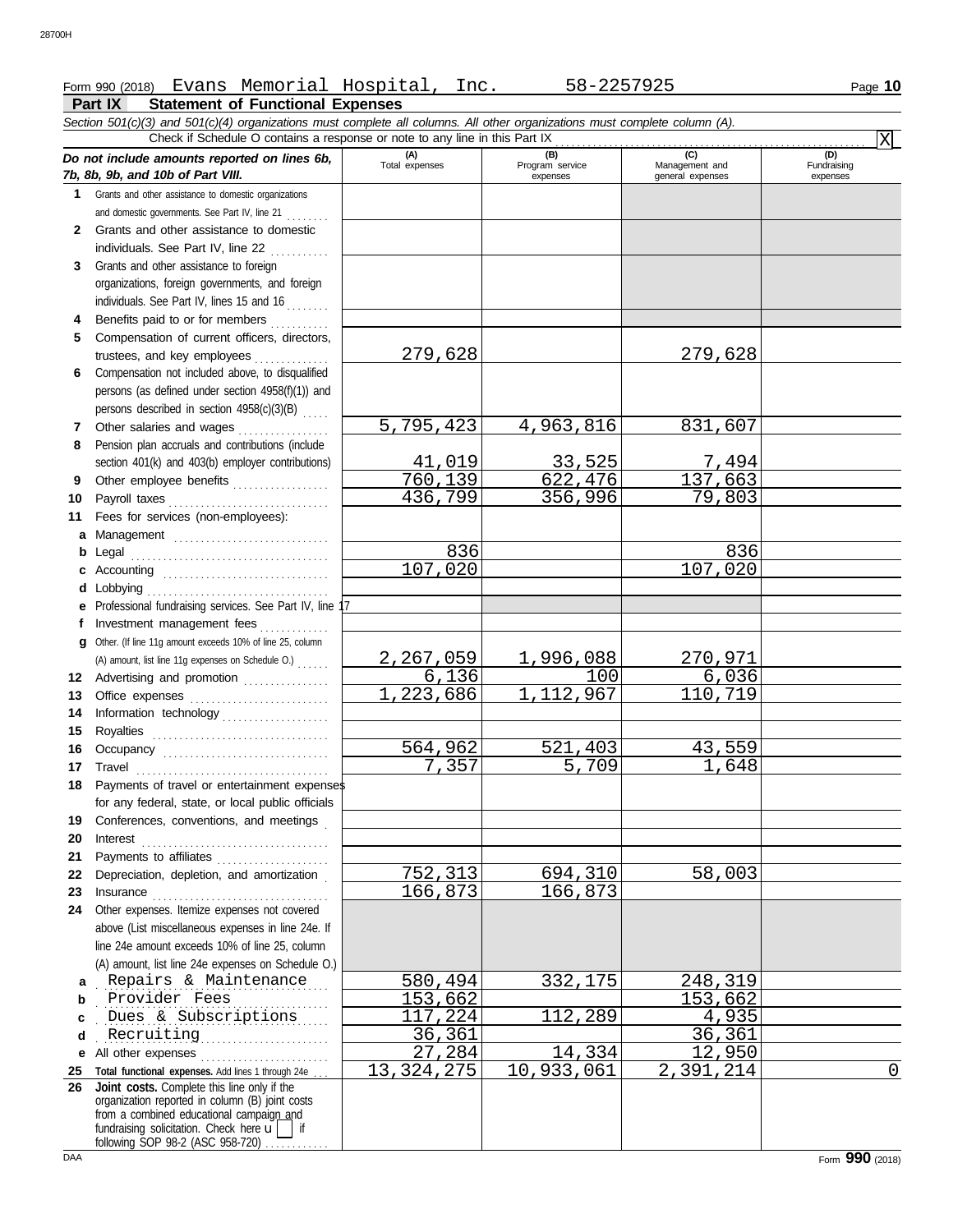**Part X Balance Sheet**

|                         |    | Check if Schedule O contains a response or note to any line in this Part X                                                                                                                                                     |                                                 |                                   |                 |                    |
|-------------------------|----|--------------------------------------------------------------------------------------------------------------------------------------------------------------------------------------------------------------------------------|-------------------------------------------------|-----------------------------------|-----------------|--------------------|
|                         |    |                                                                                                                                                                                                                                |                                                 | (A)<br>Beginning of year          |                 | (B)<br>End of year |
|                         | 1  | Cash-non-interest bearing                                                                                                                                                                                                      |                                                 | 1,719                             | $\mathbf{1}$    | 1,717              |
|                         | 2  |                                                                                                                                                                                                                                |                                                 | $\overline{1}$ , 328, 133         | $\overline{2}$  | 980,391            |
|                         | 3  | Pledges and grants receivable, net Materian Construction of the state of the state of the state of the state of the state of the state of the state of the state of the state of the state of the state of the state of the st |                                                 |                                   | 3               |                    |
|                         | 4  | Accounts receivable, net                                                                                                                                                                                                       |                                                 | 1,291,216                         | 4               | 1,214,250          |
|                         | 5  | Loans and other receivables from current and former officers, directors,                                                                                                                                                       |                                                 |                                   |                 |                    |
|                         |    | trustees, key employees, and highest compensated employees.                                                                                                                                                                    |                                                 |                                   |                 |                    |
|                         |    | Complete Part II of Schedule L                                                                                                                                                                                                 |                                                 |                                   | 5               |                    |
|                         | 6  | Loans and other receivables from other disqualified persons (as defined under section                                                                                                                                          |                                                 |                                   |                 |                    |
|                         |    | $4958(f)(1)$ ), persons described in section $4958(c)(3)(B)$ , and contributing employers and                                                                                                                                  |                                                 |                                   |                 |                    |
|                         |    | sponsoring organizations of section 501(c)(9) voluntary employees' beneficiary                                                                                                                                                 |                                                 |                                   |                 |                    |
|                         |    | organizations (see instructions). Complete Part II of Schedule L                                                                                                                                                               | <u> 1986 - Johann Stoff, Amerikaansk politi</u> |                                   | 6               |                    |
| Assets                  | 7  |                                                                                                                                                                                                                                |                                                 | 58,566                            | $\overline{7}$  | 68,531             |
|                         | 8  | Inventories for sale or use                                                                                                                                                                                                    |                                                 | 78,021                            | 8               | 79,673             |
|                         | 9  | Prepaid expenses and deferred charges                                                                                                                                                                                          |                                                 | 75,187                            | 9               | 23,039             |
|                         |    | 10a Land, buildings, and equipment: cost or                                                                                                                                                                                    |                                                 |                                   |                 |                    |
|                         |    | other basis. Complete Part VI of Schedule D  10a                                                                                                                                                                               | 22,498,351                                      |                                   |                 |                    |
|                         |    | <b>b</b> Less: accumulated depreciation<br>.                                                                                                                                                                                   | 17,908,896<br>10 <sub>b</sub>                   | 4, 232, 393                       | 10 <sub>c</sub> | <u>4,589,455</u>   |
|                         | 11 |                                                                                                                                                                                                                                |                                                 |                                   | 11              |                    |
|                         | 12 |                                                                                                                                                                                                                                |                                                 |                                   | 12              |                    |
|                         | 13 |                                                                                                                                                                                                                                |                                                 |                                   | 13              |                    |
|                         | 14 | Intangible assets                                                                                                                                                                                                              |                                                 |                                   | 14              |                    |
|                         | 15 |                                                                                                                                                                                                                                |                                                 | 253,392                           | 15              | 120,344            |
|                         | 16 | <b>Total assets.</b> Add lines 1 through 15 (must equal line 34)                                                                                                                                                               |                                                 | $\overline{7}$ , 3 <u>18, 627</u> | 16              | 7,077,400          |
|                         | 17 |                                                                                                                                                                                                                                |                                                 | 1,396,061                         | 17              | 2,587,237          |
|                         | 18 | Grants payable                                                                                                                                                                                                                 |                                                 |                                   | 18              |                    |
|                         | 19 |                                                                                                                                                                                                                                |                                                 |                                   | 19              |                    |
|                         | 20 |                                                                                                                                                                                                                                |                                                 | 5,115,000                         | 20              | 4,835,000          |
|                         | 21 | Escrow or custodial account liability. Complete Part IV of Schedule D                                                                                                                                                          |                                                 |                                   | 21              |                    |
|                         | 22 | Loans and other payables to current and former officers, directors,                                                                                                                                                            |                                                 |                                   |                 |                    |
|                         |    | trustees, key employees, highest compensated employees, and                                                                                                                                                                    |                                                 |                                   |                 |                    |
| Liabilities             |    | disqualified persons. Complete Part II of Schedule L                                                                                                                                                                           |                                                 |                                   | 22              |                    |
|                         | 23 |                                                                                                                                                                                                                                |                                                 | 902,024                           | 23              | 653,874            |
|                         | 24 | Unsecured notes and loans payable to unrelated third parties                                                                                                                                                                   |                                                 |                                   | 24              |                    |
|                         | 25 | Other liabilities (including federal income tax, payables to related third<br>parties, and other liabilities not included on lines 17-24). Complete Part X                                                                     |                                                 |                                   |                 |                    |
|                         |    | of Schedule D                                                                                                                                                                                                                  |                                                 |                                   | 25              | 218,287            |
|                         | 26 |                                                                                                                                                                                                                                |                                                 | 7,413,085                         | 26              | 8,294,398          |
|                         |    | Organizations that follow SFAS 117 (ASC 958), check here $\mathbf{u} \overline{X} $ and                                                                                                                                        |                                                 |                                   |                 |                    |
|                         |    | complete lines 27 through 29, and lines 33 and 34.                                                                                                                                                                             |                                                 |                                   |                 |                    |
|                         | 27 | Unrestricted net assets                                                                                                                                                                                                        |                                                 | $-121,944$                        | 27              | $-1, 269, 587$     |
|                         | 28 |                                                                                                                                                                                                                                |                                                 | 17,486                            | 28              | <u>42,589</u>      |
|                         | 29 |                                                                                                                                                                                                                                |                                                 | 10,000                            | 29              | 10,000             |
|                         |    | Organizations that do not follow SFAS 117 (ASC 958), check here u                                                                                                                                                              | and                                             |                                   |                 |                    |
|                         |    | complete lines 30 through 34.                                                                                                                                                                                                  |                                                 |                                   |                 |                    |
| Assets or Fund Balances | 30 | Capital stock or trust principal, or current funds                                                                                                                                                                             |                                                 |                                   | 30              |                    |
|                         | 31 | Paid-in or capital surplus, or land, building, or equipment fund [                                                                                                                                                             |                                                 |                                   | 31              |                    |
| <b>Pet</b>              | 32 | Retained earnings, endowment, accumulated income, or other funds                                                                                                                                                               |                                                 |                                   | 32              |                    |
|                         | 33 | Total net assets or fund balances                                                                                                                                                                                              |                                                 | $-94,458$                         | 33              | $-1, 216, 998$     |
|                         | 34 |                                                                                                                                                                                                                                |                                                 | 7,318,627                         | 34              | 7,077,400          |

Form **990** (2018)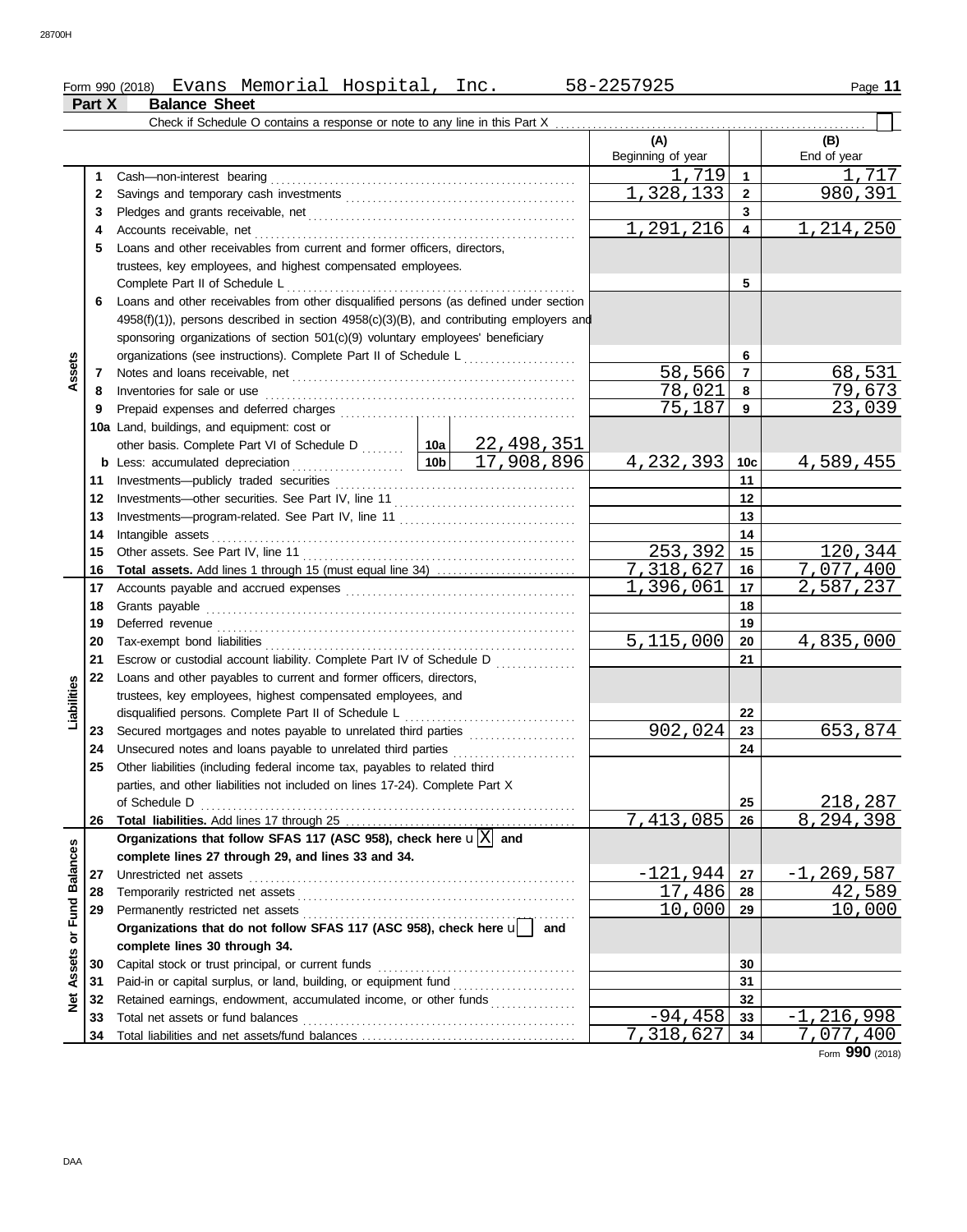|    | 58-2257925<br>Form 990 (201 <u>8) Evans Memorial Hospital, Inc.</u>                                            |                         |                |     | Page 12         |
|----|----------------------------------------------------------------------------------------------------------------|-------------------------|----------------|-----|-----------------|
|    | <b>Reconciliation of Net Assets</b><br>Part XI                                                                 |                         |                |     |                 |
|    |                                                                                                                |                         |                |     |                 |
| 1  |                                                                                                                | $\mathbf{1}$            | 12, 201, 735   |     |                 |
| 2  |                                                                                                                | $\overline{2}$          | 13, 324, 275   |     |                 |
| 3  | Revenue less expenses. Subtract line 2 from line 1                                                             | $\overline{3}$          |                |     | $-1,122,540$    |
| 4  | Net assets or fund balances at beginning of year (must equal Part X, line 33, column (A))                      | $\overline{\mathbf{4}}$ |                |     | $-94,458$       |
| 5  |                                                                                                                | 5                       |                |     |                 |
| 6  |                                                                                                                | 6                       |                |     |                 |
| 7  | Investment expenses <b>contract and the expenses contract and the expenses contract and the expenses</b>       | $\overline{7}$          |                |     |                 |
| 8  |                                                                                                                | 8                       |                |     |                 |
| 9  |                                                                                                                | 9                       |                |     |                 |
| 10 | Net assets or fund balances at end of year. Combine lines 3 through 9 (must equal Part X, line                 |                         |                |     |                 |
|    | 33, column (B))                                                                                                | 10                      | $-1, 216, 998$ |     |                 |
|    | <b>Financial Statements and Reporting</b><br><b>Part XII</b>                                                   |                         |                |     |                 |
|    |                                                                                                                |                         |                |     |                 |
|    |                                                                                                                |                         |                | Yes | No              |
| 1. | X Accrual<br>Accounting method used to prepare the Form 990:    <br>Cash<br>Other                              |                         |                |     |                 |
|    | If the organization changed its method of accounting from a prior year or checked "Other," explain in          |                         |                |     |                 |
|    | Schedule O.                                                                                                    |                         |                |     |                 |
|    | 2a Were the organization's financial statements compiled or reviewed by an independent accountant?             |                         | 2a             |     | Χ               |
|    | If "Yes," check a box below to indicate whether the financial statements for the year were compiled or         |                         |                |     |                 |
|    | reviewed on a separate basis, consolidated basis, or both:                                                     |                         |                |     |                 |
|    | Consolidated basis<br>Separate basis<br>$\mathbf{L}$<br>Both consolidated and separate basis                   |                         |                |     |                 |
|    |                                                                                                                |                         | 2 <sub>b</sub> | Χ   |                 |
|    | If "Yes," check a box below to indicate whether the financial statements for the year were audited on a        |                         |                |     |                 |
|    | separate basis, consolidated basis, or both:                                                                   |                         |                |     |                 |
|    | $ X $ Consolidated basis<br>Both consolidated and separate basis<br>Separate basis<br>$\perp$                  |                         |                |     |                 |
|    | c If "Yes" to line 2a or 2b, does the organization have a committee that assumes responsibility for oversight  |                         |                |     |                 |
|    | of the audit, review, or compilation of its financial statements and selection of an independent accountant?   |                         | 2c             | Χ   |                 |
|    | If the organization changed either its oversight process or selection process during the tax year, explain in  |                         |                |     |                 |
|    | Schedule O.                                                                                                    |                         |                |     |                 |
|    | 3a As a result of a federal award, was the organization required to undergo an audit or audits as set forth in |                         |                |     |                 |
|    | the Single Audit Act and OMB Circular A-133?                                                                   |                         | 3a             |     | Χ               |
|    | b If "Yes," did the organization undergo the required audit or audits? If the organization did not undergo the |                         |                |     |                 |
|    | required audit or audits, explain why in Schedule O and describe any steps taken to undergo such audits        |                         | 3 <sub>b</sub> |     |                 |
|    |                                                                                                                |                         |                |     | Form 990 (2018) |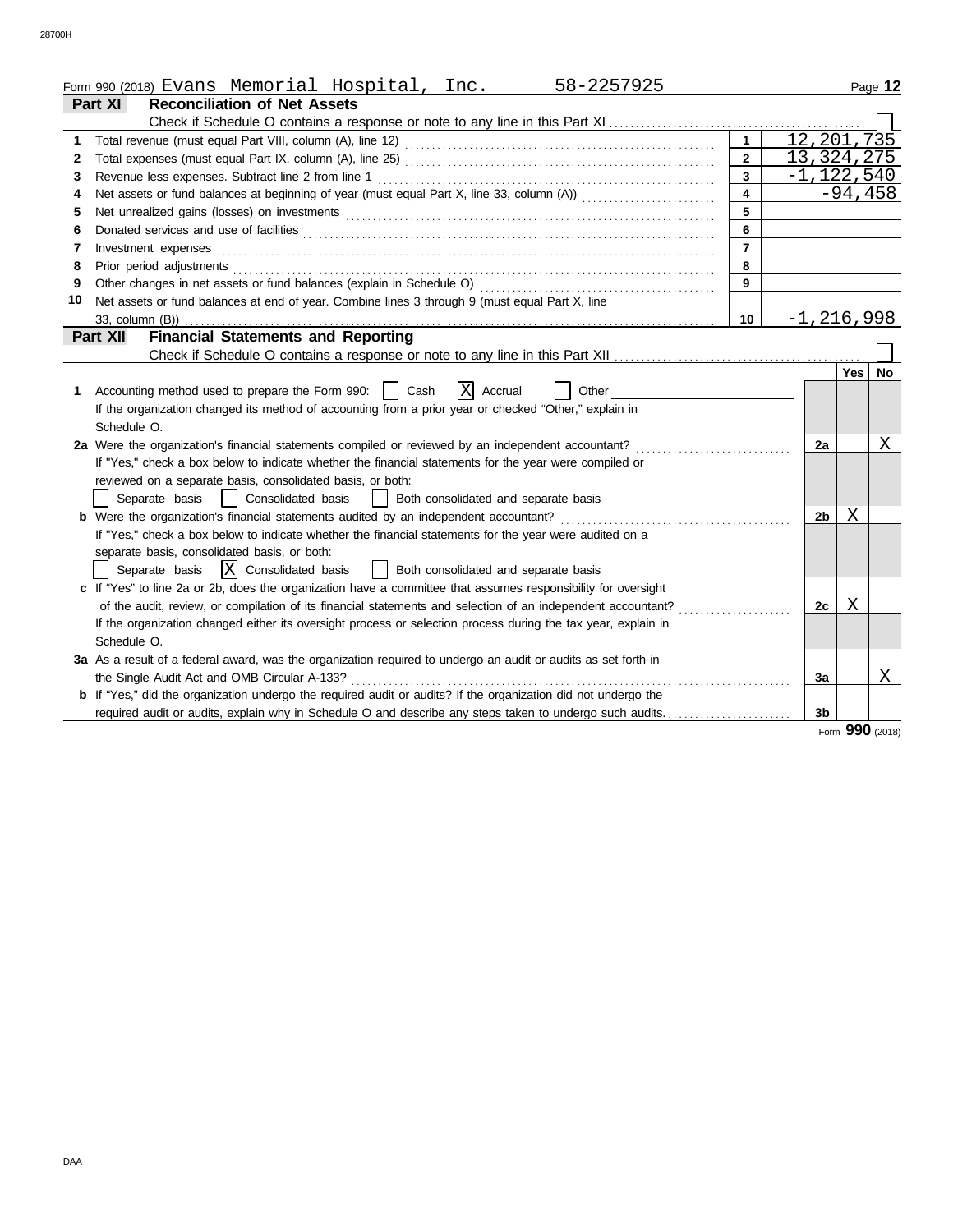28700H

| <b>SCHEDULE A</b><br>(Form 990 or 990-EZ) |                                                            | <b>Public Charity Status and Public Support</b>                                                                                                                                                                                                                 |                                       |                               | OMB No. 1545-0047                   |
|-------------------------------------------|------------------------------------------------------------|-----------------------------------------------------------------------------------------------------------------------------------------------------------------------------------------------------------------------------------------------------------------|---------------------------------------|-------------------------------|-------------------------------------|
|                                           |                                                            | Complete if the organization is a section $501(c)(3)$ organization or a section $4947(a)(1)$ nonexempt charitable trust.                                                                                                                                        |                                       |                               | 18                                  |
| Department of the Treasury                |                                                            | u Attach to Form 990 or Form 990-EZ.                                                                                                                                                                                                                            |                                       |                               | Open to Public                      |
| Internal Revenue Service                  |                                                            | <b>u</b> Go to www.irs.gov/Form990 for instructions and the latest information.                                                                                                                                                                                 |                                       |                               | Inspection                          |
| Name of the organization                  |                                                            |                                                                                                                                                                                                                                                                 |                                       |                               | Employer identification number      |
|                                           |                                                            | Evans Memorial Hospital, Inc.                                                                                                                                                                                                                                   |                                       | 58-2257925                    |                                     |
| Part I                                    |                                                            | Reason for Public Charity Status (All organizations must complete this part.) See instructions.<br>The organization is not a private foundation because it is: (For lines 1 through 12, check only one box.)                                                    |                                       |                               |                                     |
| 1                                         |                                                            | A church, convention of churches, or association of churches described in section 170(b)(1)(A)(i).                                                                                                                                                              |                                       |                               |                                     |
| 2                                         |                                                            | A school described in section 170(b)(1)(A)(ii). (Attach Schedule E (Form 990 or 990-EZ).)                                                                                                                                                                       |                                       |                               |                                     |
| X<br>3                                    |                                                            | A hospital or a cooperative hospital service organization described in section 170(b)(1)(A)(iii).                                                                                                                                                               |                                       |                               |                                     |
| 4                                         |                                                            | A medical research organization operated in conjunction with a hospital described in section 170(b)(1)(A)(iii). Enter the hospital's name,                                                                                                                      |                                       |                               |                                     |
| city, and state:                          |                                                            |                                                                                                                                                                                                                                                                 |                                       |                               |                                     |
| 5                                         |                                                            | An organization operated for the benefit of a college or university owned or operated by a governmental unit described in                                                                                                                                       |                                       |                               |                                     |
|                                           | section 170(b)(1)(A)(iv). (Complete Part II.)              |                                                                                                                                                                                                                                                                 |                                       |                               |                                     |
| 6                                         |                                                            | A federal, state, or local government or governmental unit described in section 170(b)(1)(A)(v).                                                                                                                                                                |                                       |                               |                                     |
| 7                                         | described in section 170(b)(1)(A)(vi). (Complete Part II.) | An organization that normally receives a substantial part of its support from a governmental unit or from the general public                                                                                                                                    |                                       |                               |                                     |
| 8                                         |                                                            | A community trust described in section 170(b)(1)(A)(vi). (Complete Part II.)                                                                                                                                                                                    |                                       |                               |                                     |
| 9                                         |                                                            | An agricultural research organization described in section 170(b)(1)(A)(ix) operated in conjunction with a land-grant college                                                                                                                                   |                                       |                               |                                     |
|                                           |                                                            | or university or a non-land-grant college of agriculture (see instructions). Enter the name, city, and state of the college or                                                                                                                                  |                                       |                               |                                     |
| university:                               |                                                            |                                                                                                                                                                                                                                                                 |                                       |                               |                                     |
| 10                                        |                                                            | An organization that normally receives: (1) more than 33 1/3% of its support from contributions, membership fees, and gross<br>receipts from activities related to its exempt functions—subject to certain exceptions, and (2) no more than 33 1/3% of its      |                                       |                               |                                     |
|                                           |                                                            | support from gross investment income and unrelated business taxable income (less section 511 tax) from businesses                                                                                                                                               |                                       |                               |                                     |
|                                           |                                                            | acquired by the organization after June 30, 1975. See section 509(a)(2). (Complete Part III.)                                                                                                                                                                   |                                       |                               |                                     |
| 11                                        |                                                            | An organization organized and operated exclusively to test for public safety. See section 509(a)(4).                                                                                                                                                            |                                       |                               |                                     |
| 12                                        |                                                            | An organization organized and operated exclusively for the benefit of, to perform the functions of, or to carry out the purposes<br>of one or more publicly supported organizations described in section 509(a)(1) or section 509(a)(2). See section 509(a)(3). |                                       |                               |                                     |
|                                           |                                                            | Check the box in lines 12a through 12d that describes the type of supporting organization and complete lines 12e, 12f, and 12g.                                                                                                                                 |                                       |                               |                                     |
| a                                         |                                                            | Type I. A supporting organization operated, supervised, or controlled by its supported organization(s), typically by giving                                                                                                                                     |                                       |                               |                                     |
|                                           |                                                            | the supported organization(s) the power to regularly appoint or elect a majority of the directors or trustees of the                                                                                                                                            |                                       |                               |                                     |
| b                                         |                                                            | supporting organization. You must complete Part IV, Sections A and B.<br>Type II. A supporting organization supervised or controlled in connection with its supported organization(s), by having                                                                |                                       |                               |                                     |
|                                           |                                                            | control or management of the supporting organization vested in the same persons that control or manage the supported                                                                                                                                            |                                       |                               |                                     |
|                                           |                                                            | organization(s). You must complete Part IV, Sections A and C.                                                                                                                                                                                                   |                                       |                               |                                     |
| c                                         |                                                            | Type III functionally integrated. A supporting organization operated in connection with, and functionally integrated with,<br>its supported organization(s) (see instructions). You must complete Part IV, Sections A, D, and E.                                |                                       |                               |                                     |
| d                                         |                                                            | Type III non-functionally integrated. A supporting organization operated in connection with its supported organization(s)                                                                                                                                       |                                       |                               |                                     |
|                                           |                                                            | that is not functionally integrated. The organization generally must satisfy a distribution requirement and an attentiveness                                                                                                                                    |                                       |                               |                                     |
|                                           |                                                            | requirement (see instructions). You must complete Part IV, Sections A and D, and Part V.                                                                                                                                                                        |                                       |                               |                                     |
| e                                         |                                                            | Check this box if the organization received a written determination from the IRS that it is a Type I, Type II, Type III<br>functionally integrated, or Type III non-functionally integrated supporting organization.                                            |                                       |                               |                                     |
| f                                         | Enter the number of supported organizations                |                                                                                                                                                                                                                                                                 |                                       |                               |                                     |
| g                                         |                                                            | Provide the following information about the supported organization(s).                                                                                                                                                                                          |                                       |                               |                                     |
| (i) Name of supported                     | $(ii)$ EIN                                                 | (iii) Type of organization                                                                                                                                                                                                                                      | (iv) Is the organization              | (v) Amount of monetary        | (vi) Amount of                      |
| organization                              |                                                            | (described on lines 1-10<br>above (see instructions))                                                                                                                                                                                                           | listed in your governing<br>document? | support (see<br>instructions) | other support (see<br>instructions) |
|                                           |                                                            |                                                                                                                                                                                                                                                                 | Yes<br>No                             |                               |                                     |
| (A)                                       |                                                            |                                                                                                                                                                                                                                                                 |                                       |                               |                                     |
|                                           |                                                            |                                                                                                                                                                                                                                                                 |                                       |                               |                                     |
| (B)                                       |                                                            |                                                                                                                                                                                                                                                                 |                                       |                               |                                     |
|                                           |                                                            |                                                                                                                                                                                                                                                                 |                                       |                               |                                     |
| (C)                                       |                                                            |                                                                                                                                                                                                                                                                 |                                       |                               |                                     |
| (D)                                       |                                                            |                                                                                                                                                                                                                                                                 |                                       |                               |                                     |
|                                           |                                                            |                                                                                                                                                                                                                                                                 |                                       |                               |                                     |
| (E)                                       |                                                            |                                                                                                                                                                                                                                                                 |                                       |                               |                                     |
|                                           |                                                            |                                                                                                                                                                                                                                                                 |                                       |                               |                                     |
|                                           |                                                            |                                                                                                                                                                                                                                                                 |                                       |                               |                                     |
| Total                                     |                                                            |                                                                                                                                                                                                                                                                 |                                       |                               | 0.00552004                          |

**For Paperwork Reduction Act Notice, see the Instructions for Form 990 or 990-EZ.**

**Schedule A (Form 990 or 990-EZ) 2018**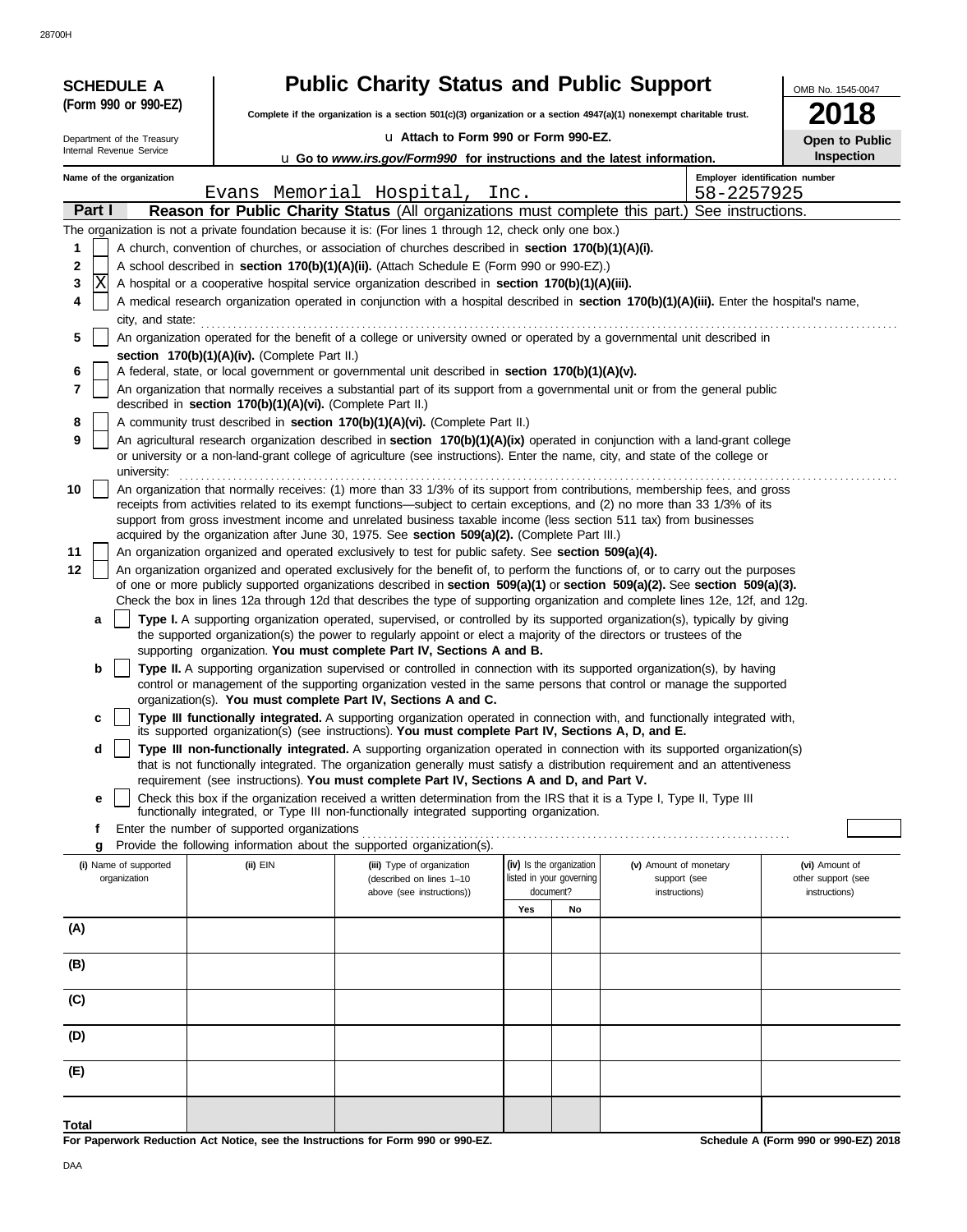|              | Schedule A (Form 990 or 990-EZ) 2018 Evans Memorial Hospital, Inc.                                                                                                                                                                                                                                |          |          |            |            | 58-2257925 | Page 2    |
|--------------|---------------------------------------------------------------------------------------------------------------------------------------------------------------------------------------------------------------------------------------------------------------------------------------------------|----------|----------|------------|------------|------------|-----------|
|              | Support Schedule for Organizations Described in Sections 170(b)(1)(A)(iv) and 170(b)(1)(A)(vi)<br>Part II                                                                                                                                                                                         |          |          |            |            |            |           |
|              | (Complete only if you checked the box on line 5, 7, or 8 of Part I or if the organization failed to qualify under                                                                                                                                                                                 |          |          |            |            |            |           |
|              | Part III. If the organization fails to qualify under the tests listed below, please complete Part III.)                                                                                                                                                                                           |          |          |            |            |            |           |
|              | <b>Section A. Public Support</b>                                                                                                                                                                                                                                                                  |          |          |            |            |            |           |
|              | Calendar year (or fiscal year beginning in) $\mathbf u$                                                                                                                                                                                                                                           | (a) 2014 | (b) 2015 | $(c)$ 2016 | $(d)$ 2017 | (e) $2018$ | (f) Total |
| 1            | Gifts, grants, contributions, and<br>membership fees received. (Do not<br>include any "unusual grants.")                                                                                                                                                                                          |          |          |            |            |            |           |
| $\mathbf{2}$ | Tax revenues levied for the<br>organization's benefit and either paid<br>to or expended on its behalf                                                                                                                                                                                             |          |          |            |            |            |           |
| 3            | The value of services or facilities<br>furnished by a governmental unit to the<br>organization without charge                                                                                                                                                                                     |          |          |            |            |            |           |
| 4            | Total. Add lines 1 through 3                                                                                                                                                                                                                                                                      |          |          |            |            |            |           |
| 5            | The portion of total contributions by<br>each person (other than a<br>governmental unit or publicly<br>supported organization) included on<br>line 1 that exceeds 2% of the amount<br>shown on line 11, column (f) $\ldots$                                                                       |          |          |            |            |            |           |
| 6            | Public support. Subtract line 5 from line 4                                                                                                                                                                                                                                                       |          |          |            |            |            |           |
|              | <b>Section B. Total Support</b>                                                                                                                                                                                                                                                                   |          |          |            |            |            |           |
|              | Calendar year (or fiscal year beginning in) $\mathbf u$                                                                                                                                                                                                                                           | (a) 2014 | (b) 2015 | $(c)$ 2016 | $(d)$ 2017 | (e) 2018   | (f) Total |
| 7            | Amounts from line 4                                                                                                                                                                                                                                                                               |          |          |            |            |            |           |
| 8            | Gross income from interest, dividends,<br>payments received on securities loans,<br>rents, royalties, and income from<br>similar sources $\ldots, \ldots, \ldots, \ldots, \ldots$                                                                                                                 |          |          |            |            |            |           |
| 9            | Net income from unrelated business<br>activities, whether or not the business<br>is regularly carried on                                                                                                                                                                                          |          |          |            |            |            |           |
| 10<br>11     | Other income. Do not include gain or<br>loss from the sale of capital assets<br>(Explain in Part VI.)<br>Total support. Add lines 7 through 10                                                                                                                                                    |          |          |            |            |            |           |
| 12           |                                                                                                                                                                                                                                                                                                   |          |          |            |            | 12         |           |
| 13           | First five years. If the Form 990 is for the organization's first, second, third, fourth, or fifth tax year as a section 501(c)(3)                                                                                                                                                                |          |          |            |            |            |           |
|              |                                                                                                                                                                                                                                                                                                   |          |          |            |            |            |           |
|              | Section C. Computation of Public Support Percentage                                                                                                                                                                                                                                               |          |          |            |            |            |           |
| 14           |                                                                                                                                                                                                                                                                                                   |          |          |            |            | 14         | %         |
| 15           |                                                                                                                                                                                                                                                                                                   |          |          |            |            | 15         | %         |
| 16a          | 33 1/3% support test-2018. If the organization did not check the box on line 13, and line 14 is 33 1/3% or more, check this                                                                                                                                                                       |          |          |            |            |            |           |
|              |                                                                                                                                                                                                                                                                                                   |          |          |            |            |            |           |
| b            | 33 1/3% support test-2017. If the organization did not check a box on line 13 or 16a, and line 15 is 33 1/3% or more, check                                                                                                                                                                       |          |          |            |            |            |           |
|              | this box and stop here. The organization qualifies as a publicly supported organization                                                                                                                                                                                                           |          |          |            |            |            |           |
| 17а          | 10%-facts-and-circumstances test-2018. If the organization did not check a box on line 13, 16a, or 16b, and line 14 is                                                                                                                                                                            |          |          |            |            |            |           |
|              | 10% or more, and if the organization meets the "facts-and-circumstances" test, check this box and stop here. Explain in                                                                                                                                                                           |          |          |            |            |            |           |
|              | Part VI how the organization meets the "facts-and-circumstances" test. The organization qualifies as a publicly supported                                                                                                                                                                         |          |          |            |            |            |           |
|              | organization                                                                                                                                                                                                                                                                                      |          |          |            |            |            |           |
| b            | 10%-facts-and-circumstances test-2017. If the organization did not check a box on line 13, 16a, 16b, or 17a, and line                                                                                                                                                                             |          |          |            |            |            |           |
|              | 15 is 10% or more, and if the organization meets the "facts-and-circumstances" test, check this box and stop here.                                                                                                                                                                                |          |          |            |            |            |           |
|              | Explain in Part VI how the organization meets the "facts-and-circumstances" test. The organization qualifies as a publicly<br>supported organization                                                                                                                                              |          |          |            |            |            |           |
| 18           | <b>Private foundation.</b> If the organization did not check a box on line 13, 16a, 16b, 17a, or 17b, check this box and see                                                                                                                                                                      |          |          |            |            |            |           |
|              | $instructions$ [10] $\ldots$ [10] $\ldots$ [10] $\ldots$ [10] $\ldots$ [10] $\ldots$ [10] $\ldots$ [10] $\ldots$ [10] $\ldots$ [10] $\ldots$ [10] $\ldots$ [10] $\ldots$ [10] $\ldots$ [10] $\ldots$ [10] $\ldots$ [10] $\ldots$ [10] $\ldots$ [10] $\ldots$ [10] $\ldots$ [10] $\ldots$ [10] $\$ |          |          |            |            |            |           |

**Schedule A (Form 990 or 990-EZ) 2018**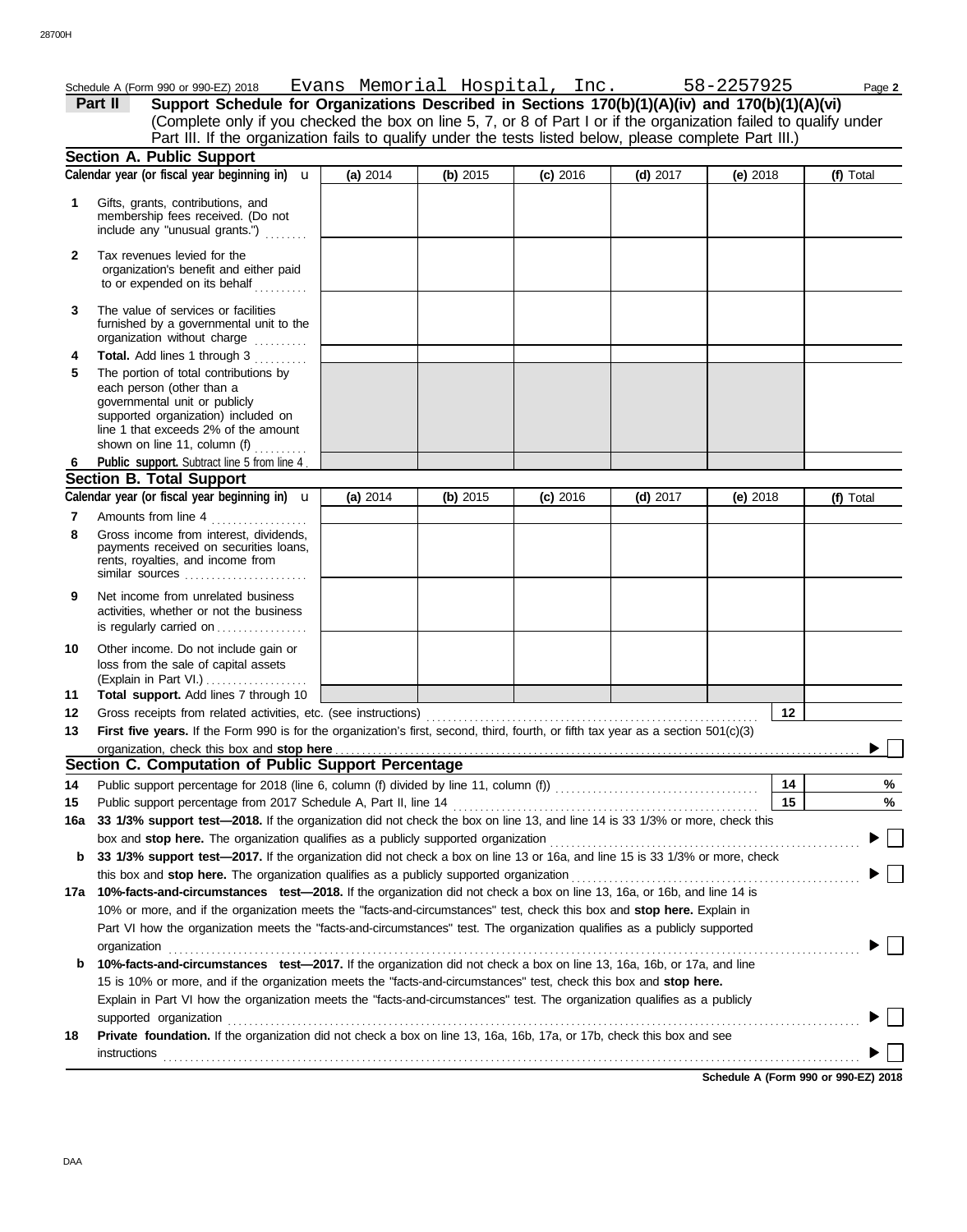| Schedule A (Form 990 or 990-EZ) 2018                                                                                                                                    |                                                                                                                                                                                                                                                                                                                              |                                                        |                                                                 |            |                                                                                 | Page 3                                                                                                                                                                                                                                                                                                                                                                                                                                                                                                                                 |
|-------------------------------------------------------------------------------------------------------------------------------------------------------------------------|------------------------------------------------------------------------------------------------------------------------------------------------------------------------------------------------------------------------------------------------------------------------------------------------------------------------------|--------------------------------------------------------|-----------------------------------------------------------------|------------|---------------------------------------------------------------------------------|----------------------------------------------------------------------------------------------------------------------------------------------------------------------------------------------------------------------------------------------------------------------------------------------------------------------------------------------------------------------------------------------------------------------------------------------------------------------------------------------------------------------------------------|
| Part III                                                                                                                                                                |                                                                                                                                                                                                                                                                                                                              |                                                        |                                                                 |            |                                                                                 |                                                                                                                                                                                                                                                                                                                                                                                                                                                                                                                                        |
|                                                                                                                                                                         |                                                                                                                                                                                                                                                                                                                              |                                                        |                                                                 |            |                                                                                 |                                                                                                                                                                                                                                                                                                                                                                                                                                                                                                                                        |
|                                                                                                                                                                         |                                                                                                                                                                                                                                                                                                                              |                                                        |                                                                 |            |                                                                                 |                                                                                                                                                                                                                                                                                                                                                                                                                                                                                                                                        |
|                                                                                                                                                                         |                                                                                                                                                                                                                                                                                                                              |                                                        |                                                                 |            |                                                                                 | (f) Total                                                                                                                                                                                                                                                                                                                                                                                                                                                                                                                              |
|                                                                                                                                                                         |                                                                                                                                                                                                                                                                                                                              |                                                        |                                                                 |            |                                                                                 |                                                                                                                                                                                                                                                                                                                                                                                                                                                                                                                                        |
| fees received. (Do not include any "unusual grants.")                                                                                                                   |                                                                                                                                                                                                                                                                                                                              |                                                        |                                                                 |            |                                                                                 |                                                                                                                                                                                                                                                                                                                                                                                                                                                                                                                                        |
| Gross receipts from admissions, merchandise<br>sold or services performed, or facilities<br>furnished in any activity that is related to the                            |                                                                                                                                                                                                                                                                                                                              |                                                        |                                                                 |            |                                                                                 |                                                                                                                                                                                                                                                                                                                                                                                                                                                                                                                                        |
| Gross receipts from activities that are not an<br>unrelated trade or business under section 513                                                                         |                                                                                                                                                                                                                                                                                                                              |                                                        |                                                                 |            |                                                                                 |                                                                                                                                                                                                                                                                                                                                                                                                                                                                                                                                        |
| Tax revenues levied for the<br>organization's benefit and either paid<br>to or expended on its behalf                                                                   |                                                                                                                                                                                                                                                                                                                              |                                                        |                                                                 |            |                                                                                 |                                                                                                                                                                                                                                                                                                                                                                                                                                                                                                                                        |
| The value of services or facilities<br>furnished by a governmental unit to the<br>organization without charge www.com                                                   |                                                                                                                                                                                                                                                                                                                              |                                                        |                                                                 |            |                                                                                 |                                                                                                                                                                                                                                                                                                                                                                                                                                                                                                                                        |
|                                                                                                                                                                         |                                                                                                                                                                                                                                                                                                                              |                                                        |                                                                 |            |                                                                                 |                                                                                                                                                                                                                                                                                                                                                                                                                                                                                                                                        |
| 7a Amounts included on lines 1, 2, and 3<br>received from disqualified persons                                                                                          |                                                                                                                                                                                                                                                                                                                              |                                                        |                                                                 |            |                                                                                 |                                                                                                                                                                                                                                                                                                                                                                                                                                                                                                                                        |
| Amounts included on lines 2 and 3<br>received from other than disqualified<br>persons that exceed the greater of \$5,000<br>or 1% of the amount on line 13 for the year |                                                                                                                                                                                                                                                                                                                              |                                                        |                                                                 |            |                                                                                 |                                                                                                                                                                                                                                                                                                                                                                                                                                                                                                                                        |
| Add lines 7a and 7b<br>.                                                                                                                                                |                                                                                                                                                                                                                                                                                                                              |                                                        |                                                                 |            |                                                                                 |                                                                                                                                                                                                                                                                                                                                                                                                                                                                                                                                        |
| Public support. (Subtract line 7c from                                                                                                                                  |                                                                                                                                                                                                                                                                                                                              |                                                        |                                                                 |            |                                                                                 |                                                                                                                                                                                                                                                                                                                                                                                                                                                                                                                                        |
| <b>Section B. Total Support</b>                                                                                                                                         |                                                                                                                                                                                                                                                                                                                              |                                                        |                                                                 |            |                                                                                 |                                                                                                                                                                                                                                                                                                                                                                                                                                                                                                                                        |
|                                                                                                                                                                         | (a) 2014                                                                                                                                                                                                                                                                                                                     | (b) $2015$                                             | $(c)$ 2016                                                      | $(d)$ 2017 | (e) $2018$                                                                      | (f) Total                                                                                                                                                                                                                                                                                                                                                                                                                                                                                                                              |
|                                                                                                                                                                         |                                                                                                                                                                                                                                                                                                                              |                                                        |                                                                 |            |                                                                                 |                                                                                                                                                                                                                                                                                                                                                                                                                                                                                                                                        |
| Gross income from interest, dividends,<br>10a<br>payments received on securities loans, rents,<br>royalties, and income from similar sources.                           |                                                                                                                                                                                                                                                                                                                              |                                                        |                                                                 |            |                                                                                 |                                                                                                                                                                                                                                                                                                                                                                                                                                                                                                                                        |
| Unrelated business taxable income (less<br>section 511 taxes) from businesses<br>acquired after June 30, 1975                                                           |                                                                                                                                                                                                                                                                                                                              |                                                        |                                                                 |            |                                                                                 |                                                                                                                                                                                                                                                                                                                                                                                                                                                                                                                                        |
| Add lines 10a and 10b                                                                                                                                                   |                                                                                                                                                                                                                                                                                                                              |                                                        |                                                                 |            |                                                                                 |                                                                                                                                                                                                                                                                                                                                                                                                                                                                                                                                        |
| Net income from unrelated business<br>activities not included in line 10b, whether<br>or not the business is regularly carried on                                       |                                                                                                                                                                                                                                                                                                                              |                                                        |                                                                 |            |                                                                                 |                                                                                                                                                                                                                                                                                                                                                                                                                                                                                                                                        |
| Other income. Do not include gain or<br>loss from the sale of capital assets<br>(Explain in Part VI.)                                                                   |                                                                                                                                                                                                                                                                                                                              |                                                        |                                                                 |            |                                                                                 |                                                                                                                                                                                                                                                                                                                                                                                                                                                                                                                                        |
| Total support. (Add lines 9, 10c, 11,<br>and $12.$ )                                                                                                                    |                                                                                                                                                                                                                                                                                                                              |                                                        |                                                                 |            |                                                                                 |                                                                                                                                                                                                                                                                                                                                                                                                                                                                                                                                        |
|                                                                                                                                                                         |                                                                                                                                                                                                                                                                                                                              |                                                        |                                                                 |            |                                                                                 |                                                                                                                                                                                                                                                                                                                                                                                                                                                                                                                                        |
|                                                                                                                                                                         |                                                                                                                                                                                                                                                                                                                              |                                                        |                                                                 |            |                                                                                 |                                                                                                                                                                                                                                                                                                                                                                                                                                                                                                                                        |
|                                                                                                                                                                         |                                                                                                                                                                                                                                                                                                                              |                                                        |                                                                 |            | 15                                                                              | %                                                                                                                                                                                                                                                                                                                                                                                                                                                                                                                                      |
|                                                                                                                                                                         |                                                                                                                                                                                                                                                                                                                              |                                                        |                                                                 |            | 16                                                                              | %                                                                                                                                                                                                                                                                                                                                                                                                                                                                                                                                      |
|                                                                                                                                                                         | <b>Section A. Public Support</b><br>Calendar year (or fiscal year beginning in) $\mathbf u$<br>Gifts, grants, contributions, and membership<br>organization's fax-exempt purpose<br>Total. Add lines 1 through 5<br>line 6.) $\ldots$<br>Calendar year (or fiscal year beginning in) $\mathbf u$<br>Amounts from line 6<br>. | (a) 2014<br>organization, check this box and stop here | (b) 2015<br>Section C. Computation of Public Support Percentage | $(c)$ 2016 | Support Schedule for Organizations Described in Section 509(a)(2)<br>$(d)$ 2017 | Evans Memorial Hospital, Inc.<br>58-2257925<br>(Complete only if you checked the box on line 10 of Part I or if the organization failed to qualify under Part II.<br>If the organization fails to qualify under the tests listed below, please complete Part II.)<br>(e) $2018$<br>First five years. If the Form 990 is for the organization's first, second, third, fourth, or fifth tax year as a section 501(c)(3)<br>Public support percentage for 2018 (line 8, column (f), divided by line 13, column (f)) [[[[[[[[[[[[[[[[[[[[[ |

## **Section D. Computation of Investment Income Percentage**

**18** Investment income percentage for **2018** (line 10c, column (f), divided by line 13, column (f)) . . . . . . . . . . . . . . . . . . . . . . . . . . . . . . **17** Investment income percentage from **2017** Schedule A, Part III, line 17 . . . . . . . . . . . . . . . . . . . . . . . . . . . . . . . . . . . . . . . . . . . . . . . . . . . .

**19a 33 1/3% support tests—2018.** If the organization did not check the box on line 14, and line 15 is more than 33 1/3%, and line 17 is not more than 33 1/3%, check this box and **stop here.** The organization qualifies as a publicly supported organization . . . . . . . . . . . . . . . . ь

**b 33 1/3% support tests—2017.** If the organization did not check a box on line 14 or line 19a, and line 16 is more than 33 1/3%, and line 18 is not more than 33 1/3%, check this box and stop here. The organization qualifies as a publicly supported organization ........... Þ

**20 Private foundation.** If the organization did not check a box on line 14, 19a, or 19b, check this box and see instructions . . . . . . . . . . . . . . . . . . . .

**17 18** % %

 $\Box$ 

▶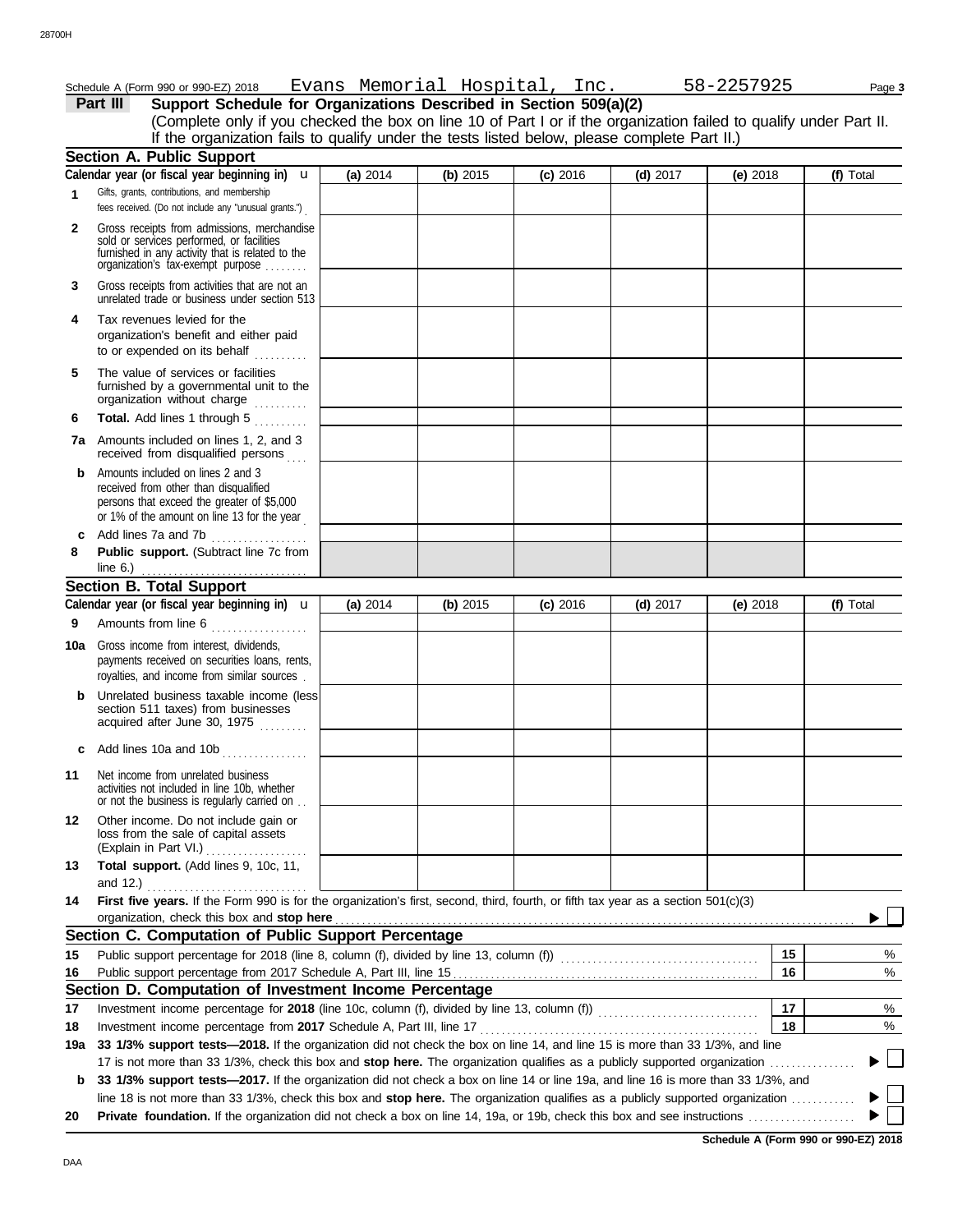| Schedule A (Form 990 or 990-EZ) 2018 | Evans | Memorial | Hospital | $\sim$<br>⊥nc | へへに<br>ソムラ<br>$\lambda$ , $\lambda$ , $\lambda$ | Page 4 |
|--------------------------------------|-------|----------|----------|---------------|-------------------------------------------------|--------|
|                                      |       |          |          |               |                                                 |        |

|              | Schedule A (Form 990 or 990-EZ) 2018<br>Evans Memorial Hospital, Inc.                                                    | 58-2257925     |     | Page 4 |
|--------------|--------------------------------------------------------------------------------------------------------------------------|----------------|-----|--------|
|              | Part IV<br><b>Supporting Organizations</b>                                                                               |                |     |        |
|              | (Complete only if you checked a box in line 12 on Part I. If you checked 12a of Part I, complete Sections A              |                |     |        |
|              | and B. If you checked 12b of Part I, complete Sections A and C. If you checked 12c of Part I, complete                   |                |     |        |
|              | Sections A, D, and E. If you checked 12d of Part I, complete Sections A and D, and complete Part V.)                     |                |     |        |
|              | Section A. All Supporting Organizations                                                                                  |                |     |        |
|              |                                                                                                                          |                | Yes | No     |
| 1            | Are all of the organization's supported organizations listed by name in the organization's governing                     |                |     |        |
|              | documents? If "No," describe in Part VI how the supported organizations are designated. If designated by                 |                |     |        |
|              | class or purpose, describe the designation. If historic and continuing relationship, explain.                            | 1              |     |        |
| $\mathbf{2}$ | Did the organization have any supported organization that does not have an IRS determination of status                   |                |     |        |
|              | under section 509(a)(1) or (2)? If "Yes," explain in Part VI how the organization determined that the supported          |                |     |        |
|              | organization was described in section 509(a)(1) or (2).                                                                  | 2              |     |        |
| За           | Did the organization have a supported organization described in section 501(c)(4), (5), or (6)? If "Yes," answer         |                |     |        |
|              | $(b)$ and $(c)$ below.                                                                                                   | 3a             |     |        |
| b            | Did the organization confirm that each supported organization qualified under section $501(c)(4)$ , $(5)$ , or $(6)$ and |                |     |        |
|              | satisfied the public support tests under section 509(a)(2)? If "Yes," describe in Part VI when and how the               |                |     |        |
|              | organization made the determination.                                                                                     | 3 <sub>b</sub> |     |        |
| c            | Did the organization ensure that all support to such organizations was used exclusively for section $170(c)(2)(B)$       |                |     |        |
|              | purposes? If "Yes," explain in Part VI what controls the organization put in place to ensure such use.                   | 3c             |     |        |
| 4a           | Was any supported organization not organized in the United States ("foreign supported organization")? If                 |                |     |        |
|              | "Yes," and if you checked 12a or 12b in Part I, answer (b) and (c) below.                                                | 4a             |     |        |
| b            | Did the organization have ultimate control and discretion in deciding whether to make grants to the foreign              |                |     |        |
|              | supported organization? If "Yes," describe in Part VI how the organization had such control and discretion               |                |     |        |
|              | despite being controlled or supervised by or in connection with its supported organizations.                             | 4b             |     |        |
| c            | Did the organization support any foreign supported organization that does not have an IRS determination                  |                |     |        |
|              | under sections $501(c)(3)$ and $509(a)(1)$ or $(2)?$ If "Yes," explain in Part VI what controls the organization used    |                |     |        |
|              | to ensure that all support to the foreign supported organization was used exclusively for section $170(c)(2)(B)$         |                |     |        |
|              | purposes.                                                                                                                | 4с             |     |        |
| 5a           | Did the organization add, substitute, or remove any supported organizations during the tax year? If "Yes,"               |                |     |        |
|              | answer (b) and (c) below (if applicable). Also, provide detail in Part VI, including (i) the names and EIN               |                |     |        |
|              | numbers of the supported organizations added, substituted, or removed; (ii) the reasons for each such action;            |                |     |        |
|              | (iii) the authority under the organization's organizing document authorizing such action; and (iv) how the action        |                |     |        |
|              | was accomplished (such as by amendment to the organizing document).                                                      | 5a             |     |        |
| b            | Type I or Type II only. Was any added or substituted supported organization part of a class already                      |                |     |        |
|              | designated in the organization's organizing document?                                                                    | 5b             |     |        |
|              | Substitutions only. Was the substitution the result of an event beyond the organization's control?                       | 5c             |     |        |
| 6            | Did the organization provide support (whether in the form of grants or the provision of services or facilities) to       |                |     |        |
|              | anyone other than (i) its supported organizations, (ii) individuals that are part of the charitable class benefited      |                |     |        |
|              | by one or more of its supported organizations, or (iii) other supporting organizations that also support or              |                |     |        |
|              | benefit one or more of the filing organization's supported organizations? If "Yes," provide detail in Part VI.           | 6              |     |        |
| 7            | Did the organization provide a grant, loan, compensation, or other similar payment to a substantial contributor          |                |     |        |
|              | (as defined in section $4958(c)(3)(C)$ ), a family member of a substantial contributor, or a 35% controlled entity       |                |     |        |
|              | with regard to a substantial contributor? If "Yes," complete Part I of Schedule L (Form 990 or 990-EZ).                  | 7              |     |        |
| 8            | Did the organization make a loan to a disqualified person (as defined in section 4958) not described in line 7?          |                |     |        |
|              | If "Yes," complete Part I of Schedule L (Form 990 or 990-EZ).                                                            | 8              |     |        |
|              |                                                                                                                          |                |     |        |
| 9а           | Was the organization controlled directly or indirectly at any time during the tax year by one or more                    |                |     |        |
|              | disqualified persons as defined in section 4946 (other than foundation managers and organizations described              |                |     |        |
|              | in section 509(a)(1) or (2))? If "Yes," provide detail in Part VI.                                                       | 9а             |     |        |
| b            | Did one or more disqualified persons (as defined in line 9a) hold a controlling interest in any entity in which          |                |     |        |
|              | the supporting organization had an interest? If "Yes," provide detail in Part VI.                                        | 9b             |     |        |
| c            | Did a disqualified person (as defined in line 9a) have an ownership interest in, or derive any personal benefit          |                |     |        |
|              | from, assets in which the supporting organization also had an interest? If "Yes," provide detail in Part VI.             | 9c             |     |        |
| 10a          | Was the organization subject to the excess business holdings rules of section 4943 because of section                    |                |     |        |
|              | 4943(f) (regarding certain Type II supporting organizations, and all Type III non-functionally integrated                |                |     |        |
|              | supporting organizations)? If "Yes," answer 10b below.                                                                   | 10a            |     |        |
| b            | Did the organization have any excess business holdings in the tax year? (Use Schedule C, Form 4720, to                   |                |     |        |
|              | determine whether the organization had excess business holdings.)                                                        | 10b            |     |        |

**Schedule A (Form 990 or 990-EZ) 2018**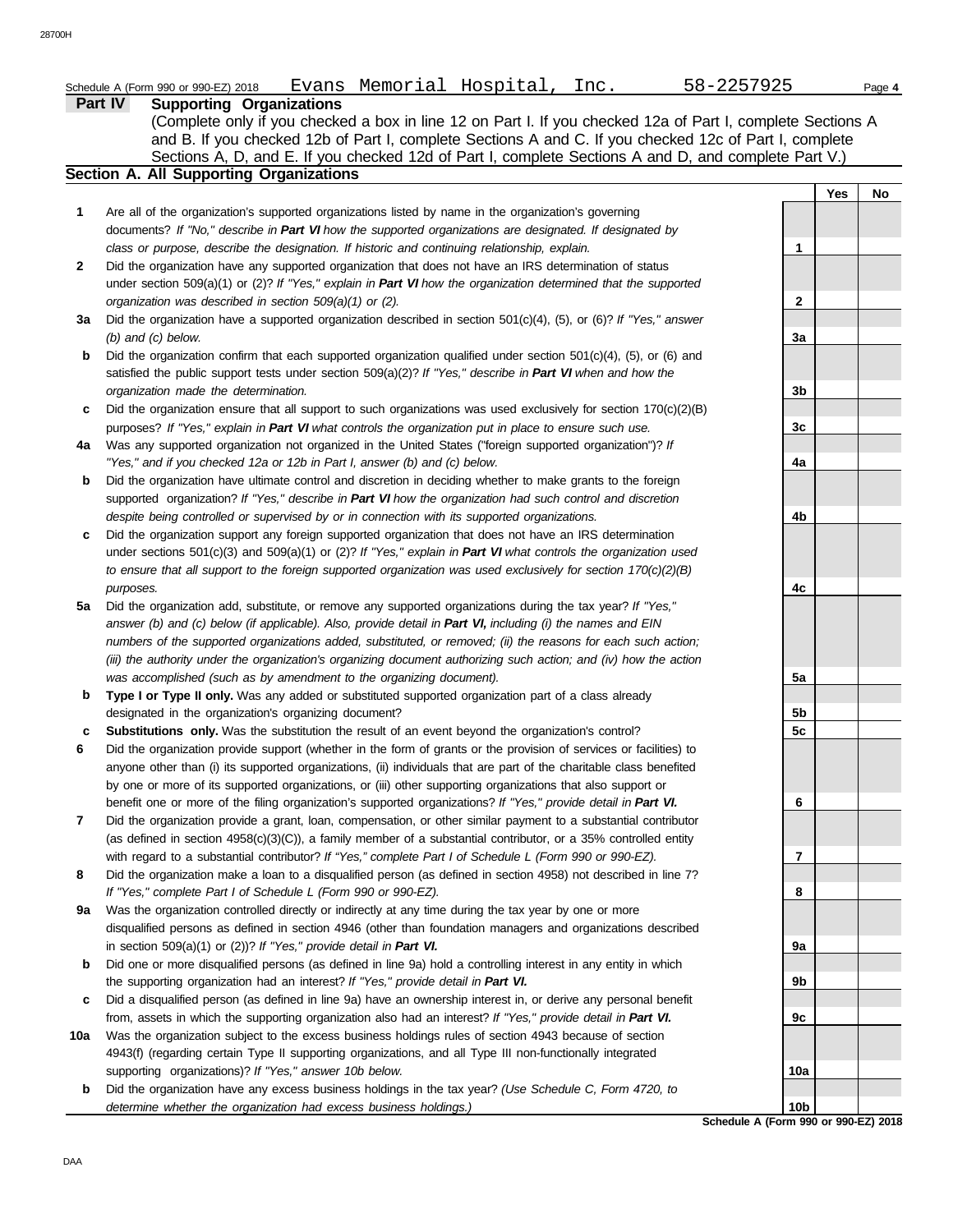|                                                                                                                                      |                 | Yes | No |
|--------------------------------------------------------------------------------------------------------------------------------------|-----------------|-----|----|
| 11<br>Has the organization accepted a gift or contribution from any of the following persons?                                        |                 |     |    |
| A person who directly or indirectly controls, either alone or together with persons described in (b) and (c)<br>a                    |                 |     |    |
| below, the governing body of a supported organization?                                                                               | 11a             |     |    |
| <b>b</b> A family member of a person described in (a) above?                                                                         | 11 <sub>b</sub> |     |    |
| c A 35% controlled entity of a person described in (a) or (b) above? If "Yes" to a, b, or c, provide detail in Part VI.              | 11c             |     |    |
| Section B. Type I Supporting Organizations                                                                                           |                 |     |    |
|                                                                                                                                      |                 | Yes | No |
| Did the directors, trustees, or membership of one or more supported organizations have the power to                                  |                 |     |    |
| regularly appoint or elect at least a majority of the organization's directors or trustees at all times during the                   |                 |     |    |
| tax year? If "No," describe in Part VI how the supported organization(s) effectively operated, supervised, or                        |                 |     |    |
| controlled the organization's activities. If the organization had more than one supported organization,                              |                 |     |    |
| describe how the powers to appoint and/or remove directors or trustees were allocated among the supported                            |                 |     |    |
| organizations and what conditions or restrictions, if any, applied to such powers during the tax year.                               | 1               |     |    |
| Did the organization operate for the benefit of any supported organization other than the supported                                  |                 |     |    |
| organization(s) that operated, supervised, or controlled the supporting organization? If "Yes," explain in Part                      |                 |     |    |
| VI how providing such benefit carried out the purposes of the supported organization(s) that operated,                               |                 |     |    |
| supervised, or controlled the supporting organization.                                                                               | 2               |     |    |
| <b>Section C. Type II Supporting Organizations</b>                                                                                   |                 |     |    |
|                                                                                                                                      |                 | Yes | No |
| Were a majority of the organization's directors or trustees during the tax year also a majority of the directors                     |                 |     |    |
| or trustees of each of the organization's supported organization(s)? If "No," describe in Part VI how control                        |                 |     |    |
| or management of the supporting organization was vested in the same persons that controlled or managed                               |                 |     |    |
| the supported organization(s).                                                                                                       | 1               |     |    |
| Section D. All Type III Supporting Organizations                                                                                     |                 |     |    |
|                                                                                                                                      |                 | Yes | No |
| Did the organization provide to each of its supported organizations, by the last day of the fifth month of the                       |                 |     |    |
| organization's tax year, (i) a written notice describing the type and amount of support provided during the prior tax                |                 |     |    |
| year, (ii) a copy of the Form 990 that was most recently filed as of the date of notification, and (iii) copies of the               |                 |     |    |
| organization's governing documents in effect on the date of notification, to the extent not previously provided?                     | 1               |     |    |
| Were any of the organization's officers, directors, or trustees either (i) appointed or elected by the supported                     |                 |     |    |
| organization(s) or (ii) serving on the governing body of a supported organization? If "No," explain in Part VI how                   |                 |     |    |
| the organization maintained a close and continuous working relationship with the supported organization(s).                          | 2               |     |    |
| By reason of the relationship described in (2), did the organization's supported organizations have a                                |                 |     |    |
| significant voice in the organization's investment policies and in directing the use of the organization's                           |                 |     |    |
| income or assets at all times during the tax year? If "Yes," describe in Part VI the role the organization's                         |                 |     |    |
| supported organizations played in this regard.                                                                                       | 3               |     |    |
| Section E. Type III Functionally-Integrated Supporting Organizations                                                                 |                 |     |    |
| Check the box next to the method that the organization used to satisfy the Integral Part Test during the year (see instructions).    |                 |     |    |
| The organization satisfied the Activities Test. Complete line 2 below.<br>а                                                          |                 |     |    |
| b<br>The organization is the parent of each of its supported organizations. Complete line 3 below.                                   |                 |     |    |
| The organization supported a governmental entity. Describe in Part VI how you supported a government entity (see instructions).<br>c |                 |     |    |
|                                                                                                                                      |                 |     |    |
|                                                                                                                                      |                 |     |    |
| 2 Activities Test. Answer (a) and (b) below.                                                                                         |                 | Yes | No |

- the supported organization(s) to which the organization was responsive? *If "Yes," then in Part VI identify those supported organizations and explain how these activities directly furthered their exempt purposes, how the organization was responsive to those supported organizations, and how the organization determined that these activities constituted substantially all of its activities.*
- **b** Did the activities described in (a) constitute activities that, but for the organization's involvement, one or more of the organization's supported organization(s) would have been engaged in? *If "Yes," explain in Part VI the reasons for the organization's position that its supported organization(s) would have engaged in these activities but for the organization's involvement.*
- **3** Parent of Supported Organizations. *Answer (a) and (b) below.*
- **a** Did the organization have the power to regularly appoint or elect a majority of the officers, directors, or trustees of each of the supported organizations? *Provide details in Part VI.*
- **b** Did the organization exercise a substantial degree of direction over the policies, programs, and activities of each of its supported organizations? *If "Yes," describe in Part VI the role played by the organization in this regard.*



DAA **Schedule A (Form 990 or 990-EZ) 2018**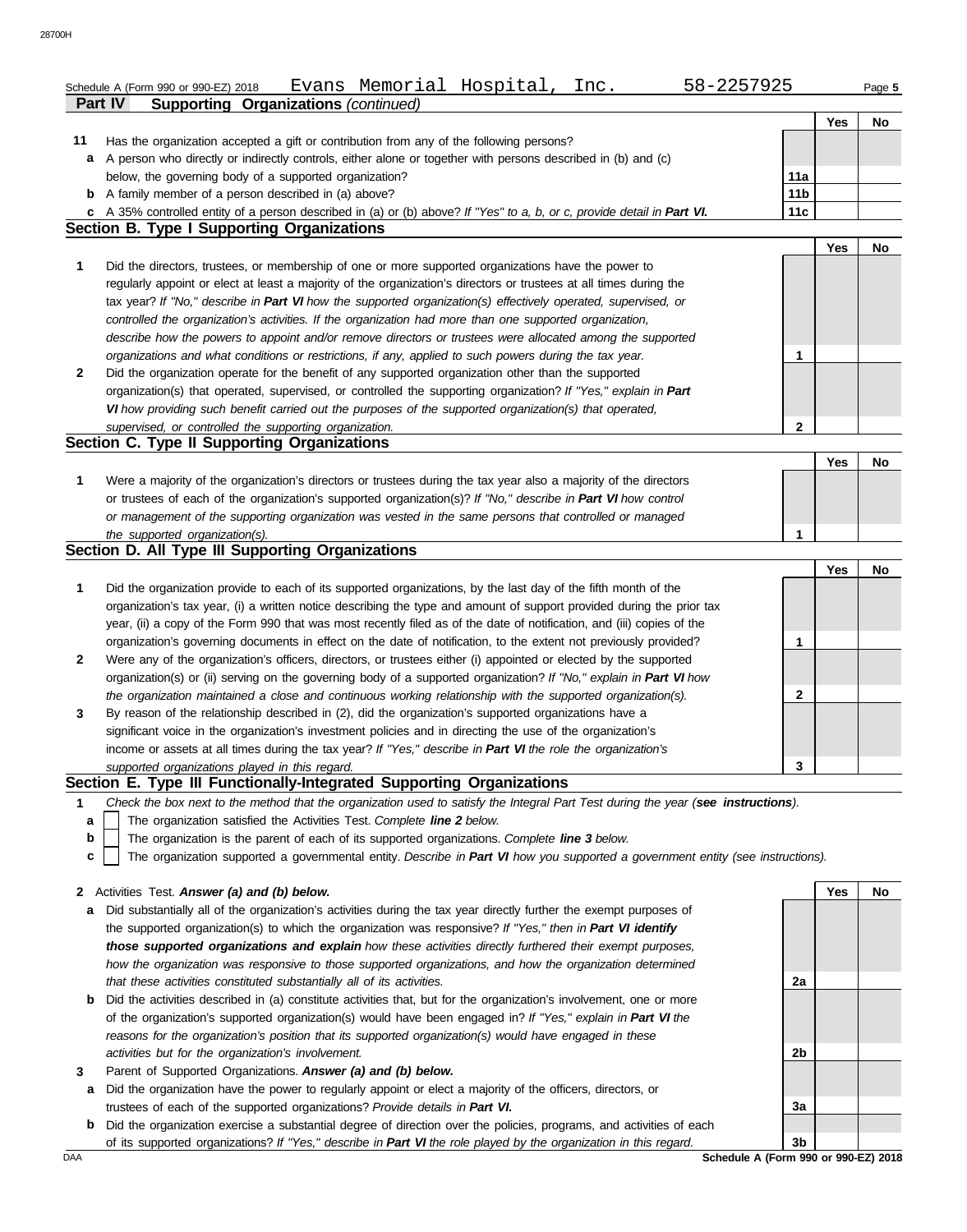## **Part V Type III Non-Functionally Integrated 509(a)(3) Supporting Organizations** Schedule A (Form 990 or 990-EZ) 2018 Evans Memorial Hospital, Inc. 58-2257925 Page **6**

**1** Check here if the organization satisfied the Integral Part Test as a qualifying trust on Nov. 20, 1970 (explain in Part VI). **See instructions.** All other Type III non-functionally integrated supporting organizations must complete Sections A through E.

| Section A - Adjusted Net Income                                                                                                                     | (A) Prior Year | (B) Current Year<br>(optional) |                                |
|-----------------------------------------------------------------------------------------------------------------------------------------------------|----------------|--------------------------------|--------------------------------|
| 1<br>Net short-term capital gain                                                                                                                    | 1              |                                |                                |
| $\mathbf{2}$<br>Recoveries of prior-year distributions                                                                                              | $\mathbf{2}$   |                                |                                |
| 3<br>Other gross income (see instructions)                                                                                                          | 3              |                                |                                |
| 4<br>Add lines 1 through 3.                                                                                                                         | 4              |                                |                                |
| 5<br>Depreciation and depletion                                                                                                                     | 5              |                                |                                |
| Portion of operating expenses paid or incurred for production or<br>6                                                                               |                |                                |                                |
| collection of gross income or for management, conservation, or                                                                                      |                |                                |                                |
| maintenance of property held for production of income (see instructions)                                                                            | 6              |                                |                                |
| Other expenses (see instructions)<br>7                                                                                                              | $\overline{7}$ |                                |                                |
| 8<br>Adjusted Net Income (subtract lines 5, 6, and 7 from line 4)                                                                                   | 8              |                                |                                |
| <b>Section B - Minimum Asset Amount</b>                                                                                                             |                | (A) Prior Year                 | (B) Current Year<br>(optional) |
| Aggregate fair market value of all non-exempt-use assets (see<br>1                                                                                  |                |                                |                                |
| instructions for short tax year or assets held for part of year):                                                                                   |                |                                |                                |
| <b>a</b> Average monthly value of securities                                                                                                        | 1a             |                                |                                |
| <b>b</b> Average monthly cash balances                                                                                                              | 1 <sub>b</sub> |                                |                                |
| <b>c</b> Fair market value of other non-exempt-use assets                                                                                           | 1c             |                                |                                |
| <b>Total</b> (add lines 1a, 1b, and 1c)<br>d                                                                                                        | 1d             |                                |                                |
| e Discount claimed for blockage or other                                                                                                            |                |                                |                                |
| factors (explain in detail in <b>Part VI)</b> :                                                                                                     |                |                                |                                |
| $\mathbf{2}$<br>Acquisition indebtedness applicable to non-exempt-use assets                                                                        | $\mathbf{2}$   |                                |                                |
| 3<br>Subtract line 2 from line 1d.                                                                                                                  | 3              |                                |                                |
| Cash deemed held for exempt use. Enter 1-1/2% of line 3 (for greater amount,<br>4                                                                   |                |                                |                                |
| see instructions).                                                                                                                                  | 4              |                                |                                |
| 5<br>Net value of non-exempt-use assets (subtract line 4 from line 3)                                                                               | 5              |                                |                                |
| 6<br>Multiply line 5 by .035.                                                                                                                       | 6              |                                |                                |
| $\overline{7}$<br>Recoveries of prior-year distributions                                                                                            | $\overline{7}$ |                                |                                |
| 8<br>Minimum Asset Amount (add line 7 to line 6)                                                                                                    | 8              |                                |                                |
| Section C - Distributable Amount                                                                                                                    |                |                                | <b>Current Year</b>            |
| Adjusted net income for prior year (from Section A, line 8, Column A)<br>1                                                                          | $\mathbf{1}$   |                                |                                |
| $\mathbf{2}$<br>Enter 85% of line 1.                                                                                                                | $\mathbf{2}$   |                                |                                |
| Minimum asset amount for prior year (from Section B, line 8, Column A)<br>3                                                                         | 3              |                                |                                |
| Enter greater of line 2 or line 3.<br>4                                                                                                             | 4              |                                |                                |
| 5<br>Income tax imposed in prior year                                                                                                               | 5              |                                |                                |
| <b>Distributable Amount.</b> Subtract line 5 from line 4, unless subject to<br>6                                                                    |                |                                |                                |
| emergency temporary reduction (see instructions).                                                                                                   | 6              |                                |                                |
| $\overline{7}$<br>Check here if the current year is the organization's first as a non-functionally integrated Type III supporting organization (see |                |                                |                                |
| instructions).                                                                                                                                      |                |                                |                                |

**Schedule A (Form 990 or 990-EZ) 2018**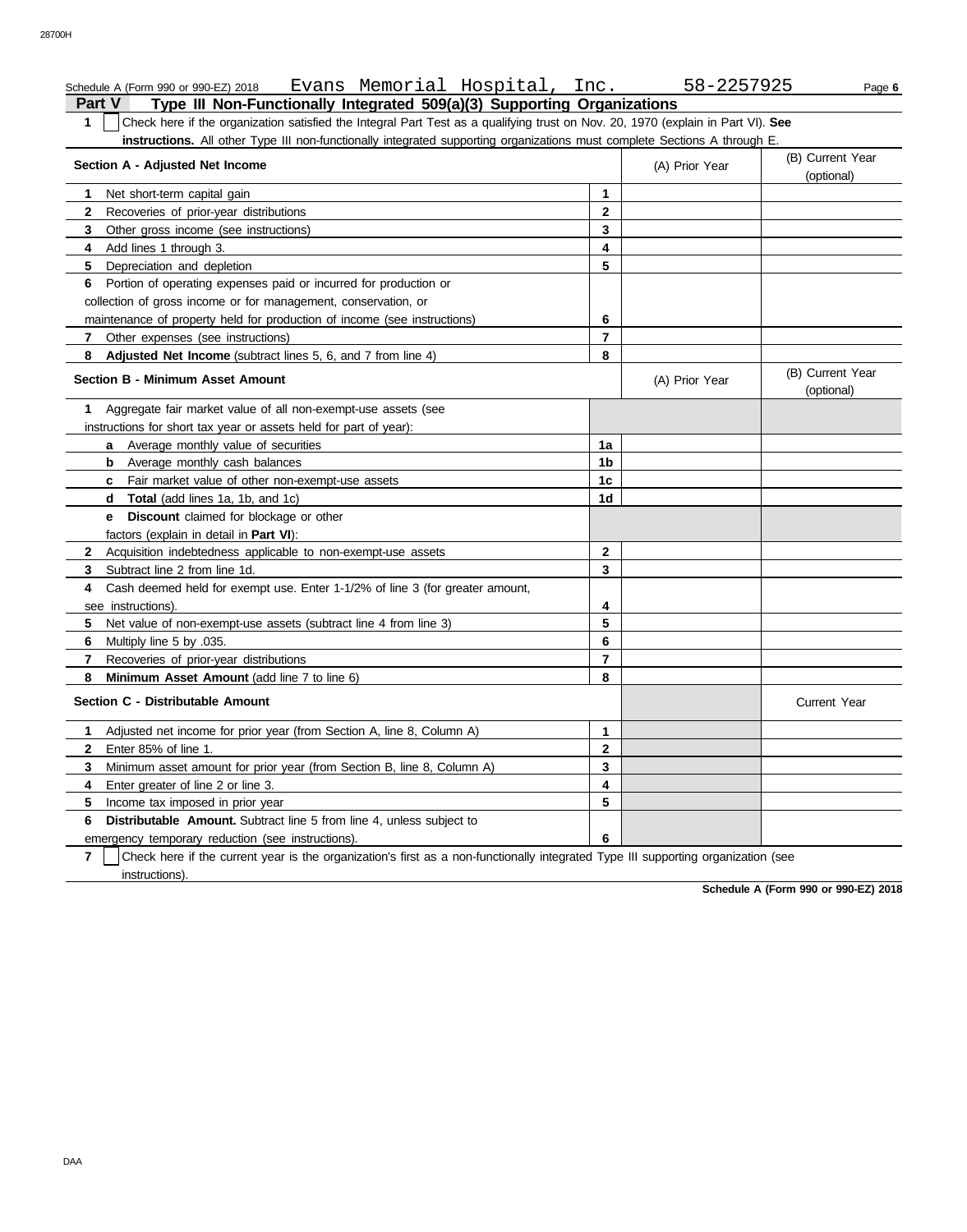| <b>Part V</b>  | Evans Memorial Hospital, Inc.<br>Schedule A (Form 990 or 990-EZ) 2018<br>Type III Non-Functionally Integrated 509(a)(3) Supporting Organizations (continued) |                             | 58-2257925                            | Page 7                                  |  |  |  |
|----------------|--------------------------------------------------------------------------------------------------------------------------------------------------------------|-----------------------------|---------------------------------------|-----------------------------------------|--|--|--|
|                | <b>Section D - Distributions</b>                                                                                                                             |                             |                                       | <b>Current Year</b>                     |  |  |  |
| 1              | Amounts paid to supported organizations to accomplish exempt purposes                                                                                        |                             |                                       |                                         |  |  |  |
| $\mathbf{2}$   | Amounts paid to perform activity that directly furthers exempt purposes of supported                                                                         |                             |                                       |                                         |  |  |  |
|                | organizations, in excess of income from activity                                                                                                             |                             |                                       |                                         |  |  |  |
| 3              | Administrative expenses paid to accomplish exempt purposes of supported organizations                                                                        |                             |                                       |                                         |  |  |  |
| 4              | Amounts paid to acquire exempt-use assets                                                                                                                    |                             |                                       |                                         |  |  |  |
| 5              | Qualified set-aside amounts (prior IRS approval required)                                                                                                    |                             |                                       |                                         |  |  |  |
| 6              | Other distributions (describe in Part VI). See instructions.                                                                                                 |                             |                                       |                                         |  |  |  |
| $\overline{7}$ | Total annual distributions. Add lines 1 through 6.                                                                                                           |                             |                                       |                                         |  |  |  |
| 8              | Distributions to attentive supported organizations to which the organization is responsive                                                                   |                             |                                       |                                         |  |  |  |
|                | (provide details in Part VI). See instructions.                                                                                                              |                             |                                       |                                         |  |  |  |
| 9              | Distributable amount for 2018 from Section C, line 6                                                                                                         |                             |                                       |                                         |  |  |  |
| 10             | Line 8 amount divided by line 9 amount                                                                                                                       |                             |                                       |                                         |  |  |  |
|                |                                                                                                                                                              | (i)                         | (ii)                                  | (iii)                                   |  |  |  |
|                | Section E - Distribution Allocations (see instructions)                                                                                                      | <b>Excess Distributions</b> | <b>Underdistributions</b><br>Pre-2018 | <b>Distributable</b><br>Amount for 2018 |  |  |  |
| 1              | Distributable amount for 2018 from Section C. line 6                                                                                                         |                             |                                       |                                         |  |  |  |
| 2              | Underdistributions, if any, for years prior to 2018                                                                                                          |                             |                                       |                                         |  |  |  |
|                | (reasonable cause required-explain in Part VI). See                                                                                                          |                             |                                       |                                         |  |  |  |
|                | instructions.                                                                                                                                                |                             |                                       |                                         |  |  |  |
| 3              | Excess distributions carryover, if any, to 2018                                                                                                              |                             |                                       |                                         |  |  |  |
|                |                                                                                                                                                              |                             |                                       |                                         |  |  |  |
|                |                                                                                                                                                              |                             |                                       |                                         |  |  |  |
|                | <b>c</b> From 2015                                                                                                                                           |                             |                                       |                                         |  |  |  |
|                |                                                                                                                                                              |                             |                                       |                                         |  |  |  |
|                |                                                                                                                                                              |                             |                                       |                                         |  |  |  |
|                | f Total of lines 3a through e                                                                                                                                |                             |                                       |                                         |  |  |  |
|                | g Applied to underdistributions of prior years                                                                                                               |                             |                                       |                                         |  |  |  |
|                | h Applied to 2018 distributable amount                                                                                                                       |                             |                                       |                                         |  |  |  |
|                | Carryover from 2013 not applied (see instructions)                                                                                                           |                             |                                       |                                         |  |  |  |
|                | Remainder. Subtract lines 3g, 3h, and 3i from 3f.                                                                                                            |                             |                                       |                                         |  |  |  |
| 4              | Distributions for 2018 from                                                                                                                                  |                             |                                       |                                         |  |  |  |
|                | \$<br>Section D, line 7:                                                                                                                                     |                             |                                       |                                         |  |  |  |
|                | a Applied to underdistributions of prior years                                                                                                               |                             |                                       |                                         |  |  |  |
|                | <b>b</b> Applied to 2018 distributable amount                                                                                                                |                             |                                       |                                         |  |  |  |
|                | c Remainder. Subtract lines 4a and 4b from 4.                                                                                                                |                             |                                       |                                         |  |  |  |
| 5              | Remaining underdistributions for years prior to 2018, if                                                                                                     |                             |                                       |                                         |  |  |  |
|                | any. Subtract lines 3g and 4a from line 2. For result                                                                                                        |                             |                                       |                                         |  |  |  |
|                | greater than zero, explain in Part VI. See instructions.                                                                                                     |                             |                                       |                                         |  |  |  |
| 6              | Remaining underdistributions for 2018. Subtract lines 3h                                                                                                     |                             |                                       |                                         |  |  |  |
|                | and 4b from line 1. For result greater than zero, explain in                                                                                                 |                             |                                       |                                         |  |  |  |
|                | Part VI. See instructions.                                                                                                                                   |                             |                                       |                                         |  |  |  |
| 7              | Excess distributions carryover to 2019. Add lines 3j                                                                                                         |                             |                                       |                                         |  |  |  |
|                | and 4c.                                                                                                                                                      |                             |                                       |                                         |  |  |  |
| 8              | Breakdown of line 7:                                                                                                                                         |                             |                                       |                                         |  |  |  |
|                | a Excess from 2014                                                                                                                                           |                             |                                       |                                         |  |  |  |
|                |                                                                                                                                                              |                             |                                       |                                         |  |  |  |
|                | c Excess from 2016<br>.                                                                                                                                      |                             |                                       |                                         |  |  |  |
|                | d Excess from 2017<br>.                                                                                                                                      |                             |                                       |                                         |  |  |  |
|                | e Excess from 2018                                                                                                                                           |                             |                                       |                                         |  |  |  |

**Schedule A (Form 990 or 990-EZ) 2018**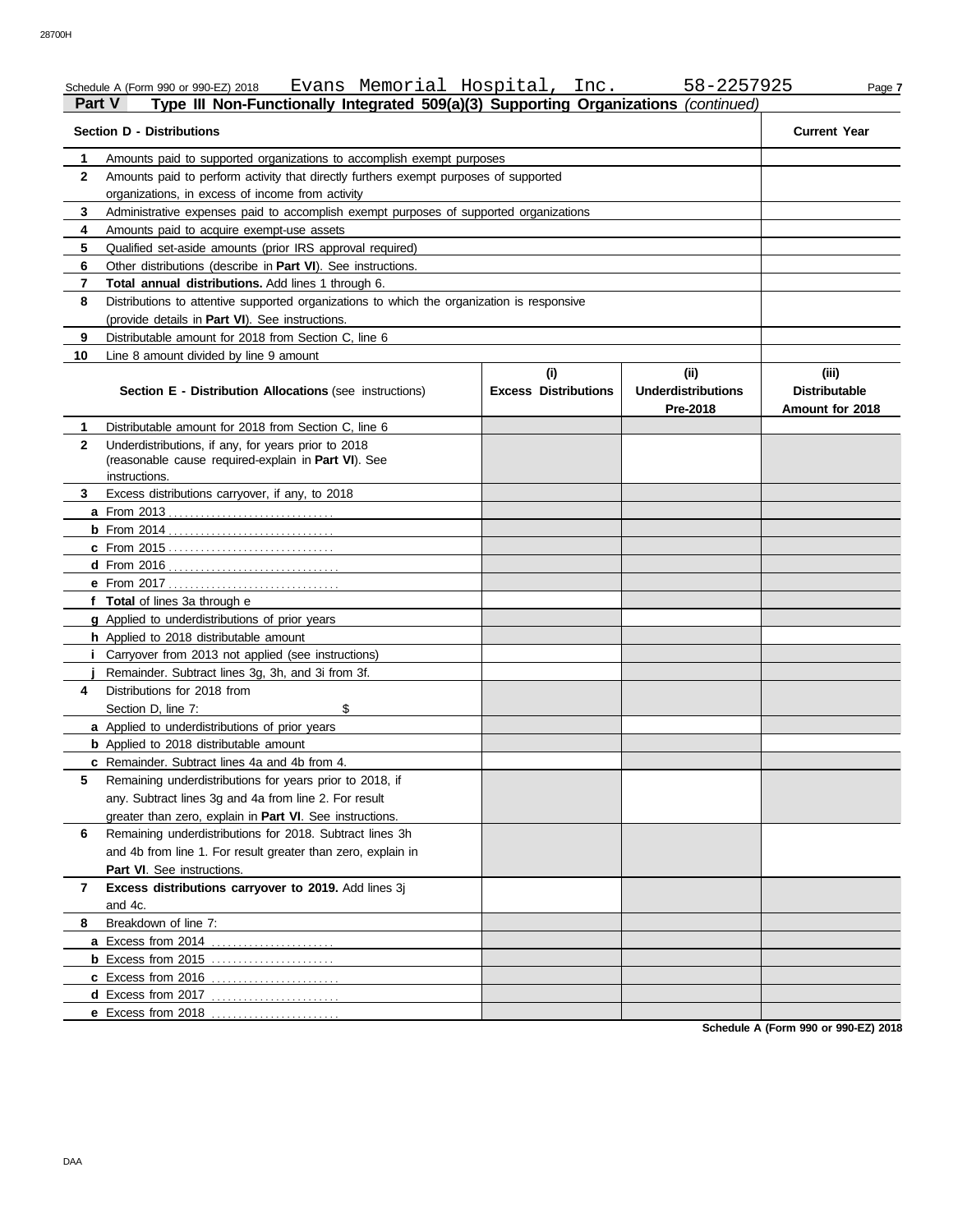|         | Schedule A (Form 990 or 990-EZ) 2018 |  | Evans Memorial Hospital, Inc.                                                                  | 58-2257925                                                                                                                                                                                                                                                                                                                                                        | Page 8 |
|---------|--------------------------------------|--|------------------------------------------------------------------------------------------------|-------------------------------------------------------------------------------------------------------------------------------------------------------------------------------------------------------------------------------------------------------------------------------------------------------------------------------------------------------------------|--------|
| Part VI |                                      |  |                                                                                                | Supplemental Information. Provide the explanations required by Part II, line 10; Part II, line 17a or 17b; Part<br>III, line 12; Part IV, Section A, lines 1, 2, 3b, 3c, 4b, 4c, 5a, 6, 9a, 9b, 9c, 11a, 11b, and 11c; Part IV, Section<br>B, lines 1 and 2; Part IV, Section C, line 1; Part IV, Section D, lines 2 and 3; Part IV, Section E, lines 1c, 2a, 2b, |        |
|         |                                      |  | lines 2, 5, and 6. Also complete this part for any additional information. (See instructions.) | 3a, and 3b; Part V, line 1; Part V, Section B, line 1e; Part V, Section D, lines 5, 6, and 8; and Part V, Section E,                                                                                                                                                                                                                                              |        |
|         |                                      |  |                                                                                                |                                                                                                                                                                                                                                                                                                                                                                   |        |
|         |                                      |  |                                                                                                |                                                                                                                                                                                                                                                                                                                                                                   |        |
|         |                                      |  |                                                                                                |                                                                                                                                                                                                                                                                                                                                                                   |        |
|         |                                      |  |                                                                                                |                                                                                                                                                                                                                                                                                                                                                                   |        |
|         |                                      |  |                                                                                                |                                                                                                                                                                                                                                                                                                                                                                   |        |
|         |                                      |  |                                                                                                |                                                                                                                                                                                                                                                                                                                                                                   |        |
|         |                                      |  |                                                                                                |                                                                                                                                                                                                                                                                                                                                                                   |        |
|         |                                      |  |                                                                                                |                                                                                                                                                                                                                                                                                                                                                                   |        |
|         |                                      |  |                                                                                                |                                                                                                                                                                                                                                                                                                                                                                   |        |
|         |                                      |  |                                                                                                |                                                                                                                                                                                                                                                                                                                                                                   |        |
|         |                                      |  |                                                                                                |                                                                                                                                                                                                                                                                                                                                                                   |        |
|         |                                      |  |                                                                                                |                                                                                                                                                                                                                                                                                                                                                                   |        |
|         |                                      |  |                                                                                                |                                                                                                                                                                                                                                                                                                                                                                   |        |
|         |                                      |  |                                                                                                |                                                                                                                                                                                                                                                                                                                                                                   |        |
|         |                                      |  |                                                                                                |                                                                                                                                                                                                                                                                                                                                                                   |        |
|         |                                      |  |                                                                                                |                                                                                                                                                                                                                                                                                                                                                                   |        |
|         |                                      |  |                                                                                                |                                                                                                                                                                                                                                                                                                                                                                   |        |
|         |                                      |  |                                                                                                |                                                                                                                                                                                                                                                                                                                                                                   |        |
|         |                                      |  |                                                                                                |                                                                                                                                                                                                                                                                                                                                                                   |        |
|         |                                      |  |                                                                                                |                                                                                                                                                                                                                                                                                                                                                                   |        |
|         |                                      |  |                                                                                                |                                                                                                                                                                                                                                                                                                                                                                   |        |
|         |                                      |  |                                                                                                |                                                                                                                                                                                                                                                                                                                                                                   |        |
|         |                                      |  |                                                                                                |                                                                                                                                                                                                                                                                                                                                                                   |        |
|         |                                      |  |                                                                                                |                                                                                                                                                                                                                                                                                                                                                                   |        |
|         |                                      |  |                                                                                                |                                                                                                                                                                                                                                                                                                                                                                   |        |
|         |                                      |  |                                                                                                |                                                                                                                                                                                                                                                                                                                                                                   |        |
|         |                                      |  |                                                                                                |                                                                                                                                                                                                                                                                                                                                                                   |        |
|         |                                      |  |                                                                                                |                                                                                                                                                                                                                                                                                                                                                                   |        |
|         |                                      |  |                                                                                                |                                                                                                                                                                                                                                                                                                                                                                   |        |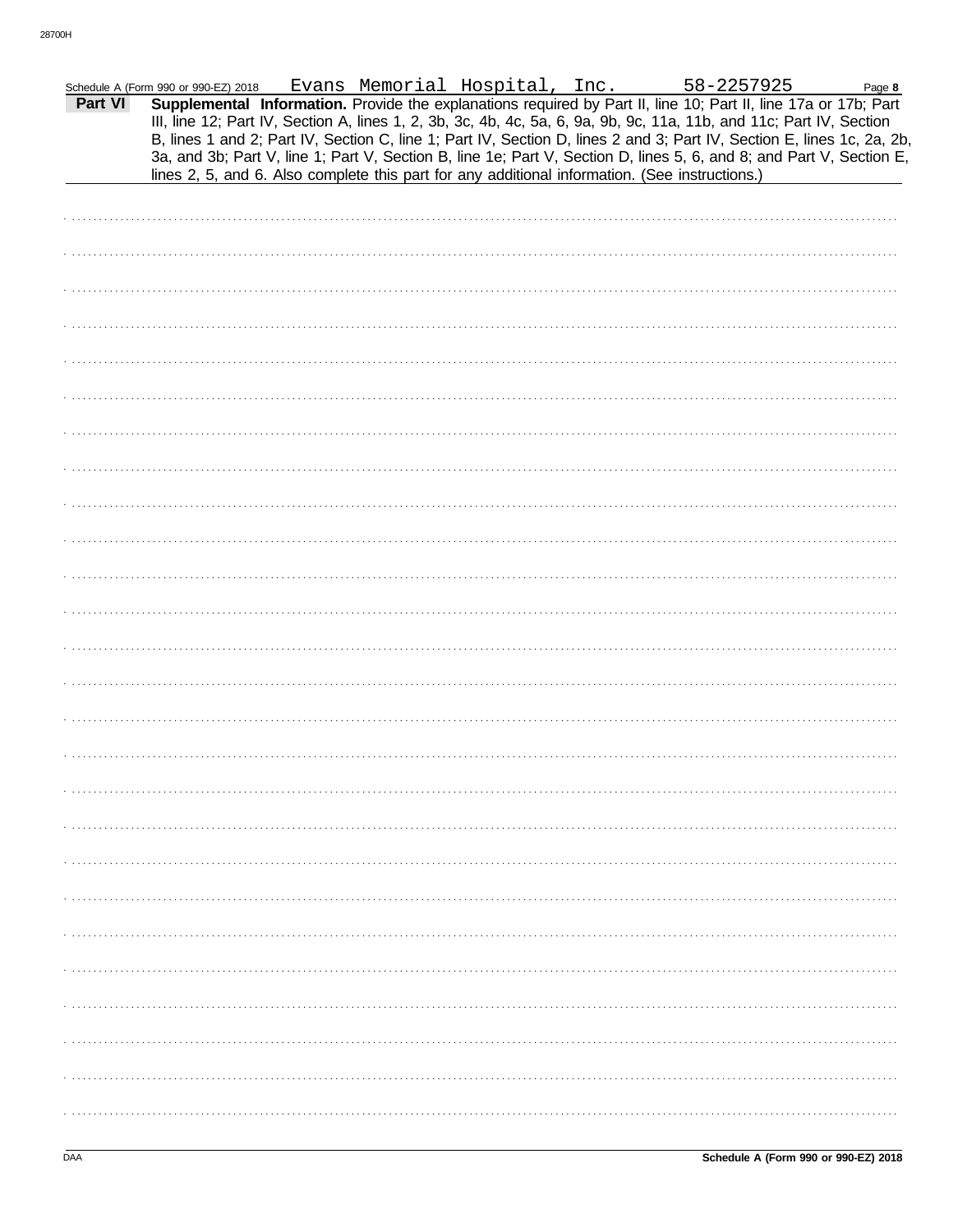| <b>Schedule B</b><br>(Form 990, 990-EZ,<br>or 990-PF)<br>Department of the Treasury<br>Internal Revenue Service | <b>Schedule of Contributors</b><br>u Attach to Form 990, Form 990-EZ, or Form 990-PF.<br>u Go to www.irs.gov/Form990 for the latest information. |            | OMB No. 1545-0047<br>2018      |
|-----------------------------------------------------------------------------------------------------------------|--------------------------------------------------------------------------------------------------------------------------------------------------|------------|--------------------------------|
| Name of the organization                                                                                        |                                                                                                                                                  |            | Employer identification number |
| Evans Memorial Hospital,                                                                                        | Inc.                                                                                                                                             | 58-2257925 |                                |
| <b>Organization type (check one):</b>                                                                           |                                                                                                                                                  |            |                                |
| Filers of:                                                                                                      | Section:                                                                                                                                         |            |                                |
| Form 990 or 990-EZ                                                                                              | X<br>501(c)(<br>) (enter number) organization<br>3.                                                                                              |            |                                |
|                                                                                                                 | $4947(a)(1)$ nonexempt charitable trust not treated as a private foundation                                                                      |            |                                |
|                                                                                                                 | 527 political organization                                                                                                                       |            |                                |

Check if your organization is covered by the **General Rule** or a **Special Rule. Note:** Only a section 501(c)(7), (8), or (10) organization can check boxes for both the General Rule and a Special Rule. See instructions.

501(c)(3) taxable private foundation

4947(a)(1) nonexempt charitable trust treated as a private foundation

Form 990-PF  $\Box$  501(c)(3) exempt private foundation

#### **General Rule**

 $\overline{X}$  For an organization filing Form 990, 990-EZ, or 990-PF that received, during the year, contributions totaling \$5,000 or more (in money or property) from any one contributor. Complete Parts I and II. See instructions for determining a contributor's total contributions.

#### **Special Rules**

For an organization described in section 501(c)(3) filing Form 990 or 990-EZ that met the 33<sup>1</sup>/3% support test of the regulations under sections 509(a)(1) and 170(b)(1)(A)(vi), that checked Schedule A (Form 990 or 990-EZ), Part II, line 13, 16a, or 16b, and that received from any one contributor, during the year, total contributions of the greater of **(1)** \$5,000; or **(2)** 2% of the amount on (i) Form 990, Part VIII, line 1h; or (ii) Form 990-EZ, line 1. Complete Parts I and II.

literary, or educational purposes, or for the prevention of cruelty to children or animals. Complete Parts I (entering) For an organization described in section  $501(c)(7)$ , (8), or (10) filing Form 990 or 990-EZ that received from any one contributor, during the year, total contributions of more than \$1,000 *exclusively* for religious, charitable, scientific, "N/A" in column (b) instead of the contributor name and address), II, and III.

For an organization described in section 501(c)(7), (8), or (10) filing Form 990 or 990-EZ that received from any one contributor, during the year, contributions *exclusively* for religious, charitable, etc., purposes, but no such contributions totaled more than \$1,000. If this box is checked, enter here the total contributions that were received during the year for an *exclusively* religious, charitable, etc., purpose. Don't complete any of the parts unless the **General Rule** applies to this organization because it received *nonexclusively* religious, charitable, etc., contributions totaling \$5,000 or more during the year . . . . . . . . . . . . . . . . . . . . . . . . . . . . . . . . . . . . . . . . . . . . . . . . . . . . . . . . . . . . . . . . . . . . . . . . .  $\triangleright$  \$

990-EZ, or 990-PF), but it **must** answer "No" on Part IV, line 2, of its Form 990; or check the box on line H of its Form 990-EZ or on its Form 990-PF, Part I, line 2, to certify that it doesn't meet the filing requirements of Schedule B (Form 990, 990-EZ, or 990-PF). **Caution:** An organization that isn't covered by the General Rule and/or the Special Rules doesn't file Schedule B (Form 990,

**For Paperwork Reduction Act Notice, see the instructions for Form 990, 990-EZ, or 990-PF.**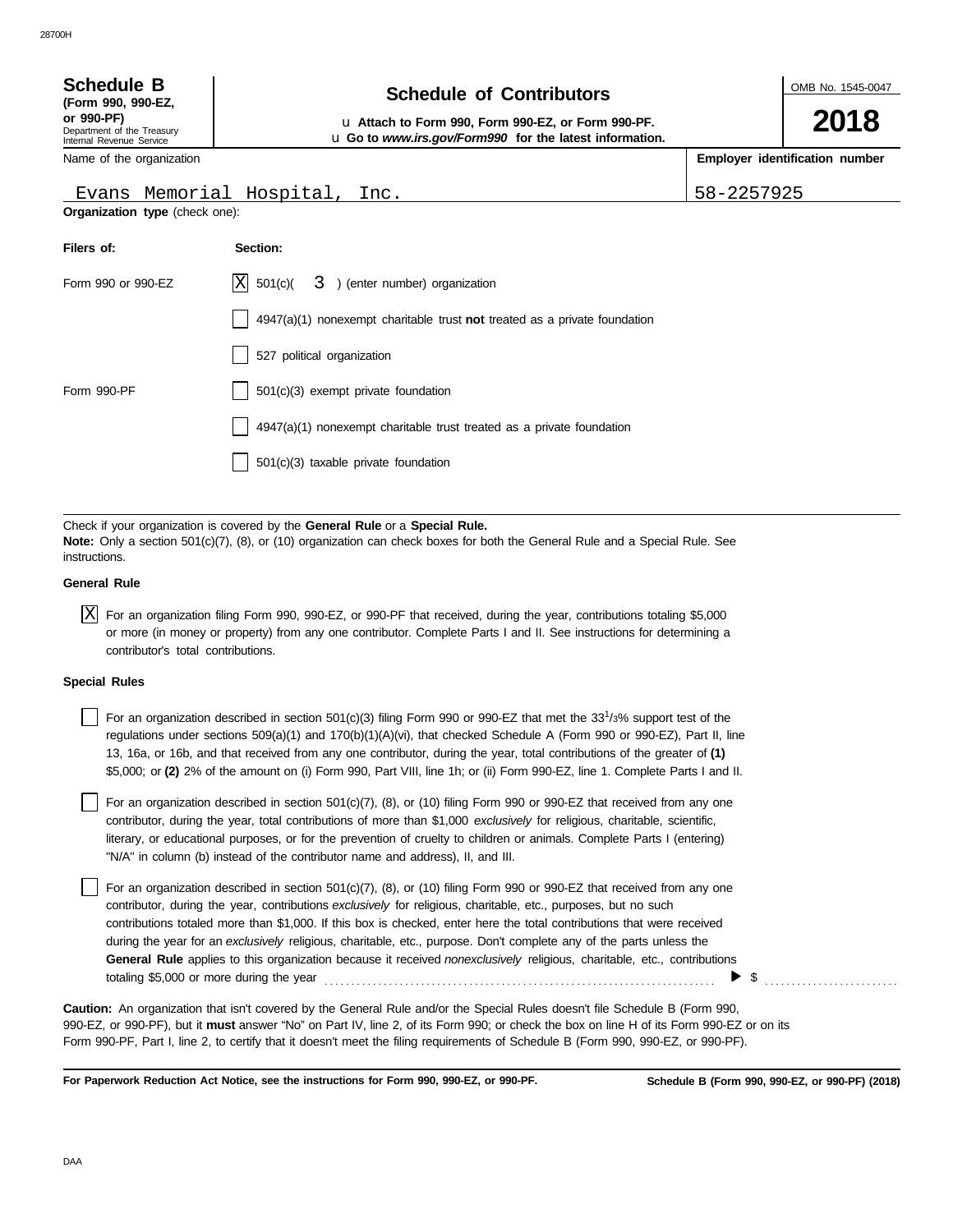| Schedule B (Form 990, 990-EZ, or 990-PF) (2018) | Page       | nt. | Page 2                                |
|-------------------------------------------------|------------|-----|---------------------------------------|
| Name of organization                            |            |     | <b>Employer identification number</b> |
| Evans Memorial Hospital                         | 58-2257925 |     |                                       |

| Part I       | <b>Contributors</b> (see instructions). Use duplicate copies of Part I if additional space is needed.                       |                                          |                                                                                                                                          |
|--------------|-----------------------------------------------------------------------------------------------------------------------------|------------------------------------------|------------------------------------------------------------------------------------------------------------------------------------------|
| (a)<br>No.   | (b)<br>Name, address, and ZIP + 4                                                                                           | (c)<br><b>Total contributions</b>        | (d)<br>Type of contribution                                                                                                              |
| $1$          | Evans County Board of Commissioners<br>Bonds<br>2 Freeman Street<br>Claxton GA 30417-1711                                   | \$300541,972                             | $\overline{\text{X}}$<br>Person<br>Payroll<br><b>Noncash</b><br>(Complete Part II for<br>noncash contributions.)                         |
| (a)          | (b)                                                                                                                         | (c)                                      | (d)                                                                                                                                      |
| No.<br>$2$ . | Name, address, and ZIP + 4<br>Evans County Board of Commissioners<br>Sales Tax<br>2 Freeman Street<br>Claxton GA 30417-1711 | <b>Total contributions</b><br>\$ 118,561 | Type of contribution<br>$\overline{\text{X}}$<br>Person<br>Payroll<br><b>Noncash</b><br>(Complete Part II for<br>noncash contributions.) |
| (a)<br>No.   | (b)<br>Name, address, and ZIP + 4                                                                                           | (c)<br><b>Total contributions</b>        | (d)<br>Type of contribution                                                                                                              |
| $3$          | Evans Memorial Foundation, Inc.<br>200 North River Street<br>Claxton GA 30417-1659                                          | \$ 198,388                               | $\overline{\text{X}}$<br>Person<br>Payroll<br><b>Noncash</b><br>(Complete Part II for<br>noncash contributions.)                         |
| (a)<br>No.   | (b)<br>Name, address, and ZIP + 4                                                                                           | (c)<br><b>Total contributions</b>        | (d)<br>Type of contribution                                                                                                              |
| $4 \ldots$   | GB Bankgroup Inc<br>102 East Barnard St                                                                                     | 30,000                                   | $\overline{X}$<br>Person<br>Payroll<br><b>Noncash</b>                                                                                    |
|              | Glennyille GA 30427-1648                                                                                                    | $\ddot{\text{S}}$                        | (Complete Part II for<br>noncash contributions.)                                                                                         |
| (a)<br>No.   | (b)<br>Name, address, and ZIP + 4                                                                                           | (c)<br><b>Total contributions</b>        | (d)<br>Type of contribution                                                                                                              |
| $5$ .        | Bobby Darin McCoy<br>P.O. Box 97<br>Bellville<br>GA 30414-0097                                                              | 12,500<br>$\frac{1}{2}$                  | X<br>Person<br>Payroll<br>Noncash<br>(Complete Part II for<br>noncash contributions.)                                                    |
| (a)<br>No.   | (b)<br>Name, address, and ZIP + 4                                                                                           | (c)<br><b>Total contributions</b>        | (d)<br>Type of contribution                                                                                                              |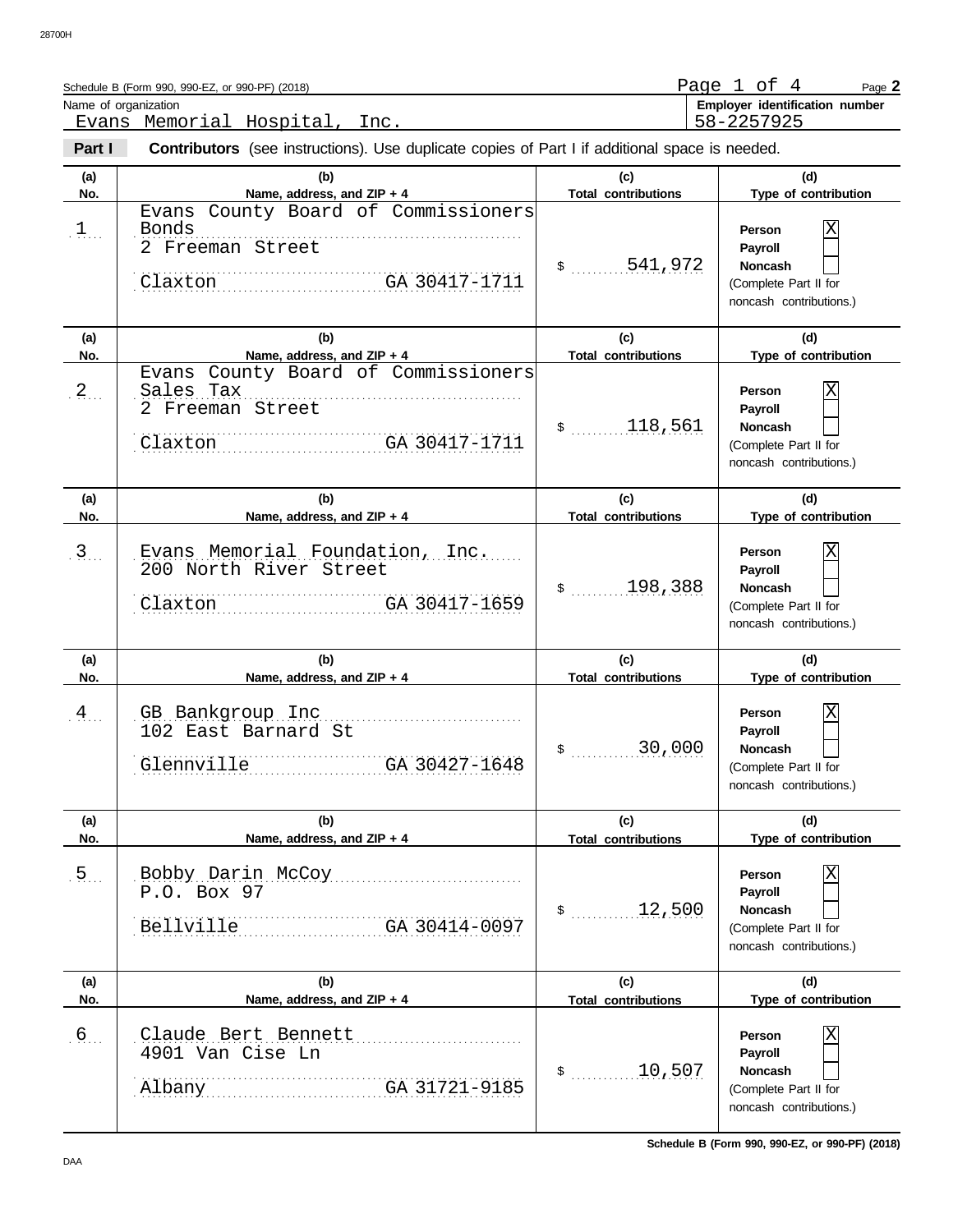|            | Schedule B (Form 990, 990-EZ, or 990-PF) (2018)                                                       |                                   | Page $2$ of $4$<br>Page 2                                                                      |
|------------|-------------------------------------------------------------------------------------------------------|-----------------------------------|------------------------------------------------------------------------------------------------|
|            | Name of organization<br>Evans Memorial Hospital,<br>Inc.                                              |                                   | Employer identification number<br>58-2257925                                                   |
| Part I     | <b>Contributors</b> (see instructions). Use duplicate copies of Part I if additional space is needed. |                                   |                                                                                                |
| (a)<br>No. | (b)<br>Name, address, and ZIP + 4                                                                     | (C)<br><b>Total contributions</b> | (d)<br>Type of contribution                                                                    |
| $7\ldots$  | Donald Aronin<br>189 North Mill Road<br>Atlanta GA 30328-1845                                         | 10,000<br>$\ddot{\textbf{S}}$     | Person<br>Payroll<br><b>Noncash</b><br>(Complete Part II for<br>noncash contributions.)        |
| (a)<br>No. | (b)<br>Name, address, and ZIP + 4                                                                     | (c)<br><b>Total contributions</b> | (d)<br>Type of contribution                                                                    |
| $8$ .      | Doris Fries<br>309 Varnedoe Dr<br>Claxton GA 30417-1949                                               | 10,000<br>$\mathsf{\$}$           | Person<br>Payroll<br><b>Noncash</b><br>(Complete Part II for<br>noncash contributions.)        |
| (a)<br>No. | (b)<br>Name, address, and ZIP + 4                                                                     | (c)<br><b>Total contributions</b> | (d)<br>Type of contribution                                                                    |
| $9\ldots$  | Hugh Parks<br>14000 Hwy 129N<br>Claxton GA 30417-0000                                                 | 20,000<br>$\ddot{\textbf{S}}$     | <b>Person</b><br>Payroll<br><b>Noncash</b><br>(Complete Part II for<br>noncash contributions.) |
| (a)<br>No. | (b)<br>Name, address, and ZIP + 4                                                                     | (c)<br><b>Total contributions</b> | (d)<br>Type of contribution                                                                    |
| 10.        | Keith Miller<br>3772 Hwy 301 South<br>GA 30417-7118<br>Claxton                                        | 10,000                            | Χ<br>Person<br>Payroll<br>Noncash<br>(Complete Part II for<br>noncash contributions.)          |
| (a)<br>No. | (b)<br>Name, address, and ZIP + 4                                                                     | (c)<br><b>Total contributions</b> | (d)<br>Type of contribution                                                                    |
| 11.        | Milan Patel<br>3836 Sidestreet<br>GA 30341-1773<br>Atlanta                                            | $$$ 10,000                        | Χ<br>Person<br>Payroll<br><b>Noncash</b><br>(Complete Part II for<br>noncash contributions.)   |
| (a)<br>No. | (b)<br>Name, address, and ZIP + 4                                                                     | (c)<br><b>Total contributions</b> | (d)<br>Type of contribution                                                                    |
| 12.        | Praveen Reddy<br>319 Allison Dr NE<br>GA 30342-4502<br>Atlanta                                        | $$$ 10,000                        | Χ<br>Person<br>Payroll<br><b>Noncash</b><br>(Complete Part II for<br>noncash contributions.)   |

**Schedule B (Form 990, 990-EZ, or 990-PF) (2018)**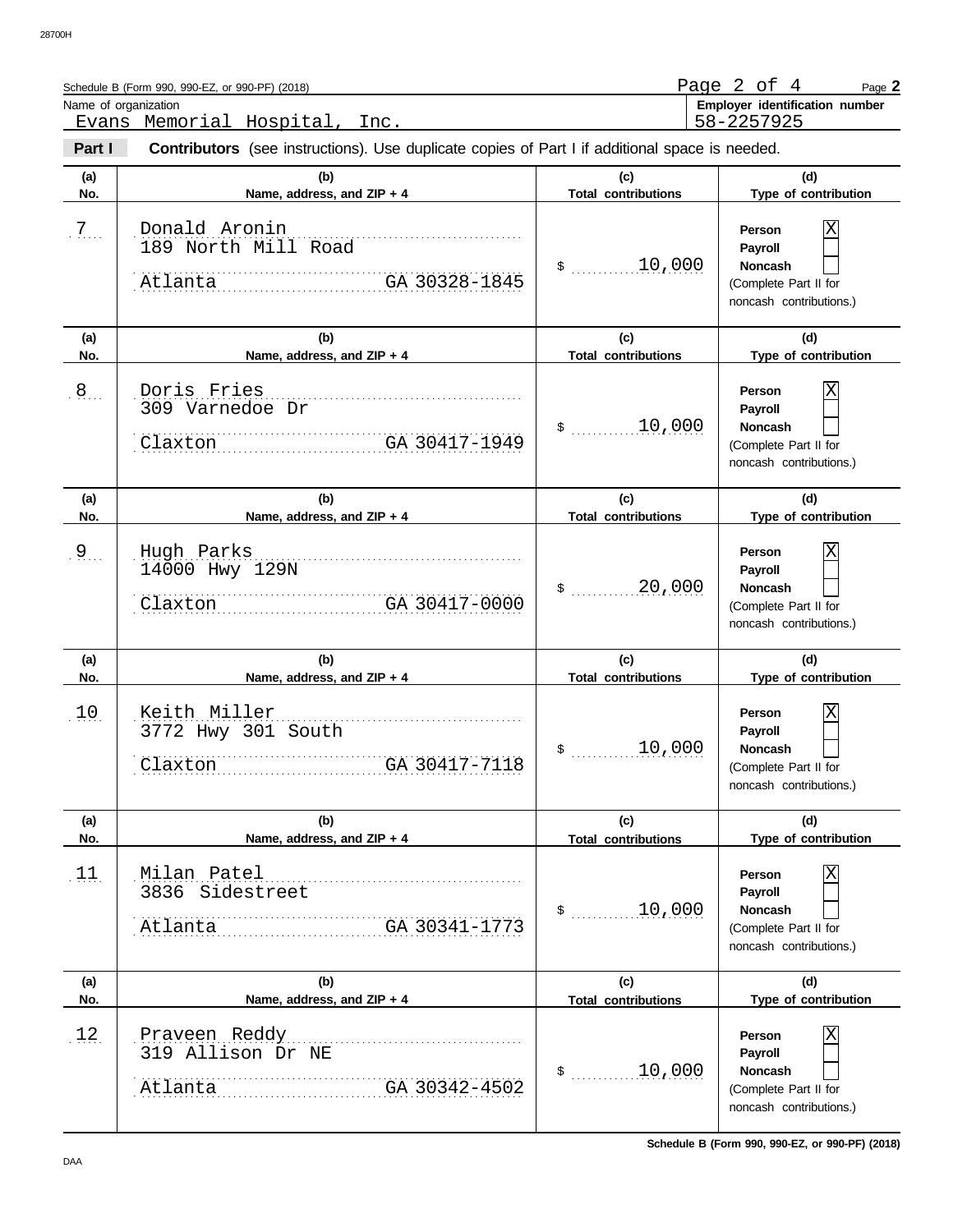|            | Schedule B (Form 990, 990-EZ, or 990-PF) (2018)                                                       |                                    | Page $3$ of $4$<br>Page 2                                                                      |
|------------|-------------------------------------------------------------------------------------------------------|------------------------------------|------------------------------------------------------------------------------------------------|
|            | Name of organization<br>Evans Memorial Hospital,<br>Inc.                                              |                                    | Employer identification number<br>58-2257925                                                   |
| Part I     | <b>Contributors</b> (see instructions). Use duplicate copies of Part I if additional space is needed. |                                    |                                                                                                |
| (a)<br>No. | (b)<br>Name, address, and ZIP + 4                                                                     | (c)<br><b>Total contributions</b>  | (d)<br>Type of contribution                                                                    |
| 13.        | Middleton Parker<br>4336 Town Commons Circle NE<br>Atlanta GA 30319-1160                              | \$ 8,897                           | <b>Person</b><br>Payroll<br><b>Noncash</b><br>(Complete Part II for<br>noncash contributions.) |
| (a)<br>No. | (b)<br>Name, address, and ZIP + 4                                                                     | (c)<br><b>Total contributions</b>  | (d)<br>Type of contribution                                                                    |
| 14.        | Bobby NeSmith<br>1352 Deer Run trail<br>Claxton GA 30417-6482                                         | $\ldots \ldots \ldots 7,500$<br>\$ | <b>Person</b><br>Payroll<br><b>Noncash</b><br>(Complete Part II for<br>noncash contributions.) |
| (a)<br>No. | (b)<br>Name, address, and ZIP + 4                                                                     | (c)<br><b>Total contributions</b>  | (d)<br>Type of contribution                                                                    |
| 15.        | David Faulk<br>118 Arthur J Moore Drive<br>Saint Simons Island GA 31522-2238                          | $\ldots \ldots \ldots 5,000$<br>\$ | <b>Person</b><br>Payroll<br><b>Noncash</b><br>(Complete Part II for<br>noncash contributions.) |
| (a)<br>No. | (b)<br>Name, address, and ZIP + 4                                                                     | (c)<br><b>Total contributions</b>  | (d)<br>Type of contribution                                                                    |
| 16.        | David Womack<br>P.O. Box 924<br>GA 30429-0924<br>Hagan                                                | 5,000                              | Χ<br>Person<br>Payroll<br><b>Noncash</b><br>(Complete Part II for<br>noncash contributions.)   |
| (a)<br>No. | (b)<br>Name, address, and ZIP + 4                                                                     | (c)<br><b>Total contributions</b>  | (d)<br>Type of contribution                                                                    |
| 1.7.       | Emile Daniel<br>106 Perkins Mill Lane<br>Claxton GA 30417-6470                                        | 5,000<br>$\mathsf{\$}$             | Χ<br>Person<br>Payroll<br><b>Noncash</b><br>(Complete Part II for<br>noncash contributions.)   |
| (a)<br>No. | (b)<br>Name, address, and ZIP + 4                                                                     | (c)<br><b>Total contributions</b>  | (d)<br>Type of contribution                                                                    |
| 18.        | Jean Paul Landry<br>238 Surrey Lane<br>Statesboro GA 30458-8799                                       |                                    | Χ<br>Person<br>Payroll<br><b>Noncash</b><br>(Complete Part II for<br>noncash contributions.)   |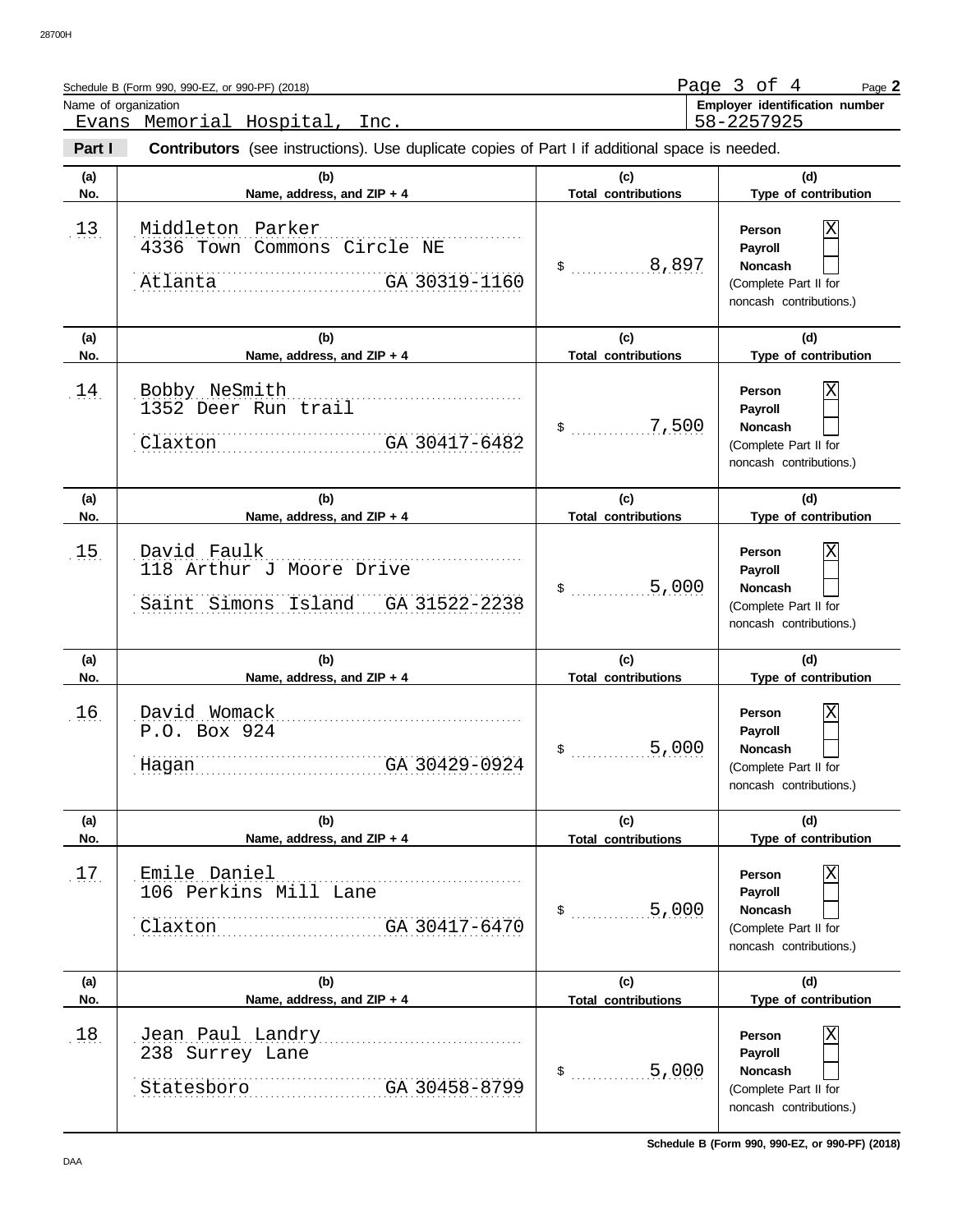|                      | Schedule B (Form 990, 990-EZ, or 990-PF) (2018)                                                                       |                                   | Page 4 of 4<br>Page 2                                                                   |
|----------------------|-----------------------------------------------------------------------------------------------------------------------|-----------------------------------|-----------------------------------------------------------------------------------------|
| Name of organization | Evans Memorial Hospital,<br>Inc.                                                                                      |                                   | Employer identification number<br>58-2257925                                            |
| Part I               | <b>Contributors</b> (see instructions). Use duplicate copies of Part I if additional space is needed.                 |                                   |                                                                                         |
| (a)<br>No.           | (b)<br>Name, address, and ZIP + 4                                                                                     | (c)<br><b>Total contributions</b> | (d)<br>Type of contribution                                                             |
| 19                   | Judy Tippins<br>204 S Spring St<br>Claxton<br>GA 30417-1946                                                           | 5,000<br>\$                       | Χ<br>Person<br>Payroll<br>Noncash<br>(Complete Part II for<br>noncash contributions.)   |
| (a)<br>No.           | (b)<br>Name, address, and ZIP + 4                                                                                     | (c)<br><b>Total contributions</b> | (d)<br>Type of contribution                                                             |
| 20.                  | Georgia Department of Comm Htlh<br>2 Peachtree St 35th Flr<br>GA 30303-3159<br>Atlanta                                | 760,260<br>\$                     | Χ<br>Person<br>Payroll<br>Noncash<br>(Complete Part II for<br>noncash contributions.)   |
| (a)<br>No.           | (b)<br>Name, address, and ZIP + 4                                                                                     | (c)<br><b>Total contributions</b> | (d)<br>Type of contribution                                                             |
| 21.                  | Georgia Community Foundation Rural<br>Health Grant<br>3740 DaVinci Ct Suite 375<br>GA 30092-7643<br>Peachtree Corners | 5,500<br>\$                       | Χ<br>Person<br>Payroll<br>Noncash<br>(Complete Part II for<br>noncash contributions.)   |
| (a)<br>No.           | (b)<br>Name, address, and ZIP + 4                                                                                     | (c)<br><b>Total contributions</b> | (d)<br>Type of contribution                                                             |
|                      |                                                                                                                       |                                   | Person<br>Payroll<br>Noncash<br>(Complete Part II for<br>noncash contributions.)        |
| (a)<br>No.           | (b)<br>Name, address, and ZIP + 4                                                                                     | (c)<br><b>Total contributions</b> | (d)<br>Type of contribution                                                             |
|                      |                                                                                                                       | \$                                | Person<br>Payroll<br><b>Noncash</b><br>(Complete Part II for<br>noncash contributions.) |
| (a)<br>No.           | (b)<br>Name, address, and ZIP + 4                                                                                     | (c)<br><b>Total contributions</b> | (d)<br>Type of contribution                                                             |
|                      |                                                                                                                       | \$                                | Person<br>Payroll<br><b>Noncash</b><br>(Complete Part II for<br>noncash contributions.) |

**Schedule B (Form 990, 990-EZ, or 990-PF) (2018)**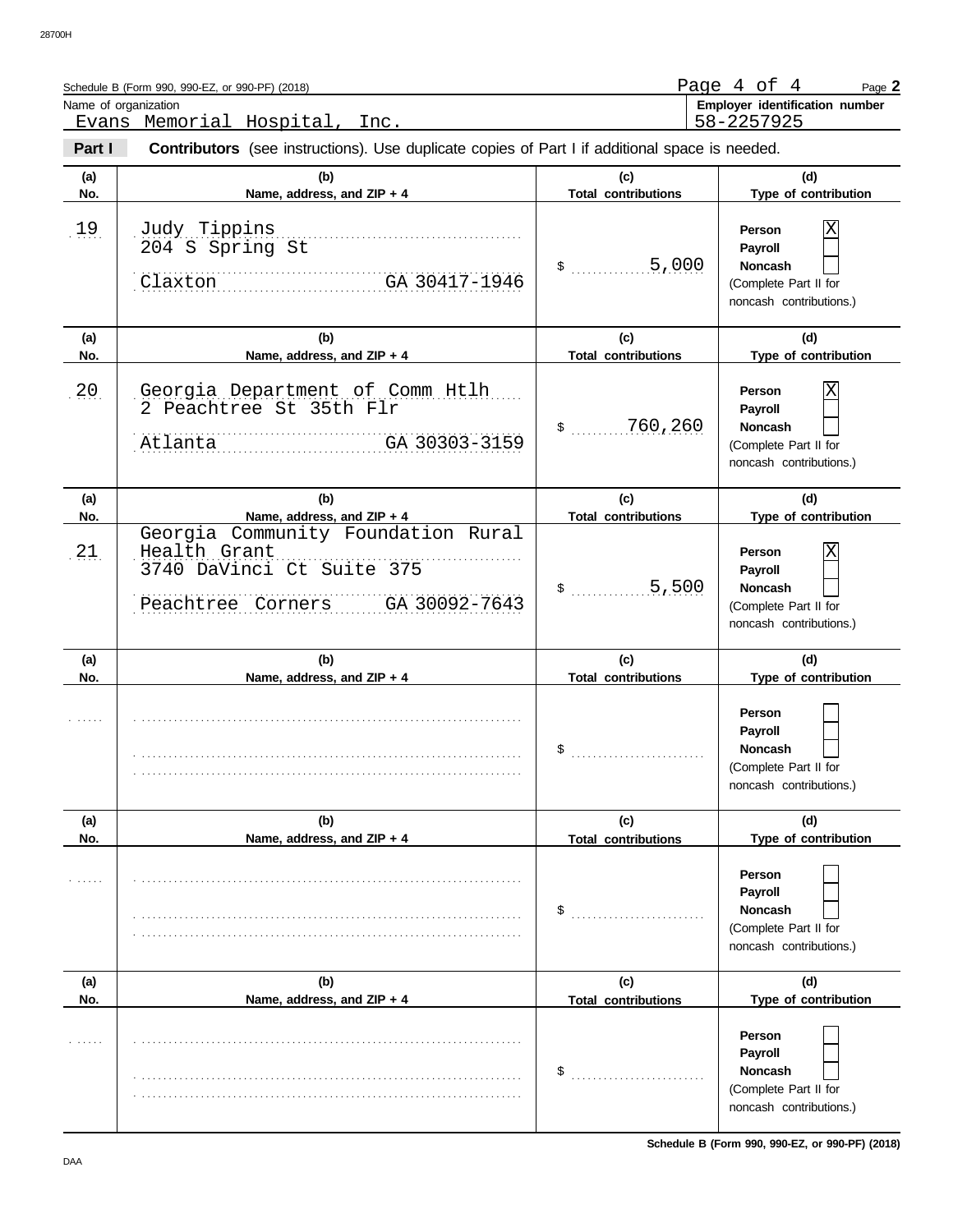| <b>SCHEDULE C</b>                                      |                                                                                                                                                  | <b>Political Campaign and Lobbying Activities</b>                               |           |                                                                             | OMB No. 1545-0047                                                                                                                                           |
|--------------------------------------------------------|--------------------------------------------------------------------------------------------------------------------------------------------------|---------------------------------------------------------------------------------|-----------|-----------------------------------------------------------------------------|-------------------------------------------------------------------------------------------------------------------------------------------------------------|
| (Form 990 or 990-EZ)                                   |                                                                                                                                                  | For Organizations Exempt From Income Tax Under section 501(c) and section 527   |           |                                                                             |                                                                                                                                                             |
|                                                        | <b>u</b> Complete if the organization is described below.                                                                                        |                                                                                 |           | L1 Attach to Form 990 or Form 990-EZ.                                       | <b>Open to Public</b>                                                                                                                                       |
| Department of the Treasury<br>Internal Revenue Service |                                                                                                                                                  | <b>u</b> Go to www.irs.gov/Form990 for instructions and the latest information. |           |                                                                             | Inspection                                                                                                                                                  |
|                                                        | If the organization answered "Yes," on Form 990, Part IV, line 3, or Form 990-EZ, Part V, line 46 (Political Campaign Activities), then          |                                                                                 |           |                                                                             |                                                                                                                                                             |
|                                                        | • Section 501(c)(3) organizations: Complete Parts I-A and B. Do not complete Part I-C.                                                           |                                                                                 |           |                                                                             |                                                                                                                                                             |
|                                                        | • Section 501(c) (other than section 501(c)(3)) organizations: Complete Parts I-A and C below. Do not complete Part I-B.                         |                                                                                 |           |                                                                             |                                                                                                                                                             |
|                                                        | • Section 527 organizations: Complete Part I-A only.                                                                                             |                                                                                 |           |                                                                             |                                                                                                                                                             |
|                                                        | If the organization answered "Yes," on Form 990, Part IV, line 4, or Form 990-EZ, Part VI, line 47 (Lobbying Activities), then                   |                                                                                 |           |                                                                             |                                                                                                                                                             |
|                                                        | • Section 501(c)(3) organizations that have filed Form 5768 (election under section 501(h)): Complete Part II-A. Do not complete Part II-B.      |                                                                                 |           |                                                                             |                                                                                                                                                             |
|                                                        | · Section 501(c)(3) organizations that have NOT filed Form 5768 (election under section 501(h)): Complete Part II-B. Do not complete Part II-A.  |                                                                                 |           |                                                                             |                                                                                                                                                             |
|                                                        | If the organization answered "Yes," on Form 990, Part IV, line 5 (Proxy Tax) (see separate instructions) or Form 990-EZ, Part V, line 35c (Proxy |                                                                                 |           |                                                                             |                                                                                                                                                             |
| Tax) (see separate instructions), then                 |                                                                                                                                                  |                                                                                 |           |                                                                             |                                                                                                                                                             |
|                                                        | • Section 501(c)(4), (5), or (6) organizations: Complete Part III.                                                                               |                                                                                 |           |                                                                             |                                                                                                                                                             |
| Name of organization                                   |                                                                                                                                                  |                                                                                 |           |                                                                             | Employer identification number                                                                                                                              |
|                                                        | Evans Memorial Hospital, Inc.                                                                                                                    |                                                                                 |           | 58-2257925                                                                  |                                                                                                                                                             |
| <b>Part I-A</b>                                        | Complete if the organization is exempt under section 501(c) or is a section 527 organization.                                                    |                                                                                 |           |                                                                             |                                                                                                                                                             |
| 1.                                                     | Provide a description of the organization's direct and indirect political campaign activities in Part IV. (see instructions for                  |                                                                                 |           |                                                                             |                                                                                                                                                             |
| definition of "political campaign activities")         |                                                                                                                                                  |                                                                                 |           |                                                                             |                                                                                                                                                             |
| $\mathbf{2}$                                           |                                                                                                                                                  |                                                                                 |           |                                                                             |                                                                                                                                                             |
| 3<br>Part I-B                                          | Complete if the organization is exempt under section 501(c)(3).                                                                                  |                                                                                 |           |                                                                             |                                                                                                                                                             |
| 1                                                      | Enter the amount of any excise tax incurred by the organization under section 4955 [[[[[[[[[[[[[[[[[[[[[[[[[[[                                   |                                                                                 |           |                                                                             |                                                                                                                                                             |
| 2                                                      | Enter the amount of any excise tax incurred by organization managers under section 4955 [[[[[[[[[[[[[[[[[[[[[                                    |                                                                                 |           |                                                                             |                                                                                                                                                             |
| 3                                                      |                                                                                                                                                  |                                                                                 |           |                                                                             | Yes<br>No                                                                                                                                                   |
| 4a Was a correction made?                              |                                                                                                                                                  |                                                                                 |           |                                                                             | Yes<br>No                                                                                                                                                   |
| <b>b</b> If "Yes," describe in Part IV.                |                                                                                                                                                  |                                                                                 |           |                                                                             |                                                                                                                                                             |
| <b>Part I-C</b>                                        | Complete if the organization is exempt under section $501(c)$ , except section $501(c)(3)$ .                                                     |                                                                                 |           |                                                                             |                                                                                                                                                             |
| 1.                                                     | Enter the amount directly expended by the filing organization for section 527 exempt function                                                    |                                                                                 |           |                                                                             |                                                                                                                                                             |
| activities                                             |                                                                                                                                                  |                                                                                 |           |                                                                             |                                                                                                                                                             |
| $\mathbf{2}$                                           | Enter the amount of the filing organization's funds contributed to other organizations for section                                               |                                                                                 |           |                                                                             |                                                                                                                                                             |
|                                                        |                                                                                                                                                  |                                                                                 |           |                                                                             | <b>u</b> \$                                                                                                                                                 |
| 3                                                      | Total exempt function expenditures. Add lines 1 and 2. Enter here and on Form 1120-POL,                                                          |                                                                                 |           |                                                                             |                                                                                                                                                             |
|                                                        | line 17b                                                                                                                                         |                                                                                 |           |                                                                             |                                                                                                                                                             |
| 4                                                      |                                                                                                                                                  |                                                                                 |           |                                                                             | $\bigcap$ Yes<br>No                                                                                                                                         |
| 5                                                      | Enter the names, addresses and employer identification number (EIN) of all section 527 political organizations to which the filing               |                                                                                 |           |                                                                             |                                                                                                                                                             |
|                                                        | organization made payments. For each organization listed, enter the amount paid from the filing organization's funds. Also enter                 |                                                                                 |           |                                                                             |                                                                                                                                                             |
|                                                        | the amount of political contributions received that were promptly and directly delivered to a separate political organization, such              |                                                                                 |           |                                                                             |                                                                                                                                                             |
|                                                        | as a separate segregated fund or a political action committee (PAC). If additional space is needed, provide information in Part IV.              |                                                                                 |           |                                                                             |                                                                                                                                                             |
|                                                        | (a) Name                                                                                                                                         | (b) Address                                                                     | (c) $EIN$ | (d) Amount paid from<br>filing organization's<br>funds. If none, enter -0-. | (e) Amount of political<br>contributions received and<br>promptly and directly<br>delivered to a separate<br>political organization.<br>If none, enter -0-. |
| (1)                                                    |                                                                                                                                                  |                                                                                 |           |                                                                             |                                                                                                                                                             |
| (2)                                                    |                                                                                                                                                  |                                                                                 |           |                                                                             |                                                                                                                                                             |
| (3)                                                    |                                                                                                                                                  |                                                                                 |           |                                                                             |                                                                                                                                                             |
| (4)                                                    |                                                                                                                                                  |                                                                                 |           |                                                                             |                                                                                                                                                             |
| (5)                                                    |                                                                                                                                                  |                                                                                 |           |                                                                             |                                                                                                                                                             |
| (6)                                                    |                                                                                                                                                  |                                                                                 |           |                                                                             |                                                                                                                                                             |
|                                                        | For Paperwork Reduction Act Notice, see the Instructions for Form 990 or 990-F7                                                                  |                                                                                 |           |                                                                             | <b>Celedule C. (Ferma 000 er 000 FZ) 2040</b>                                                                                                               |

**For Paperwork Reduction Act Notice, see the Instructions for Form 990 or 990-EZ.**

**Schedule C (Form 990 or 990-EZ) 2018**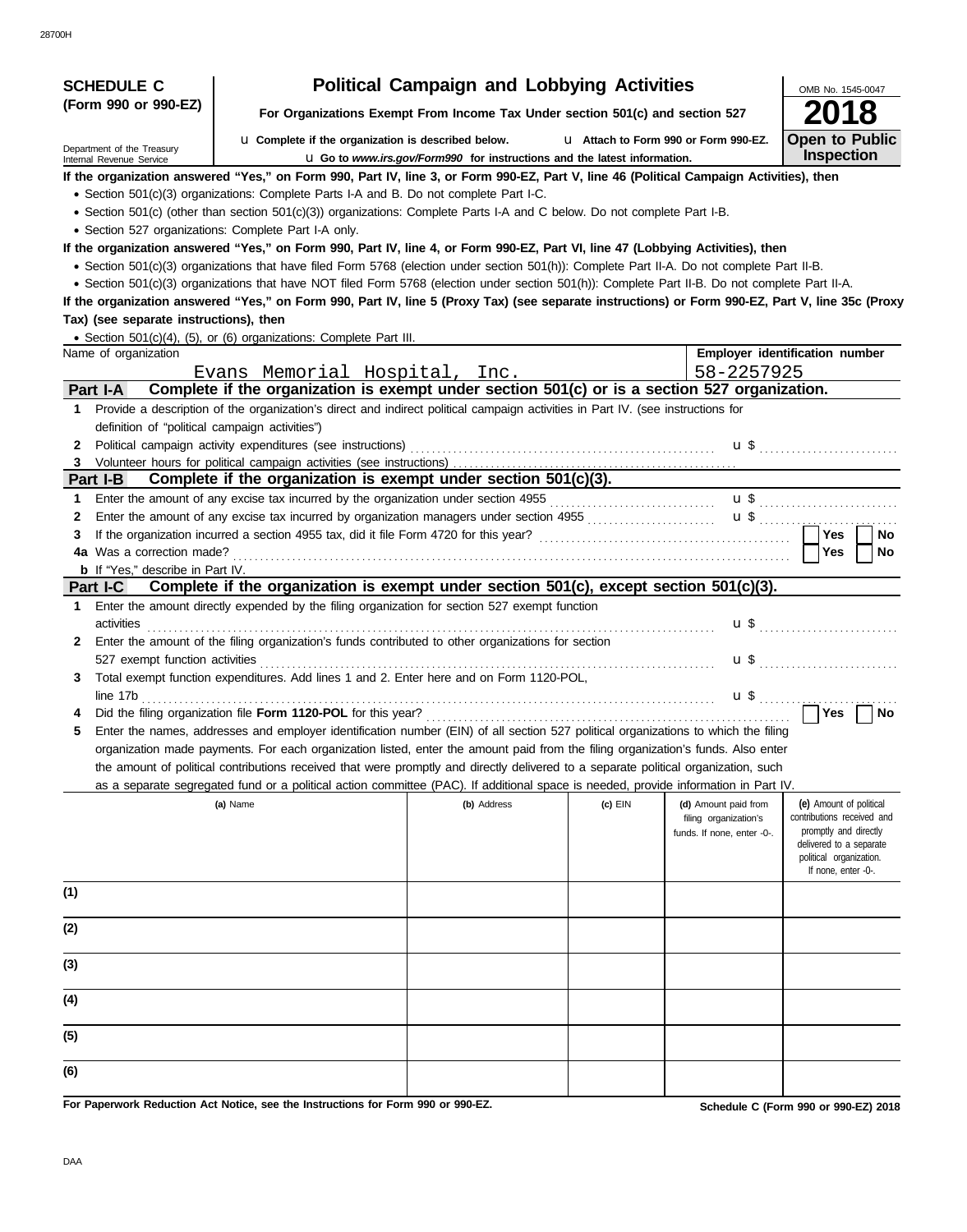|   |                                                                                 | Schedule C (Form 990 or 990-EZ) 2018 Evans Memorial Hospital, Inc. 58-2257925                                       |                       | Page 2         |
|---|---------------------------------------------------------------------------------|---------------------------------------------------------------------------------------------------------------------|-----------------------|----------------|
|   | <b>Part II-A</b><br>section 501(h)).                                            | Complete if the organization is exempt under section 501(c)(3) and filed Form 5768 (election under                  |                       |                |
|   | A Check $\mathbf{u}$                                                            | if the filing organization belongs to an affiliated group (and list in Part IV each affiliated group member's name, |                       |                |
|   |                                                                                 | address, EIN, expenses, and share of excess lobbying expenditures).                                                 |                       |                |
| в | Check <b>u</b>                                                                  | if the filing organization checked box A and "limited control" provisions apply.                                    |                       |                |
|   |                                                                                 | <b>Limits on Lobbying Expenditures</b>                                                                              | (a) Filing            | (b) Affiliated |
|   |                                                                                 | (The term "expenditures" means amounts paid or incurred.)                                                           | organization's totals | group totals   |
|   |                                                                                 | 1a Total lobbying expenditures to influence public opinion (grass roots lobbying)                                   |                       |                |
|   |                                                                                 |                                                                                                                     |                       |                |
|   | c                                                                               |                                                                                                                     |                       |                |
|   | d Other exempt purpose expenditures                                             |                                                                                                                     |                       |                |
|   |                                                                                 |                                                                                                                     |                       |                |
|   | f Lobbying nontaxable amount. Enter the amount from the following table in both |                                                                                                                     |                       |                |
|   | columns.                                                                        |                                                                                                                     |                       |                |
|   | If the amount on line 1e, column (a) or (b) is:                                 | The lobbying nontaxable amount is:                                                                                  |                       |                |
|   | Not over \$500,000                                                              | 20% of the amount on line 1e.                                                                                       |                       |                |
|   | Over \$500,000 but not over \$1,000,000                                         | \$100,000 plus 15% of the excess over \$500,000.                                                                    |                       |                |
|   | Over \$1,000,000 but not over \$1,500,000                                       | \$175,000 plus 10% of the excess over \$1,000,000.                                                                  |                       |                |
|   | Over \$1,500,000 but not over \$17,000,000                                      | \$225,000 plus 5% of the excess over \$1,500,000.                                                                   |                       |                |
|   | Over \$17,000,000                                                               | \$1,000,000.                                                                                                        |                       |                |
|   | a                                                                               |                                                                                                                     |                       |                |
|   |                                                                                 |                                                                                                                     |                       |                |
|   |                                                                                 |                                                                                                                     |                       |                |
|   |                                                                                 | If there is an amount other than zero on either line 1h or line 1i, did the organization file Form 4720             |                       |                |
|   |                                                                                 |                                                                                                                     |                       | Yes<br>No      |

**4-Year Averaging Period Under Section 501(h)**

### **(Some organizations that made a section 501(h) election do not have to complete all of the five columns below. See the separate instructions for lines 2a through 2f.)**

| Lobbying Expenditures During 4-Year Averaging Period                       |          |            |            |            |           |  |  |  |
|----------------------------------------------------------------------------|----------|------------|------------|------------|-----------|--|--|--|
| Calendar year (or fiscal year<br>beginning in)                             | (a) 2015 | $(b)$ 2016 | $(c)$ 2017 | $(d)$ 2018 | (e) Total |  |  |  |
| 2a Lobbying nontaxable amount                                              |          |            |            |            |           |  |  |  |
| <b>b</b> Lobbying ceiling amount<br>(150% of line 2a, column (e))          |          |            |            |            |           |  |  |  |
| c Total lobbying expenditures                                              |          |            |            |            |           |  |  |  |
| Grassroots nontaxable amount<br>d                                          |          |            |            |            |           |  |  |  |
| Grassroots ceiling amount<br>e<br>$(150\% \text{ of line 2d, column (e))}$ |          |            |            |            |           |  |  |  |
| Grassroots lobbying expenditures                                           |          |            |            |            |           |  |  |  |

**Schedule C (Form 990 or 990-EZ) 2018**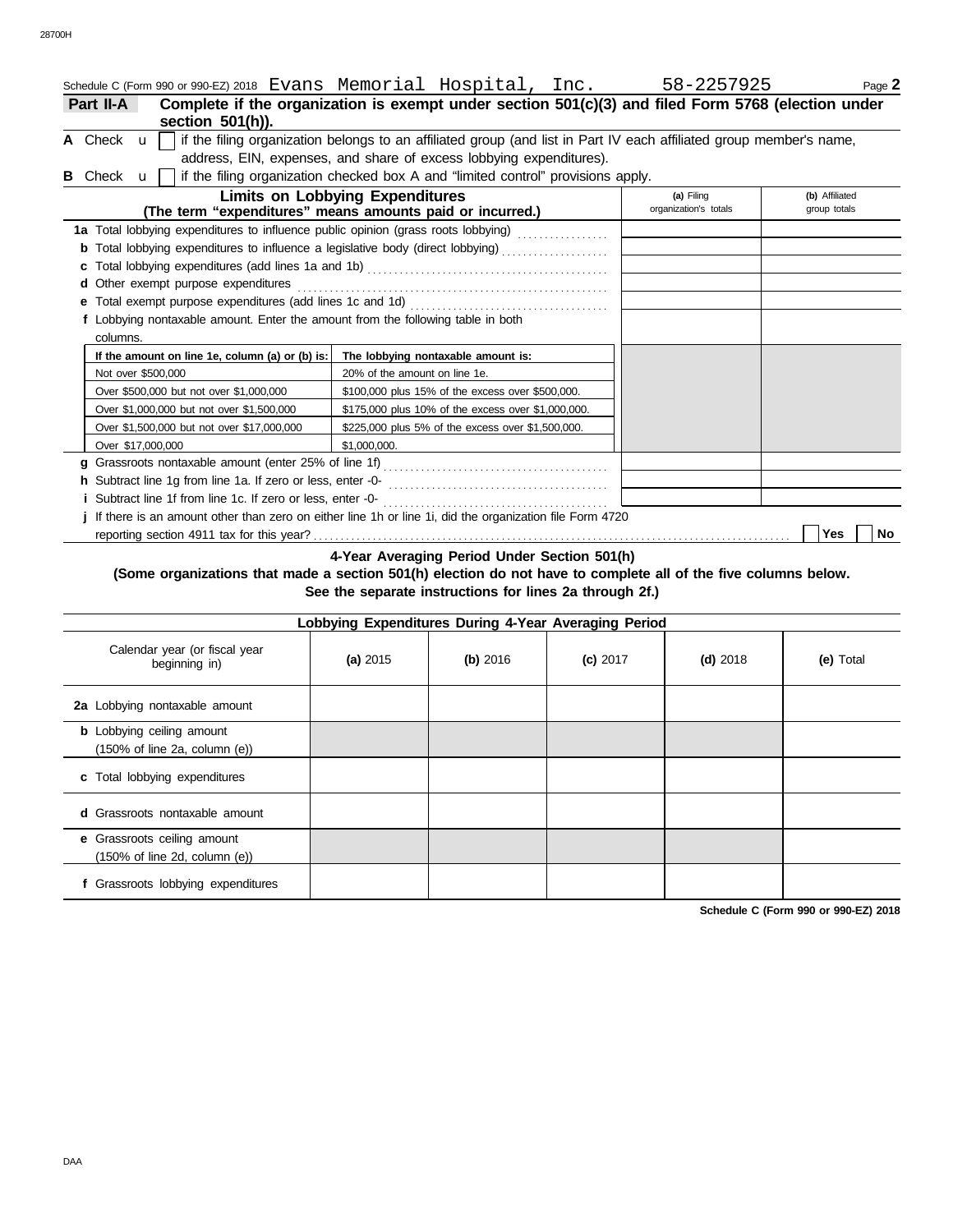## Schedule C (Form 990 or 990-EZ) 2018 Evans Memorial Hospital, Inc. 58-2257925 Page 3

|  | Pa |
|--|----|

## **Part II-B** Complete if the organization is exempt under section 501(c)(3) and has NOT filed Form 5768 **(election under section 501(h)).**

| (election under section ovi(n)).                                                                                                                                                                                                                               |             | (a)            | (b)                     |
|----------------------------------------------------------------------------------------------------------------------------------------------------------------------------------------------------------------------------------------------------------------|-------------|----------------|-------------------------|
| For each "Yes," response on lines 1a through 1i below, provide in Part IV a detailed<br>description of the lobbying activity.                                                                                                                                  | Yes         | No             | Amount                  |
| During the year, did the filing organization attempt to influence foreign, national, state, or local<br>1.                                                                                                                                                     |             |                |                         |
| legislation, including any attempt to influence public opinion on a legislative matter or                                                                                                                                                                      |             |                |                         |
| referendum, through the use of:                                                                                                                                                                                                                                |             |                |                         |
| a Volunteers?                                                                                                                                                                                                                                                  |             | Χ              |                         |
| Paid staff or management (include compensation in expenses reported on lines 1c through 1i)?                                                                                                                                                                   |             | X              |                         |
| Media advertisements?<br>с                                                                                                                                                                                                                                     |             | X              |                         |
|                                                                                                                                                                                                                                                                |             | X              |                         |
|                                                                                                                                                                                                                                                                |             | X              |                         |
| е                                                                                                                                                                                                                                                              |             | X              |                         |
| f Grants to other organizations for lobbying purposes?                                                                                                                                                                                                         |             | $\overline{X}$ |                         |
| Direct contact with legislators, their staffs, government officials, or a legislative body?                                                                                                                                                                    |             |                |                         |
| h Rallies, demonstrations, seminars, conventions, speeches, lectures, or any similar means?                                                                                                                                                                    |             | X              |                         |
| <i>i</i> Other activities?                                                                                                                                                                                                                                     | $\mathbf X$ |                | 1,781                   |
| j Total. Add lines 1c through 1i                                                                                                                                                                                                                               |             |                | 1,781                   |
|                                                                                                                                                                                                                                                                |             | Χ              |                         |
| <b>b</b> If "Yes," enter the amount of any tax incurred under section 4912                                                                                                                                                                                     |             |                |                         |
| c If "Yes," enter the amount of any tax incurred by organization managers under section 4912                                                                                                                                                                   |             |                |                         |
|                                                                                                                                                                                                                                                                |             |                |                         |
| d If the filing organization incurred a section 4912 tax, did it file Form 4720 for this year?<br>art III-A Complete if the organization is exempt under section 501(c)(4), section 501(c)(5), or section<br>Part III-A<br>$501(c)(6)$ .                       |             |                |                         |
|                                                                                                                                                                                                                                                                |             |                | Yes<br>No               |
| Were substantially all (90% or more) dues received nondeductible by members?<br>1.                                                                                                                                                                             |             |                | $\overline{1}$          |
| Did the organization make only in-house lobbying expenditures of \$2,000 or less?<br>2                                                                                                                                                                         |             |                | $\overline{2}$          |
| Did the organization agree to carry over lobbying and political campaign activity expenditures from the prior year?<br>3                                                                                                                                       |             |                | $\overline{\mathbf{3}}$ |
| Complete if the organization is exempt under section $501(c)(4)$ , section $501(c)(5)$ , or section<br>Part III-B                                                                                                                                              |             |                |                         |
| 501(c)(6) and if either (a) BOTH Part III-A, lines 1 and 2, are answered "No," OR (b) Part III-A, line 3, is<br>answered "Yes."                                                                                                                                |             |                |                         |
| 1.                                                                                                                                                                                                                                                             |             | $\mathbf{1}$   |                         |
| Section 162(e) nondeductible lobbying and political expenditures (do not include amounts of<br>2                                                                                                                                                               |             |                |                         |
| political expenses for which the section 527(f) tax was paid).                                                                                                                                                                                                 |             |                |                         |
|                                                                                                                                                                                                                                                                |             | 2a             |                         |
|                                                                                                                                                                                                                                                                |             | 2b             |                         |
|                                                                                                                                                                                                                                                                |             |                |                         |
| Total<br>c                                                                                                                                                                                                                                                     |             | 2c             |                         |
| Aggregate amount reported in section 6033(e)(1)(A) notices of nondeductible section 162(e) dues                                                                                                                                                                |             | 3              |                         |
| If notices were sent and the amount on line 2c exceeds the amount on line 3, what portion of the<br>4                                                                                                                                                          |             |                |                         |
| excess does the organization agree to carryover to the reasonable estimate of nondeductible lobbying                                                                                                                                                           |             |                |                         |
| and political expenditure next year?                                                                                                                                                                                                                           |             | 4              |                         |
| 5 Taxable amount of lobbying and political expenditures (see instructions)                                                                                                                                                                                     |             | 5              |                         |
| Part IV<br>Supplemental Information                                                                                                                                                                                                                            |             |                |                         |
| Provide the descriptions required for Part I-A, line 1; Part I-B, line 4; Part I-C, line 5; Part II-A (affiliated group list); Part II-A, lines 1 and<br>2 (see instructions); and Part II-B, line 1. Also, complete this part for any additional information. |             |                |                         |
| Schedule C, Part II-B, Line 1                                                                                                                                                                                                                                  |             |                |                         |
| The organization belongs to national and state industry associations and as                                                                                                                                                                                    |             |                |                         |
|                                                                                                                                                                                                                                                                |             |                |                         |
| part of their annual dues, pays a small percentage to support the lobbying                                                                                                                                                                                     |             |                |                         |
|                                                                                                                                                                                                                                                                |             |                |                         |

. . . . . . . . . . . . . . . . . . . . . . . . . . . . . . . . . . . . . . . . . . . . . . . . . . . . . . . . . . . . . . . . . . . . . . . . . . . . . . . . . . . . . . . . . . . . . . . . . . . . . . . . . . . . . . . . . . . . . . . . . . . . . . . . . . . . . . . . . . . . . . . . . . . . . . . . . . . efforts by these associations.

. . . . . . . . . . . . . . . . . . . . . . . . . . . . . . . . . . . . . . . . . . . . . . . . . . . . . . . . . . . . . . . . . . . . . . . . . . . . . . . . . . . . . . . . . . . . . . . . . . . . . . . . . . . . . . . . . . . . . . . . . . . . . . . . . . . . . . . . . . . . . . . . . . . . . . . . . . .

. . . . . . . . . . . . . . . . . . . . . . . . . . . . . . . . . . . . . . . . . . . . . . . . . . . . . . . . . . . . . . . . . . . . . . . . . . . . . . . . . . . . . . . . . . . . . . . . . . . . . . . . . . . . . . . . . . . . . . . . . . . . . . . . . . . . . . . . . . . . . . . . . . . . . . . . . . .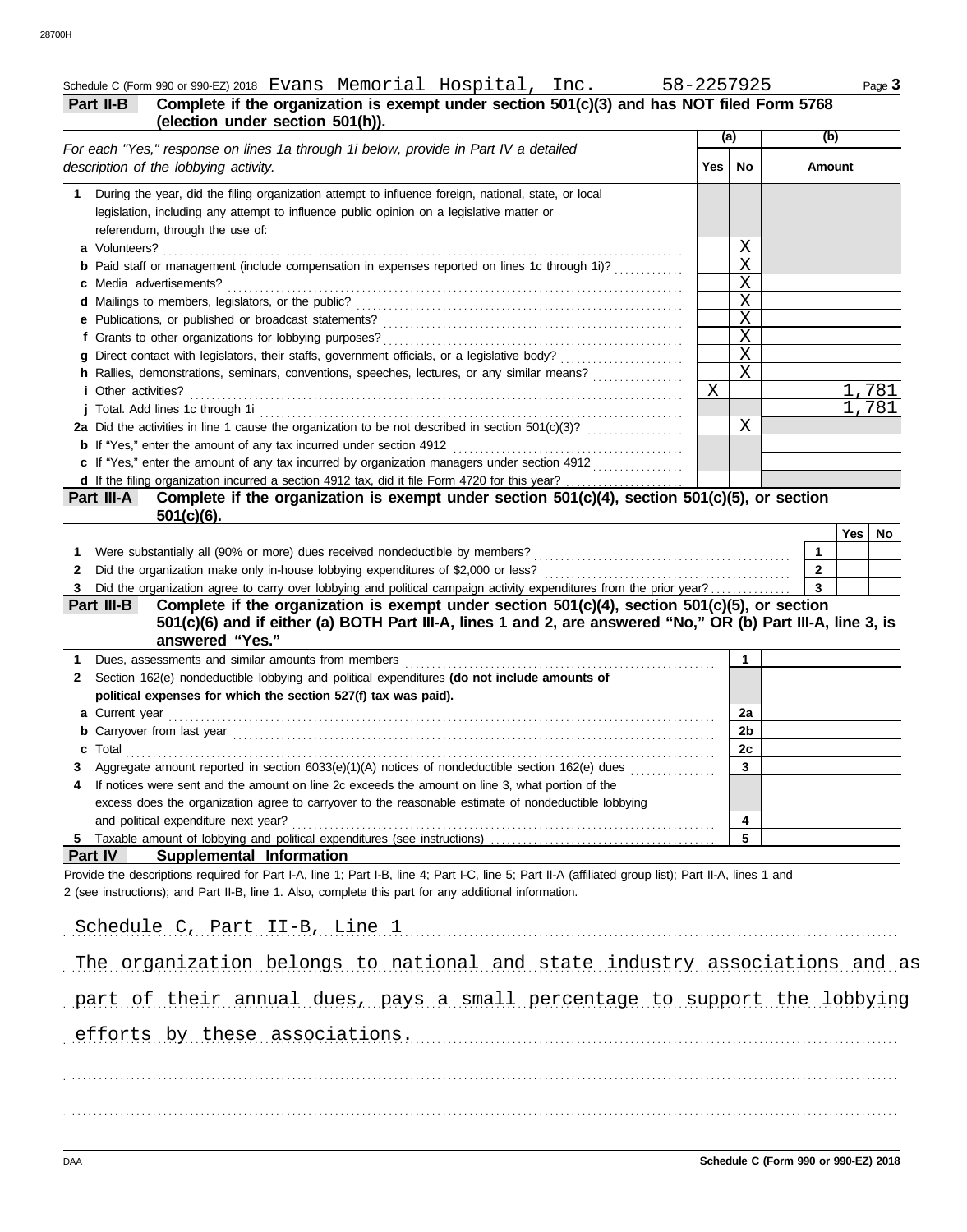|  | Schedule C (Form 990 or 990-EZ) 2018 Evans Memorial Hospital, Inc.<br>Part IV Supplemental Information (continued) |  | 58-2257925 | Page 4 |
|--|--------------------------------------------------------------------------------------------------------------------|--|------------|--------|
|  |                                                                                                                    |  |            |        |
|  |                                                                                                                    |  |            |        |
|  |                                                                                                                    |  |            |        |
|  |                                                                                                                    |  |            |        |
|  |                                                                                                                    |  |            |        |
|  |                                                                                                                    |  |            |        |
|  |                                                                                                                    |  |            |        |
|  |                                                                                                                    |  |            |        |
|  |                                                                                                                    |  |            |        |
|  |                                                                                                                    |  |            |        |
|  |                                                                                                                    |  |            |        |
|  |                                                                                                                    |  |            |        |
|  |                                                                                                                    |  |            |        |
|  |                                                                                                                    |  |            |        |
|  |                                                                                                                    |  |            |        |
|  |                                                                                                                    |  |            |        |
|  |                                                                                                                    |  |            |        |
|  |                                                                                                                    |  |            |        |
|  |                                                                                                                    |  |            |        |
|  |                                                                                                                    |  |            |        |
|  |                                                                                                                    |  |            |        |
|  |                                                                                                                    |  |            |        |
|  |                                                                                                                    |  |            |        |
|  |                                                                                                                    |  |            |        |
|  |                                                                                                                    |  |            |        |
|  |                                                                                                                    |  |            |        |
|  |                                                                                                                    |  |            |        |
|  |                                                                                                                    |  |            |        |
|  |                                                                                                                    |  |            |        |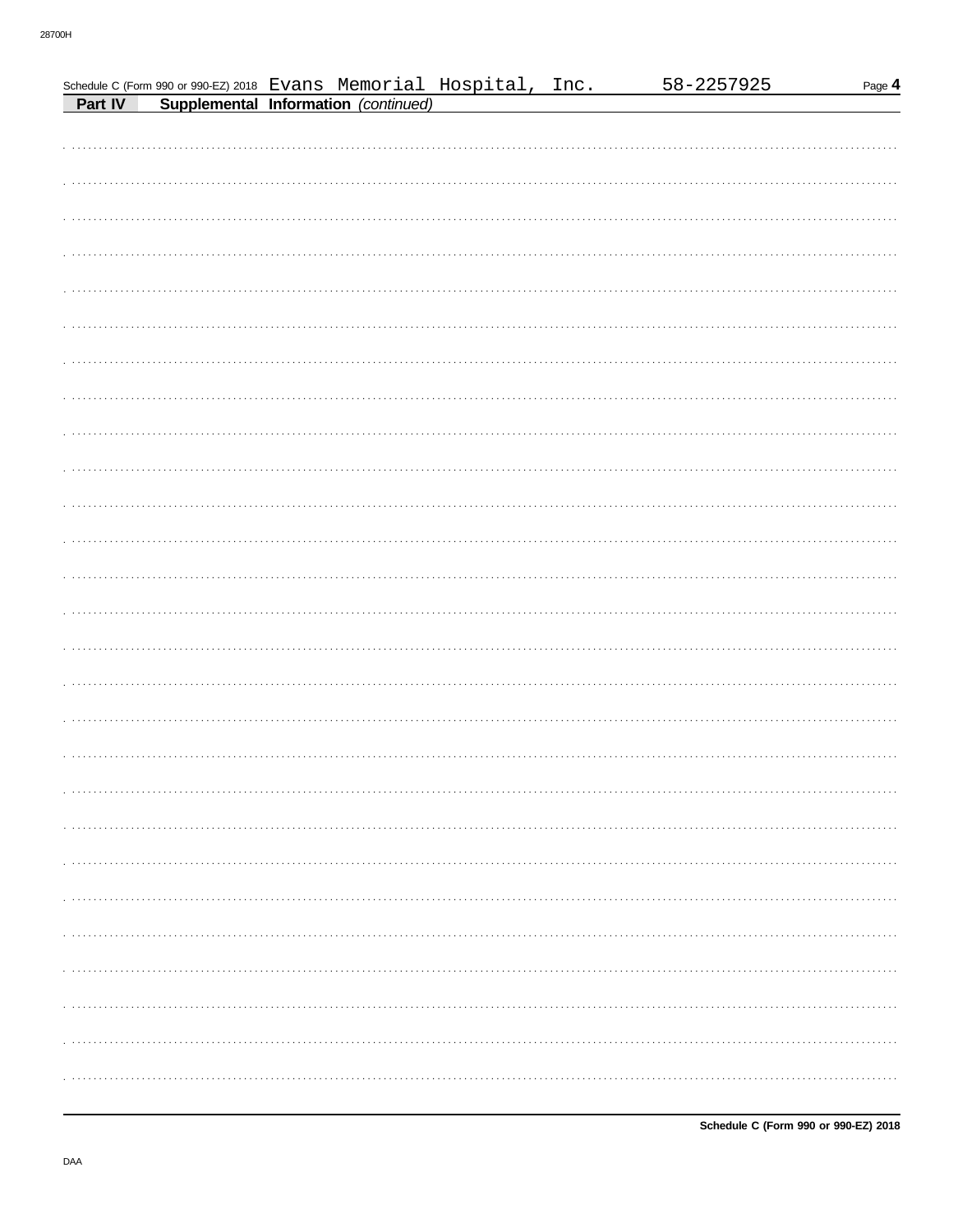|              | <b>SCHEDULE D</b>                         |                                                                                                                                                              | <b>Supplemental Financial Statements</b>                                                                                               |                                | OMB No. 1545-0047               |
|--------------|-------------------------------------------|--------------------------------------------------------------------------------------------------------------------------------------------------------------|----------------------------------------------------------------------------------------------------------------------------------------|--------------------------------|---------------------------------|
|              | (Form 990)                                |                                                                                                                                                              | u Complete if the organization answered "Yes" on Form 990,<br>Part IV, line 6, 7, 8, 9, 10, 11a, 11b, 11c, 11d, 11e, 11f, 12a, or 12b. |                                |                                 |
|              | Department of the Treasury                |                                                                                                                                                              | u Attach to Form 990.                                                                                                                  | <b>Open to Public</b>          |                                 |
|              | Internal Revenue Service                  |                                                                                                                                                              | <b>u</b> Go to <i>www.irs.gov/Form990</i> for instructions and the latest information.                                                 |                                | <b>Inspection</b>               |
|              | Name of the organization                  |                                                                                                                                                              |                                                                                                                                        | Employer identification number |                                 |
|              | Evans                                     | Memorial Hospital, Inc.                                                                                                                                      |                                                                                                                                        | 58-2257925                     |                                 |
|              | Part I                                    | Organizations Maintaining Donor Advised Funds or Other Similar Funds or Accounts.                                                                            |                                                                                                                                        |                                |                                 |
|              |                                           | Complete if the organization answered "Yes" on Form 990, Part IV, line 6.                                                                                    |                                                                                                                                        |                                |                                 |
|              |                                           |                                                                                                                                                              | (a) Donor advised funds                                                                                                                |                                | (b) Funds and other accounts    |
| 1            |                                           |                                                                                                                                                              |                                                                                                                                        |                                |                                 |
| 2            |                                           |                                                                                                                                                              |                                                                                                                                        |                                |                                 |
| 3            |                                           | Aggregate value of grants from (during year)                                                                                                                 |                                                                                                                                        |                                |                                 |
| 4            |                                           |                                                                                                                                                              |                                                                                                                                        |                                |                                 |
| 5            |                                           | Did the organization inform all donors and donor advisors in writing that the assets held in donor advised                                                   |                                                                                                                                        |                                |                                 |
|              |                                           |                                                                                                                                                              |                                                                                                                                        |                                | Yes<br>No                       |
| 6            |                                           | Did the organization inform all grantees, donors, and donor advisors in writing that grant funds can be used                                                 |                                                                                                                                        |                                |                                 |
|              |                                           | only for charitable purposes and not for the benefit of the donor or donor advisor, or for any other purpose                                                 |                                                                                                                                        |                                |                                 |
|              | conferring impermissible private benefit? |                                                                                                                                                              |                                                                                                                                        |                                | <b>Yes</b><br><b>No</b>         |
|              | Part II                                   | <b>Conservation Easements.</b><br>Complete if the organization answered "Yes" on Form 990, Part IV, line 7.                                                  |                                                                                                                                        |                                |                                 |
|              |                                           |                                                                                                                                                              |                                                                                                                                        |                                |                                 |
| 1            |                                           | Purpose(s) of conservation easements held by the organization (check all that apply).<br>Preservation of land for public use (e.g., recreation or education) | Preservation of a historically important land area                                                                                     |                                |                                 |
|              | Protection of natural habitat             |                                                                                                                                                              | Preservation of a certified historic structure                                                                                         |                                |                                 |
|              | Preservation of open space                |                                                                                                                                                              |                                                                                                                                        |                                |                                 |
| $\mathbf{2}$ |                                           | Complete lines 2a through 2d if the organization held a qualified conservation contribution in the form of a conservation                                    |                                                                                                                                        |                                |                                 |
|              | easement on the last day of the tax year. |                                                                                                                                                              |                                                                                                                                        |                                | Held at the End of the Tax Year |
| a            | Total number of conservation easements    |                                                                                                                                                              |                                                                                                                                        | 2a                             |                                 |
| b            |                                           |                                                                                                                                                              |                                                                                                                                        | 2b                             |                                 |
| c            |                                           | Number of conservation easements on a certified historic structure included in (a) [[[[[[[[[[[[[[[[[[[[[[[[]]]]]]]                                           |                                                                                                                                        | 2c                             |                                 |
| d            |                                           | Number of conservation easements included in (c) acquired after 7/25/06, and not on a                                                                        |                                                                                                                                        |                                |                                 |
|              |                                           |                                                                                                                                                              |                                                                                                                                        | 2d                             |                                 |
| 3            |                                           | Number of conservation easements modified, transferred, released, extinguished, or terminated by the organization during the                                 |                                                                                                                                        |                                |                                 |
|              | tax year $\mathbf{u}$                     |                                                                                                                                                              |                                                                                                                                        |                                |                                 |
| 4            |                                           | Number of states where property subject to conservation easement is located u                                                                                |                                                                                                                                        |                                |                                 |
| 5            |                                           | Does the organization have a written policy regarding the periodic monitoring, inspection, handling of                                                       |                                                                                                                                        |                                |                                 |
|              |                                           |                                                                                                                                                              |                                                                                                                                        |                                | Yes $\bigsqcup$ No              |
| 6            |                                           | Staff and volunteer hours devoted to monitoring, inspecting, handling of violations, and enforcing conservation easements during the year                    |                                                                                                                                        |                                |                                 |
|              | $\mathbf{u}_{\dots\dots\dots\dots\dots}$  |                                                                                                                                                              |                                                                                                                                        |                                |                                 |
| 7            |                                           | Amount of expenses incurred in monitoring, inspecting, handling of violations, and enforcing conservation easements during the year                          |                                                                                                                                        |                                |                                 |
|              |                                           |                                                                                                                                                              |                                                                                                                                        |                                |                                 |
| 8            |                                           | Does each conservation easement reported on line 2(d) above satisfy the requirements of section 170(h)(4)(B)(i)                                              |                                                                                                                                        |                                |                                 |
|              |                                           |                                                                                                                                                              |                                                                                                                                        |                                | Yes<br>No                       |
| 9            |                                           | In Part XIII, describe how the organization reports conservation easements in its revenue and expense statement, and                                         |                                                                                                                                        |                                |                                 |
|              |                                           | balance sheet, and include, if applicable, the text of the footnote to the organization's financial statements that describes the                            |                                                                                                                                        |                                |                                 |
|              |                                           | organization's accounting for conservation easements.<br>Organizations Maintaining Collections of Art, Historical Treasures, or Other Similar Assets.        |                                                                                                                                        |                                |                                 |
|              | Part III                                  | Complete if the organization answered "Yes" on Form 990, Part IV, line 8.                                                                                    |                                                                                                                                        |                                |                                 |
|              |                                           | 1a If the organization elected, as permitted under SFAS 116 (ASC 958), not to report in its revenue statement and balance sheet                              |                                                                                                                                        |                                |                                 |
|              |                                           | works of art, historical treasures, or other similar assets held for public exhibition, education, or research in furtherance of                             |                                                                                                                                        |                                |                                 |
|              |                                           | public service, provide, in Part XIII, the text of the footnote to its financial statements that describes these items.                                      |                                                                                                                                        |                                |                                 |
|              |                                           | <b>b</b> If the organization elected, as permitted under SFAS 116 (ASC 958), to report in its revenue statement and balance sheet                            |                                                                                                                                        |                                |                                 |
|              |                                           | works of art, historical treasures, or other similar assets held for public exhibition, education, or research in furtherance of                             |                                                                                                                                        |                                |                                 |
|              |                                           | public service, provide the following amounts relating to these items:                                                                                       |                                                                                                                                        |                                |                                 |
|              |                                           |                                                                                                                                                              |                                                                                                                                        |                                |                                 |
|              |                                           |                                                                                                                                                              |                                                                                                                                        |                                | u \$                            |
| 2            |                                           | If the organization received or held works of art, historical treasures, or other similar assets for financial gain, provide the                             |                                                                                                                                        |                                |                                 |
|              |                                           | following amounts required to be reported under SFAS 116 (ASC 958) relating to these items:                                                                  |                                                                                                                                        |                                |                                 |
| a            |                                           |                                                                                                                                                              |                                                                                                                                        |                                |                                 |
|              |                                           |                                                                                                                                                              |                                                                                                                                        |                                |                                 |
| DAA          |                                           | For Paperwork Reduction Act Notice, see the Instructions for Form 990.                                                                                       |                                                                                                                                        |                                | Schedule D (Form 990) 2018      |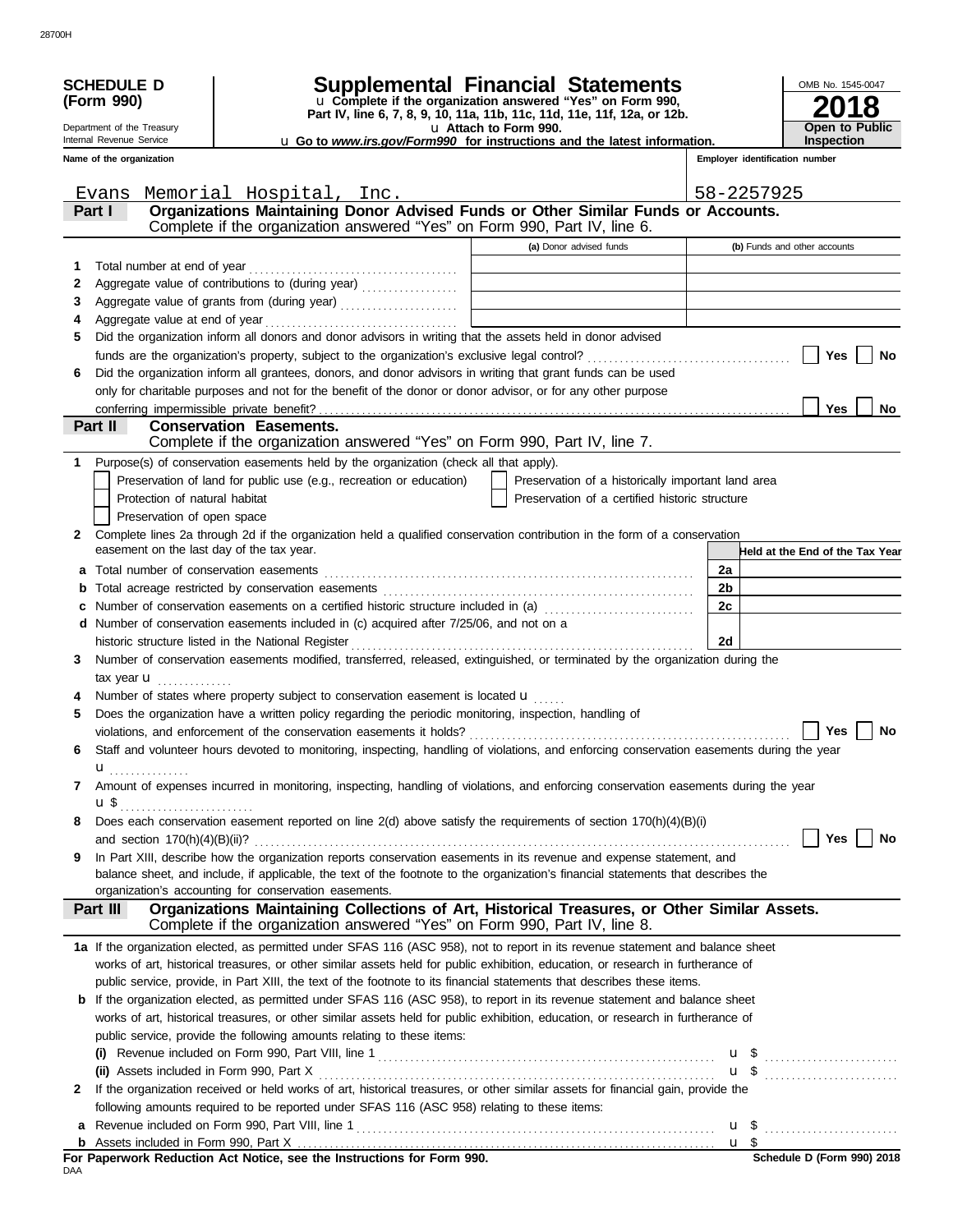|    | Schedule D (Form 990) 2018 Evans Memorial Hospital, Inc. 58-2257925                                                                                                                                                           |                         |                           |                             |        |                 |                      |        |                     |     | Page 2    |
|----|-------------------------------------------------------------------------------------------------------------------------------------------------------------------------------------------------------------------------------|-------------------------|---------------------------|-----------------------------|--------|-----------------|----------------------|--------|---------------------|-----|-----------|
|    | Organizations Maintaining Collections of Art, Historical Treasures, or Other Similar Assets (continued)<br><b>Part III</b>                                                                                                    |                         |                           |                             |        |                 |                      |        |                     |     |           |
|    | 3 Using the organization's acquisition, accession, and other records, check any of the following that are a significant use of its<br>collection items (check all that apply):                                                |                         |                           |                             |        |                 |                      |        |                     |     |           |
| a  | Public exhibition                                                                                                                                                                                                             | d                       | Loan or exchange programs |                             |        |                 |                      |        |                     |     |           |
| b  | Scholarly research<br>е                                                                                                                                                                                                       |                         |                           |                             |        |                 |                      |        |                     |     |           |
| c  | Preservation for future generations                                                                                                                                                                                           |                         |                           |                             |        |                 |                      |        |                     |     |           |
|    | Provide a description of the organization's collections and explain how they further the organization's exempt purpose in Part                                                                                                |                         |                           |                             |        |                 |                      |        |                     |     |           |
|    | XIII.                                                                                                                                                                                                                         |                         |                           |                             |        |                 |                      |        |                     |     |           |
| 5. | During the year, did the organization solicit or receive donations of art, historical treasures, or other similar                                                                                                             |                         |                           |                             |        |                 |                      |        |                     |     |           |
|    |                                                                                                                                                                                                                               |                         |                           |                             |        |                 |                      |        | Yes                 |     | <b>No</b> |
|    | <b>Escrow and Custodial Arrangements.</b><br>Part IV                                                                                                                                                                          |                         |                           |                             |        |                 |                      |        |                     |     |           |
|    | Complete if the organization answered "Yes" on Form 990, Part IV, line 9, or reported an amount on Form<br>990, Part X, line 21.                                                                                              |                         |                           |                             |        |                 |                      |        |                     |     |           |
|    | 1a Is the organization an agent, trustee, custodian or other intermediary for contributions or other assets not                                                                                                               |                         |                           |                             |        |                 |                      |        |                     |     |           |
|    | included on Form 990, Part X?                                                                                                                                                                                                 |                         |                           |                             |        |                 |                      |        | Yes                 |     | No        |
|    | <b>b</b> If "Yes," explain the arrangement in Part XIII and complete the following table:                                                                                                                                     |                         |                           |                             |        |                 |                      |        |                     |     |           |
|    |                                                                                                                                                                                                                               |                         |                           |                             |        |                 |                      |        | Amount              |     |           |
|    | c Beginning balance                                                                                                                                                                                                           |                         |                           |                             |        |                 | 1c                   |        |                     |     |           |
|    |                                                                                                                                                                                                                               |                         |                           |                             |        |                 | 1d                   |        |                     |     |           |
|    | e Distributions during the year manufactured contains and the year manufactured with the year manufactured with the set of the set of the set of the set of the set of the set of the set of the set of the set of the set of |                         |                           |                             |        |                 | 1e                   |        |                     |     |           |
| f  |                                                                                                                                                                                                                               |                         |                           |                             |        |                 | 1f                   |        |                     |     |           |
|    | 2a Did the organization include an amount on Form 990, Part X, line 21, for escrow or custodial account liability?                                                                                                            |                         |                           |                             |        |                 |                      |        | <b>Yes</b>          |     | No        |
|    |                                                                                                                                                                                                                               |                         |                           |                             |        |                 |                      |        |                     |     |           |
|    | <b>Endowment Funds.</b><br>Part V                                                                                                                                                                                             |                         |                           |                             |        |                 |                      |        |                     |     |           |
|    | Complete if the organization answered "Yes" on Form 990, Part IV, line 10.                                                                                                                                                    |                         |                           |                             |        |                 |                      |        |                     |     |           |
|    |                                                                                                                                                                                                                               | (a) Current year        | (b) Prior year            | (c) Two years back          |        |                 | (d) Three years back |        | (e) Four years back |     |           |
|    | 1a Beginning of year balance                                                                                                                                                                                                  | 27,486                  | 27,448                    |                             | 27,434 |                 |                      | 52,412 |                     |     | 52,386    |
|    | <b>b</b> Contributions                                                                                                                                                                                                        | 25,000                  |                           |                             |        |                 |                      |        |                     |     |           |
|    | c Net investment earnings, gains, and                                                                                                                                                                                         |                         |                           |                             |        |                 |                      |        |                     |     |           |
|    | losses                                                                                                                                                                                                                        | 102                     | 38                        |                             | 14     |                 | 22                   |        |                     | 26  |           |
|    | d Grants or scholarships                                                                                                                                                                                                      |                         |                           |                             |        |                 |                      | 25,000 |                     |     |           |
|    | e Other expenditures for facilities and                                                                                                                                                                                       |                         |                           |                             |        |                 |                      |        |                     |     |           |
|    | programs                                                                                                                                                                                                                      |                         |                           |                             |        |                 |                      |        |                     |     |           |
|    | f Administrative expenses                                                                                                                                                                                                     |                         |                           |                             |        |                 |                      |        |                     |     |           |
| a  |                                                                                                                                                                                                                               | 52,588                  | 27,486                    |                             | 27,448 |                 |                      | 27,434 |                     |     | 52,412    |
|    | 2 Provide the estimated percentage of the current year end balance (line 1g, column (a)) held as:                                                                                                                             |                         |                           |                             |        |                 |                      |        |                     |     |           |
|    | a Board designated or quasi-endowment <b>u</b> %                                                                                                                                                                              |                         |                           |                             |        |                 |                      |        |                     |     |           |
|    | <b>b</b> Permanent endowment $\mathbf{u}$ 19.02 %                                                                                                                                                                             |                         |                           |                             |        |                 |                      |        |                     |     |           |
|    | c Temporarily restricted endowment u 80.98 %                                                                                                                                                                                  |                         |                           |                             |        |                 |                      |        |                     |     |           |
|    | The percentages on lines 2a, 2b, and 2c should equal 100%.                                                                                                                                                                    |                         |                           |                             |        |                 |                      |        |                     |     |           |
|    | 3a Are there endowment funds not in the possession of the organization that are held and administered for the                                                                                                                 |                         |                           |                             |        |                 |                      |        |                     |     |           |
|    | organization by:                                                                                                                                                                                                              |                         |                           |                             |        |                 |                      |        |                     | Yes | No        |
|    |                                                                                                                                                                                                                               |                         |                           |                             |        |                 |                      |        | 3a(i)               |     | Χ<br>X    |
|    | (ii) related organizations                                                                                                                                                                                                    |                         |                           |                             |        |                 |                      |        | 3a(ii)              |     |           |
|    |                                                                                                                                                                                                                               |                         |                           |                             |        |                 |                      |        | 3b                  |     |           |
|    | Describe in Part XIII the intended uses of the organization's endowment funds.<br>Part VI<br>Land, Buildings, and Equipment.                                                                                                  |                         |                           |                             |        |                 |                      |        |                     |     |           |
|    | Complete if the organization answered "Yes" on Form 990, Part IV, line 11a. See Form 990, Part X, line 10.                                                                                                                    |                         |                           |                             |        |                 |                      |        |                     |     |           |
|    | Description of property                                                                                                                                                                                                       | (a) Cost or other basis | (b) Cost or other basis   |                             |        | (c) Accumulated |                      |        | (d) Book value      |     |           |
|    |                                                                                                                                                                                                                               | (investment)            | (other)                   |                             |        | depreciation    |                      |        |                     |     |           |
|    |                                                                                                                                                                                                                               |                         |                           | 190,328                     |        |                 |                      |        |                     |     | 190,328   |
|    |                                                                                                                                                                                                                               |                         |                           | 8,307,106                   |        | 5,795,118       |                      |        | 2,511,988           |     |           |
|    | c Leasehold improvements                                                                                                                                                                                                      |                         |                           | 2,867,595                   |        | 2,249,787       |                      |        |                     |     | 617,808   |
|    |                                                                                                                                                                                                                               |                         |                           | $\overline{11}$ , 133 , 322 |        | 9,863,991       |                      |        |                     |     | 269,331   |
|    |                                                                                                                                                                                                                               |                         |                           |                             |        |                 |                      |        |                     |     |           |
|    |                                                                                                                                                                                                                               |                         |                           |                             |        |                 |                      |        | 4,589,455           |     |           |

**Schedule D (Form 990) 2018**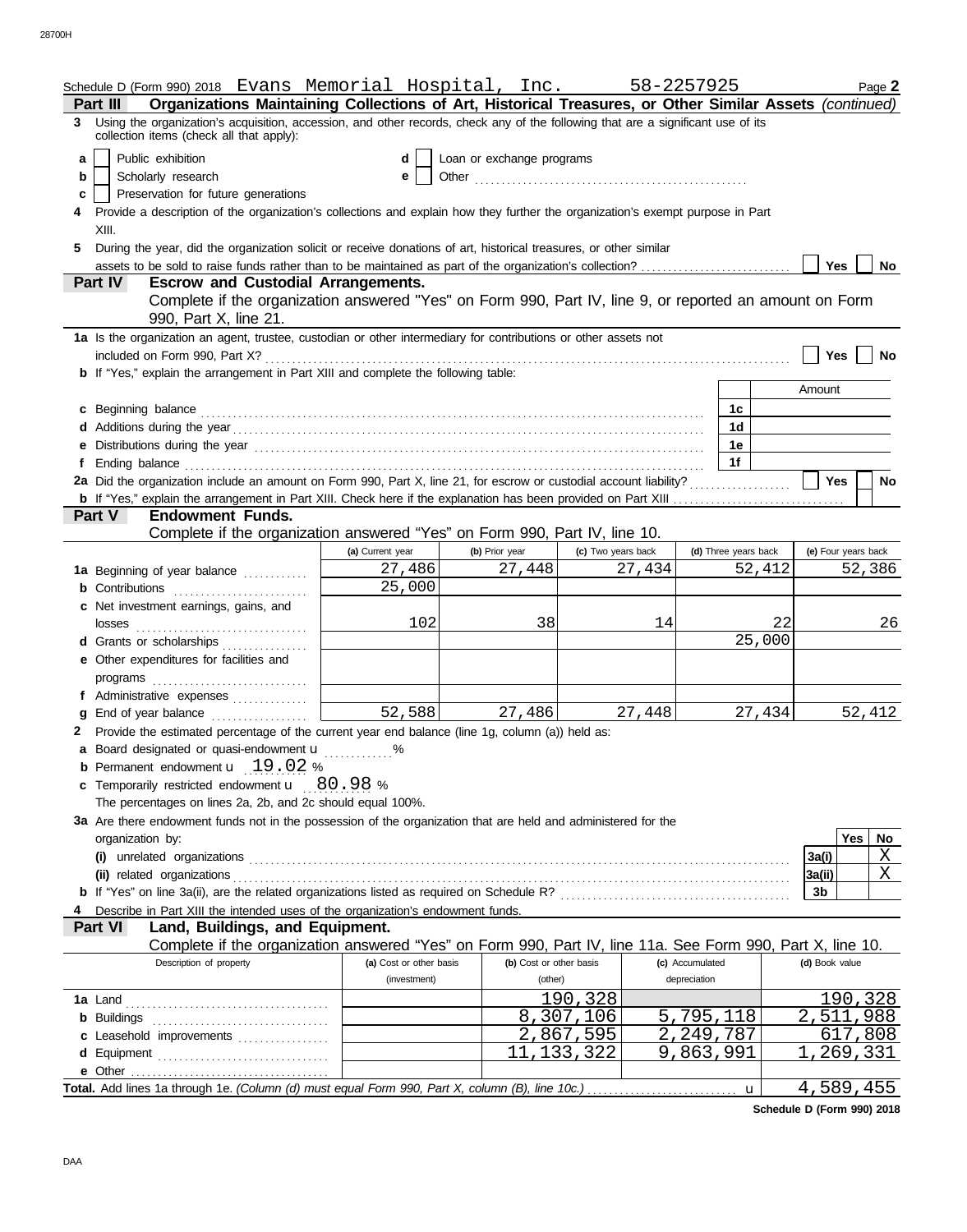| Schedule D (Form 990) 2018 | Evans | Memorial | $- -$<br>Hospital | lnc | ╮×<br>دکک<br>ل کے ز | $\mathsf{a}$ aqe $\mathsf{s}$ |
|----------------------------|-------|----------|-------------------|-----|---------------------|-------------------------------|
|                            |       |          |                   |     |                     |                               |

#### **Part VII Investments—Other Securities.**

|                  | Complete if the organization answered "Yes" on Form 990, Part IV, line 11b. See Form 990, Part X, line 12. |                |                                                              |                |
|------------------|------------------------------------------------------------------------------------------------------------|----------------|--------------------------------------------------------------|----------------|
|                  | (a) Description of security or category                                                                    | (b) Book value | (c) Method of valuation:                                     |                |
|                  | (including name of security)                                                                               |                | Cost or end-of-year market value                             |                |
|                  |                                                                                                            |                |                                                              |                |
|                  | (2) Closely-held equity interests                                                                          |                |                                                              |                |
|                  | (3) Other $\begin{bmatrix} 1 & 0 & 0 \\ 0 & 1 & 0 \\ 0 & 0 & 0 \end{bmatrix}$                              |                |                                                              |                |
| (A)              |                                                                                                            |                |                                                              |                |
| (B)              |                                                                                                            |                |                                                              |                |
| (C)              |                                                                                                            |                |                                                              |                |
| (D)              |                                                                                                            |                |                                                              |                |
| (E)              |                                                                                                            |                |                                                              |                |
| (F)              |                                                                                                            |                |                                                              |                |
| (G)              |                                                                                                            |                |                                                              |                |
| (H)              |                                                                                                            |                |                                                              |                |
|                  | Total. (Column (b) must equal Form 990, Part X, col. (B) line 12.) $\mathbf u$                             |                |                                                              |                |
| <b>Part VIII</b> | Investments-Program Related.                                                                               |                |                                                              |                |
|                  | Complete if the organization answered "Yes" on Form 990, Part IV, line 11c. See Form 990, Part X, line 13. |                |                                                              |                |
|                  | (a) Description of investment                                                                              | (b) Book value | (c) Method of valuation:<br>Cost or end-of-year market value |                |
|                  |                                                                                                            |                |                                                              |                |
| (1)              |                                                                                                            |                |                                                              |                |
| (2)              |                                                                                                            |                |                                                              |                |
| (3)              |                                                                                                            |                |                                                              |                |
| (4)              |                                                                                                            |                |                                                              |                |
| (5)              |                                                                                                            |                |                                                              |                |
| (6)              |                                                                                                            |                |                                                              |                |
| (7)<br>(8)       |                                                                                                            |                |                                                              |                |
| (9)              |                                                                                                            |                |                                                              |                |
|                  | Total. (Column (b) must equal Form 990, Part X, col. (B) line 13.) u                                       |                |                                                              |                |
| Part IX          | Other Assets.                                                                                              |                |                                                              |                |
|                  | Complete if the organization answered "Yes" on Form 990, Part IV, line 11d. See Form 990, Part X, line 15. |                |                                                              |                |
|                  | (a) Description                                                                                            |                |                                                              | (b) Book value |
| (1)              |                                                                                                            |                |                                                              |                |
| (2)              |                                                                                                            |                |                                                              |                |
| (3)              |                                                                                                            |                |                                                              |                |
| (4)              |                                                                                                            |                |                                                              |                |
| (5)              |                                                                                                            |                |                                                              |                |
| (6)              |                                                                                                            |                |                                                              |                |
| (7)              |                                                                                                            |                |                                                              |                |
| (8)              |                                                                                                            |                |                                                              |                |
| (9)              |                                                                                                            |                |                                                              |                |
|                  |                                                                                                            |                | u                                                            |                |
| Part X           | Other Liabilities.                                                                                         |                |                                                              |                |
|                  | Complete if the organization answered "Yes" on Form 990, Part IV, line 11e or 11f. See Form 990, Part X,   |                |                                                              |                |
|                  | line 25.                                                                                                   |                |                                                              |                |
| 1.               | (a) Description of liability                                                                               | (b) Book value |                                                              |                |
| (1)              | Federal income taxes                                                                                       |                |                                                              |                |
| Due<br>(2)       | to Medicare/Medicaid                                                                                       | 218,287        |                                                              |                |
| (3)              |                                                                                                            |                |                                                              |                |
| (4)              |                                                                                                            |                |                                                              |                |
| (5)              |                                                                                                            |                |                                                              |                |
| (6)              |                                                                                                            |                |                                                              |                |

**Total.** *(Column (b) must equal Form 990, Part X, col. (B) line 25.)* u 218,287

Liability for uncertain tax positions. In Part XIII, provide the text of the footnote to the organization's financial statements that reports the **2.** organization's liability for uncertain tax positions under FIN 48 (ASC 740). Check here if the text of the footnote has been provided in Part XIII

 $\sqrt{\mathrm{x}}$ 

(9) (8) (7)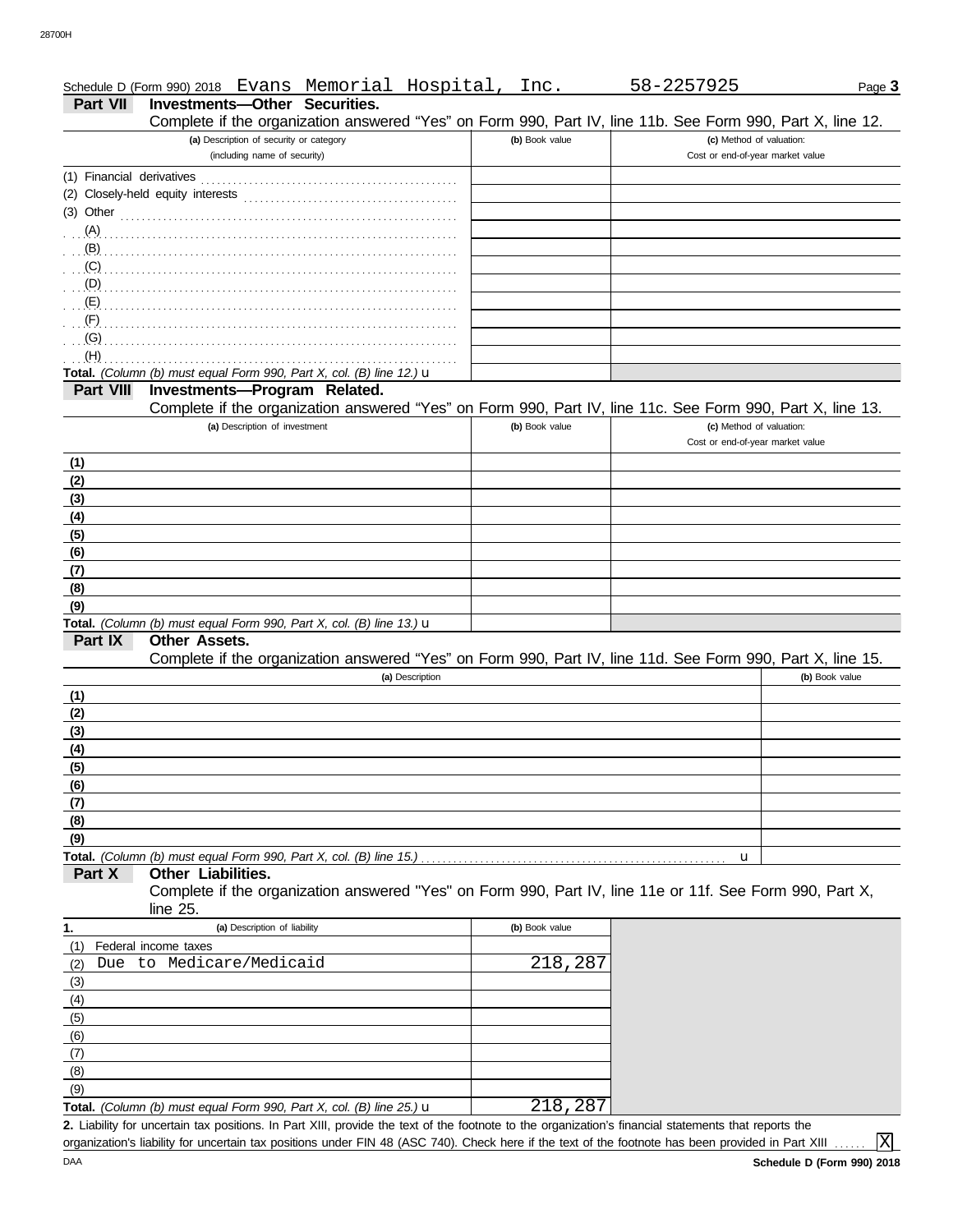| Schedule D (Form 990) 2018 Evans Memorial Hospital, Inc.                                                                                                                                  | 58-2257925           |           | Page 4 |
|-------------------------------------------------------------------------------------------------------------------------------------------------------------------------------------------|----------------------|-----------|--------|
| Reconciliation of Revenue per Audited Financial Statements With Revenue per Return.<br>Part XI<br>Complete if the organization answered "Yes" on Form 990, Part IV, line 12a.             |                      |           |        |
|                                                                                                                                                                                           |                      | 1         |        |
| Amounts included on line 1 but not on Form 990, Part VIII, line 12:<br>$\mathbf{2}$                                                                                                       |                      |           |        |
|                                                                                                                                                                                           | 2a                   |           |        |
| b                                                                                                                                                                                         | 2 <sub>b</sub>       |           |        |
| C                                                                                                                                                                                         | 2c                   |           |        |
| d                                                                                                                                                                                         | 2d                   |           |        |
| е                                                                                                                                                                                         |                      | <b>2e</b> |        |
| 3.                                                                                                                                                                                        |                      | 3         |        |
| Amounts included on Form 990, Part VIII, line 12, but not on line 1:<br>4                                                                                                                 |                      |           |        |
| a Investment expenses not included on Form 990, Part VIII, line 7b                                                                                                                        | 4a<br>4b             |           |        |
| c Add lines 4a and 4b                                                                                                                                                                     |                      | 4c        |        |
|                                                                                                                                                                                           |                      | 5         |        |
| Reconciliation of Expenses per Audited Financial Statements With Expenses per Return.<br><b>Part XII</b>                                                                                  |                      |           |        |
| Complete if the organization answered "Yes" on Form 990, Part IV, line 12a.                                                                                                               |                      |           |        |
|                                                                                                                                                                                           |                      | 1         |        |
| Amounts included on line 1 but not on Form 990, Part IX, line 25:<br>2                                                                                                                    |                      |           |        |
|                                                                                                                                                                                           | 2a                   |           |        |
| b                                                                                                                                                                                         | 2 <sub>b</sub><br>2c |           |        |
| d                                                                                                                                                                                         | 2d                   |           |        |
|                                                                                                                                                                                           |                      | <b>2e</b> |        |
| 3.                                                                                                                                                                                        |                      | 3         |        |
| Amounts included on Form 990, Part IX, line 25, but not on line 1:<br>4                                                                                                                   |                      |           |        |
| a Investment expenses not included on Form 990, Part VIII, line 7b                                                                                                                        | 4a                   |           |        |
|                                                                                                                                                                                           | 4 <sub>b</sub>       |           |        |
| c Add lines 4a and 4b                                                                                                                                                                     |                      | 4с        |        |
|                                                                                                                                                                                           |                      | 5         |        |
| Part XIII Supplemental Information.<br>Provide the descriptions required for Part II, lines 3, 5, and 9; Part III, lines 1a and 4; Part IV, lines 1b and 2b; Part V, line 4; Part X, line |                      |           |        |
| 2; Part XI, lines 2d and 4b; and Part XII, lines 2d and 4b. Also complete this part to provide any additional information.                                                                |                      |           |        |
| Part V, Line 4 - Intended Uses for Endowment Funds                                                                                                                                        |                      |           |        |
|                                                                                                                                                                                           |                      |           |        |
| The Dorothy Blocker Fund was established to provide funds for healthcare                                                                                                                  |                      |           |        |
|                                                                                                                                                                                           |                      |           |        |
| scholarships for qualifying individuals.                                                                                                                                                  |                      |           |        |
|                                                                                                                                                                                           |                      |           |        |
|                                                                                                                                                                                           |                      |           |        |
| Part X - FIN 48 Footnote                                                                                                                                                                  |                      |           |        |
| The Hospital and Foundation are not-for-profit corporations that have been                                                                                                                |                      |           |        |
|                                                                                                                                                                                           |                      |           |        |
| recognized as tax-exempt pursuant to Section $501(c)(3)$ of the Internal                                                                                                                  |                      |           |        |
| Revenue Code.                                                                                                                                                                             |                      |           |        |
|                                                                                                                                                                                           |                      |           |        |
|                                                                                                                                                                                           |                      |           |        |
|                                                                                                                                                                                           |                      |           |        |
| The Hospital and Foundation apply accounting policies that prescribe when                                                                                                                 |                      |           |        |
| to recognize and how to measure the financial statement effects of income                                                                                                                 |                      |           |        |
|                                                                                                                                                                                           |                      |           |        |
| tax positions taken or expected to be taken on its income tax returns.                                                                                                                    |                      |           |        |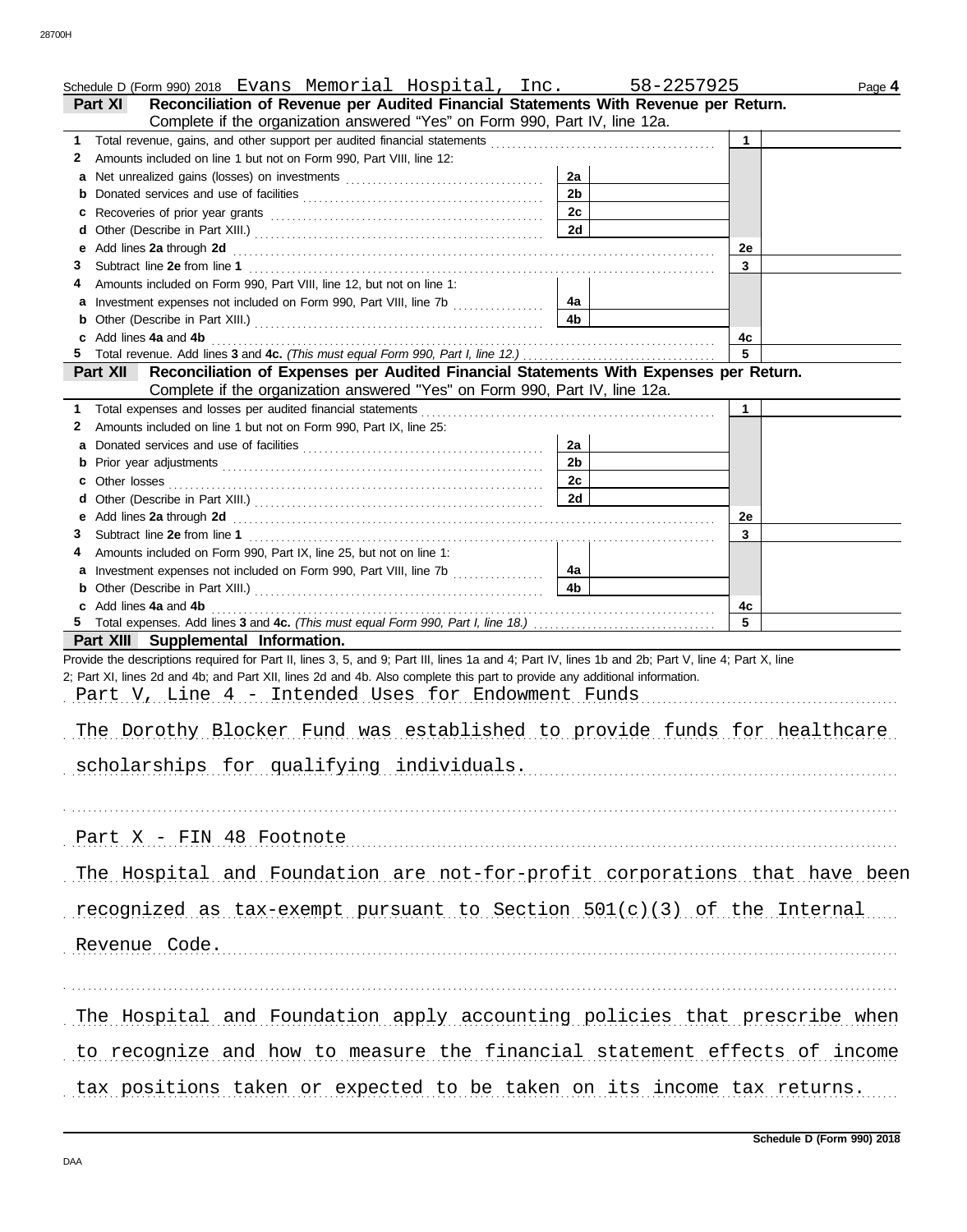| Schedule D (Form 990) 2018 Evans Memorial Hospital, |                                      |  | 58-2257925 | Page 5 |
|-----------------------------------------------------|--------------------------------------|--|------------|--------|
| Part XIII                                           | Supplemental Information (continued) |  |            |        |

These rules require management to evaluate the likelihood that, upon examination by the relevant taxing jurisdictions, those income tax positions would be sustained. Based on that evaluation, the Hospital and Foundation only recognize the maximum benefit of each income tax position that is more than 50% likely of being sustained. To the extent that all or a portion of the benefits of an income tax position are not recognized, a liability would be recognized for the unrecognized benefits, along with any interest and penalties that would result from disallowance of the position. Should any such penalties and interest be incurred, they would be recognized as operating expenses.

Based on the results of management's evaluation, no liability is recognized in the accompanying combined balance sheets for unrecognized income tax positions. Further, no interest or penalties have been accrued or charged to expense as of September 30, 2019 and 2018 or for the years then ended. The Hospital's and Foundation's tax returns are subject to possible examination by the taxing authorities. For federal income tax purposes, the tax returns essentially remain open for possible examination for a period of three years after the respective filing deadlines of those returns.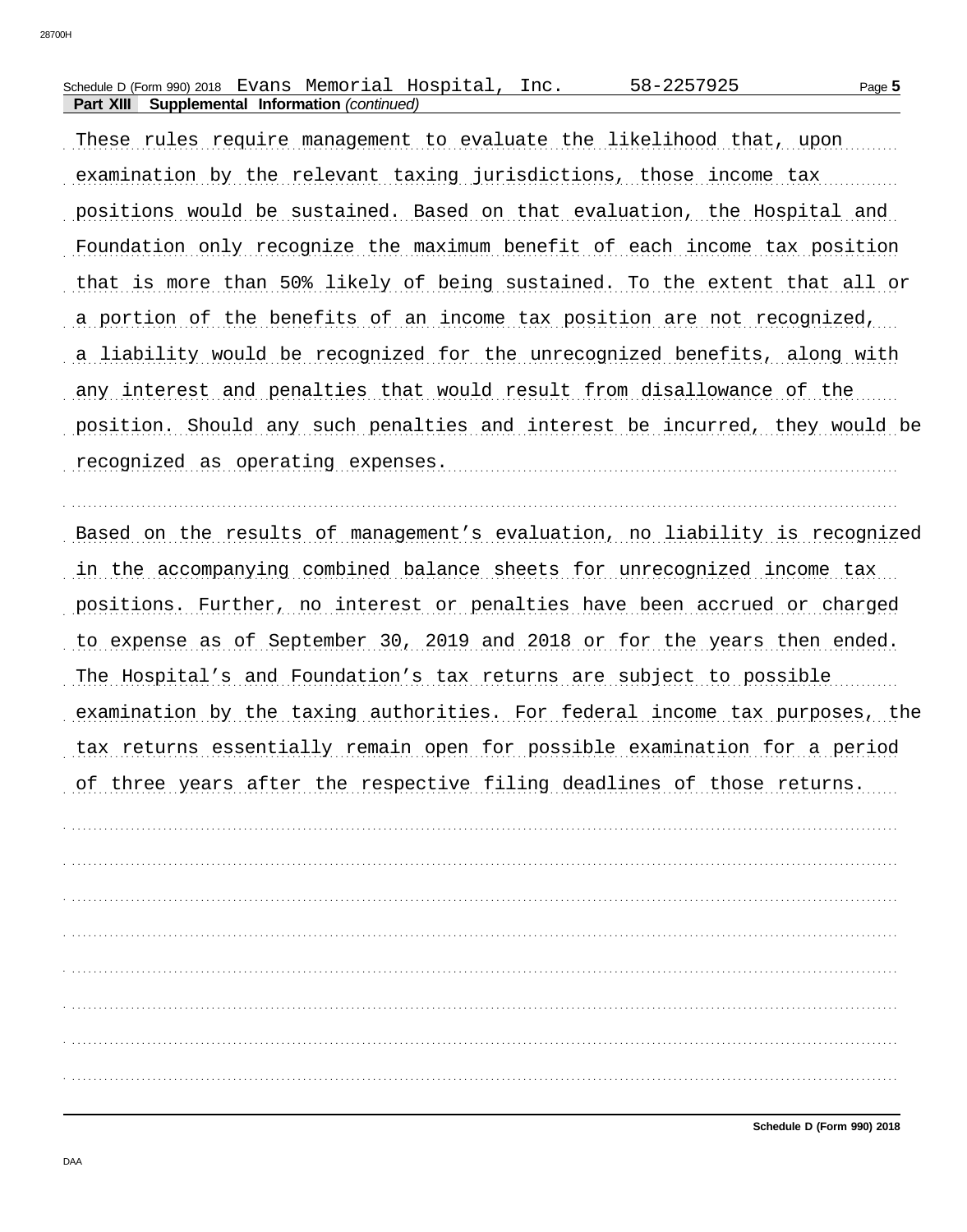|        | <b>SCHEDULE H</b>                                                                                                                                                                                                               |      |                                                                            |                               | <b>Hospitals</b>                                                                                        |                                  |                                      |          | OMB No. 1545-0047       |              |
|--------|---------------------------------------------------------------------------------------------------------------------------------------------------------------------------------------------------------------------------------|------|----------------------------------------------------------------------------|-------------------------------|---------------------------------------------------------------------------------------------------------|----------------------------------|--------------------------------------|----------|-------------------------|--------------|
|        | (Form 990)                                                                                                                                                                                                                      |      |                                                                            |                               | u Complete if the organization answered "Yes" on Form 990, Part IV, question 20.                        |                                  |                                      |          |                         |              |
|        | Department of the Treasury                                                                                                                                                                                                      |      |                                                                            |                               | u Attach to Form 990.<br><b>uGo to www.irs.gov/Form990 for instructions and the latest information.</b> |                                  |                                      |          | <b>Open to Public</b>   |              |
|        | Internal Revenue Service<br>Name of the organization                                                                                                                                                                            |      |                                                                            |                               |                                                                                                         |                                  | Employer identification number       |          | Inspection              |              |
|        |                                                                                                                                                                                                                                 |      |                                                                            | Evans Memorial Hospital, Inc. |                                                                                                         |                                  | 58-2257925                           |          |                         |              |
|        | Part I                                                                                                                                                                                                                          |      |                                                                            |                               | Financial Assistance and Certain Other Community Benefits at Cost                                       |                                  |                                      |          |                         |              |
|        |                                                                                                                                                                                                                                 |      |                                                                            |                               |                                                                                                         |                                  |                                      |          | <b>Yes</b>              | No           |
|        | 1a Did the organization have a financial assistance policy during the tax year? If "No," skip to question 6a                                                                                                                    |      |                                                                            |                               |                                                                                                         |                                  |                                      | 1a       | Χ                       |              |
|        | <b>b</b> If "Yes," was it a written policy?                                                                                                                                                                                     |      |                                                                            |                               |                                                                                                         |                                  |                                      | 1b       | Χ                       |              |
| 2      | If the organization had multiple hospital facilities, indicate which of the following best describes application of                                                                                                             |      |                                                                            |                               |                                                                                                         |                                  |                                      |          |                         |              |
|        | the financial assistance policy to its various hospital facilities during the tax year.<br>Applied uniformly to all hospital facilities                                                                                         |      |                                                                            |                               | Applied uniformly to most hospital facilities                                                           |                                  |                                      |          |                         |              |
|        | Generally tailored to individual hospital facilities                                                                                                                                                                            |      |                                                                            |                               |                                                                                                         |                                  |                                      |          |                         |              |
| 3      | Answer the following based on the financial assistance eligibility criteria that applied to the largest number of                                                                                                               |      |                                                                            |                               |                                                                                                         |                                  |                                      |          |                         |              |
|        | the organization's patients during the tax year.                                                                                                                                                                                |      |                                                                            |                               |                                                                                                         |                                  |                                      |          |                         |              |
|        | a Did the organization use Federal Poverty Guidelines (FPG) as a factor in determining eligibility for providing                                                                                                                |      |                                                                            |                               |                                                                                                         |                                  |                                      |          |                         |              |
|        | free care? If "Yes," indicate which of the following was the FPG family income limit for eligibility for free care:                                                                                                             |      |                                                                            |                               |                                                                                                         |                                  |                                      | За       | Χ                       |              |
|        | 100%                                                                                                                                                                                                                            | 150% | 200%                                                                       |                               | $ X $ Other $125%$                                                                                      |                                  |                                      |          |                         |              |
|        | <b>b</b> Did the organization use FPG as a factor in determining eligibility for providing discounted care? If "Yes,"                                                                                                           |      |                                                                            |                               |                                                                                                         |                                  |                                      |          |                         |              |
|        | indicate which of the following was the family income limit for eligibility for discounted care:                                                                                                                                |      |                                                                            |                               |                                                                                                         |                                  |                                      | 3b       | Χ                       |              |
|        | X<br>200%                                                                                                                                                                                                                       | 250% | 300%                                                                       | 350%                          | 400%                                                                                                    | Other                            | $\%$                                 |          |                         |              |
|        | c If the organization used factors other than FPG in determining eligibility, describe in Part VI the criteria used                                                                                                             |      |                                                                            |                               |                                                                                                         |                                  |                                      |          |                         |              |
|        | for determining eligibility for free or discounted care. Include in the description whether the organization used<br>an asset test or other threshold, regardless of income, as a factor in determining eligibility for free or |      |                                                                            |                               |                                                                                                         |                                  |                                      |          |                         |              |
|        | discounted care.                                                                                                                                                                                                                |      |                                                                            |                               |                                                                                                         |                                  |                                      |          |                         |              |
| 4      | Did the organization's financial assistance policy that applied to the largest number of its patients during the                                                                                                                |      |                                                                            |                               |                                                                                                         |                                  |                                      |          |                         |              |
|        | tax year provide for free or discounted care to the "medically indigent"?                                                                                                                                                       |      |                                                                            |                               |                                                                                                         |                                  |                                      | 4        | Χ                       |              |
|        | 5a Did the organization budget amounts for free or discounted care provided under its financial assistance policy during the tax year?                                                                                          |      |                                                                            |                               |                                                                                                         |                                  |                                      | 5a       | Χ                       |              |
|        | If "Yes," did the organization's financial assistance expenses exceed the budgeted amount?                                                                                                                                      |      |                                                                            |                               |                                                                                                         |                                  |                                      | 5b       | Χ                       |              |
|        | c If "Yes" to line 5b, as a result of budget considerations, was the organization unable to provide free or                                                                                                                     |      |                                                                            |                               |                                                                                                         |                                  |                                      | 5c       |                         |              |
|        |                                                                                                                                                                                                                                 |      | discounted care to a patient who was eligible for free or discounted care? |                               |                                                                                                         |                                  |                                      |          |                         | Χ<br>X       |
|        | <b>b</b> If "Yes," did the organization make it available to the public?                                                                                                                                                        |      |                                                                            |                               |                                                                                                         |                                  |                                      | 6a<br>6b |                         |              |
|        | Complete the following table using the worksheets provided in the Schedule H instructions. Do not submit                                                                                                                        |      |                                                                            |                               |                                                                                                         |                                  |                                      |          |                         |              |
|        | these worksheets with the Schedule H.                                                                                                                                                                                           |      |                                                                            |                               |                                                                                                         |                                  |                                      |          |                         |              |
|        | Financial Assistance and Certain Other Community Benefits at Cost                                                                                                                                                               |      |                                                                            |                               |                                                                                                         |                                  |                                      |          |                         |              |
|        | Financial Assistance and (a) Number of (b) Persons<br>Means-Tested Government Programs                                                                                                                                          |      | activities or                                                              | served                        | (c) Total community<br>benefit expense                                                                  | (d) Direct offsetting<br>revenue | (e) Net community<br>benefit expense |          | (f) Percent<br>of total |              |
|        |                                                                                                                                                                                                                                 |      | programs (optional)                                                        | (optional)                    |                                                                                                         |                                  |                                      |          | expense                 |              |
| a      | Financial Assistance at cost (from                                                                                                                                                                                              |      |                                                                            |                               |                                                                                                         |                                  |                                      |          |                         |              |
|        | Worksheet 1)                                                                                                                                                                                                                    |      |                                                                            |                               | 134,523                                                                                                 |                                  | 134,523                              |          |                         | 1.01         |
| b      | Medicaid (from Worksheet 3, column a)                                                                                                                                                                                           |      |                                                                            |                               | 1,445,597                                                                                               | 1,290,860                        | 154,737                              |          |                         | 1.16         |
| c      | Costs of other means-tested                                                                                                                                                                                                     |      |                                                                            |                               |                                                                                                         |                                  |                                      |          |                         |              |
|        | government programs (from<br>Worksheet 3, column b)                                                                                                                                                                             |      |                                                                            |                               |                                                                                                         |                                  |                                      | 0        |                         | 0.00         |
| d      | Total Financial Assistance and                                                                                                                                                                                                  |      |                                                                            |                               |                                                                                                         |                                  |                                      |          |                         |              |
|        | Means-Tested Government Program\$                                                                                                                                                                                               |      |                                                                            |                               | 1,580,120                                                                                               | 1,290,860                        | 289,260                              |          |                         | 2.17         |
|        | <b>Other Benefits</b>                                                                                                                                                                                                           |      |                                                                            |                               |                                                                                                         |                                  |                                      |          |                         |              |
| е      | Community health improvement                                                                                                                                                                                                    |      |                                                                            |                               |                                                                                                         |                                  |                                      |          |                         |              |
|        | services and community benefit                                                                                                                                                                                                  |      |                                                                            |                               |                                                                                                         |                                  |                                      |          |                         |              |
| f      | operations (from Worksheet 4)                                                                                                                                                                                                   |      |                                                                            |                               |                                                                                                         |                                  |                                      | 0        |                         | 0.00         |
|        | Health professions education<br>(from Worksheet 5) $\ldots$                                                                                                                                                                     |      |                                                                            |                               |                                                                                                         |                                  |                                      |          |                         | 0.00         |
| g      | Subsidized health services (from                                                                                                                                                                                                |      |                                                                            |                               |                                                                                                         |                                  |                                      |          |                         |              |
|        | Worksheet 6)                                                                                                                                                                                                                    |      |                                                                            |                               | 713,302                                                                                                 | 264,791                          | 448,511                              | $\Omega$ |                         | 3.36<br>0.00 |
| h<br>Ť | Research (from Worksheet 7)<br>Cash and in-kind contributions                                                                                                                                                                   |      |                                                                            |                               |                                                                                                         |                                  |                                      |          |                         |              |
|        | for community benefit (from                                                                                                                                                                                                     |      |                                                                            |                               |                                                                                                         |                                  |                                      |          |                         |              |
|        | Worksheet 8)                                                                                                                                                                                                                    |      |                                                                            |                               |                                                                                                         |                                  |                                      | 0        |                         | 0.00         |
|        | Total. Other Benefits                                                                                                                                                                                                           |      |                                                                            |                               | 713,302                                                                                                 | 264,791                          | 448,511                              |          |                         | 3.36         |
| k      | <b>Total.</b> Add lines 7d and $7j$ ,                                                                                                                                                                                           |      |                                                                            |                               | 2, 293, 422                                                                                             | 1,555,651                        | 737,771                              |          |                         | 5.53         |

F<mark>or Paperwork Reduction Act Notice, see the Instructions for Form 990.</mark> **Schedule H** (Form 990) 2018<br>DAA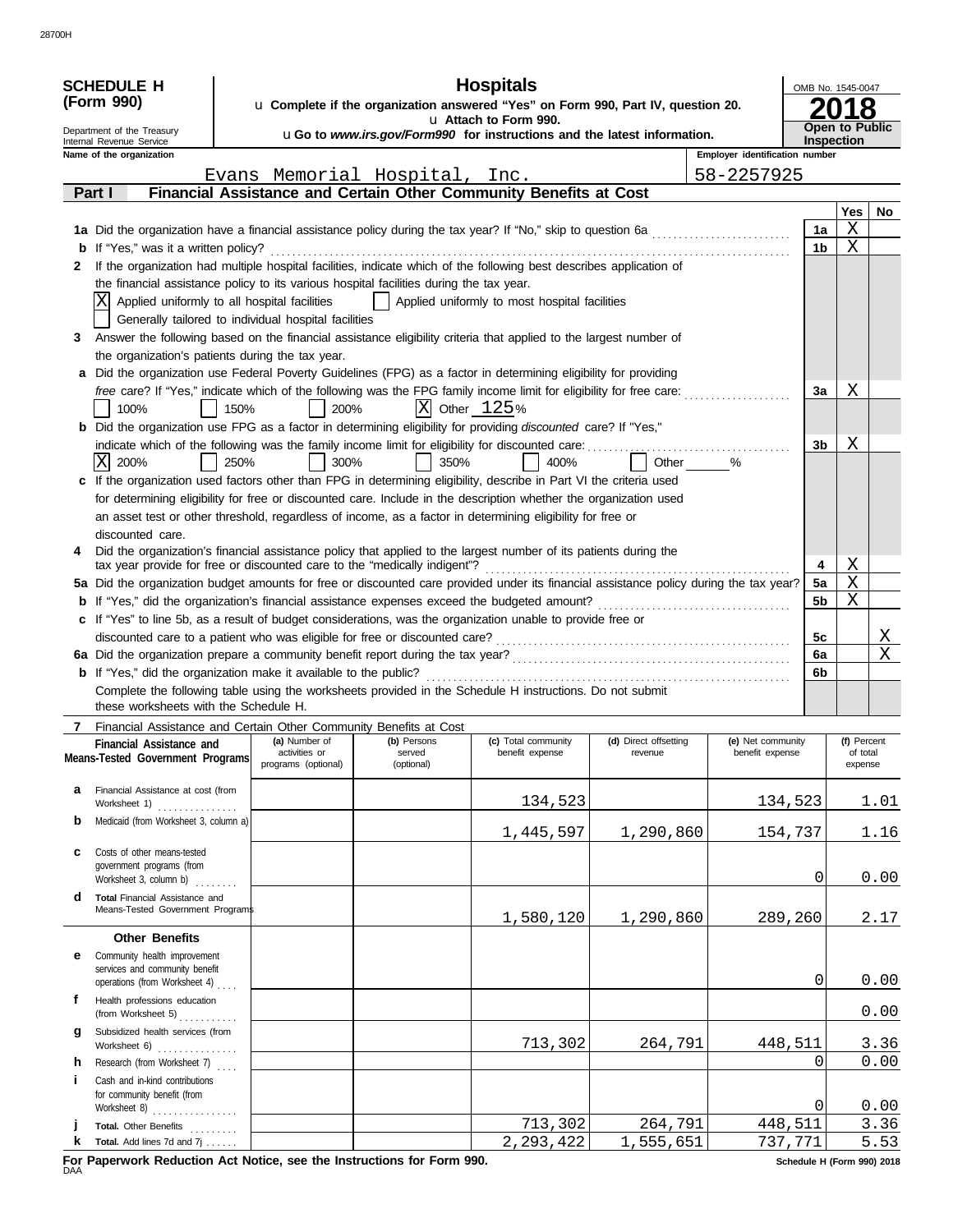|   |                            | Schedule H (Form 990) 2018 Evans Memorial Hospital, Inc.                                                                                              |                                |                                   |                                                                                                                                                     |                                  |                 | 58-2257925                                                  |          |                                 | Page 2 |
|---|----------------------------|-------------------------------------------------------------------------------------------------------------------------------------------------------|--------------------------------|-----------------------------------|-----------------------------------------------------------------------------------------------------------------------------------------------------|----------------------------------|-----------------|-------------------------------------------------------------|----------|---------------------------------|--------|
|   | Part II                    |                                                                                                                                                       |                                |                                   | Community Building Activities Complete this table if the organization conducted any community building                                              |                                  |                 |                                                             |          |                                 |        |
|   |                            | health of the communities it serves.                                                                                                                  |                                |                                   | activities during the tax year, and describe in Part VI how its community building activities promoted the                                          |                                  |                 |                                                             |          |                                 |        |
|   |                            |                                                                                                                                                       |                                |                                   |                                                                                                                                                     |                                  |                 |                                                             |          |                                 |        |
|   |                            |                                                                                                                                                       | (a) Number of<br>activities or | (b) Persons<br>served             | (c) Total community<br>building expense                                                                                                             | (d) Direct offsetting<br>revenue |                 | (e) Net community<br>building expense                       |          | (f) Percent of<br>total expense |        |
|   |                            |                                                                                                                                                       | programs                       | (optional)                        |                                                                                                                                                     |                                  |                 |                                                             |          |                                 |        |
|   |                            |                                                                                                                                                       | (optional)                     |                                   |                                                                                                                                                     |                                  |                 |                                                             |          |                                 |        |
|   |                            | Physical improvements and housing                                                                                                                     |                                |                                   |                                                                                                                                                     |                                  |                 |                                                             | 0        |                                 | 0.00   |
|   | 2 Economic development     |                                                                                                                                                       |                                |                                   |                                                                                                                                                     |                                  |                 |                                                             | 0        |                                 | 0.00   |
|   | 3 Community support        |                                                                                                                                                       |                                |                                   |                                                                                                                                                     |                                  |                 |                                                             | 0        |                                 | 0.00   |
|   |                            | 4 Environmental improvements                                                                                                                          |                                |                                   |                                                                                                                                                     |                                  |                 |                                                             | 0        |                                 | 0.00   |
|   |                            | 5 Leadership development and training                                                                                                                 |                                |                                   |                                                                                                                                                     |                                  |                 |                                                             |          |                                 |        |
|   | for community members      |                                                                                                                                                       |                                |                                   |                                                                                                                                                     |                                  |                 |                                                             | 0        |                                 | 0.00   |
| 6 | Coalition building         |                                                                                                                                                       |                                |                                   |                                                                                                                                                     |                                  |                 |                                                             | 0        |                                 | 0.00   |
| 7 |                            | Community health improvement advocacy                                                                                                                 |                                |                                   |                                                                                                                                                     |                                  |                 |                                                             | 0        |                                 | 0.00   |
| 8 | Workforce development      |                                                                                                                                                       |                                |                                   |                                                                                                                                                     |                                  |                 |                                                             | $\Omega$ |                                 | 0.00   |
|   | 9 Other                    |                                                                                                                                                       |                                |                                   |                                                                                                                                                     |                                  |                 |                                                             | 0        |                                 | 0.00   |
|   | 10 Total                   |                                                                                                                                                       |                                |                                   |                                                                                                                                                     |                                  |                 |                                                             | $\Omega$ |                                 | 0.00   |
|   | Part III                   | Bad Debt, Medicare, & Collection Practices                                                                                                            |                                |                                   |                                                                                                                                                     |                                  |                 |                                                             |          |                                 |        |
|   |                            | Section A. Bad Debt Expense                                                                                                                           |                                |                                   |                                                                                                                                                     |                                  |                 |                                                             |          | Yes                             | No     |
|   |                            | 1 Did the organization report bad debt expense in accordance with Healthcare Financial Management Association Statement No. 15?                       |                                |                                   |                                                                                                                                                     |                                  |                 |                                                             | 1        | X                               |        |
|   |                            | 2 Enter the amount of the organization's bad debt expense. Explain in Part VI the                                                                     |                                |                                   |                                                                                                                                                     |                                  |                 |                                                             |          |                                 |        |
|   |                            | methodology used by the organization to estimate this amount                                                                                          |                                |                                   |                                                                                                                                                     |                                  | $\mathbf{2}$    | 1,990,165                                                   |          |                                 |        |
|   |                            | 3 Enter the estimated amount of the organization's bad debt expense attributable to                                                                   |                                |                                   |                                                                                                                                                     |                                  |                 |                                                             |          |                                 |        |
|   |                            | patients eligible under the organization's financial assistance policy. Explain in Part VI the                                                        |                                |                                   |                                                                                                                                                     |                                  |                 |                                                             |          |                                 |        |
|   |                            | methodology used by the organization to estimate this amount and the rationale, if any,                                                               |                                |                                   |                                                                                                                                                     |                                  |                 |                                                             |          |                                 |        |
|   |                            |                                                                                                                                                       |                                |                                   |                                                                                                                                                     |                                  | 3               | 199,017                                                     |          |                                 |        |
|   |                            | 4 Provide in Part VI the text of the footnote to the organization's financial statements that describes bad debt                                      |                                |                                   |                                                                                                                                                     |                                  |                 |                                                             |          |                                 |        |
|   |                            | expense or the page number on which this footnote is contained in the attached financial statements.                                                  |                                |                                   |                                                                                                                                                     |                                  |                 |                                                             |          |                                 |        |
|   | <b>Section B. Medicare</b> |                                                                                                                                                       |                                |                                   |                                                                                                                                                     |                                  |                 |                                                             |          |                                 |        |
|   |                            |                                                                                                                                                       |                                |                                   |                                                                                                                                                     |                                  | $5\phantom{.0}$ | 3,198,537                                                   |          |                                 |        |
|   |                            |                                                                                                                                                       |                                |                                   |                                                                                                                                                     |                                  | $6\phantom{a}$  | 3,911,444                                                   |          |                                 |        |
|   |                            |                                                                                                                                                       |                                |                                   |                                                                                                                                                     |                                  | $\overline{7}$  | $-712,907$                                                  |          |                                 |        |
|   |                            | 8 Describe in Part VI the extent to which any shortfall reported in line 7 should be treated as community                                             |                                |                                   |                                                                                                                                                     |                                  |                 |                                                             |          |                                 |        |
|   |                            | benefit. Also describe in Part VI the costing methodology or source used to determine the amount reported                                             |                                |                                   |                                                                                                                                                     |                                  |                 |                                                             |          |                                 |        |
|   |                            | on line 6. Check the box that describes the method used:                                                                                              |                                |                                   |                                                                                                                                                     |                                  |                 |                                                             |          |                                 |        |
|   |                            | Cost accounting system                                                                                                                                | Cost to charge ratio           | $\vert \mathrm{X} \vert$<br>Other |                                                                                                                                                     |                                  |                 |                                                             |          |                                 |        |
|   |                            | <b>Section C. Collection Practices</b>                                                                                                                |                                |                                   |                                                                                                                                                     |                                  |                 |                                                             |          |                                 |        |
|   |                            | 9a Did the organization have a written debt collection policy during the tax year?                                                                    |                                |                                   |                                                                                                                                                     |                                  |                 |                                                             | 9a       | Χ                               |        |
|   |                            | <b>b</b> If "Yes," did the organization's collection policy that applied to the largest number of its patients during the tax year contain provisions |                                |                                   |                                                                                                                                                     |                                  |                 |                                                             |          |                                 |        |
|   |                            | on the collection practices to be followed for patients who are known to qualify for financial assistance? Describe in Part VI                        |                                |                                   |                                                                                                                                                     |                                  |                 |                                                             | 9b       | X                               |        |
|   | Part IV                    |                                                                                                                                                       |                                |                                   | <b>Management Companies and Joint Ventures</b> (owned 10% or more by officers, directors, trustees, key employees, and physicians–see instructions) |                                  |                 |                                                             |          |                                 |        |
|   |                            | (a) Name of entity                                                                                                                                    |                                | (b) Description of primary        |                                                                                                                                                     |                                  |                 | (c) Organization's (d) Officers, directors, (e) Physicians' |          |                                 |        |

| (a) Name of entity      | (b) Description of primary<br>activity of entity | profit % or stock<br>ownership % | (c) Organization's (d) Officers, directors,<br>trustees, or key<br>employees' profit %<br>or stock ownership % | (e) Physicians'<br>profit % or stock<br>ownership % |
|-------------------------|--------------------------------------------------|----------------------------------|----------------------------------------------------------------------------------------------------------------|-----------------------------------------------------|
|                         |                                                  |                                  |                                                                                                                |                                                     |
| 2                       |                                                  |                                  |                                                                                                                |                                                     |
| 3                       |                                                  |                                  |                                                                                                                |                                                     |
| 4                       |                                                  |                                  |                                                                                                                |                                                     |
| 5                       |                                                  |                                  |                                                                                                                |                                                     |
| 6                       |                                                  |                                  |                                                                                                                |                                                     |
|                         |                                                  |                                  |                                                                                                                |                                                     |
| 8                       |                                                  |                                  |                                                                                                                |                                                     |
| $\overline{\mathbf{e}}$ |                                                  |                                  |                                                                                                                |                                                     |
| 10                      |                                                  |                                  |                                                                                                                |                                                     |
| 11                      |                                                  |                                  |                                                                                                                |                                                     |
| 12                      |                                                  |                                  |                                                                                                                |                                                     |
| 13                      |                                                  |                                  |                                                                                                                |                                                     |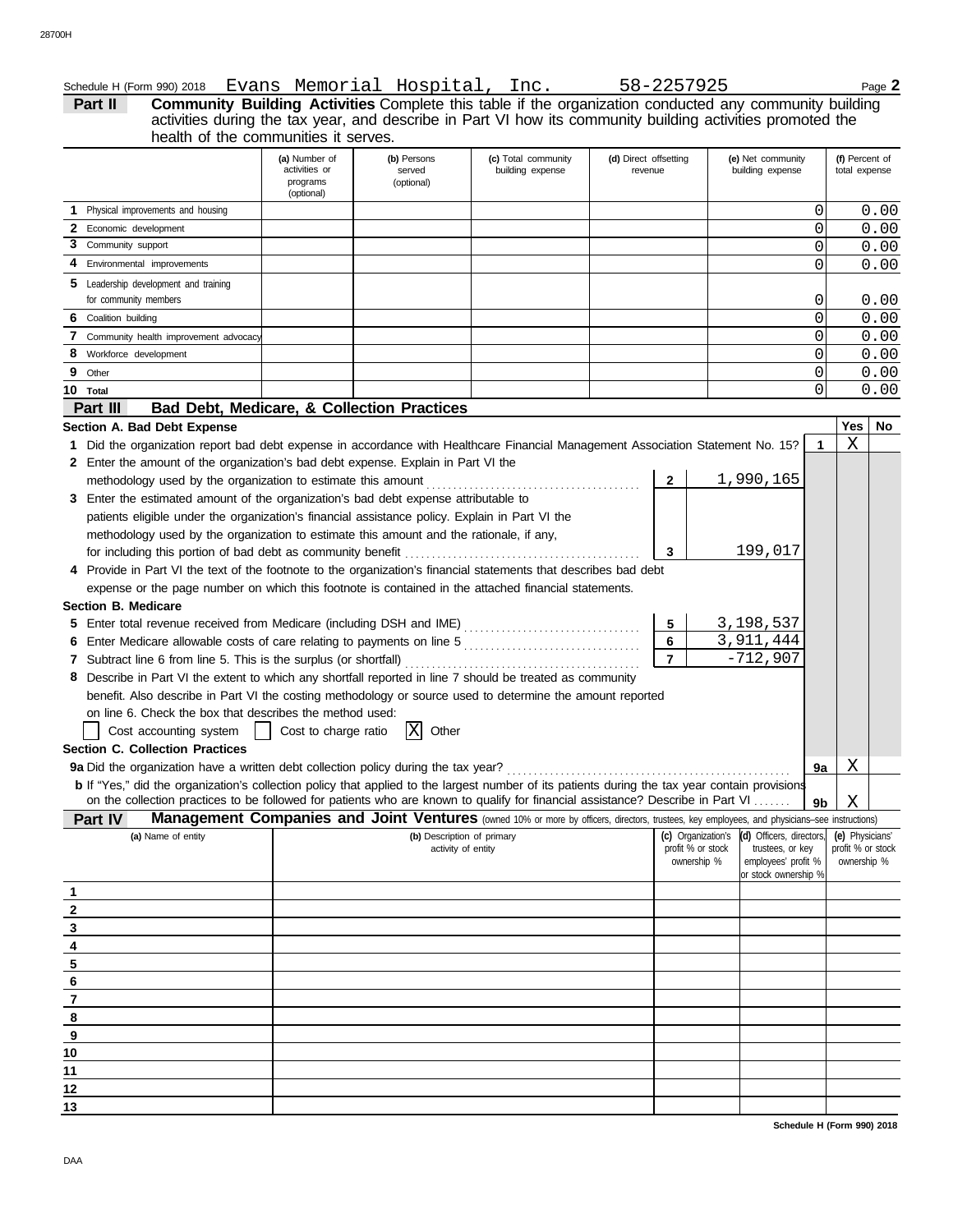| Evans Memorial Hospital, Inc.<br>Schedule H (Form 990) 2018                        |                   |                   |                     |                   |                          |                   |             |          | 58-2257925               | Page 3    |
|------------------------------------------------------------------------------------|-------------------|-------------------|---------------------|-------------------|--------------------------|-------------------|-------------|----------|--------------------------|-----------|
| <b>Facility Information</b><br>Part V                                              |                   |                   |                     |                   |                          |                   |             |          |                          |           |
| Section A. Hospital Facilities                                                     | Licensed hospital | General medical & | Children's hospital | Teaching hospital | Critical access hospital | Research facility | ER-24 hours | ER-other |                          |           |
| (list in order of size, from largest to smallest-see instructions)                 |                   |                   |                     |                   |                          |                   |             |          |                          |           |
| How many hospital facilities did the organization operate during                   |                   |                   |                     |                   |                          |                   |             |          |                          |           |
| the tax year? $\_\_1$<br><u> 1980 - Andrea Station Books, amerikansk politik (</u> |                   |                   |                     |                   |                          |                   |             |          |                          |           |
| Name, address, primary website address, and state license number                   |                   |                   |                     |                   |                          |                   |             |          |                          | Facility  |
| (and if a group return, the name and EIN of the subordinate hospital               |                   | surgical          |                     |                   |                          |                   |             |          |                          | reporting |
| organization that operates the hospital facility)                                  |                   |                   |                     |                   |                          |                   |             |          | Other (describe)         | group     |
| Evans Memorial Hospital<br>1                                                       |                   |                   |                     |                   |                          |                   |             |          |                          |           |
|                                                                                    |                   |                   |                     |                   |                          |                   |             |          |                          |           |
| 200 N River Street                                                                 |                   |                   |                     |                   |                          |                   |             |          |                          |           |
| Claxton<br>GA 30417-1659                                                           |                   |                   |                     |                   |                          |                   |             |          |                          |           |
| www.evansmemorial.org                                                              |                   |                   |                     |                   |                          |                   |             |          |                          |           |
| $054 - 526$                                                                        | $\mathbf{X}$      | X                 |                     |                   |                          |                   | X           |          | Physician Clinics, Psych |           |
|                                                                                    |                   |                   |                     |                   |                          |                   |             |          |                          |           |
|                                                                                    |                   |                   |                     |                   |                          |                   |             |          |                          |           |
|                                                                                    |                   |                   |                     |                   |                          |                   |             |          |                          |           |
|                                                                                    |                   |                   |                     |                   |                          |                   |             |          |                          |           |
|                                                                                    |                   |                   |                     |                   |                          |                   |             |          |                          |           |
|                                                                                    |                   |                   |                     |                   |                          |                   |             |          |                          |           |
|                                                                                    |                   |                   |                     |                   |                          |                   |             |          |                          |           |
|                                                                                    |                   |                   |                     |                   |                          |                   |             |          |                          |           |
|                                                                                    |                   |                   |                     |                   |                          |                   |             |          |                          |           |
|                                                                                    |                   |                   |                     |                   |                          |                   |             |          |                          |           |
|                                                                                    |                   |                   |                     |                   |                          |                   |             |          |                          |           |
|                                                                                    |                   |                   |                     |                   |                          |                   |             |          |                          |           |
|                                                                                    |                   |                   |                     |                   |                          |                   |             |          |                          |           |
|                                                                                    |                   |                   |                     |                   |                          |                   |             |          |                          |           |
|                                                                                    |                   |                   |                     |                   |                          |                   |             |          |                          |           |
|                                                                                    |                   |                   |                     |                   |                          |                   |             |          |                          |           |
|                                                                                    |                   |                   |                     |                   |                          |                   |             |          |                          |           |
|                                                                                    |                   |                   |                     |                   |                          |                   |             |          |                          |           |
|                                                                                    |                   |                   |                     |                   |                          |                   |             |          |                          |           |
|                                                                                    |                   |                   |                     |                   |                          |                   |             |          |                          |           |
|                                                                                    |                   |                   |                     |                   |                          |                   |             |          |                          |           |
|                                                                                    |                   |                   |                     |                   |                          |                   |             |          |                          |           |
|                                                                                    |                   |                   |                     |                   |                          |                   |             |          |                          |           |
|                                                                                    |                   |                   |                     |                   |                          |                   |             |          |                          |           |
|                                                                                    |                   |                   |                     |                   |                          |                   |             |          |                          |           |
|                                                                                    |                   |                   |                     |                   |                          |                   |             |          |                          |           |
|                                                                                    |                   |                   |                     |                   |                          |                   |             |          |                          |           |
|                                                                                    |                   |                   |                     |                   |                          |                   |             |          |                          |           |
|                                                                                    |                   |                   |                     |                   |                          |                   |             |          |                          |           |
|                                                                                    |                   |                   |                     |                   |                          |                   |             |          |                          |           |
|                                                                                    |                   |                   |                     |                   |                          |                   |             |          |                          |           |
|                                                                                    |                   |                   |                     |                   |                          |                   |             |          |                          |           |
|                                                                                    |                   |                   |                     |                   |                          |                   |             |          |                          |           |
|                                                                                    |                   |                   |                     |                   |                          |                   |             |          |                          |           |
|                                                                                    |                   |                   |                     |                   |                          |                   |             |          |                          |           |
|                                                                                    |                   |                   |                     |                   |                          |                   |             |          |                          |           |
|                                                                                    |                   |                   |                     |                   |                          |                   |             |          |                          |           |
|                                                                                    |                   |                   |                     |                   |                          |                   |             |          |                          |           |
|                                                                                    |                   |                   |                     |                   |                          |                   |             |          |                          |           |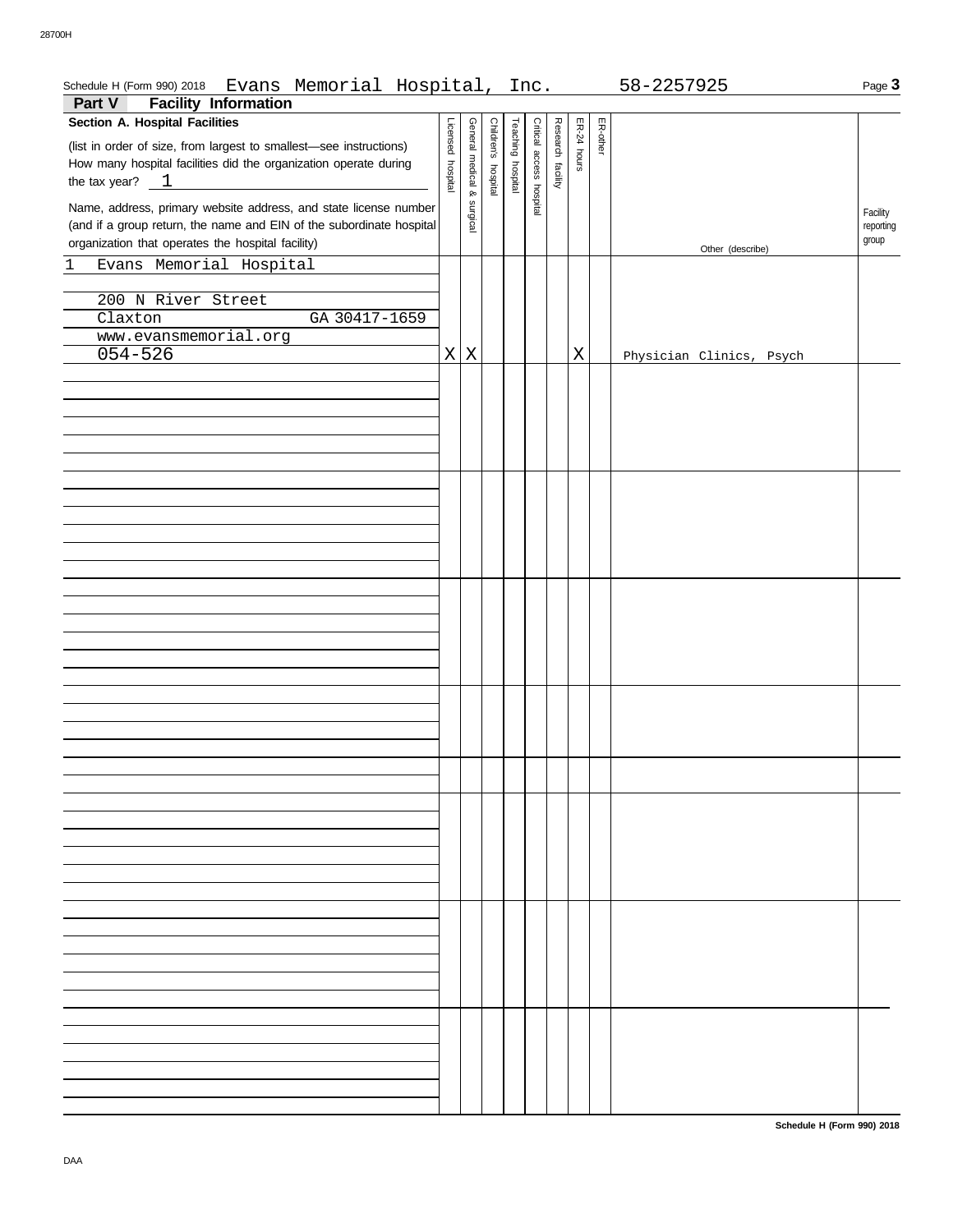# Schedule H (Form 990) 2018 Evans Memorial Hospital, Inc. 58-2257925

**Facility Information** *(continued)* **Part V**

**Section B. Facility Policies and Practices**

(complete a separate Section B for each of the hospital facilities or facility reporting groups listed in Part V, Section A)

**Name of hospital facility or letter of facility reporting group** Evans Memorial Hospital

## **Line number of hospital facility, or line numbers of hospital**

**facilities in a facility reporting group (from Part V, Section A):** 1

|     |                                                                                                                              |                            | Yes                       | No.      |
|-----|------------------------------------------------------------------------------------------------------------------------------|----------------------------|---------------------------|----------|
|     | <b>Community Health Needs Assessment</b>                                                                                     |                            |                           |          |
| 1   | Was the hospital facility first licensed, registered, or similarly recognized by a state as a hospital facility in the       |                            |                           |          |
|     | current tax year or the immediately preceding tax year?                                                                      | 1                          |                           | <u>X</u> |
| 2   | Was the hospital facility acquired or placed into service as a tax-exempt hospital in the current tax year or                |                            |                           |          |
|     | the immediately preceding tax year? If "Yes," provide details of the acquisition in Section C                                | $\mathbf{2}$               |                           | <u>X</u> |
| 3   | During the tax year or either of the two immediately preceding tax years, did the hospital facility conduct a                |                            |                           |          |
|     | community health needs assessment (CHNA)? If "No," skip to line 12                                                           | 3                          | $\boldsymbol{\mathrm{X}}$ |          |
|     | If "Yes," indicate what the CHNA report describes (check all that apply):                                                    |                            |                           |          |
| a   | ΙX<br>A definition of the community served by the hospital facility                                                          |                            |                           |          |
| b   | Demographics of the community<br>ΙX                                                                                          |                            |                           |          |
|     |                                                                                                                              |                            |                           |          |
|     | c $ X $<br>Existing health care facilities and resources within the community that are available to respond to the           |                            |                           |          |
|     | health needs of the community                                                                                                |                            |                           |          |
|     | $d \mid X$<br>How data was obtained                                                                                          |                            |                           |          |
|     | $e \mid X$<br>The significant health needs of the community                                                                  |                            |                           |          |
|     | f $ X $<br>Primary and chronic disease needs and other health issues of uninsured persons, low-income persons,               |                            |                           |          |
|     | and minority groups                                                                                                          |                            |                           |          |
|     | g[X]<br>The process for identifying and prioritizing community health needs and services to meet the                         |                            |                           |          |
|     | community health needs                                                                                                       |                            |                           |          |
|     | h X <br>The process for consulting with persons representing the community's interests                                       |                            |                           |          |
| Î.  | The impact of any actions taken to address the significant health needs identified in the hospital                           |                            |                           |          |
|     | facility's prior CHNA(s)                                                                                                     |                            |                           |          |
|     | Other (describe in Section C)                                                                                                |                            |                           |          |
|     | Indicate the tax year the hospital facility last conducted a CHNA20 $\,$ 19                                                  |                            |                           |          |
| 5   | In conducting its most recent CHNA, did the hospital facility take into account input from persons who represent             |                            |                           |          |
|     | the broad interests of the community served by the hospital facility, including those with special knowledge of or           |                            |                           |          |
|     | expertise in public health? If "Yes," describe in Section C how the hospital facility took into account input from           |                            |                           |          |
|     | persons who represent the community, and identify the persons the hospital facility consulted                                | 5                          | Χ                         |          |
|     | 6a Was the hospital facility's CHNA conducted with one or more other hospital facilities? If "Yes," list the other           |                            |                           |          |
|     | hospital facilities in Section C                                                                                             | 6a                         |                           | X        |
|     | <b>b</b> Was the hospital facility's CHNA conducted with one or more organizations other than hospital facilities? If "Yes," |                            |                           |          |
|     | list the other organizations in Section C                                                                                    | 6b                         | X                         |          |
| 7   | Did the hospital facility make its CHNA report widely available to the public?                                               | $\overline{7}$             | X                         |          |
|     | If "Yes," indicate how the CHNA report was made widely available (check all that apply):                                     |                            |                           |          |
|     | a X                                                                                                                          |                            |                           |          |
|     |                                                                                                                              |                            |                           |          |
| b   | Other website (list url):                                                                                                    |                            |                           |          |
| с   | ΙXΙ<br>Made a paper copy available for public inspection without charge at the hospital facility                             |                            |                           |          |
|     | Other (describe in Section C)                                                                                                |                            |                           |          |
| 8   | Did the hospital facility adopt an implementation strategy to meet the significant community health needs                    |                            |                           |          |
|     | identified through its most recently conducted CHNA? If "No," skip to line 11                                                | 8                          | Χ                         |          |
| 9   | Indicate the tax year the hospital facility last adopted an implementation strategy $20\quad 19$                             |                            |                           |          |
| 10  |                                                                                                                              | 10                         | X                         |          |
|     | a If "Yes," (list url): www.evansmemorial.org                                                                                |                            |                           |          |
|     | <b>b</b> If "No," is the hospital facility's most recently adopted implementation strategy attached to this return?          | 10b                        |                           | X        |
| 11  | Describe in Section C how the hospital facility is addressing the significant needs identified in its most                   |                            |                           |          |
|     | recently conducted CHNA and any such needs that are not being addressed together with the reasons why                        |                            |                           |          |
|     | such needs are not being addressed.                                                                                          |                            |                           |          |
|     | 12a Did the organization incur an excise tax under section 4959 for the hospital facility's failure to conduct a             |                            |                           |          |
|     | CHNA as required by section 501(r)(3)?                                                                                       | 12a                        |                           | X        |
|     |                                                                                                                              | 12b                        |                           |          |
|     | c If "Yes" to line 12b, what is the total amount of section 4959 excise tax the organization reported on Form                |                            |                           |          |
|     | 4720 for all of its hospital facilities?<br>\$                                                                               |                            |                           |          |
| DAA |                                                                                                                              | Schedule H (Form 990) 2018 |                           |          |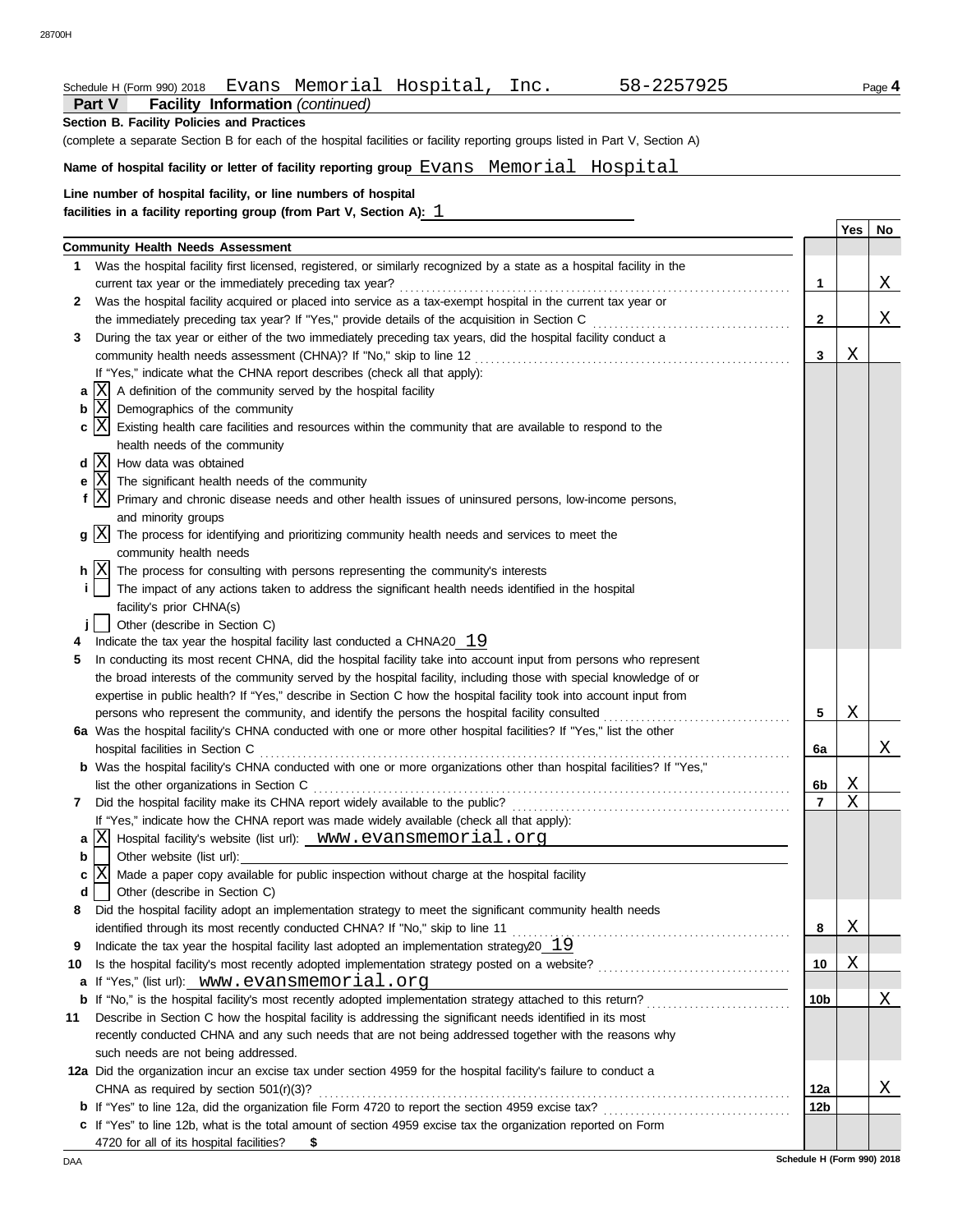| Evans Memorial Hospital, Inc. | Schedule H (Form 990) 2018 |  |  |  |  | 58-2257925 |
|-------------------------------|----------------------------|--|--|--|--|------------|
|-------------------------------|----------------------------|--|--|--|--|------------|

| <b>Facility Information (continued)</b><br><b>Part V</b>                                                                     |    |            |    |  |  |  |
|------------------------------------------------------------------------------------------------------------------------------|----|------------|----|--|--|--|
| <b>Financial Assistance Policy (FAP)</b>                                                                                     |    |            |    |  |  |  |
|                                                                                                                              |    |            |    |  |  |  |
| Name of hospital facility or letter of facility reporting group Evans Memorial Hospital                                      |    |            |    |  |  |  |
|                                                                                                                              |    | <b>Yes</b> | No |  |  |  |
| Did the hospital facility have in place during the tax year a written financial assistance policy that:                      |    |            |    |  |  |  |
| Explained eligibility criteria for financial assistance, and whether such assistance included free or discounted care?<br>13 | 13 | X          |    |  |  |  |
| If "Yes," indicate the eligibility criteria explained in the FAP:                                                            |    |            |    |  |  |  |
| a $ X $<br>Federal poverty guidelines (FPG), with FPG family income limit for eligibility for free care of $125$ %           |    |            |    |  |  |  |
| and FPG family income limit for eligibility for discounted care of $200\%$                                                   |    |            |    |  |  |  |
| Income level other than FPG (describe in Section C)<br>b                                                                     |    |            |    |  |  |  |
| Asset level<br>c                                                                                                             |    |            |    |  |  |  |
| Medical indigency<br>d                                                                                                       |    |            |    |  |  |  |
| Insurance status<br>e                                                                                                        |    |            |    |  |  |  |
| ΙX<br>Underinsurance status                                                                                                  |    |            |    |  |  |  |
| Residency<br>g                                                                                                               |    |            |    |  |  |  |
| h.<br>Other (describe in Section C)                                                                                          |    |            |    |  |  |  |
| 14                                                                                                                           | 14 | Χ          |    |  |  |  |
| 15                                                                                                                           | 15 | Χ          |    |  |  |  |

DAA

|   |                             | If "Yes," indicate how the hospital facility's FAP or FAP application form (including accompanying                    |    |                |
|---|-----------------------------|-----------------------------------------------------------------------------------------------------------------------|----|----------------|
|   |                             | instructions) explained the method for applying for financial assistance (check all that apply):                      |    |                |
|   | a X                         | Described the information the hospital facility may require an individual to provide as part of his or her            |    |                |
|   |                             | application                                                                                                           |    |                |
|   | $\mathbf{b}$ $ \mathbf{X} $ | Described the supporting documentation the hospital facility may require an individual to submit as part              |    |                |
|   |                             | of his or her application                                                                                             |    |                |
|   | $c \vert X \vert$           | Provided the contact information of hospital facility staff who can provide an individual with information            |    |                |
|   |                             | about the FAP and FAP application process                                                                             |    |                |
|   | dl                          | Provided the contact information of nonprofit organizations or government agencies that may be                        |    |                |
|   |                             | sources of assistance with FAP applications                                                                           |    |                |
| е |                             | Other (describe in Section C)                                                                                         |    |                |
|   |                             |                                                                                                                       | 16 | $\overline{X}$ |
|   |                             | If "Yes," indicate how the hospital facility publicized the policy (check all that apply):                            |    |                |
|   | a IX                        | The FAP was widely available on a website (list url):<br>https://www.evansmemorialhospital.org                        |    |                |
| b | ΙXΙ                         | The FAP application form was widely available on a website (list url): https://www.evansmemorialhospital.org          |    |                |
|   | $c \vert X \vert$           | A plain language summary of the FAP was widely available on a website (list url)https://www.evansmemorialhospital.org |    |                |
|   | d X                         | The FAP was available upon request and without charge (in public locations in the hospital facility and               |    |                |
|   |                             | by mail)                                                                                                              |    |                |
|   | e X                         | The FAP application form was available upon request and without charge (in public locations in the                    |    |                |
|   |                             | hospital facility and by mail)                                                                                        |    |                |
|   | f $ X $                     | A plain language summary of the FAP was available upon request and without charge (in public                          |    |                |
|   |                             | locations in the hospital facility and by mail)                                                                       |    |                |
|   | g X                         | Individuals were notified about the FAP by being offered a paper copy of the plain language summary of                |    |                |
|   |                             | the FAP, by receiving a conspicuous written notice about the FAP on their billing statements, and via                 |    |                |
|   |                             | conspicuous public displays or other measures reasonably calculated to attract patients' attention                    |    |                |
|   |                             |                                                                                                                       |    |                |
|   | h X                         | Notified members of the community who are most likely to require financial assistance about availability              |    |                |
|   |                             | of the FAP                                                                                                            |    |                |
|   | X                           | The FAP, FAP application form, and plain language summary of the FAP were translated into the                         |    |                |
|   |                             | primary language(s) spoken by Limited English Proficiency (LEP) populations                                           |    |                |
|   |                             | Other (describe in Section C)                                                                                         |    |                |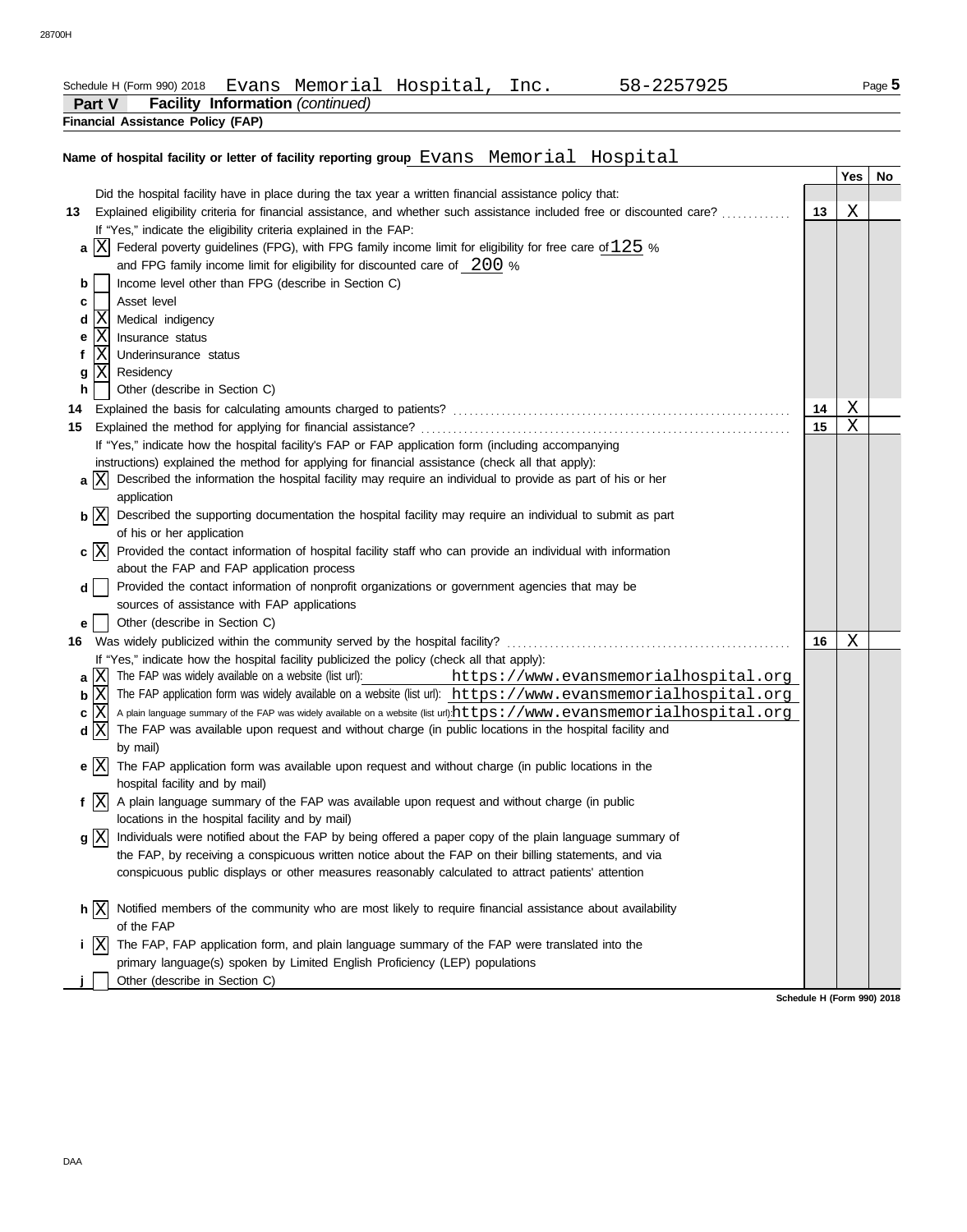|    | Evans Memorial Hospital, Inc.<br>58-2257925<br>Schedule H (Form 990) 2018                                                                                                                                           |    |     | Page 6 |
|----|---------------------------------------------------------------------------------------------------------------------------------------------------------------------------------------------------------------------|----|-----|--------|
|    | <b>Facility Information (continued)</b><br><b>Part V</b>                                                                                                                                                            |    |     |        |
|    | <b>Billing and Collections</b>                                                                                                                                                                                      |    |     |        |
|    | Name of hospital facility or letter of facility reporting group Evans Memorial<br>Hospital                                                                                                                          |    |     |        |
|    |                                                                                                                                                                                                                     |    | Yes | No     |
| 17 | Did the hospital facility have in place during the tax year a separate billing and collections policy, or a written                                                                                                 |    |     |        |
|    | financial assistance policy (FAP) that explained all of the actions the hospital facility or other authorized party                                                                                                 |    |     |        |
|    |                                                                                                                                                                                                                     | 17 | X   |        |
|    | 18 Check all of the following actions against an individual that were permitted under the hospital facility's                                                                                                       |    |     |        |
|    | policies during the tax year before making reasonable efforts to determine the individual's eligibility under the                                                                                                   |    |     |        |
|    | facility's FAP:                                                                                                                                                                                                     |    |     |        |
| а  | Reporting to credit agency(ies)                                                                                                                                                                                     |    |     |        |
| b  | Selling an individual's debt to another party                                                                                                                                                                       |    |     |        |
| c  | Deferring, denying, or requiring a payment before providing medically necessary care due to                                                                                                                         |    |     |        |
|    | nonpayment of a previous bill for care covered under the hospital facility's FAP                                                                                                                                    |    |     |        |
| d  | Actions that require a legal or judicial process                                                                                                                                                                    |    |     |        |
| е  | Other similar actions (describe in Section C)                                                                                                                                                                       |    |     |        |
| f  | lΧ<br>None of these actions or other similar actions were permitted                                                                                                                                                 |    |     |        |
| 19 | Did the hospital facility or other authorized party perform any of the following actions during the tax year                                                                                                        |    |     |        |
|    |                                                                                                                                                                                                                     | 19 |     | Χ      |
|    | If "Yes," check all actions in which the hospital facility or a third party engaged:                                                                                                                                |    |     |        |
| а  | Reporting to credit agency(ies)                                                                                                                                                                                     |    |     |        |
| b  | Selling an individual's debt to another party                                                                                                                                                                       |    |     |        |
| c  | Deferring, denying, or requiring a payment before providing medically necessary care due to                                                                                                                         |    |     |        |
|    | nonpayment of a previous bill for care covered under the hospital facility's FAP                                                                                                                                    |    |     |        |
| d  | Actions that require a legal or judicial process                                                                                                                                                                    |    |     |        |
|    | Other similar actions (describe in Section C)                                                                                                                                                                       |    |     |        |
| е  |                                                                                                                                                                                                                     |    |     |        |
| 20 | Indicate which efforts the hospital facility or other authorized party made before initiating any of the actions listed (whether or                                                                                 |    |     |        |
|    | not checked) in line 19 (check all that apply):                                                                                                                                                                     |    |     |        |
|    | a $ X $<br>Provided a written notice about upcoming ECAs (Extraordinary Collection Action) and a plain language summary of the<br>FAP at least 30 days before initiating those ECAs (if not, describe in Section C) |    |     |        |
|    | $\mathbf{b}$ $\vert$ $\mathbf{X}$<br>Made a reasonable effort to orally notify individuals about the FAP and FAP application process (if not, describe in Section C)                                                |    |     |        |
| c  | lx<br>Processed incomplete and complete FAP applications (if not, describe in Section C)                                                                                                                            |    |     |        |
| d  | Made presumptive eligibility determinations (if not, describe in Section C)                                                                                                                                         |    |     |        |
| е  | Other (describe in Section C)                                                                                                                                                                                       |    |     |        |
| f  | None of these efforts were made                                                                                                                                                                                     |    |     |        |
|    | <b>Policy Relating to Emergency Medical Care</b>                                                                                                                                                                    |    |     |        |
| 21 | Did the hospital facility have in place during the tax year a written policy relating to emergency medical care                                                                                                     |    |     |        |
|    | that required the hospital facility to provide, without discrimination, care for emergency medical conditions to                                                                                                    |    |     |        |
|    |                                                                                                                                                                                                                     | 21 | Χ   |        |
|    | If "No," indicate why:                                                                                                                                                                                              |    |     |        |
| а  | The hospital facility did not provide care for any emergency medical conditions                                                                                                                                     |    |     |        |
| b  | The hospital facility's policy was not in writing                                                                                                                                                                   |    |     |        |
| с  | The hospital facility limited who was eligible to receive care for emergency medical conditions (describe                                                                                                           |    |     |        |
|    | in Section C)                                                                                                                                                                                                       |    |     |        |
| d  | Other (describe in Section C)                                                                                                                                                                                       |    |     |        |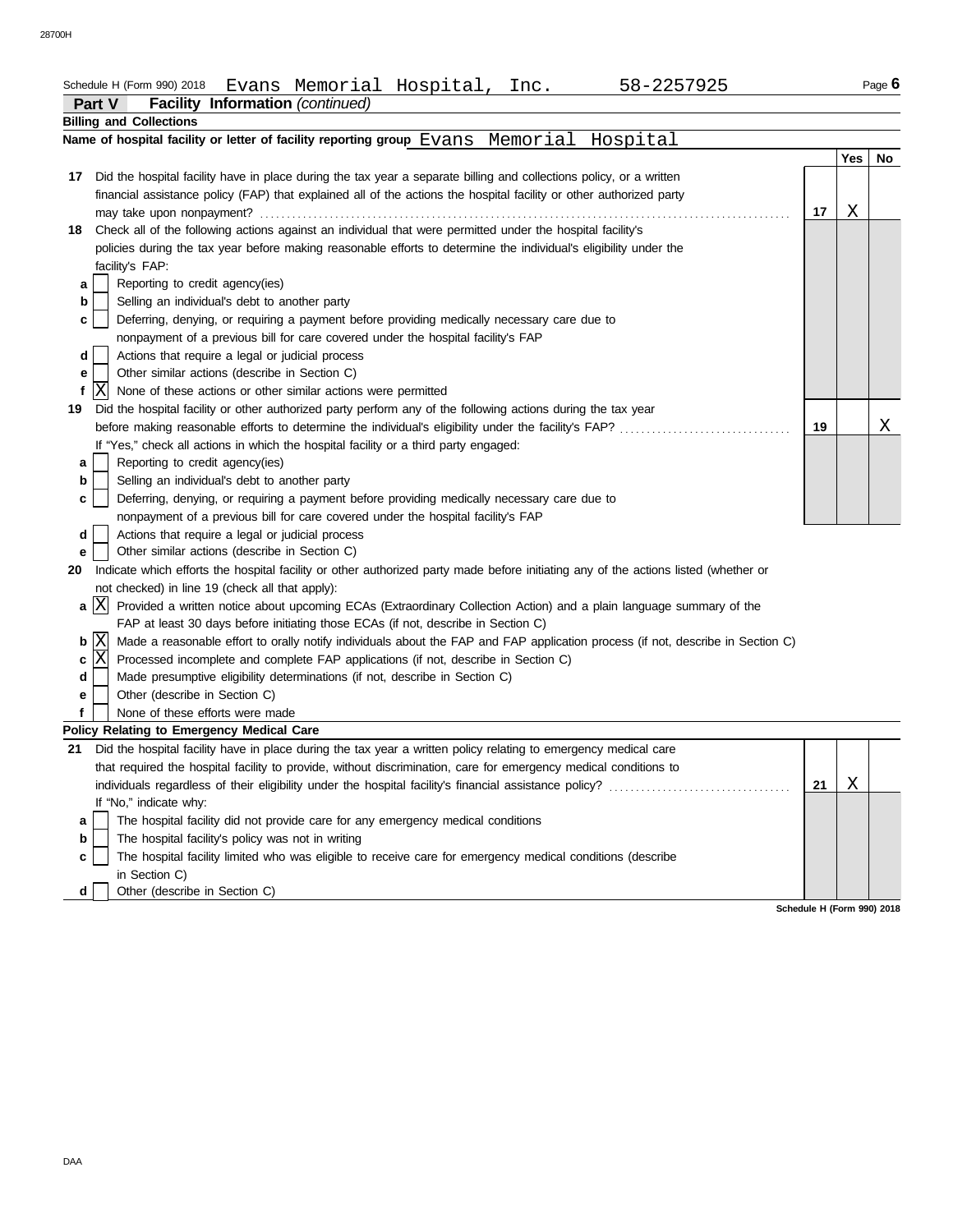| Schedule H (Form 990) 2018 Evans Memorial Hospital, Inc.<br>58-2257925                                                |    |     | Page /    |  |  |
|-----------------------------------------------------------------------------------------------------------------------|----|-----|-----------|--|--|
| <b>Facility Information</b> (continued)<br>Part V                                                                     |    |     |           |  |  |
| Charges to Individuals Eligible for Assistance Under the FAP (FAP-Eligible Individuals)                               |    |     |           |  |  |
| Name of hospital facility or letter of facility reporting group Evans Memorial Hospital                               |    |     |           |  |  |
|                                                                                                                       |    | Yes | <b>No</b> |  |  |
| Indicate how the hospital facility determined, during the tax year, the maximum amounts that can be charged<br>22     |    |     |           |  |  |
| to FAP-eligible individuals for emergency or other medically necessary care.                                          |    |     |           |  |  |
| The hospital facility used a look-back method based on claims allowed by Medicare fee-for-service<br>a                |    |     |           |  |  |
| during a prior 12-month period                                                                                        |    |     |           |  |  |
| The hospital facility used a look-back method based on claims allowed by Medicare fee-for-service and<br><b>b</b>     |    |     |           |  |  |
| all private health insurers that pay claims to the hospital facility during a prior 12-month period                   |    |     |           |  |  |
| The hospital facility used a look-back method based on claims allowed by Medicaid, either alone or in<br>$\mathbf{c}$ |    |     |           |  |  |
| combination with Medicare fee-for-service and all private health insurers that pay claims to the hospital             |    |     |           |  |  |
| facility during a prior 12-month period                                                                               |    |     |           |  |  |
| The hospital facility used a prospective Medicare or Medicaid method<br>d                                             |    |     |           |  |  |
| During the tax year, did the hospital facility charge any FAP-eligible individual to whom the hospital facility<br>23 |    |     |           |  |  |
| provided emergency or other medically necessary services more than the amounts generally billed to                    |    |     |           |  |  |
|                                                                                                                       | 23 |     | х         |  |  |
| If "Yes," explain in Section C.                                                                                       |    |     |           |  |  |
| During the tax year, did the hospital facility charge any FAP-eligible individual an amount equal to the gross<br>24  |    |     |           |  |  |
|                                                                                                                       | 24 |     | Χ         |  |  |
| If "Yes," explain in Section C.                                                                                       |    |     |           |  |  |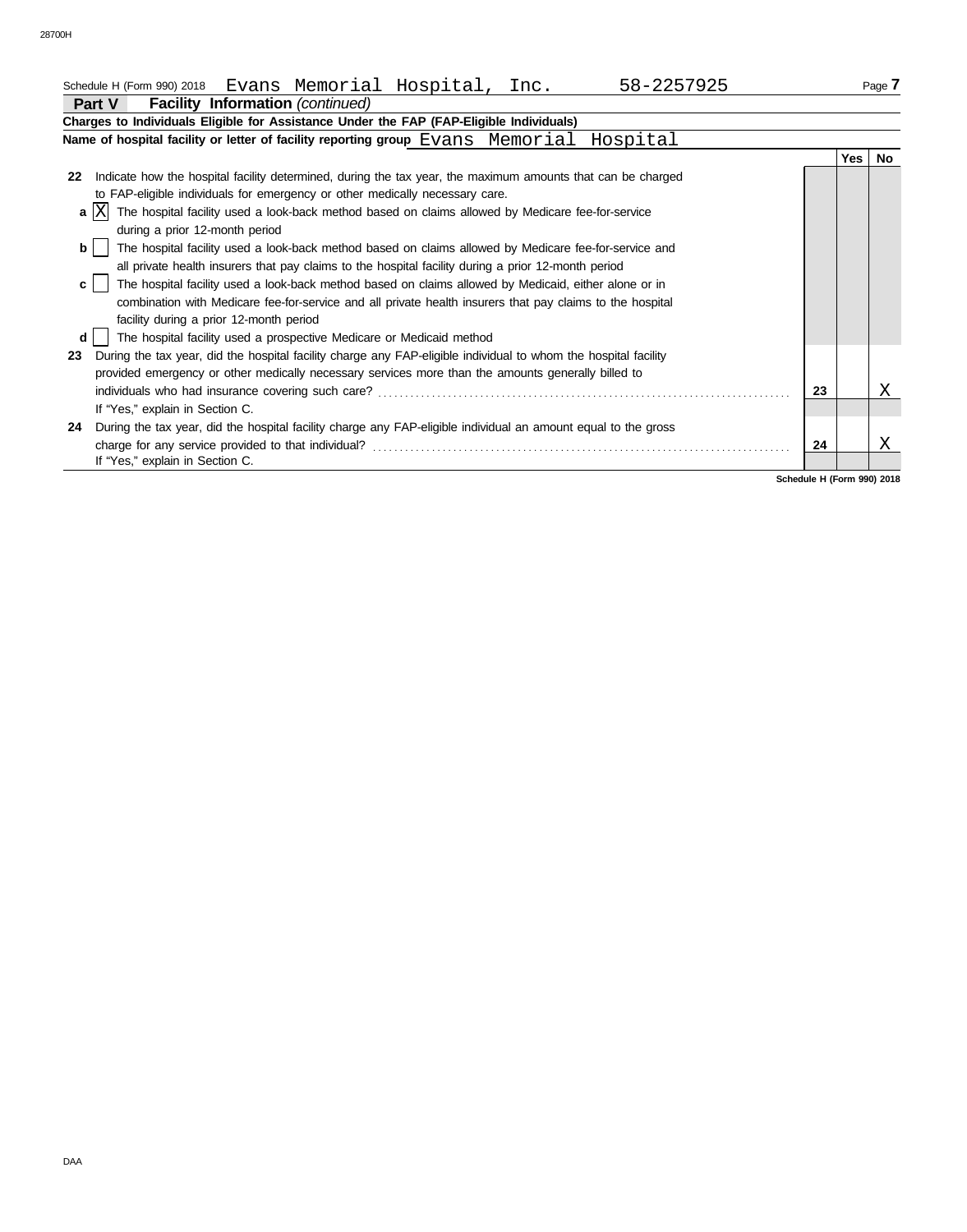|               | Schedule H (Form 990) 2018 |                                         | Evans Memorial Hospital, Inc. | 58-2257925 |
|---------------|----------------------------|-----------------------------------------|-------------------------------|------------|
| <b>Part V</b> |                            | <b>Facility Information</b> (continued) |                               |            |

2, 3j, 5, 6a, 6b, 7d, 11, 13b, 13h, 15e, 16j, 18e, 19e, 20a, 20b, 20c, 20d, 20e, 21c, 21d, 23, and 24. If applicable, provide separate descriptions for each hospital facility in a facility reporting group, designated by facility reporting group letter **Section C. Supplemental Information for Part V. Section B.** Provide descriptions required for Part V. Section B. lines and hospital facility line number from Part V, Section A ("A, 1," "A, 4," "B, 2," "B, 3," etc.) and name of hospital facility.

Facility 1, Evans Memorial Hospital - Part V, Line 3e

The prioritization of significant health needs of the community is

identified and the methodology for prioritizing each need is described on

page 42 of the 2019 CHNA.

Facility 1, Evans Memorial Hospital - Part V, Line 5

The Center for Public Health Practice and Research at the Jiann-Ping Hsu

College of Public Health (JHCPH), Georgia Southern University worked in

partnership with Evans Memorial Hospital to complete a Community Health

Needs Assessment (CHNA) for the hospital's primary service area of Evans and Tattnall Counties.

The project team of 7 individuals from JHCPH worked with hospital leadership and the community advisory board (CAB) to distribute a link to an online community survey to individuals living in the hospital's primary service area. The survey was also made available to potential respondents via the hospital's website. In addition, the hospital leadership and the CAB assisted with the recruitment of representatives of community organizations for two key informant focus groups. There was an average of seven participants in each focus group, which lasted an average of 73 minutes each.

Facility 1, Evans Memorial Hospital - Part V, Line 6b

The organization conducted its 2019 CHNA partnering with Jiann-Ping Hsu College of Public Health.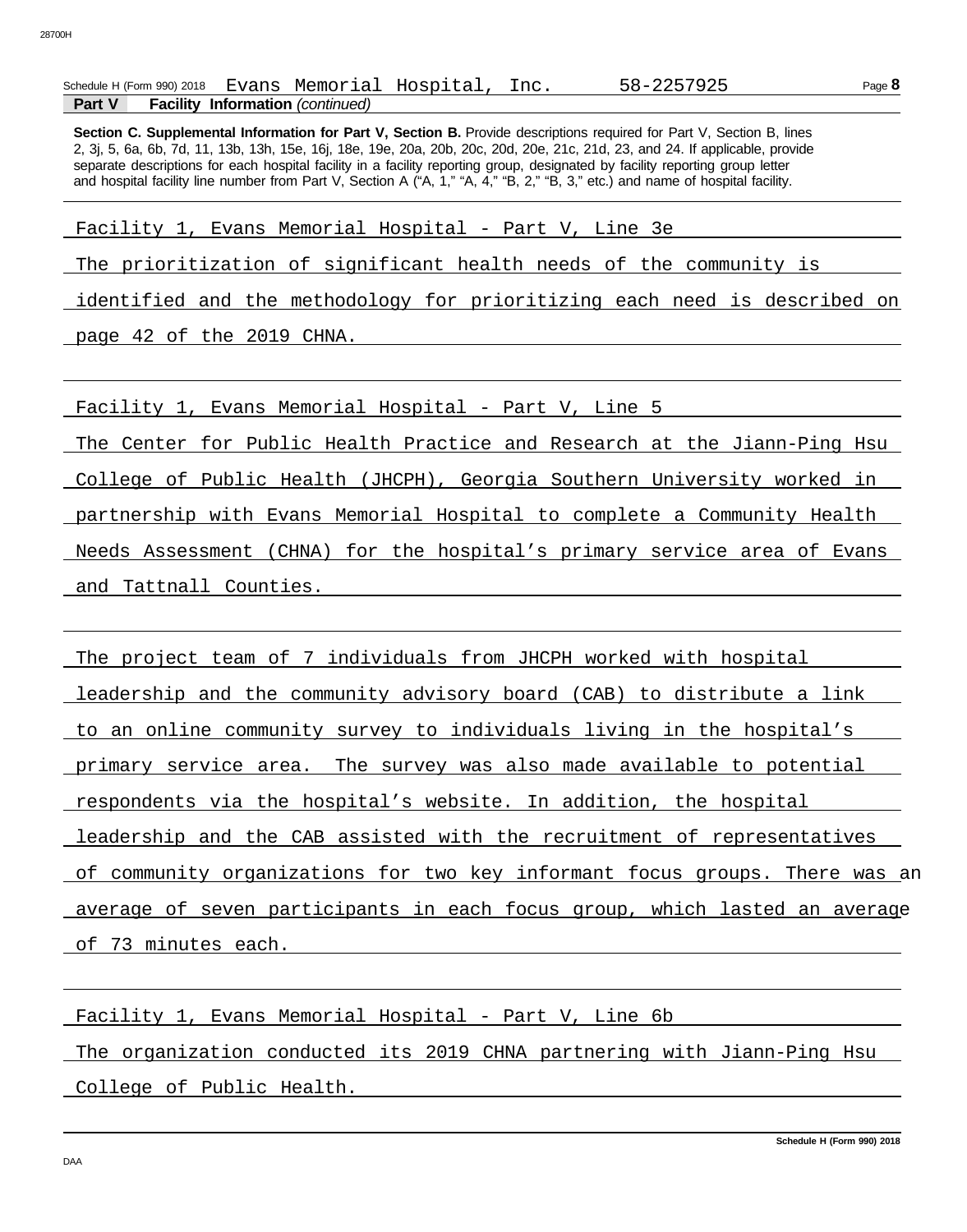|               | Schedule H (Form 990) 2018 |                                         | Evans Memorial Hospital, Inc. | 58-2257925 |
|---------------|----------------------------|-----------------------------------------|-------------------------------|------------|
| <b>Part V</b> |                            | <b>Facility Information (continued)</b> |                               |            |

2, 3j, 5, 6a, 6b, 7d, 11, 13b, 13h, 15e, 16j, 18e, 19e, 20a, 20b, 20c, 20d, 20e, 21c, 21d, 23, and 24. If applicable, provide separate descriptions for each hospital facility in a facility reporting group, designated by facility reporting group letter **Section C. Supplemental Information for Part V. Section B.** Provide descriptions required for Part V. Section B. lines and hospital facility line number from Part V, Section A ("A, 1," "A, 4," "B, 2," "B, 3," etc.) and name of hospital facility.

Facility 1, Evans Memorial Hospital - Part V, Line 11

The 2019 CHNA identified the following health issues emerged as priority

from the data and community interactions:

1. Mental and Behavioral Health Issues

2. Health Care Access (high uninsured rates, low provider supply, lack of

community awareness about existing medical services)

3. Social Health Issues (Teenage Pregnancy, motor vehicle accidents)

4. Low Utilization of Preventative Services (including cancer screenings)

The 2019 CHNA and Implementation Strategy can be found on the

organization's website at: https://www.evansmemorialhospital.org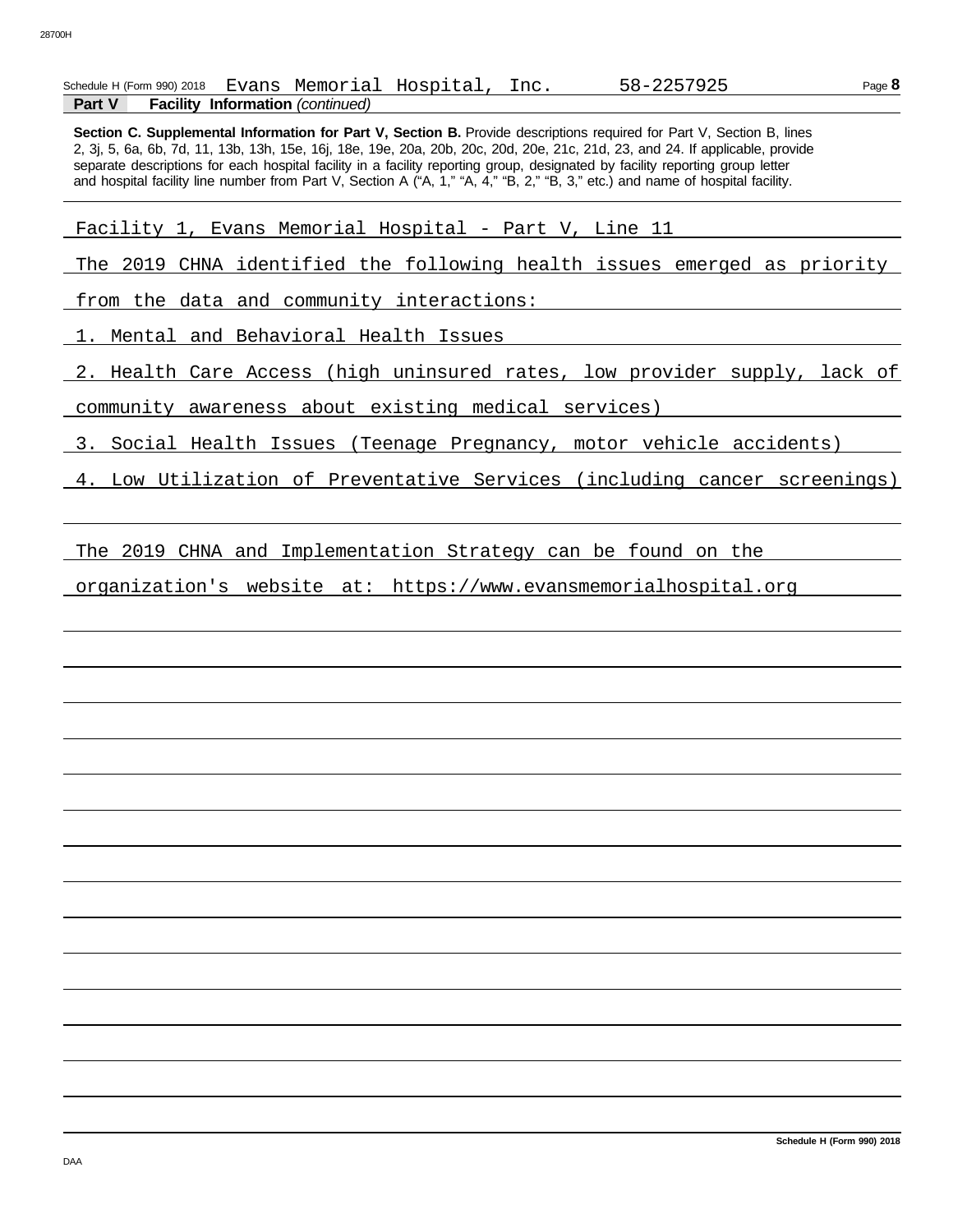#### Schedule H (Form 990) 2018 Evans Memorial Hospital, Inc. 58-2257925

**Part V Facility Information** *(continued)*

**Section D. Other Health Care Facilities That Are Not Licensed, Registered, or Similarly Recognized as a Hospital Facility** (list in order of size, from largest to smallest)

How many non-hospital health care facilities did the organization operate during the tax year? $\underline{2}$ 

|                | Name and address                        | Type of Facility (describe) |
|----------------|-----------------------------------------|-----------------------------|
| $\mathbf 1$    | Surgical Associates                     |                             |
|                | 604A East Long Street                   |                             |
|                |                                         |                             |
|                | Claxton<br>GA 30417-5914                | Physician Clinic            |
| $\overline{2}$ | Evans Memorial Inpatient Psych Unit     |                             |
|                | 200 North River St                      |                             |
|                |                                         |                             |
|                | $\overline{\text{Claxton}}$<br>GA 30417 |                             |
|                |                                         | Psychiatric Unit            |
|                |                                         |                             |
|                |                                         |                             |
|                |                                         |                             |
|                |                                         |                             |
|                |                                         |                             |
|                |                                         |                             |
|                |                                         |                             |
|                |                                         |                             |
|                |                                         |                             |
|                |                                         |                             |
|                |                                         |                             |
|                |                                         |                             |
|                |                                         |                             |
|                |                                         |                             |
|                |                                         |                             |
|                |                                         |                             |
|                |                                         |                             |
|                |                                         |                             |
|                |                                         |                             |
|                |                                         |                             |
|                |                                         |                             |
|                |                                         |                             |
|                |                                         |                             |
|                |                                         |                             |
|                |                                         |                             |
|                |                                         |                             |
|                |                                         |                             |
|                |                                         |                             |
|                |                                         |                             |
|                |                                         |                             |
|                |                                         |                             |
|                |                                         |                             |
|                |                                         |                             |
|                |                                         |                             |
|                |                                         |                             |
|                |                                         |                             |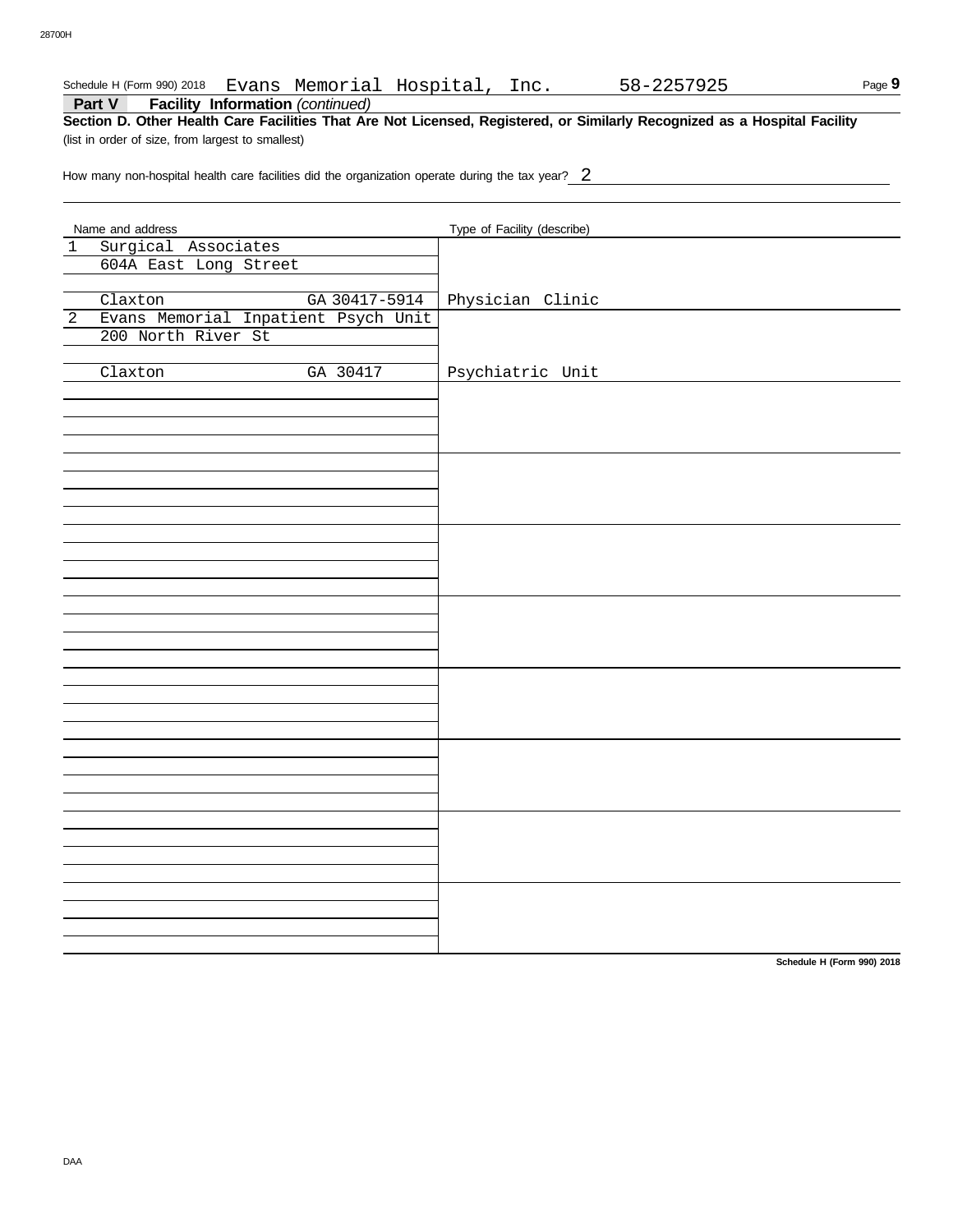Provide the following information.

- **Required descriptions.** Provide the descriptions required for Part I, lines 3c, 6a, and 7; Part II and Part III, lines 2, 3, 4, 8 and **1** 9b.
- **Needs assessment.** Describe how the organization assesses the health care needs of the communities it serves, in addition to **2** any CHNAs reported in Part V, Section B.
- **Patient education of eligibility for assistance.** Describe how the organization informs and educates patients and persons who may be billed for patient care about their eligibility for assistance under federal, state, or local government programs or under the organization's financial assistance policy. **3**
- **Community information.** Describe the community the organization serves, taking into account the geographic area and demographic constituents it serves. **4**
- **Promotion of community health.** Provide any other information important to describing how the organization's hospital facilities or other health care facilities further its exempt purpose by promoting the health of the community (e.g., open medical staff, community **5** board, use of surplus funds, etc.).
- **Affiliated health care system.** If the organization is part of an affiliated health care system, describe the respective roles of the **6** organization and its affiliates in promoting the health of the communities served.
- **State filing of community benefit report.** If applicable, identify all states with which the organization, or a related organization, files a community benefit report. **7**

Part I, Line 7g - Subsidized Health Services Explanation

The physician clinic operates in a medically underserved area rendering a

total subsidized loss of \$448,511.

Part I, Line 7, Column (f) - Exclusions from Percent of Total Expense

In deriving the denominator to be used for column (f), the following

adjustments were made to the total expenses reported on Form 990, part IX,

line 25:

|--|

Add: Net expenses in Part VIII 22,826

Denominator for Column (f) \$13,347,101

Part I, Line 7 - Costing Methodology Explanation

The amounts reported on line 7a and 7b are reported as instructed by

Catholic Health Association's "A Guide for Planning and Reporting Community

Benefits, 2008". Other costs were obtained from the organization's

financial records.

**Schedule H (Form 990) 2018**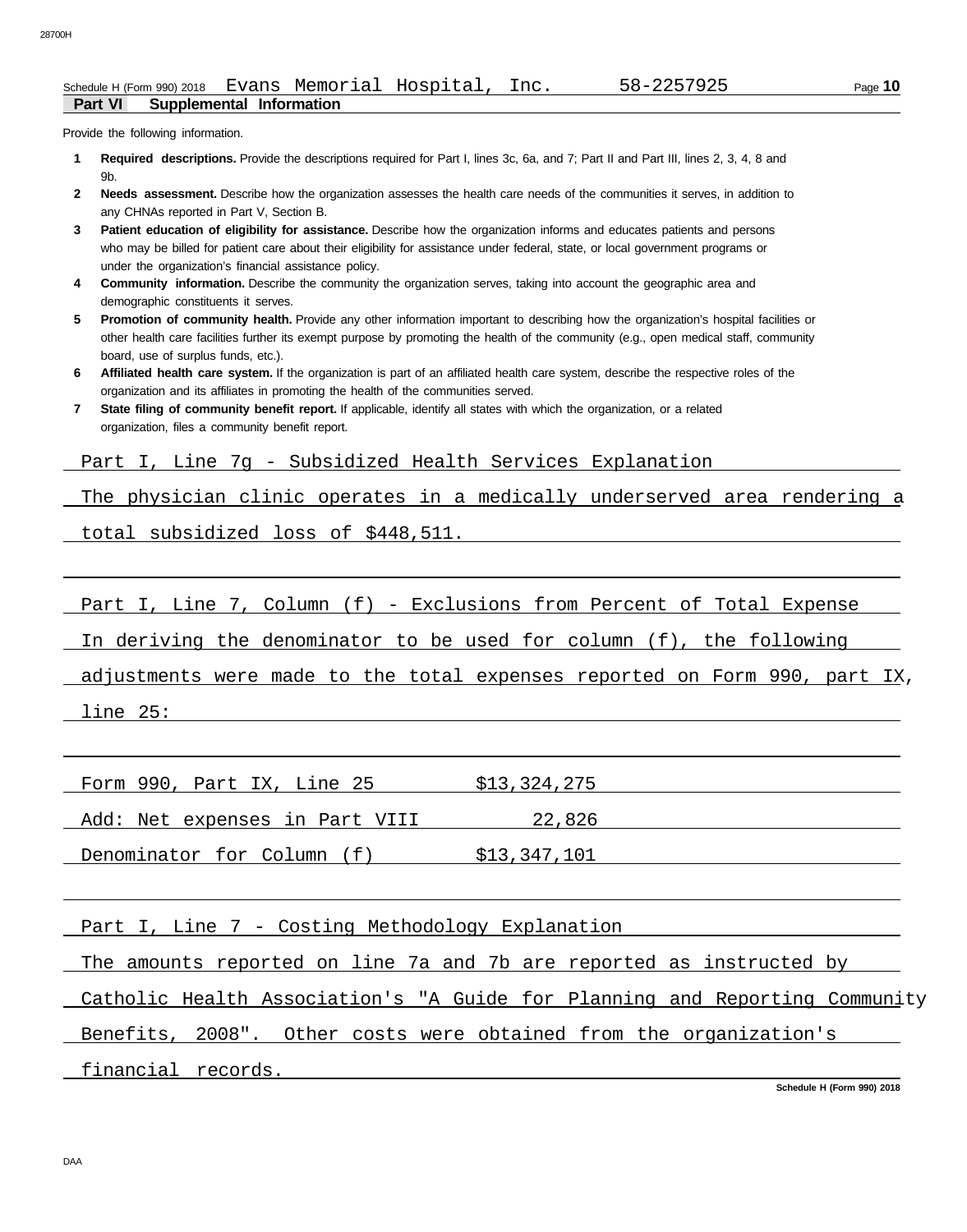Provide the following information.

- **Required descriptions.** Provide the descriptions required for Part I, lines 3c, 6a, and 7; Part II and Part III, lines 2, 3, 4, 8 and **1** 9b.
- **Needs assessment.** Describe how the organization assesses the health care needs of the communities it serves, in addition to **2** any CHNAs reported in Part V, Section B.
- **Patient education of eligibility for assistance.** Describe how the organization informs and educates patients and persons who may be billed for patient care about their eligibility for assistance under federal, state, or local government programs or under the organization's financial assistance policy. **3**
- **Community information.** Describe the community the organization serves, taking into account the geographic area and demographic constituents it serves. **4**
- **Promotion of community health.** Provide any other information important to describing how the organization's hospital facilities or other health care facilities further its exempt purpose by promoting the health of the community (e.g., open medical staff, community **5** board, use of surplus funds, etc.).
- **Affiliated health care system.** If the organization is part of an affiliated health care system, describe the respective roles of the **6** organization and its affiliates in promoting the health of the communities served.
- **State filing of community benefit report.** If applicable, identify all states with which the organization, or a related organization, files a community benefit report. **7**

Part III, Line 2 - Bad Debt Expense Methodology

Amounts included on Part III line 2 represent the amount of charges

considered uncollectible after reasonable attempts to collect, and written

off to bad debt expense.

Part III, Line 3 – Bad Debt Expense, Patients Eligible for Assistance

The figure on Part III line 3 represents management's estimate

(approximately 10%) based on an analysis of self pay patients' ability to

pay their outstanding account. This analysis includes reviewing the

patient's credit history, income levels and overall collectibility of the

account as well as incomplete applications for financial assistance.

Part III, Line 4 - Bad Debt Expense Footnote to Financial Statements

See the attached audited financial statements pages 15-20 for the

discussion on uninsured patients within the footnote on Net Patient Service Revenue.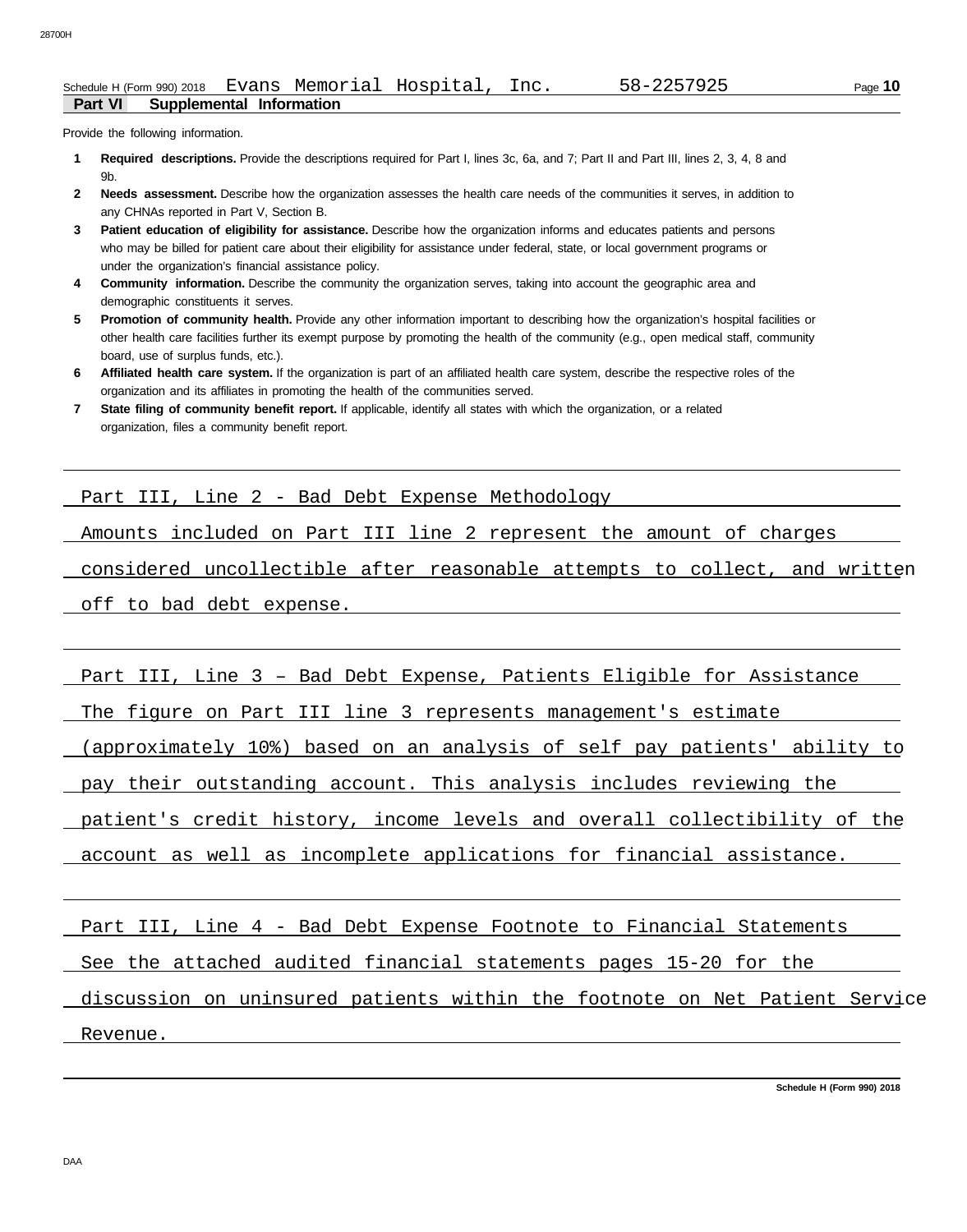Page **10**

### Provide the following information.

- **Required descriptions.** Provide the descriptions required for Part I, lines 3c, 6a, and 7; Part II and Part III, lines 2, 3, 4, 8 and **1** 9b.
- **Needs assessment.** Describe how the organization assesses the health care needs of the communities it serves, in addition to **2** any CHNAs reported in Part V, Section B.
- **Patient education of eligibility for assistance.** Describe how the organization informs and educates patients and persons who may be billed for patient care about their eligibility for assistance under federal, state, or local government programs or under the organization's financial assistance policy. **3**
- **Community information.** Describe the community the organization serves, taking into account the geographic area and demographic constituents it serves. **4**
- **Promotion of community health.** Provide any other information important to describing how the organization's hospital facilities or other health care facilities further its exempt purpose by promoting the health of the community (e.g., open medical staff, community **5** board, use of surplus funds, etc.).
- **Affiliated health care system.** If the organization is part of an affiliated health care system, describe the respective roles of the **6** organization and its affiliates in promoting the health of the communities served.
- **State filing of community benefit report.** If applicable, identify all states with which the organization, or a related organization, files a community benefit report. **7**

Part III, Line 8 - Medicare Explanation

Medicare allowable costs are computed in accordance with cost reporting

methodologies utilized on the Medicare Cost Report and in accordance with

related regulations. Indirect costs are allocated to direct service areas

using the most appropriate statistical basis.

Part III, Line 9b - Collection Practices Explanation

The hospital writes off patient balances for patients

qualifying for charity care or financial assistance and

does not make further collection efforts.

Patient financial counselors visit patients who have no

insurance, limited coverage and Medicaid patients without

supplemental insurance to discuss assistance and refer

those patients to our Medicaid eligibility vendor who

screens these patients for Medicaid and other federal,

state or local programs for assistance. Customer service

at the hospital and at extended business office which does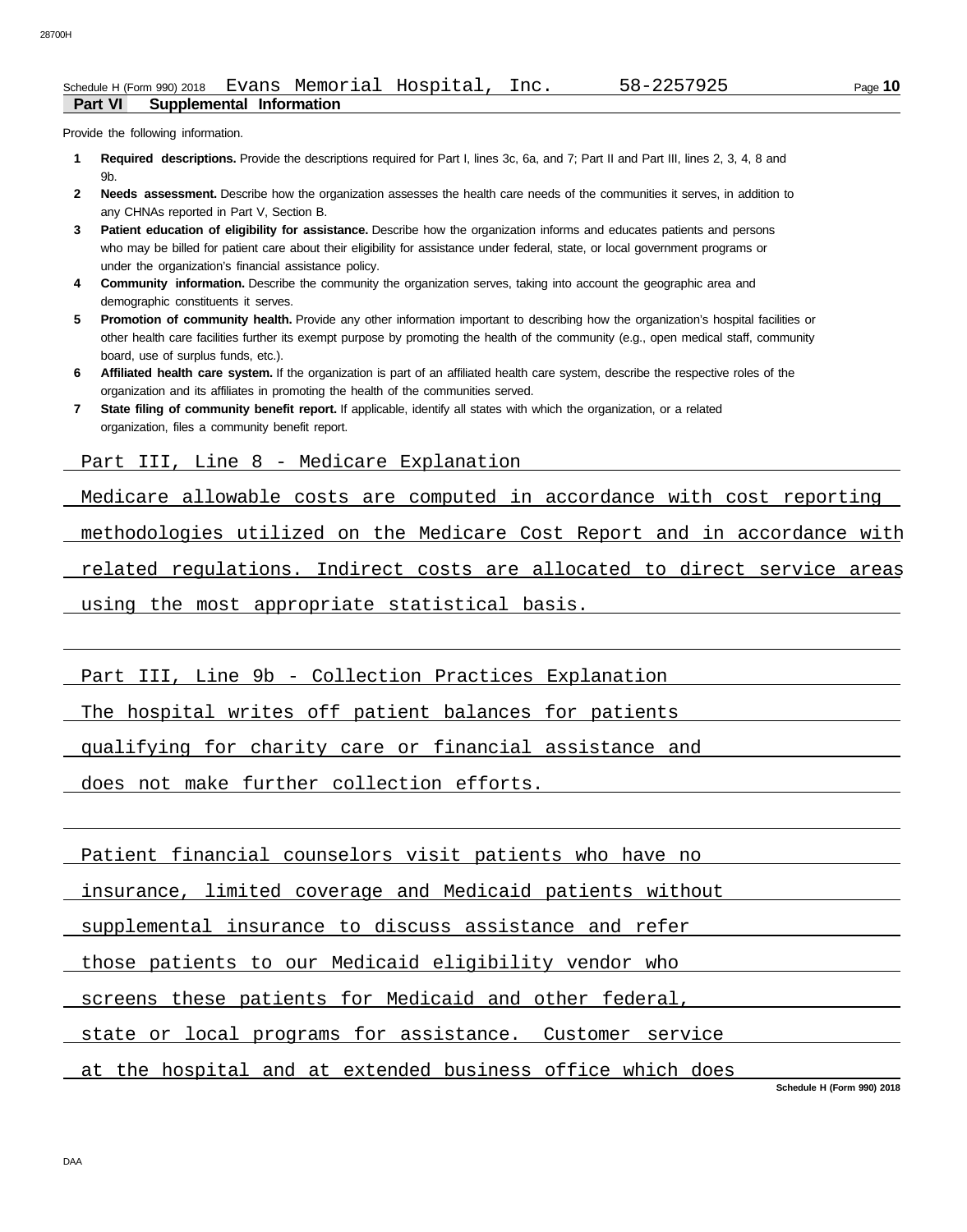Provide the following information.

- **Required descriptions.** Provide the descriptions required for Part I, lines 3c, 6a, and 7; Part II and Part III, lines 2, 3, 4, 8 and **1** 9b.
- **Needs assessment.** Describe how the organization assesses the health care needs of the communities it serves, in addition to **2** any CHNAs reported in Part V, Section B.
- **Patient education of eligibility for assistance.** Describe how the organization informs and educates patients and persons who may be billed for patient care about their eligibility for assistance under federal, state, or local government programs or under the organization's financial assistance policy. **3**
- **Community information.** Describe the community the organization serves, taking into account the geographic area and demographic constituents it serves. **4**
- **Promotion of community health.** Provide any other information important to describing how the organization's hospital facilities or other health care facilities further its exempt purpose by promoting the health of the community (e.g., open medical staff, community **5** board, use of surplus funds, etc.).
- **Affiliated health care system.** If the organization is part of an affiliated health care system, describe the respective roles of the **6** organization and its affiliates in promoting the health of the communities served.
- **State filing of community benefit report.** If applicable, identify all states with which the organization, or a related organization, files a community benefit report. **7**

self-pay billing and collection, informs patients about

our financial assistance program and assists them in

making an application. Billing statements provide a

message and telephone number to call if the patient has

difficulty making payment. For patients who qualify for

charity care and full financial assistance, there is no

financial obligation. For those who qualify for partial

financial assistance, collections procedures follow the

same process as all other patients who are responsible for

unpaid balances. Those patients who have not made payment

arrangements for their remaining balances are sent letters

where they are past due 30, 60 and 90 days. If payment

arrangements are still not made after 90 days, then those

accounts are referred to collections.

Part VI, Line 2 - Needs Assessment

A Community Health Needs Assessment was completed during Fiscal Year

**Schedule H (Form 990) 2018** 2019. In addition, the organization continually conducts various types of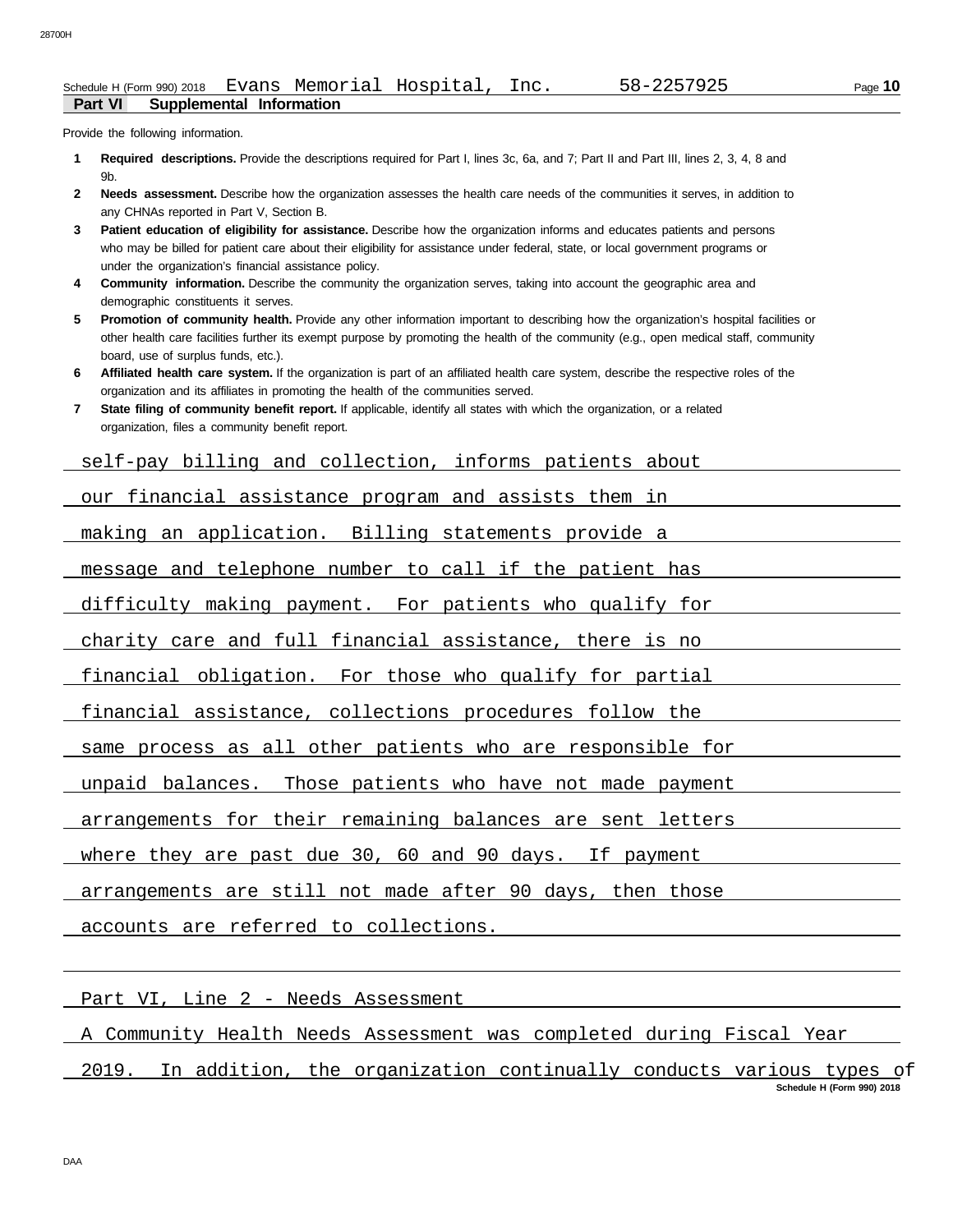#### **Part VI Supplemental Information**  Schedule H (Form 990) 2018 Evans Memorial Hospital, Inc. 58-2257925

Provide the following information.

- **Required descriptions.** Provide the descriptions required for Part I, lines 3c, 6a, and 7; Part II and Part III, lines 2, 3, 4, 8 and **1** 9b.
- **Needs assessment.** Describe how the organization assesses the health care needs of the communities it serves, in addition to **2** any CHNAs reported in Part V, Section B.
- **Patient education of eligibility for assistance.** Describe how the organization informs and educates patients and persons who may be billed for patient care about their eligibility for assistance under federal, state, or local government programs or under the organization's financial assistance policy. **3**
- **Community information.** Describe the community the organization serves, taking into account the geographic area and demographic constituents it serves. **4**
- **Promotion of community health.** Provide any other information important to describing how the organization's hospital facilities or other health care facilities further its exempt purpose by promoting the health of the community (e.g., open medical staff, community **5** board, use of surplus funds, etc.).
- **Affiliated health care system.** If the organization is part of an affiliated health care system, describe the respective roles of the organization and its affiliates in promoting the health of the communities served. **6**
- **State filing of community benefit report.** If applicable, identify all states with which the organization, or a related organization, files a community benefit report. **7**

assessments to determine the community's needs for health and personal support services. Our organization collaborates with numerous not-forprofit agencies and programs to extend and strengthen our mission. Our programs are successful due in large part because of these collaborations. One example of this is Evans County Cares. Many of our organization coworkers are also involved at every level of the community through their work as organization representatives on not-for-profit boards. With our partners, we listen to our patients and clients as well as access existing needs assessments and studies in order to determine the community's most pressing needs. The organization uses federal information and reports from agencies such as the U.S. Census Bureau and Bureau of Labor statistics as well as resources such as "Demographics Now" that provide a wide array of demographics, household income and services, retail outlets, etc. in defined zip codes. This information, combined with our extensive collaborations and our role as a leader in the community, provides us the means to understand and address the community's needs and ensures our outreach programs are focused on the populations who need our services the most.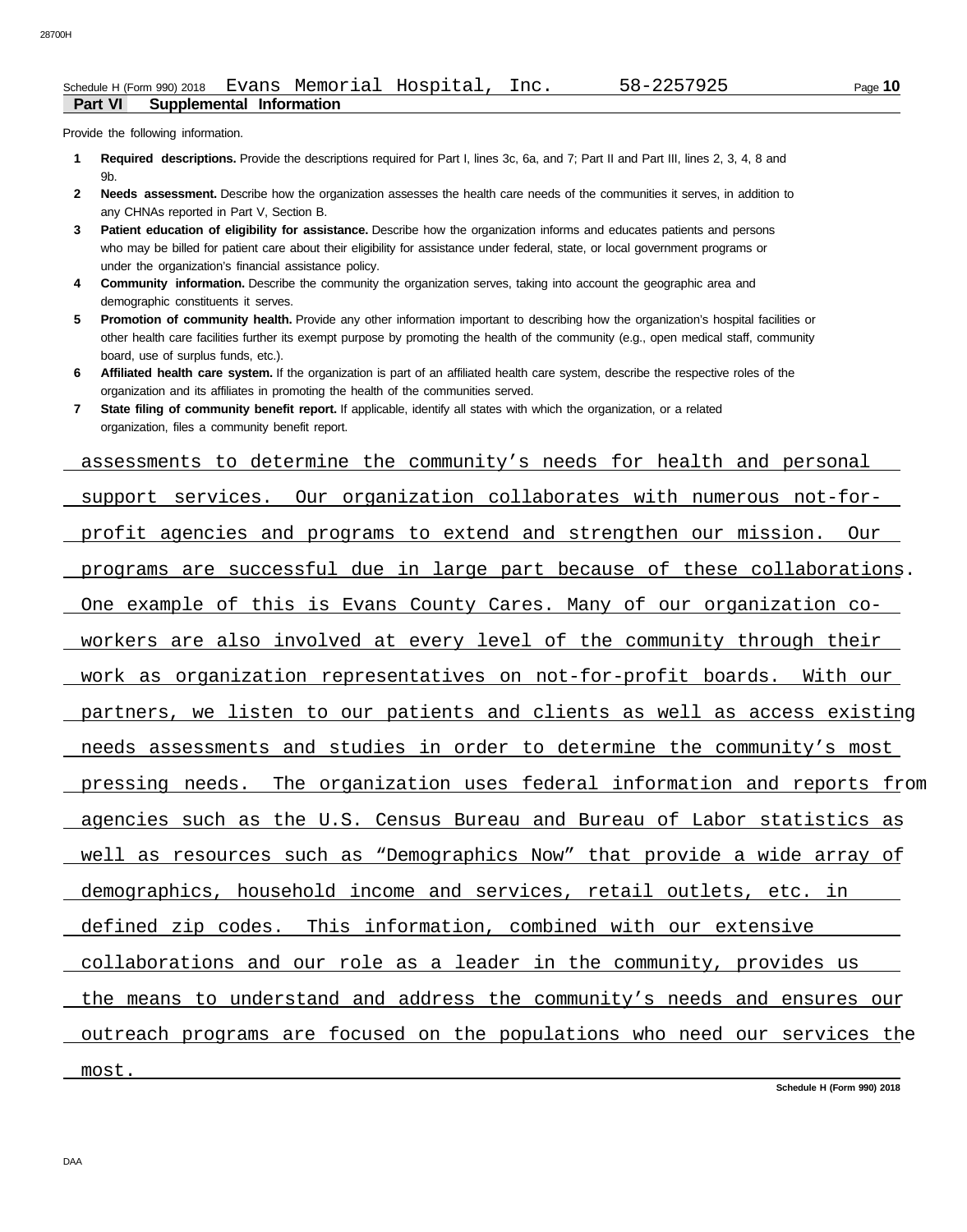Provide the following information.

- **Required descriptions.** Provide the descriptions required for Part I, lines 3c, 6a, and 7; Part II and Part III, lines 2, 3, 4, 8 and **1** 9b.
- **Needs assessment.** Describe how the organization assesses the health care needs of the communities it serves, in addition to **2** any CHNAs reported in Part V, Section B.
- **Patient education of eligibility for assistance.** Describe how the organization informs and educates patients and persons who may be billed for patient care about their eligibility for assistance under federal, state, or local government programs or under the organization's financial assistance policy. **3**
- **Community information.** Describe the community the organization serves, taking into account the geographic area and demographic constituents it serves. **4**
- **Promotion of community health.** Provide any other information important to describing how the organization's hospital facilities or other health care facilities further its exempt purpose by promoting the health of the community (e.g., open medical staff, community **5** board, use of surplus funds, etc.).
- **Affiliated health care system.** If the organization is part of an affiliated health care system, describe the respective roles of the organization and its affiliates in promoting the health of the communities served. **6**
- **State filing of community benefit report.** If applicable, identify all states with which the organization, or a related organization, files a community benefit report. **7**

| Part VI, Line 3 - Patient Education of Eligibility for Assistance          |
|----------------------------------------------------------------------------|
| Customer service personnel at the hospital's and the organization's        |
| extended business office informs patients about our financial assistance   |
| program and assists them in making an application. For patients who have   |
| no insurance, limited coverage and Medicaid patients without supplemental  |
| insurance, patient financial counselors discuss the financial assistance   |
| and various government benefits which may be available to them. Patient    |
| financial counselors also refer appropriate patients to a Medicaid         |
| eligibility vendor who screens them for Medicaid and other federal, state  |
| or local programs for assistance. The organization posts financial         |
| assistance information at its registration areas. In addition, the billing |
| statements sent to patients provide a message and financial assistance     |
| contact information in the event the patient has difficulty paying the     |
| balance due.                                                               |

Part VI, Line 4 - Community Information

**Schedule H (Form 990) 2018** The organization serves a predominately rural area in southeast Georgia.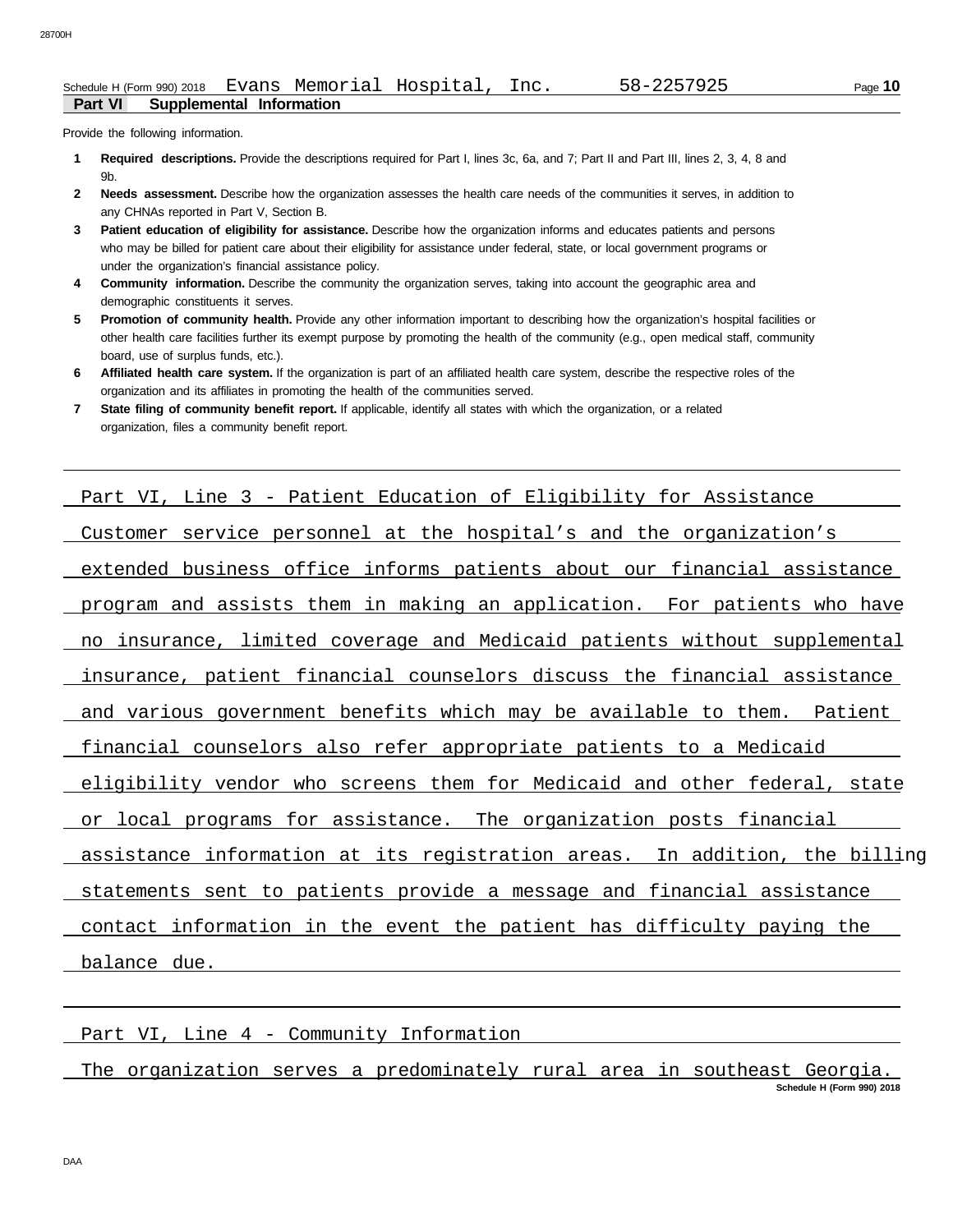Provide the following information.

- **Required descriptions.** Provide the descriptions required for Part I, lines 3c, 6a, and 7; Part II and Part III, lines 2, 3, 4, 8 and **1** 9b.
- **Needs assessment.** Describe how the organization assesses the health care needs of the communities it serves, in addition to **2** any CHNAs reported in Part V, Section B.
- **Patient education of eligibility for assistance.** Describe how the organization informs and educates patients and persons who may be billed for patient care about their eligibility for assistance under federal, state, or local government programs or under the organization's financial assistance policy. **3**
- **Community information.** Describe the community the organization serves, taking into account the geographic area and demographic constituents it serves. **4**
- **Promotion of community health.** Provide any other information important to describing how the organization's hospital facilities or other health care facilities further its exempt purpose by promoting the health of the community (e.g., open medical staff, community **5** board, use of surplus funds, etc.).
- **Affiliated health care system.** If the organization is part of an affiliated health care system, describe the respective roles of the organization and its affiliates in promoting the health of the communities served. **6**
- **State filing of community benefit report.** If applicable, identify all states with which the organization, or a related organization, files a community benefit report. **7**

The primary service area consists of Evans and Tattnall counties. The city of Claxton is the economic hub for the region, and the organization draws from a population of approximately 36,000 residents for health care services. The proportion of adults 65 years and older in Evans County (16%) is higher than the state average of 13.8%. The percentage of elderly population in Tattnall County (14.2%) is slightly higher than the state average. Evans County and Tattnall County are more diverse than the average rural county in the state. Notably, the Hispanic population in the service area is higher than the state with approximately 12% of their population being Hispanic, respectively. However, similar to other rural counties in the state, educational attainment in these two counties is lower than the state average (76% and 74% versus state average of 86%). More than a quarter of the population in both counties live in poverty, and the per capita income in both counties is lower than the state average.

Part VI, Line 5 - Promotion of Community Health

All of the organization's healthcare facilities, including its hospital,

**Schedule H (Form 990) 2018** further their exempt purposes by promoting the health in our community in a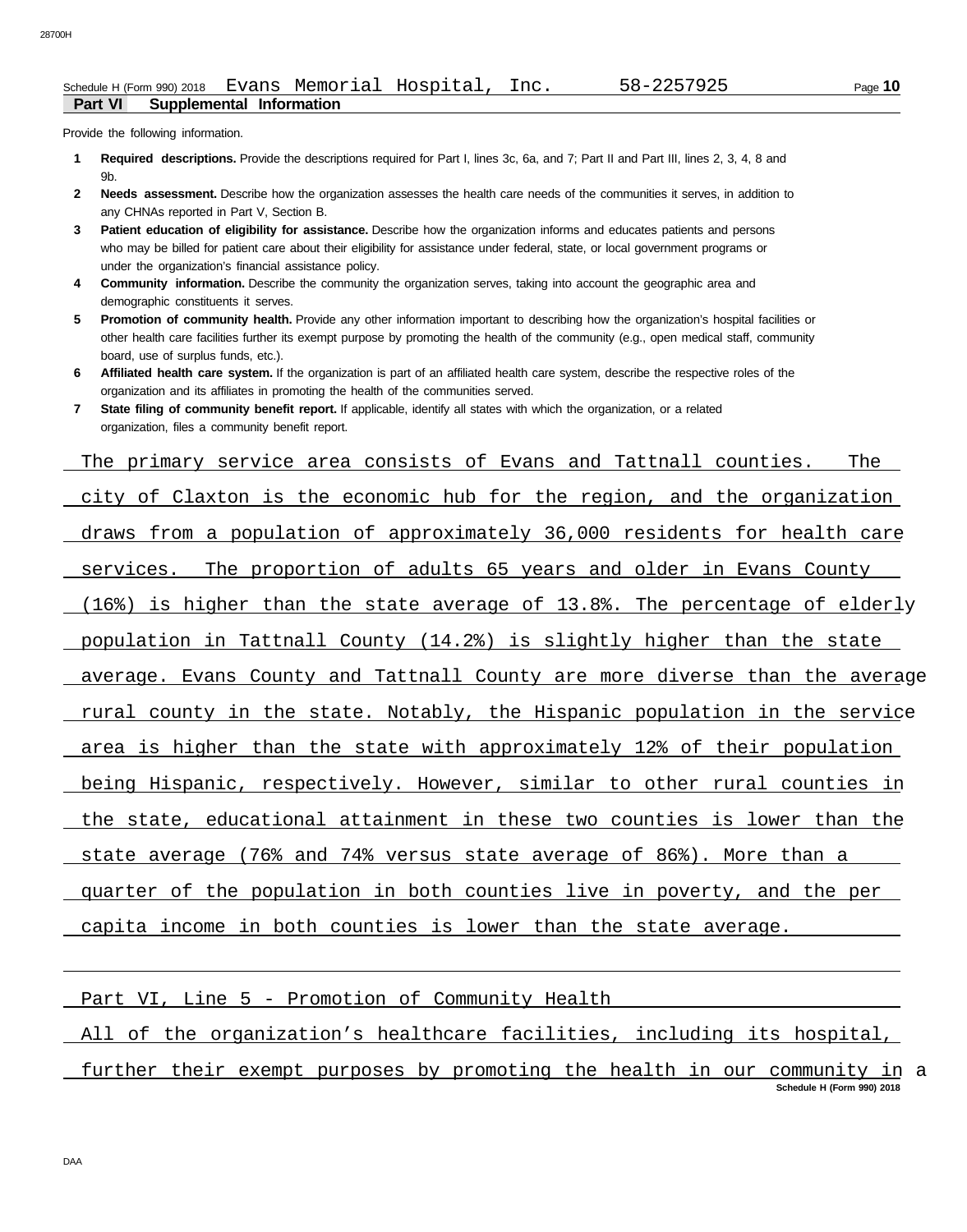Provide the following information.

- **Required descriptions.** Provide the descriptions required for Part I, lines 3c, 6a, and 7; Part II and Part III, lines 2, 3, 4, 8 and **1** 9b.
- **Needs assessment.** Describe how the organization assesses the health care needs of the communities it serves, in addition to **2** any CHNAs reported in Part V, Section B.
- **Patient education of eligibility for assistance.** Describe how the organization informs and educates patients and persons who may be billed for patient care about their eligibility for assistance under federal, state, or local government programs or under the organization's financial assistance policy. **3**
- **Community information.** Describe the community the organization serves, taking into account the geographic area and demographic constituents it serves. **4**
- **Promotion of community health.** Provide any other information important to describing how the organization's hospital facilities or other health care facilities further its exempt purpose by promoting the health of the community (e.g., open medical staff, community **5** board, use of surplus funds, etc.).
- **Affiliated health care system.** If the organization is part of an affiliated health care system, describe the respective roles of the **6** organization and its affiliates in promoting the health of the communities served.
- **State filing of community benefit report.** If applicable, identify all states with which the organization, or a related organization, files a community benefit report. **7**

variety of ways as well as those already described. The governing bodies of all of our organizations are primarily comprised of persons who are not employees, contractors (nor family members thereof), and who reside in the organization's primary service area. The hospital's medical staffs are open to all qualified physicians in the region. For those physicians in the region who do not have privileges, the organization provides a process for admitting patients via the hospitalists or through other physicians. Funds received from the operations of the organization hospital and facilities (after operating expenses) are used to support various outreach efforts and allows patients to receive high quality care in their own community. It also allows us to continually improve patient safety by implementing technology that prevents medication errors, etc.

Part VI, Line 6 - Affiliated Health Care System

Evans Memorial Hospital, Inc. is a vital part of an affiliated health care system that includes Evans Memorial Foundation, Inc. and Evans Memorial Health Organization, Inc.

**Schedule H (Form 990) 2018**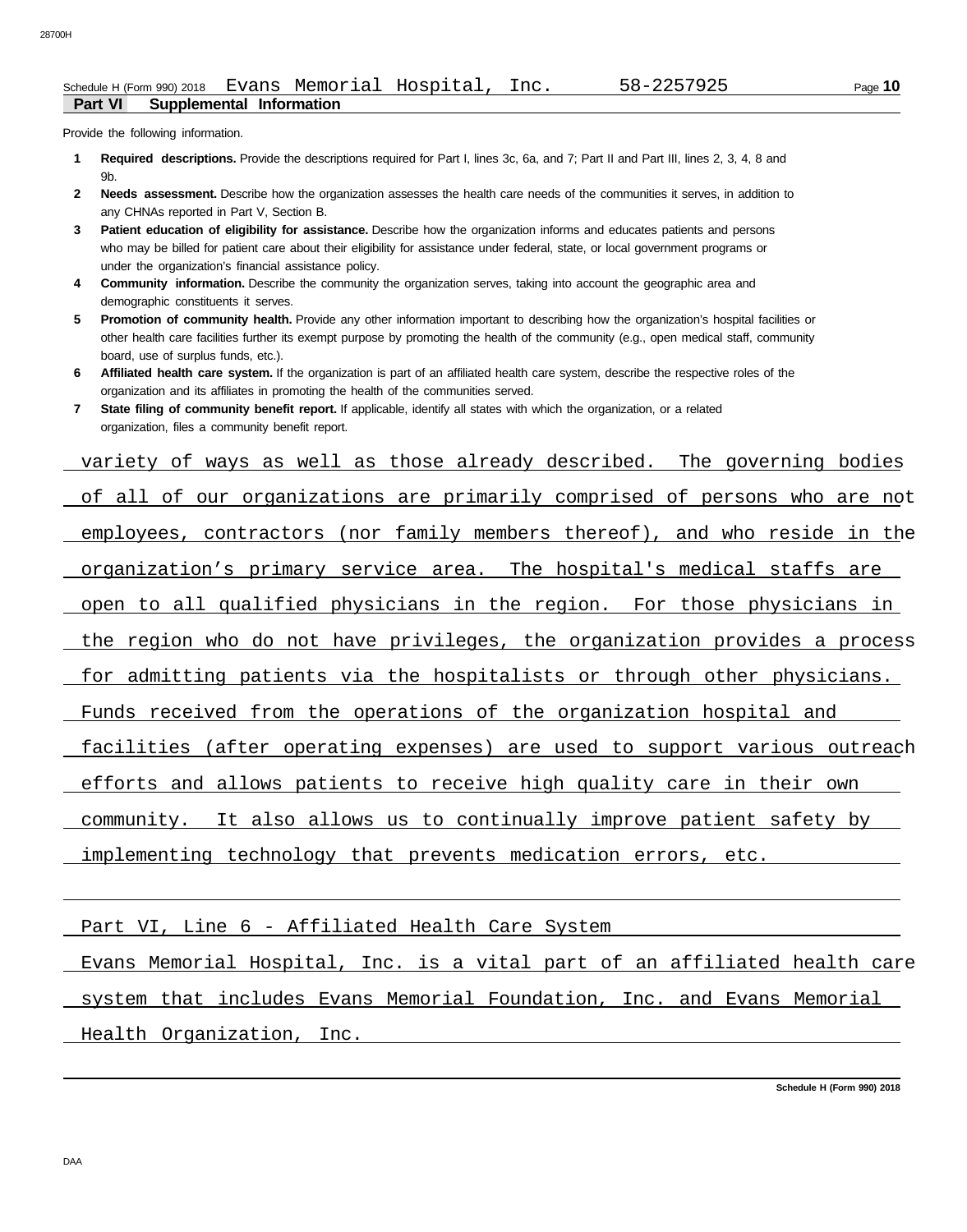Provide the following information.

- **Required descriptions.** Provide the descriptions required for Part I, lines 3c, 6a, and 7; Part II and Part III, lines 2, 3, 4, 8 and **1** 9b.
- **Needs assessment.** Describe how the organization assesses the health care needs of the communities it serves, in addition to **2** any CHNAs reported in Part V, Section B.
- **Patient education of eligibility for assistance.** Describe how the organization informs and educates patients and persons who may be billed for patient care about their eligibility for assistance under federal, state, or local government programs or under the organization's financial assistance policy. **3**
- **Community information.** Describe the community the organization serves, taking into account the geographic area and demographic constituents it serves. **4**
- **Promotion of community health.** Provide any other information important to describing how the organization's hospital facilities or other health care facilities further its exempt purpose by promoting the health of the community (e.g., open medical staff, community **5** board, use of surplus funds, etc.).
- **Affiliated health care system.** If the organization is part of an affiliated health care system, describe the respective roles of the **6** organization and its affiliates in promoting the health of the communities served.
- **State filing of community benefit report.** If applicable, identify all states with which the organization, or a related organization, files a community benefit report. **7**

Evans Memorial Hospital, Inc. manages and operates Evans Memorial Hospital,

a 49 bed acute care not-for-profit hospital, a 10-bed inpatient behavioral

health unit, and a physician's office.

Evans Memorial Foundation, Inc. was established to raise funds of any kind or character to be used exclusively for charitable, medical education, and

scientific purposes at or in connection with Evans Memorial Hospital, Inc.

Evans Memorial Health Organization, Inc. was organized to support, promote,

advance and strengthen Evans Memorial Hospital, Inc. and other nonprofit

health care providers organized for charitable and civic purposes.

Additionally, the entity may participate in, form, own and operate joint ventures, partnerships, corporations or other entities in furtherance of the charitable, educational and scientific purposes for which the

Corporation is organized.

Part VI, Line 7 - State Filing of Community Benefit Report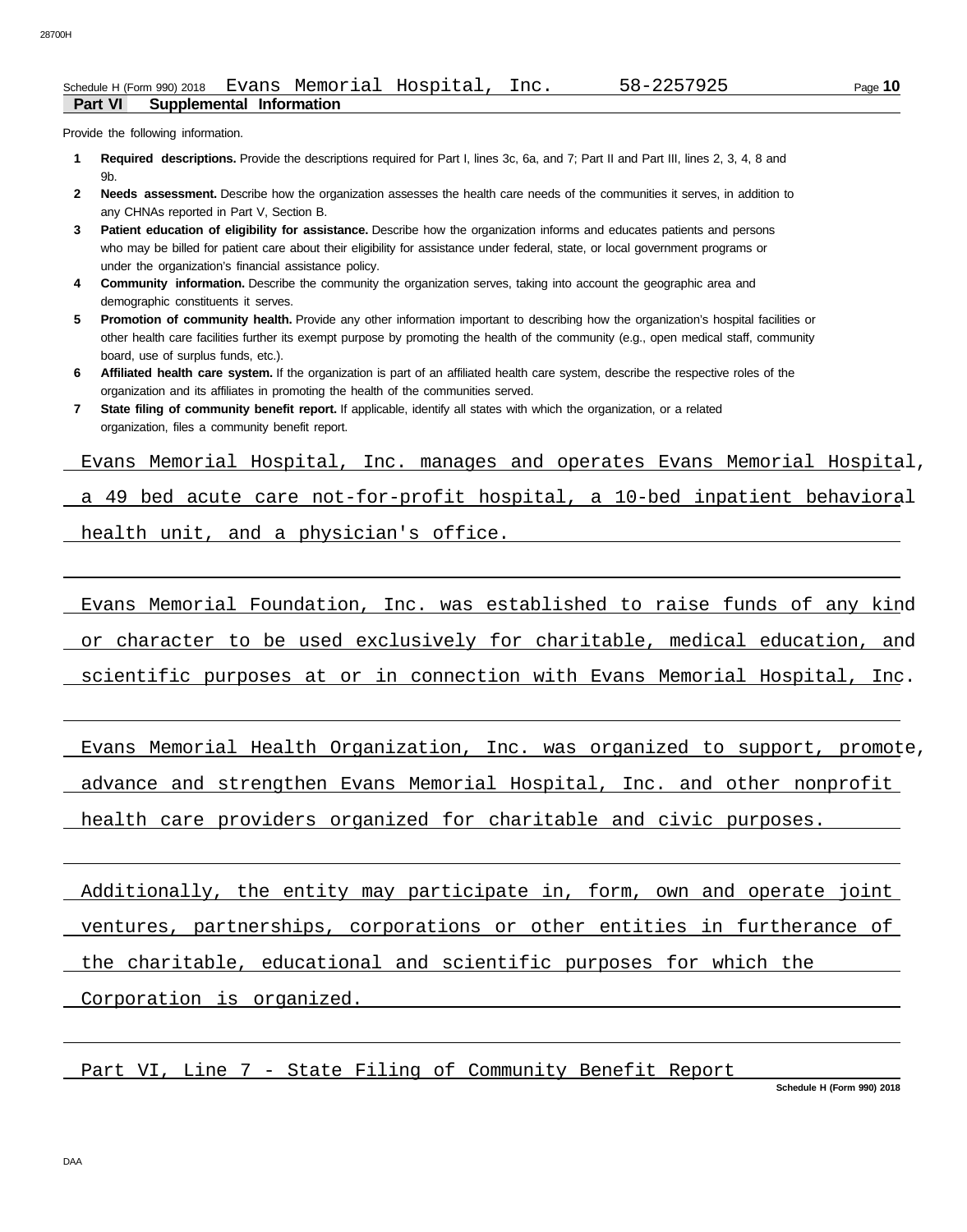Provide the following information.

- **Required descriptions.** Provide the descriptions required for Part I, lines 3c, 6a, and 7; Part II and Part III, lines 2, 3, 4, 8 and **1** 9b.
- Needs assessment. Describe how the organization assesses the health care needs of the communities it serves, in addition to **2** any CHNAs reported in Part V, Section B.
- **Patient education of eligibility for assistance.** Describe how the organization informs and educates patients and persons who may be billed for patient care about their eligibility for assistance under federal, state, or local government programs or under the organization's financial assistance policy. **3**
- **Community information.** Describe the community the organization serves, taking into account the geographic area and demographic constituents it serves. **4**
- **Promotion of community health.** Provide any other information important to describing how the organization's hospital facilities or other health care facilities further its exempt purpose by promoting the health of the community (e.g., open medical staff, community **5** board, use of surplus funds, etc.).
- **Affiliated health care system.** If the organization is part of an affiliated health care system, describe the respective roles of the organization and its affiliates in promoting the health of the communities served. **6**
- **State filing of community benefit report.** If applicable, identify all states with which the organization, or a related organization, files a community benefit report. **7**

Georgia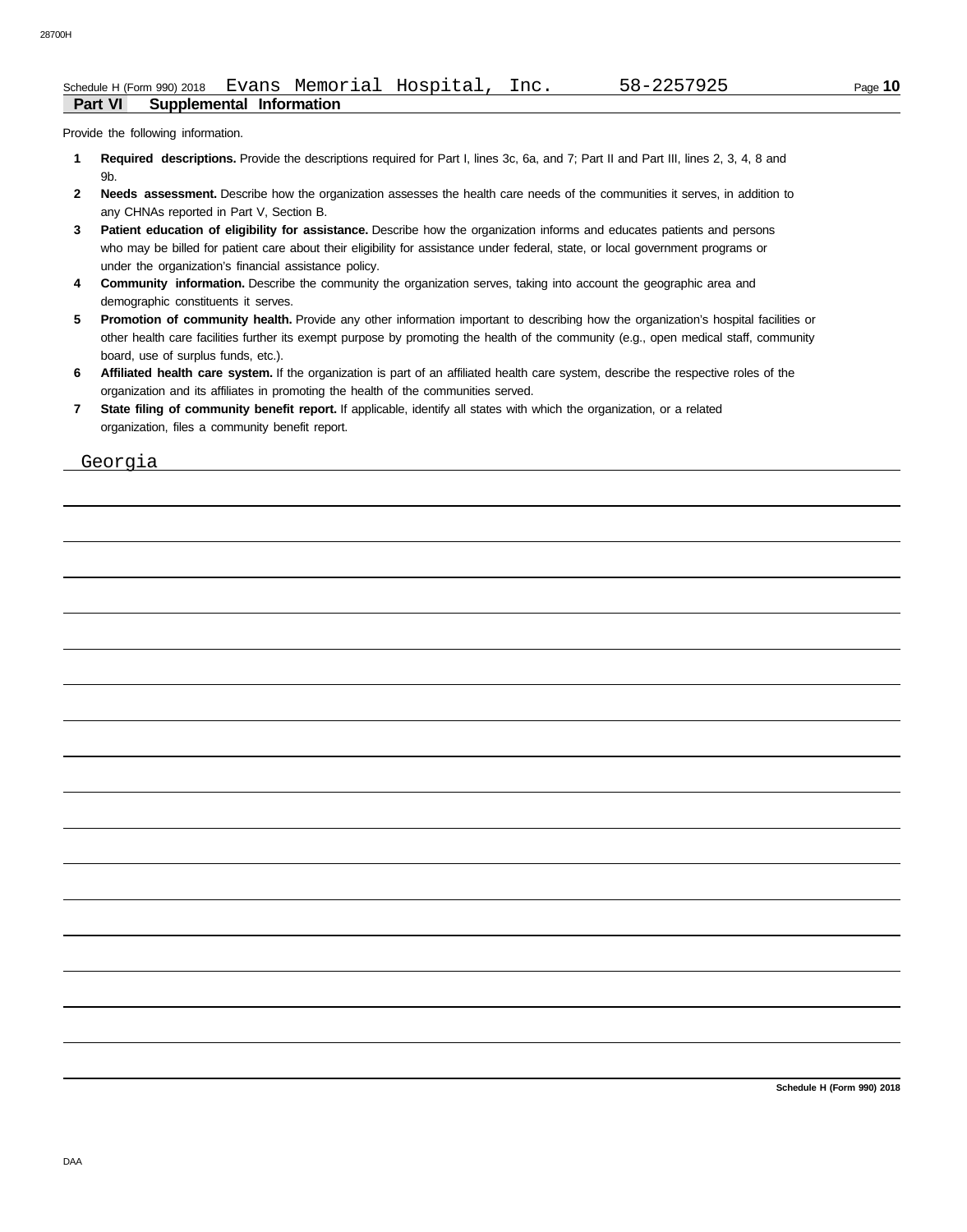28700H

|   | <b>SCHEDULE J</b>                                |                                                                                                        | <b>Compensation Information</b>                                                                                      |                                | OMB No. 1545-0047    |            |                                   |
|---|--------------------------------------------------|--------------------------------------------------------------------------------------------------------|----------------------------------------------------------------------------------------------------------------------|--------------------------------|----------------------|------------|-----------------------------------|
|   | (Form 990)                                       |                                                                                                        | For certain Officers, Directors, Trustees, Key Employees, and Highest                                                |                                |                      |            |                                   |
|   |                                                  |                                                                                                        | <b>Compensated Employees</b>                                                                                         |                                | 2018                 |            |                                   |
|   | Department of the Treasury                       |                                                                                                        | u Complete if the organization answered "Yes" on Form 990, Part IV, line 23.<br>u Attach to Form 990.                |                                | Open to Public       |            |                                   |
|   | Internal Revenue Service                         |                                                                                                        | uGo to www.irs.gov/Form990 for instructions and the latest information.                                              |                                |                      | Inspection |                                   |
|   | Name of the organization                         |                                                                                                        |                                                                                                                      | Employer identification number |                      |            |                                   |
|   | Part I                                           | Evans Memorial Hospital, Inc.                                                                          |                                                                                                                      | 58-2257925                     |                      |            |                                   |
|   |                                                  | Questions Regarding Compensation                                                                       |                                                                                                                      |                                |                      | Yes        | No                                |
|   |                                                  |                                                                                                        | 1a Check the appropriate box(es) if the organization provided any of the following to or for a person listed on Form |                                |                      |            |                                   |
|   |                                                  |                                                                                                        | 990, Part VII, Section A, line 1a. Complete Part III to provide any relevant information regarding these items.      |                                |                      |            |                                   |
|   | First-class or charter travel                    |                                                                                                        | Housing allowance or residence for personal use                                                                      |                                |                      |            |                                   |
|   | Travel for companions                            |                                                                                                        | Payments for business use of personal residence                                                                      |                                |                      |            |                                   |
|   |                                                  | Tax indemnification and gross-up payments                                                              | Health or social club dues or initiation fees                                                                        |                                |                      |            |                                   |
|   | Discretionary spending account                   |                                                                                                        | Personal services (such as maid, chauffeur, chef)                                                                    |                                |                      |            |                                   |
|   |                                                  |                                                                                                        |                                                                                                                      |                                |                      |            |                                   |
|   |                                                  | or reimbursement or provision of all of the expenses described above? If "No," complete Part III to    | <b>b</b> If any of the boxes on line 1a are checked, did the organization follow a written policy regarding payment  |                                |                      |            |                                   |
|   |                                                  |                                                                                                        | explain<br><u>Explain</u><br><u>Explain</u><br><u>Explain</u>                                                        |                                | 1b                   |            |                                   |
|   |                                                  |                                                                                                        |                                                                                                                      |                                |                      |            |                                   |
| 2 |                                                  | Did the organization require substantiation prior to reimbursing or allowing expenses incurred by all  |                                                                                                                      |                                |                      |            |                                   |
|   |                                                  |                                                                                                        | directors, trustees, and officers, including the CEO/Executive Director, regarding the items checked on line         |                                |                      |            |                                   |
|   |                                                  |                                                                                                        |                                                                                                                      |                                | $\mathbf{2}$         |            |                                   |
| 3 |                                                  |                                                                                                        | Indicate which, if any, of the following the filing organization used to establish the compensation of the           |                                |                      |            |                                   |
|   |                                                  |                                                                                                        | organization's CEO/Executive Director. Check all that apply. Do not check any boxes for methods used by a            |                                |                      |            |                                   |
|   |                                                  |                                                                                                        | related organization to establish compensation of the CEO/Executive Director, but explain in Part III.               |                                |                      |            |                                   |
|   | Compensation committee                           |                                                                                                        | Written employment contract                                                                                          |                                |                      |            |                                   |
|   |                                                  | Independent compensation consultant                                                                    | $ X $ Compensation survey or study                                                                                   |                                |                      |            |                                   |
|   | Form 990 of other organizations                  |                                                                                                        | lxl<br>Approval by the board or compensation committee                                                               |                                |                      |            |                                   |
|   |                                                  |                                                                                                        |                                                                                                                      |                                |                      |            |                                   |
| 4 |                                                  |                                                                                                        | During the year, did any person listed on Form 990, Part VII, Section A, line 1a, with respect to the filing         |                                |                      |            |                                   |
|   | organization or a related organization:          |                                                                                                        |                                                                                                                      |                                |                      |            |                                   |
|   |                                                  |                                                                                                        |                                                                                                                      |                                | 4a<br>4b             |            | <u>X</u><br>$\overline{\text{X}}$ |
|   |                                                  |                                                                                                        |                                                                                                                      |                                | 4c                   |            | $\mathbf X$                       |
|   |                                                  |                                                                                                        | If "Yes" to any of lines 4a-c, list the persons and provide the applicable amounts for each item in Part III.        |                                |                      |            |                                   |
|   |                                                  |                                                                                                        |                                                                                                                      |                                |                      |            |                                   |
|   |                                                  | Only section 501(c)(3), 501(c)(4), and 501(c)(29) organizations must complete lines 5-9.               |                                                                                                                      |                                |                      |            |                                   |
| 5 |                                                  | For persons listed on Form 990, Part VII, Section A, line 1a, did the organization pay or accrue any   |                                                                                                                      |                                |                      |            |                                   |
|   |                                                  | compensation contingent on the revenues of:                                                            |                                                                                                                      |                                |                      |            |                                   |
|   | a The organization?                              |                                                                                                        |                                                                                                                      |                                | 5a<br>5 <sub>b</sub> |            | $\frac{X}{X}$                     |
|   | If "Yes" on line 5a or 5b, describe in Part III. |                                                                                                        |                                                                                                                      |                                |                      |            |                                   |
|   |                                                  |                                                                                                        |                                                                                                                      |                                |                      |            |                                   |
| 6 |                                                  | For persons listed on Form 990, Part VII, Section A, line 1a, did the organization pay or accrue any   |                                                                                                                      |                                |                      |            |                                   |
|   |                                                  | compensation contingent on the net earnings of:                                                        |                                                                                                                      |                                |                      |            |                                   |
|   | a The organization?                              |                                                                                                        |                                                                                                                      |                                | 6a                   |            | $\frac{X}{X}$                     |
|   |                                                  |                                                                                                        |                                                                                                                      |                                | 6b                   |            |                                   |
|   | If "Yes" on line 6a or 6b, describe in Part III. |                                                                                                        |                                                                                                                      |                                |                      |            |                                   |
| 7 |                                                  |                                                                                                        | For persons listed on Form 990, Part VII, Section A, line 1a, did the organization provide any nonfixed              |                                |                      |            |                                   |
|   |                                                  |                                                                                                        |                                                                                                                      |                                | 7                    |            | Χ                                 |
| 8 |                                                  |                                                                                                        | Were any amounts reported on Form 990, Part VII, paid or accrued pursuant to a contract that was subject             |                                |                      |            |                                   |
|   |                                                  | to the initial contract exception described in Regulations section 53.4958-4(a)(3)? If "Yes," describe |                                                                                                                      |                                |                      |            |                                   |
|   |                                                  |                                                                                                        | $\ $ n Part III $\ $                                                                                                 |                                | 8                    |            | Χ                                 |
|   |                                                  |                                                                                                        |                                                                                                                      |                                |                      |            |                                   |
| 9 |                                                  |                                                                                                        | If "Yes" on line 8, did the organization also follow the rebuttable presumption procedure described in               |                                | 9                    |            |                                   |
|   |                                                  | For Paperwork Reduction Act Notice, see the Instructions for Form 990.                                 |                                                                                                                      |                                |                      |            | Schedule J (Form 990) 2018        |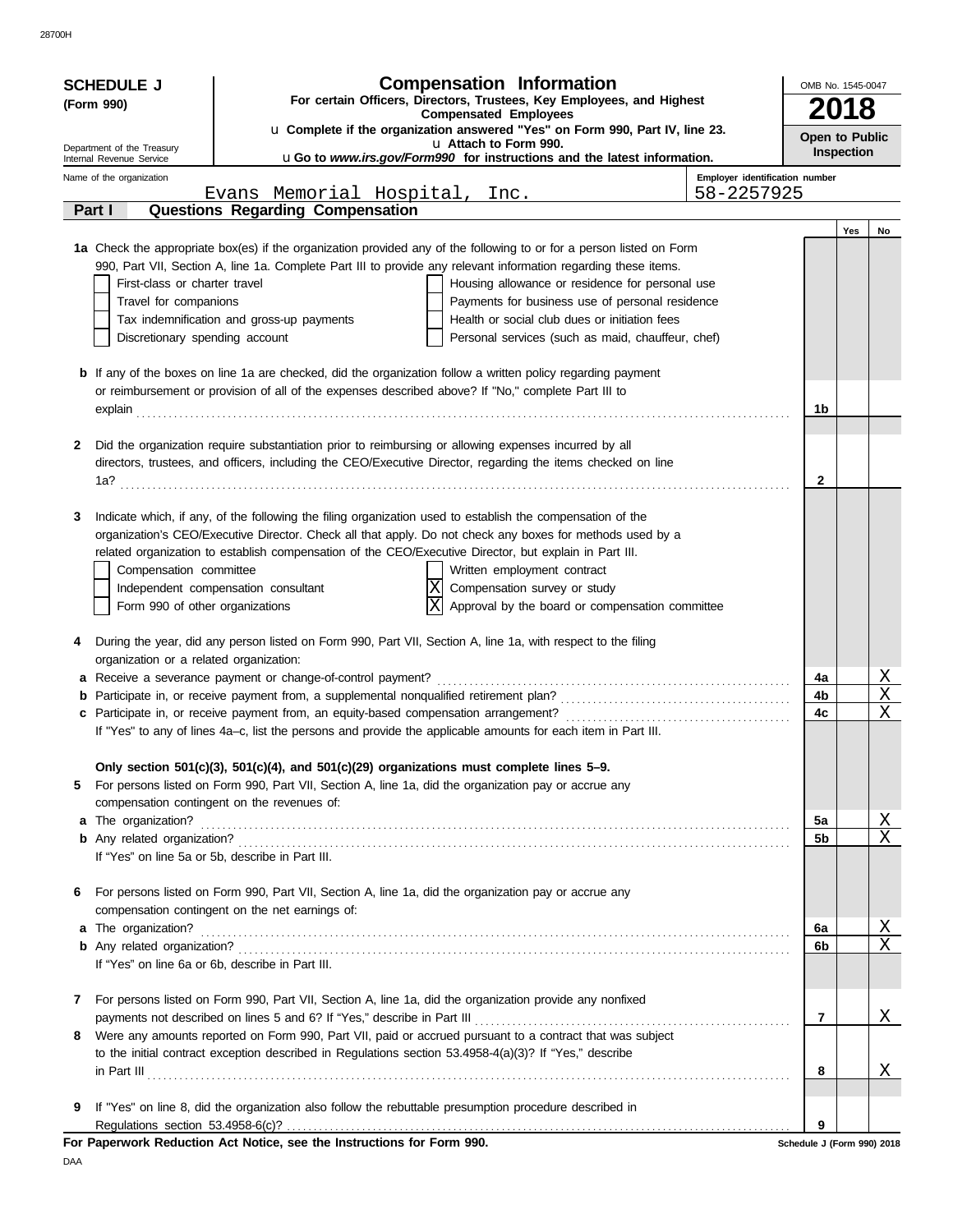#### Evans Memorial Hospital, Inc. 58-2257925 Schedule J (Form 990) 2018 Page 2 Officers, Directors, Trustees, Key Employees, and Highest Compensated Employees. Use duplicate copies if additional space is needed. Part II

For each individual whose compensation must be reported on Schedule J, report compensation from the organization on row (i) and from related organizations, described in the instructions, on row (ii). Do not list any individuals that aren't listed on Form 990, Part VII.

Note: The sum of columns (B)(i)-(iii) for each listed individual must equal the total amount of Form 990, Part VII, Section A, line 1a, applicable column (D) and (E) amounts for that individual.

|                         |                          |                                        | (B) Breakdown of W-2 and/or 1099-MISC compensation | (C) Retirement and             | (D) Nontaxable | (E) Total of columns | (F) Compensation                                           |
|-------------------------|--------------------------|----------------------------------------|----------------------------------------------------|--------------------------------|----------------|----------------------|------------------------------------------------------------|
| (A) Name and Title      | (i) Base<br>compensation | (ii) Bonus & incentive<br>compensation | (iii) Other<br>reportable<br>compensation          | other deferred<br>compensation | benefits       | $(B)(i)$ - $(D)$     | in column (B) reported<br>as deferred on prior<br>Form 990 |
| Hugh Parks, M.D.<br>(i) | 283,728                  | ſ                                      |                                                    | 0                              | 26,054         | 309,782              | $\overline{\phantom{0}}$ .                                 |
| 1 Physician<br>l(ii)    | $\Omega$                 |                                        |                                                    | $\left( \right)$               | $\Omega$       |                      | $\mathsf 0$                                                |
| (i)                     |                          |                                        |                                                    |                                |                |                      |                                                            |
|                         |                          |                                        |                                                    |                                |                |                      |                                                            |
| (i)                     |                          |                                        |                                                    |                                |                |                      |                                                            |
| (i)                     |                          |                                        |                                                    |                                |                |                      |                                                            |
|                         |                          |                                        |                                                    |                                |                |                      |                                                            |
| (i)<br>5                |                          |                                        |                                                    |                                |                |                      |                                                            |
| (i)                     |                          |                                        |                                                    |                                |                |                      |                                                            |
| 6                       |                          |                                        |                                                    |                                |                |                      |                                                            |
| (i)                     |                          |                                        |                                                    |                                |                |                      |                                                            |
| $\overline{7}$<br>(i)   |                          |                                        |                                                    |                                |                |                      |                                                            |
| 8                       |                          |                                        |                                                    |                                |                |                      |                                                            |
| (i)<br>9                |                          |                                        |                                                    |                                |                |                      |                                                            |
| (i)<br>l (iii           |                          |                                        |                                                    |                                |                |                      |                                                            |
| 10<br>(i)               |                          |                                        |                                                    |                                |                |                      |                                                            |
| (iii)<br>11             |                          |                                        |                                                    |                                |                |                      |                                                            |
| (i)                     |                          |                                        |                                                    |                                |                |                      |                                                            |
| (ii)<br>12<br>  (i)     |                          |                                        |                                                    |                                |                |                      |                                                            |
| 13                      |                          |                                        |                                                    |                                |                |                      |                                                            |
| (i)<br>14               |                          |                                        |                                                    |                                |                |                      |                                                            |
| (i)                     |                          |                                        |                                                    |                                |                |                      |                                                            |
| 15                      |                          |                                        |                                                    |                                |                |                      |                                                            |
| (i)<br>(ii)<br>16       |                          |                                        |                                                    |                                |                |                      |                                                            |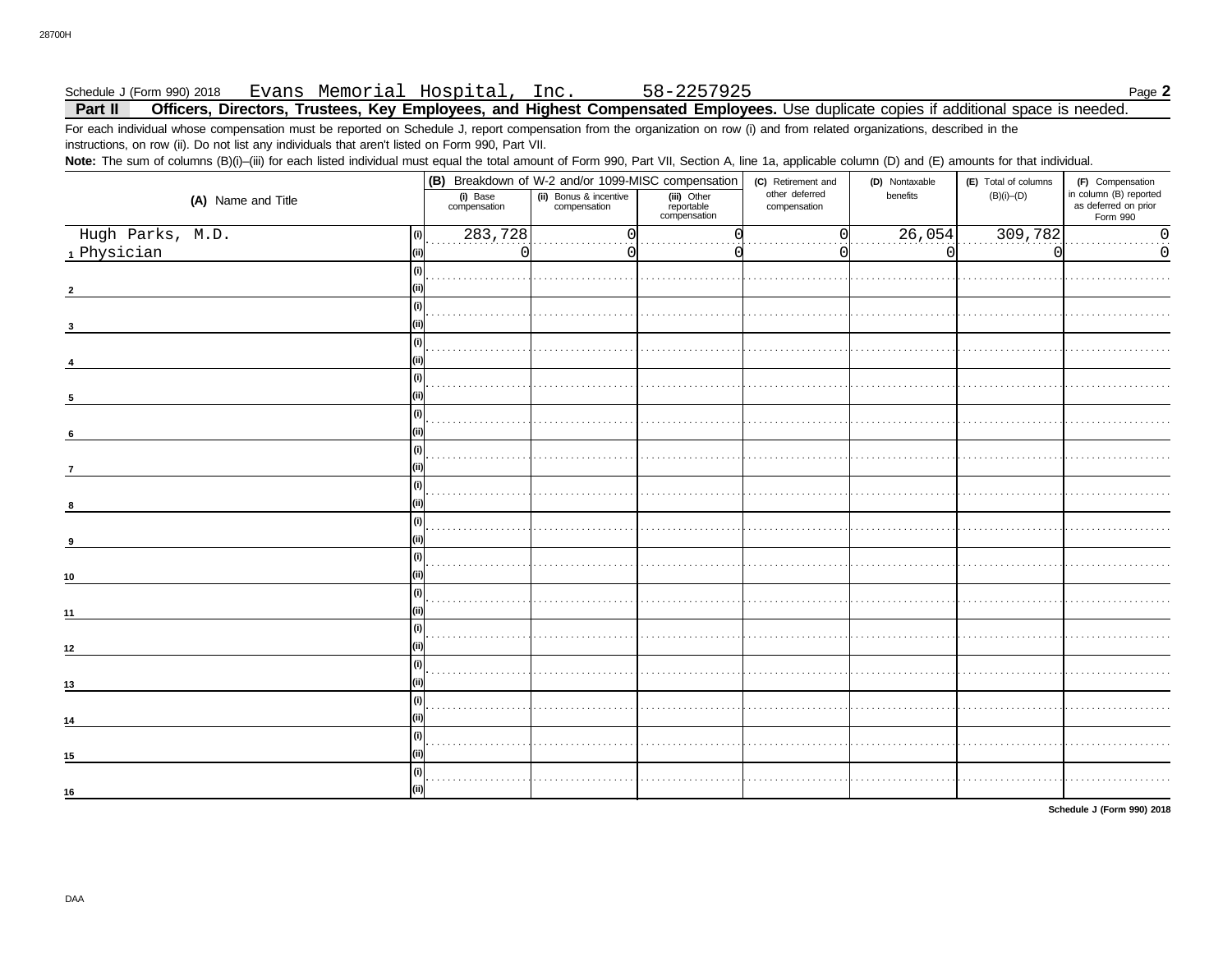| Inc.                                                                                     | <u>58–2257925</u><br>Page 3                                                                                                                                                |
|------------------------------------------------------------------------------------------|----------------------------------------------------------------------------------------------------------------------------------------------------------------------------|
| Schedule J (Form 990) 2018 Evans Memorial Hospital,<br>Part III Supplemental Information |                                                                                                                                                                            |
|                                                                                          | Provide the information, explanation, or descriptions required for Part I, lines 1a, 1b, 3, 4a, 4b, 4c, 5a, 5b, 6a, 6b, 7, and 8, and for Part II. Also complete this part |
| for any additional information.                                                          |                                                                                                                                                                            |
|                                                                                          |                                                                                                                                                                            |
|                                                                                          |                                                                                                                                                                            |
|                                                                                          |                                                                                                                                                                            |
|                                                                                          |                                                                                                                                                                            |
|                                                                                          |                                                                                                                                                                            |
|                                                                                          |                                                                                                                                                                            |
|                                                                                          |                                                                                                                                                                            |
|                                                                                          |                                                                                                                                                                            |
|                                                                                          |                                                                                                                                                                            |
|                                                                                          |                                                                                                                                                                            |
|                                                                                          |                                                                                                                                                                            |
|                                                                                          |                                                                                                                                                                            |
|                                                                                          |                                                                                                                                                                            |
|                                                                                          |                                                                                                                                                                            |
|                                                                                          |                                                                                                                                                                            |
|                                                                                          |                                                                                                                                                                            |
|                                                                                          |                                                                                                                                                                            |
|                                                                                          |                                                                                                                                                                            |
|                                                                                          |                                                                                                                                                                            |
|                                                                                          |                                                                                                                                                                            |
|                                                                                          |                                                                                                                                                                            |
|                                                                                          |                                                                                                                                                                            |
|                                                                                          |                                                                                                                                                                            |
|                                                                                          |                                                                                                                                                                            |
|                                                                                          |                                                                                                                                                                            |
|                                                                                          |                                                                                                                                                                            |
|                                                                                          |                                                                                                                                                                            |
|                                                                                          |                                                                                                                                                                            |
|                                                                                          |                                                                                                                                                                            |
|                                                                                          |                                                                                                                                                                            |
|                                                                                          |                                                                                                                                                                            |
|                                                                                          |                                                                                                                                                                            |
|                                                                                          |                                                                                                                                                                            |
|                                                                                          |                                                                                                                                                                            |
|                                                                                          |                                                                                                                                                                            |
|                                                                                          |                                                                                                                                                                            |
|                                                                                          |                                                                                                                                                                            |
|                                                                                          |                                                                                                                                                                            |
|                                                                                          |                                                                                                                                                                            |
|                                                                                          |                                                                                                                                                                            |
|                                                                                          | Schedule J (Form 990) 2018                                                                                                                                                 |
|                                                                                          |                                                                                                                                                                            |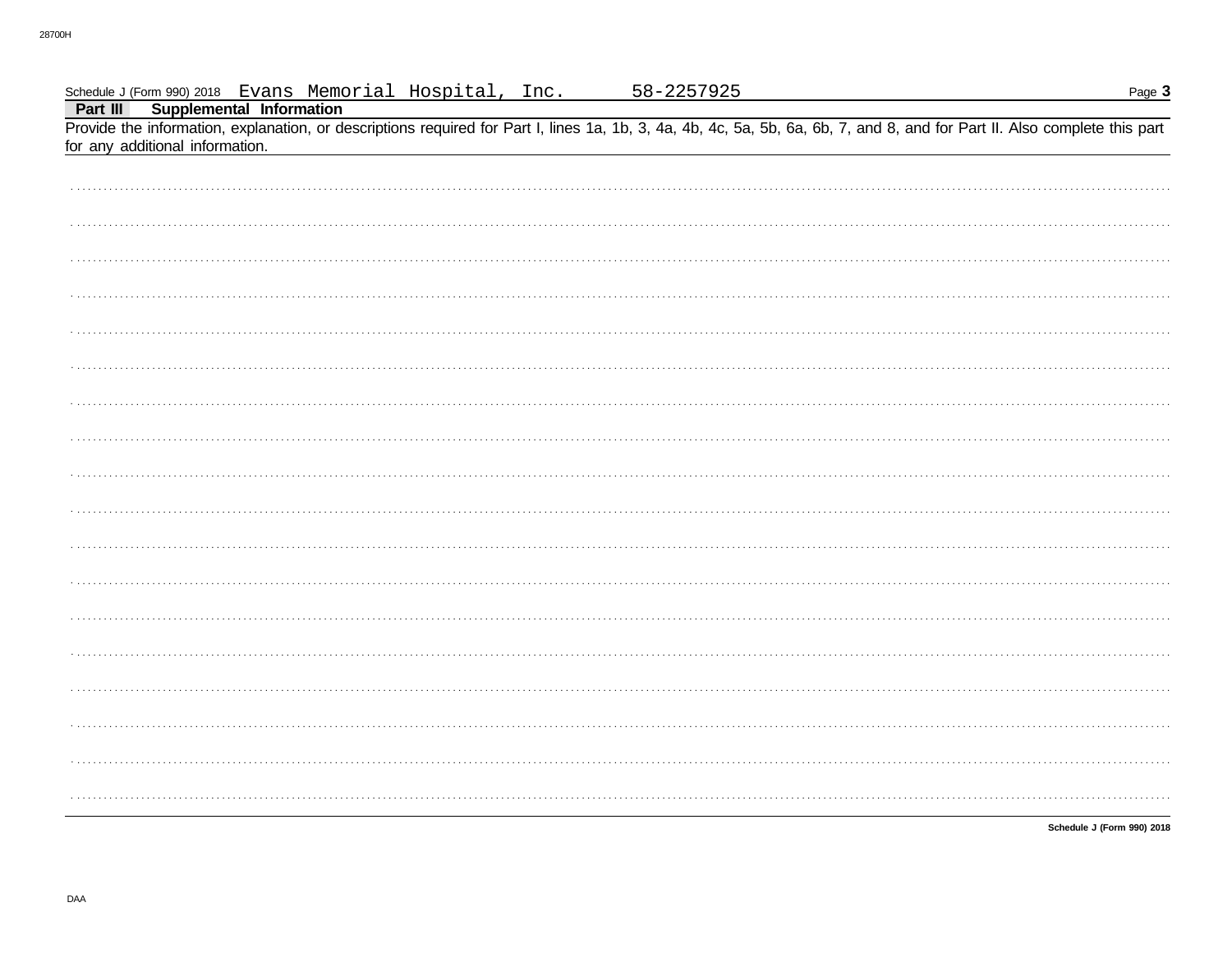| u Complete if the organization answered "Yes" on Form 990, Part IV, line 24a. Provide descriptions,<br>(Form 990)<br>explanations, and any additional information in Part VI.<br>u Attach to Form 990.<br><b>Open to Public</b><br>Department of the Treasury<br><b>uGo to www.irs.gov/Form990 for instructions and the latest information.</b><br><b>Inspection</b><br>Internal Revenue Service<br>Employer identification number<br>Name of the organization<br>Evans Memorial Hospital,<br>58-2257925<br>Inc.<br><b>Bond Issues</b><br><b>Part I</b><br>(i) Pooled<br>$(h)$ On<br>(b) Issuer EIN<br>(c) CUSIP $#$<br>(f) Description of purpose<br>(g) Defeased<br>(a) Issuer name<br>(d) Date issued<br>(e) Issue price<br>behalf of<br>financing<br>issuer<br>Yes  <br>No<br>Yes<br><b>No</b><br>Yes<br>No<br>X<br>A Hospital Authority of Evans County 58-0979172 22914 2DZ9 12/28 / 06<br>Χ<br>$\mathbf X$<br>7,075,000 Refund Series 1996;<br>в<br>C<br>Part II<br><b>Proceeds</b><br>B<br>C<br>D<br>A<br>2,240,000<br>7,118,650<br>1,010,190<br>431,881<br>4,695,000<br>1,504,769<br>2008<br><b>No</b><br><b>Yes</b><br>Yes<br>No<br><b>Yes</b><br><b>No</b><br><b>Yes</b><br><b>No</b><br>14 Were the bonds issued as part of a refunding issue of tax-exempt bonds (or,<br>Χ<br>15 Were the bonds issued as part of a refunding issue of taxable bonds (or, if<br>Χ<br>$\overline{X}$<br>17 Does the organization maintain adequate books and records to support the | <b>SCHEDULE K</b> |  | <b>Supplemental Information on Tax-Exempt Bonds</b> |   |  |  |  |  | OMB No. 1545-0047 |  |
|---------------------------------------------------------------------------------------------------------------------------------------------------------------------------------------------------------------------------------------------------------------------------------------------------------------------------------------------------------------------------------------------------------------------------------------------------------------------------------------------------------------------------------------------------------------------------------------------------------------------------------------------------------------------------------------------------------------------------------------------------------------------------------------------------------------------------------------------------------------------------------------------------------------------------------------------------------------------------------------------------------------------------------------------------------------------------------------------------------------------------------------------------------------------------------------------------------------------------------------------------------------------------------------------------------------------------------------------------------------------------------------------------------------------------------------------------------------------------------|-------------------|--|-----------------------------------------------------|---|--|--|--|--|-------------------|--|
|                                                                                                                                                                                                                                                                                                                                                                                                                                                                                                                                                                                                                                                                                                                                                                                                                                                                                                                                                                                                                                                                                                                                                                                                                                                                                                                                                                                                                                                                                 |                   |  |                                                     |   |  |  |  |  |                   |  |
|                                                                                                                                                                                                                                                                                                                                                                                                                                                                                                                                                                                                                                                                                                                                                                                                                                                                                                                                                                                                                                                                                                                                                                                                                                                                                                                                                                                                                                                                                 |                   |  |                                                     |   |  |  |  |  |                   |  |
|                                                                                                                                                                                                                                                                                                                                                                                                                                                                                                                                                                                                                                                                                                                                                                                                                                                                                                                                                                                                                                                                                                                                                                                                                                                                                                                                                                                                                                                                                 |                   |  |                                                     |   |  |  |  |  |                   |  |
|                                                                                                                                                                                                                                                                                                                                                                                                                                                                                                                                                                                                                                                                                                                                                                                                                                                                                                                                                                                                                                                                                                                                                                                                                                                                                                                                                                                                                                                                                 |                   |  |                                                     |   |  |  |  |  |                   |  |
|                                                                                                                                                                                                                                                                                                                                                                                                                                                                                                                                                                                                                                                                                                                                                                                                                                                                                                                                                                                                                                                                                                                                                                                                                                                                                                                                                                                                                                                                                 |                   |  |                                                     |   |  |  |  |  |                   |  |
|                                                                                                                                                                                                                                                                                                                                                                                                                                                                                                                                                                                                                                                                                                                                                                                                                                                                                                                                                                                                                                                                                                                                                                                                                                                                                                                                                                                                                                                                                 |                   |  |                                                     |   |  |  |  |  |                   |  |
|                                                                                                                                                                                                                                                                                                                                                                                                                                                                                                                                                                                                                                                                                                                                                                                                                                                                                                                                                                                                                                                                                                                                                                                                                                                                                                                                                                                                                                                                                 |                   |  |                                                     |   |  |  |  |  |                   |  |
|                                                                                                                                                                                                                                                                                                                                                                                                                                                                                                                                                                                                                                                                                                                                                                                                                                                                                                                                                                                                                                                                                                                                                                                                                                                                                                                                                                                                                                                                                 |                   |  |                                                     |   |  |  |  |  |                   |  |
|                                                                                                                                                                                                                                                                                                                                                                                                                                                                                                                                                                                                                                                                                                                                                                                                                                                                                                                                                                                                                                                                                                                                                                                                                                                                                                                                                                                                                                                                                 |                   |  |                                                     |   |  |  |  |  |                   |  |
|                                                                                                                                                                                                                                                                                                                                                                                                                                                                                                                                                                                                                                                                                                                                                                                                                                                                                                                                                                                                                                                                                                                                                                                                                                                                                                                                                                                                                                                                                 |                   |  |                                                     |   |  |  |  |  |                   |  |
|                                                                                                                                                                                                                                                                                                                                                                                                                                                                                                                                                                                                                                                                                                                                                                                                                                                                                                                                                                                                                                                                                                                                                                                                                                                                                                                                                                                                                                                                                 |                   |  |                                                     |   |  |  |  |  |                   |  |
|                                                                                                                                                                                                                                                                                                                                                                                                                                                                                                                                                                                                                                                                                                                                                                                                                                                                                                                                                                                                                                                                                                                                                                                                                                                                                                                                                                                                                                                                                 |                   |  |                                                     |   |  |  |  |  |                   |  |
|                                                                                                                                                                                                                                                                                                                                                                                                                                                                                                                                                                                                                                                                                                                                                                                                                                                                                                                                                                                                                                                                                                                                                                                                                                                                                                                                                                                                                                                                                 |                   |  |                                                     |   |  |  |  |  |                   |  |
|                                                                                                                                                                                                                                                                                                                                                                                                                                                                                                                                                                                                                                                                                                                                                                                                                                                                                                                                                                                                                                                                                                                                                                                                                                                                                                                                                                                                                                                                                 |                   |  |                                                     |   |  |  |  |  |                   |  |
|                                                                                                                                                                                                                                                                                                                                                                                                                                                                                                                                                                                                                                                                                                                                                                                                                                                                                                                                                                                                                                                                                                                                                                                                                                                                                                                                                                                                                                                                                 |                   |  |                                                     |   |  |  |  |  |                   |  |
|                                                                                                                                                                                                                                                                                                                                                                                                                                                                                                                                                                                                                                                                                                                                                                                                                                                                                                                                                                                                                                                                                                                                                                                                                                                                                                                                                                                                                                                                                 |                   |  |                                                     |   |  |  |  |  |                   |  |
|                                                                                                                                                                                                                                                                                                                                                                                                                                                                                                                                                                                                                                                                                                                                                                                                                                                                                                                                                                                                                                                                                                                                                                                                                                                                                                                                                                                                                                                                                 |                   |  |                                                     |   |  |  |  |  |                   |  |
|                                                                                                                                                                                                                                                                                                                                                                                                                                                                                                                                                                                                                                                                                                                                                                                                                                                                                                                                                                                                                                                                                                                                                                                                                                                                                                                                                                                                                                                                                 |                   |  |                                                     |   |  |  |  |  |                   |  |
|                                                                                                                                                                                                                                                                                                                                                                                                                                                                                                                                                                                                                                                                                                                                                                                                                                                                                                                                                                                                                                                                                                                                                                                                                                                                                                                                                                                                                                                                                 |                   |  |                                                     |   |  |  |  |  |                   |  |
|                                                                                                                                                                                                                                                                                                                                                                                                                                                                                                                                                                                                                                                                                                                                                                                                                                                                                                                                                                                                                                                                                                                                                                                                                                                                                                                                                                                                                                                                                 |                   |  |                                                     |   |  |  |  |  |                   |  |
|                                                                                                                                                                                                                                                                                                                                                                                                                                                                                                                                                                                                                                                                                                                                                                                                                                                                                                                                                                                                                                                                                                                                                                                                                                                                                                                                                                                                                                                                                 |                   |  |                                                     |   |  |  |  |  |                   |  |
|                                                                                                                                                                                                                                                                                                                                                                                                                                                                                                                                                                                                                                                                                                                                                                                                                                                                                                                                                                                                                                                                                                                                                                                                                                                                                                                                                                                                                                                                                 |                   |  |                                                     |   |  |  |  |  |                   |  |
|                                                                                                                                                                                                                                                                                                                                                                                                                                                                                                                                                                                                                                                                                                                                                                                                                                                                                                                                                                                                                                                                                                                                                                                                                                                                                                                                                                                                                                                                                 |                   |  |                                                     |   |  |  |  |  |                   |  |
|                                                                                                                                                                                                                                                                                                                                                                                                                                                                                                                                                                                                                                                                                                                                                                                                                                                                                                                                                                                                                                                                                                                                                                                                                                                                                                                                                                                                                                                                                 |                   |  |                                                     |   |  |  |  |  |                   |  |
|                                                                                                                                                                                                                                                                                                                                                                                                                                                                                                                                                                                                                                                                                                                                                                                                                                                                                                                                                                                                                                                                                                                                                                                                                                                                                                                                                                                                                                                                                 |                   |  |                                                     |   |  |  |  |  |                   |  |
|                                                                                                                                                                                                                                                                                                                                                                                                                                                                                                                                                                                                                                                                                                                                                                                                                                                                                                                                                                                                                                                                                                                                                                                                                                                                                                                                                                                                                                                                                 |                   |  |                                                     |   |  |  |  |  |                   |  |
|                                                                                                                                                                                                                                                                                                                                                                                                                                                                                                                                                                                                                                                                                                                                                                                                                                                                                                                                                                                                                                                                                                                                                                                                                                                                                                                                                                                                                                                                                 |                   |  |                                                     |   |  |  |  |  |                   |  |
|                                                                                                                                                                                                                                                                                                                                                                                                                                                                                                                                                                                                                                                                                                                                                                                                                                                                                                                                                                                                                                                                                                                                                                                                                                                                                                                                                                                                                                                                                 |                   |  |                                                     |   |  |  |  |  |                   |  |
|                                                                                                                                                                                                                                                                                                                                                                                                                                                                                                                                                                                                                                                                                                                                                                                                                                                                                                                                                                                                                                                                                                                                                                                                                                                                                                                                                                                                                                                                                 |                   |  |                                                     |   |  |  |  |  |                   |  |
|                                                                                                                                                                                                                                                                                                                                                                                                                                                                                                                                                                                                                                                                                                                                                                                                                                                                                                                                                                                                                                                                                                                                                                                                                                                                                                                                                                                                                                                                                 |                   |  |                                                     |   |  |  |  |  |                   |  |
|                                                                                                                                                                                                                                                                                                                                                                                                                                                                                                                                                                                                                                                                                                                                                                                                                                                                                                                                                                                                                                                                                                                                                                                                                                                                                                                                                                                                                                                                                 |                   |  |                                                     |   |  |  |  |  |                   |  |
|                                                                                                                                                                                                                                                                                                                                                                                                                                                                                                                                                                                                                                                                                                                                                                                                                                                                                                                                                                                                                                                                                                                                                                                                                                                                                                                                                                                                                                                                                 |                   |  |                                                     |   |  |  |  |  |                   |  |
|                                                                                                                                                                                                                                                                                                                                                                                                                                                                                                                                                                                                                                                                                                                                                                                                                                                                                                                                                                                                                                                                                                                                                                                                                                                                                                                                                                                                                                                                                 |                   |  |                                                     |   |  |  |  |  |                   |  |
|                                                                                                                                                                                                                                                                                                                                                                                                                                                                                                                                                                                                                                                                                                                                                                                                                                                                                                                                                                                                                                                                                                                                                                                                                                                                                                                                                                                                                                                                                 |                   |  |                                                     |   |  |  |  |  |                   |  |
|                                                                                                                                                                                                                                                                                                                                                                                                                                                                                                                                                                                                                                                                                                                                                                                                                                                                                                                                                                                                                                                                                                                                                                                                                                                                                                                                                                                                                                                                                 |                   |  |                                                     | X |  |  |  |  |                   |  |

**For Paperwork Reduction Act Notice, see the Instructions for Form 990.**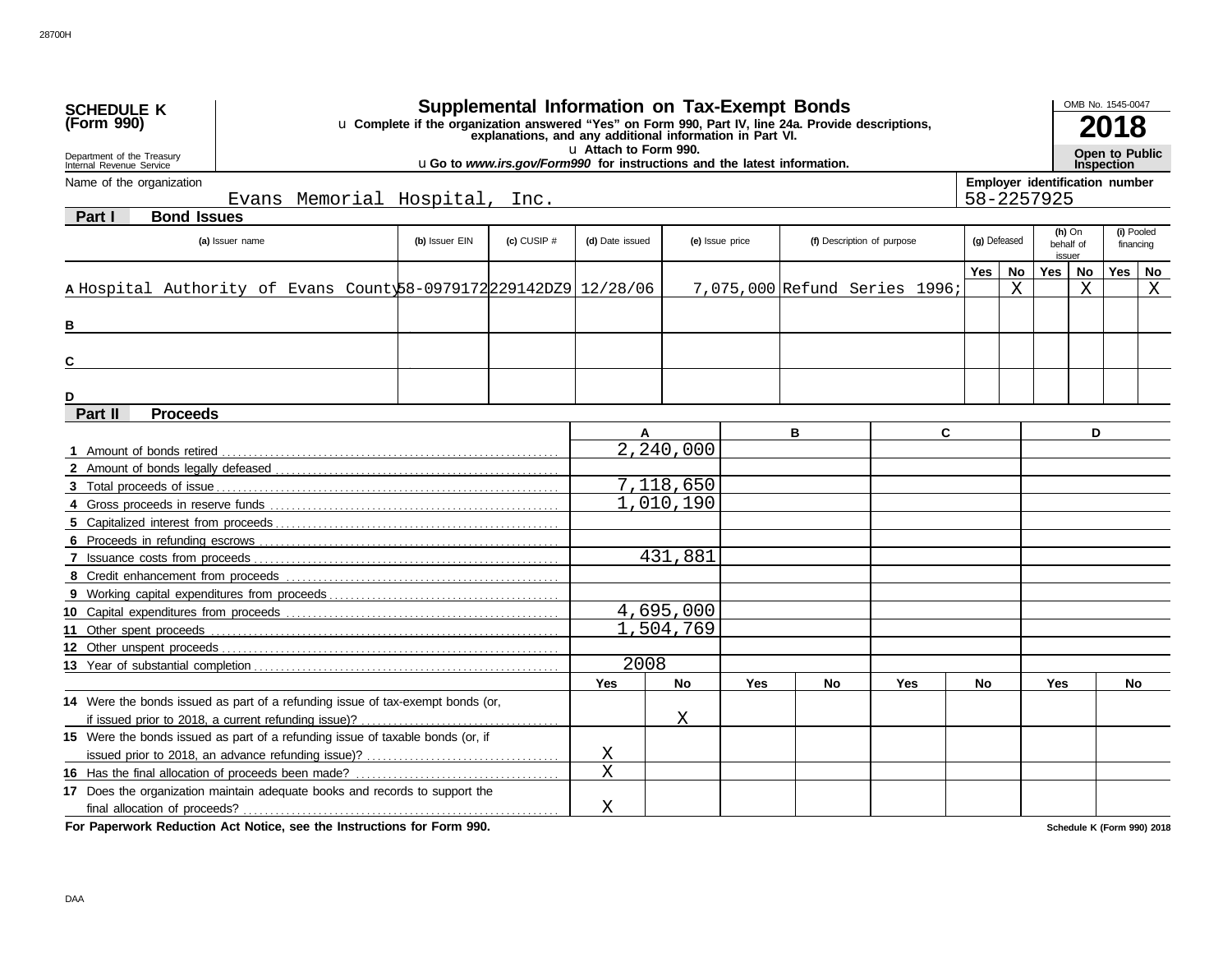#### Schedule K (Form 990) 2018 EVans Memorial Hospital,Inc. 58-2257925 <sub>Page</sub> 2 Evans Memorial Hospital, Inc. 58-2257925

|              | <b>Private Business Use</b><br>Part III                                                            |     |                      |            |               |            |              |            |           |
|--------------|----------------------------------------------------------------------------------------------------|-----|----------------------|------------|---------------|------------|--------------|------------|-----------|
|              |                                                                                                    |     | A                    |            | в             |            | $\mathbf{C}$ |            | D         |
|              | 1 Was the organization a partner in a partnership, or a member of an LLC,                          | Yes | No<br>$\overline{X}$ | <b>Yes</b> | No            | <b>Yes</b> | No           | <b>Yes</b> | No        |
|              | which owned property financed by tax-exempt bonds?                                                 |     |                      |            |               |            |              |            |           |
|              | 2 Are there any lease arrangements that may result in private business use of                      |     | X                    |            |               |            |              |            |           |
|              |                                                                                                    |     |                      |            |               |            |              |            |           |
|              | 3a Are there any management or service contracts that may result in private                        |     |                      |            |               |            |              |            |           |
|              |                                                                                                    |     | X                    |            |               |            |              |            |           |
|              | <b>b</b> If "Yes" to line 3a, does the organization routinely engage bond counsel or other outside |     |                      |            |               |            |              |            |           |
|              | counsel to review any management or service contracts relating to the financed property?           |     |                      |            |               |            |              |            |           |
|              | c Are there any research agreements that may result in private business use of                     |     |                      |            |               |            |              |            |           |
|              |                                                                                                    |     | X                    |            |               |            |              |            |           |
|              | d If "Yes" to line 3c, does the organization routinely engage bond counsel or other                |     |                      |            |               |            |              |            |           |
|              | outside counsel to review any research agreements relating to the financed property?               |     |                      |            |               |            |              |            |           |
|              | 4 Enter the percentage of financed property used in a private business use by entities             |     |                      |            |               |            |              |            |           |
|              | other than a section 501(c)(3) organization or a state or local government                         |     | $\frac{0}{0}$        |            | $\frac{0}{0}$ |            | %            |            | $\%$      |
|              | 5 Enter the percentage of financed property used in a private business use as a                    |     |                      |            |               |            |              |            |           |
|              | result of unrelated trade or business activity carried on by your organization,                    |     |                      |            |               |            |              |            |           |
|              | another section 501(c)(3) organization, or a state or local government $\mathbf{u}$                |     | %                    |            | $\%$          |            | %            |            | $\%$      |
| 6            |                                                                                                    |     | $\%$                 |            | %             |            | %            |            | $\%$      |
| 7            | Does the bond issue meet the private security or payment test?                                     |     | $\rm X$              |            |               |            |              |            |           |
|              | 8a Has there been a sale or disposition of any of the bond-financed property to a                  |     |                      |            |               |            |              |            |           |
|              | nongovernmental person other than a 501(c)(3) organization since the bonds were issued?            |     | X                    |            |               |            |              |            |           |
|              | <b>b</b> If "Yes" to line 8a, enter the percentage of bond-financed property sold or               |     |                      |            |               |            |              |            |           |
|              |                                                                                                    |     | $\frac{0}{0}$        |            | %             |            | $\%$         |            | $\%$      |
|              | c If "Yes" to line 8a, was any remedial action taken pursuant to Regulations                       |     |                      |            |               |            |              |            |           |
|              |                                                                                                    |     |                      |            |               |            |              |            |           |
|              | 9 Has the organization established written procedures to ensure that all                           |     |                      |            |               |            |              |            |           |
|              | nonqualified bonds of the issue are remediated in accordance with the                              |     |                      |            |               |            |              |            |           |
|              | requirements under Regulations sections 1.141-12 and 1.145-2?                                      |     | X                    |            |               |            |              |            |           |
|              | Part IV<br><b>Arbitrage</b>                                                                        |     |                      |            |               |            |              |            |           |
|              |                                                                                                    |     | A                    |            | B             |            | C            |            | D         |
|              | 1 Has the issuer filed Form 8038-T, Arbitrage Rebate, Yield Reduction and                          | Yes | No                   | Yes        | <b>No</b>     | <b>Yes</b> | <b>No</b>    | <b>Yes</b> | <b>No</b> |
|              |                                                                                                    |     | X                    |            |               |            |              |            |           |
| $\mathbf{2}$ |                                                                                                    |     |                      |            |               |            |              |            |           |
| a            |                                                                                                    |     | Χ                    |            |               |            |              |            |           |
|              |                                                                                                    |     | $\mathbf X$          |            |               |            |              |            |           |
|              |                                                                                                    |     | $\overline{X}$       |            |               |            |              |            |           |
|              | If "Yes" to line 2c, provide in Part VI the date the rebate computation was                        |     |                      |            |               |            |              |            |           |
|              | performed                                                                                          |     |                      |            |               |            |              |            |           |
| 3            |                                                                                                    |     | X                    |            |               |            |              |            |           |
|              |                                                                                                    |     |                      |            |               |            |              |            |           |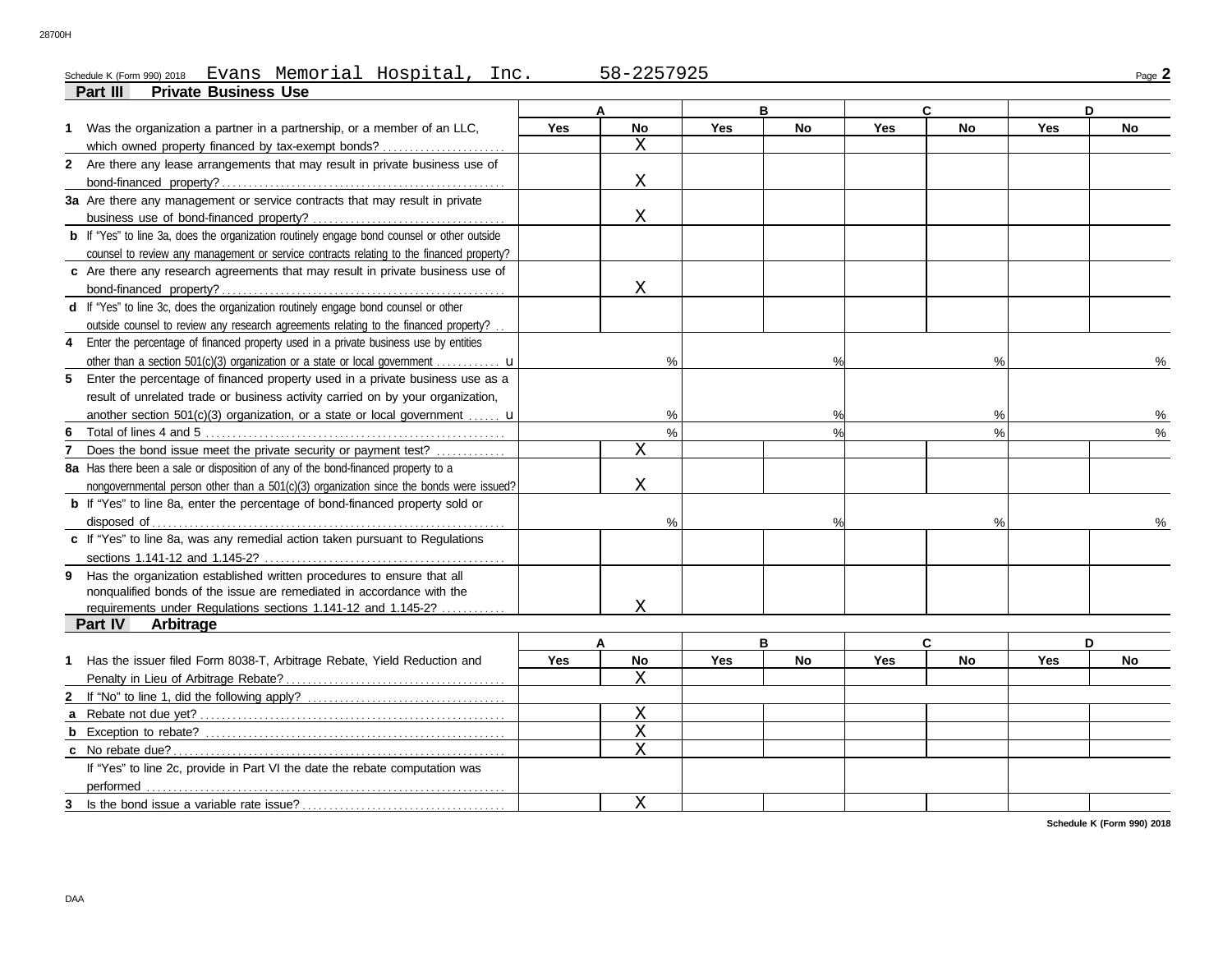# Schedule K (Form 990) 2018 Page **3** Evans Memorial Hospital, Inc. 58-2257925

| <b>Arbitrage</b> (Continued)<br>Part IV                                                                                        |            | A  |            | B         |            | C         | D          |    |
|--------------------------------------------------------------------------------------------------------------------------------|------------|----|------------|-----------|------------|-----------|------------|----|
| 4a Has the organization or the governmental issuer entered into a qualified                                                    | <b>Yes</b> | No | <b>Yes</b> | <b>No</b> | Yes        | No        | <b>Yes</b> | No |
|                                                                                                                                |            | X  |            |           |            |           |            |    |
|                                                                                                                                |            |    |            |           |            |           |            |    |
|                                                                                                                                |            |    |            |           |            |           |            |    |
|                                                                                                                                |            |    |            |           |            |           |            |    |
|                                                                                                                                |            |    |            |           |            |           |            |    |
| 5a Were gross proceeds invested in a guaranteed investment contract (GIC)?                                                     |            | X  |            |           |            |           |            |    |
|                                                                                                                                |            |    |            |           |            |           |            |    |
| c Term of GIC                                                                                                                  |            |    |            |           |            |           |            |    |
| d Was the regulatory safe harbor for establishing the fair market value of the GIC satisfied?                                  |            |    |            |           |            |           |            |    |
| Were any gross proceeds invested beyond an available temporary period?                                                         |            | X  |            |           |            |           |            |    |
| 7 Has the organization established written procedures to monitor the                                                           |            |    |            |           |            |           |            |    |
| requirements of section 148?                                                                                                   |            | Χ  |            |           |            |           |            |    |
| Procedures To Undertake Corrective Action<br>Part V                                                                            |            |    |            |           |            |           |            |    |
|                                                                                                                                |            | А  |            | B         |            | C.        |            | D  |
| Has the organization established written procedures to ensure that violations                                                  | <b>Yes</b> | No | Yes        | <b>No</b> | <b>Yes</b> | <b>No</b> | <b>Yes</b> | No |
| of federal tax requirements are timely identified and corrected through the                                                    |            |    |            |           |            |           |            |    |
| voluntary closing agreement program if self-remediation isn't available under                                                  |            |    |            |           |            |           |            |    |
| applicable regulations?                                                                                                        |            | X  |            |           |            |           |            |    |
| Supplemental Information. Provide additional information for responses to questions on Schedule K. See instructions<br>Part VI |            |    |            |           |            |           |            |    |
| Schedule K - Differences in Issue Price Explanation                                                                            |            |    |            |           |            |           |            |    |
| Hospital Authority of Evans County                                                                                             |            |    |            |           |            |           |            |    |
| Proceeds of the issue include the premium \$114,400 net of underwriter                                                         |            |    |            |           |            |           |            |    |
| discount of \$70,750.                                                                                                          |            |    |            |           |            |           |            |    |
|                                                                                                                                |            |    |            |           |            |           |            |    |
| Schedule K - Purpose of Issue Description                                                                                      |            |    |            |           |            |           |            |    |
| Hospital Authority of Evans County                                                                                             |            |    |            |           |            |           |            |    |
| account to secure the Series 2006 Certificates; pay the costs of issuance                                                      |            |    |            |           |            |           |            |    |
| of the Series 2006 Certificates.                                                                                               |            |    |            |           |            |           |            |    |
|                                                                                                                                |            |    |            |           |            |           |            |    |
|                                                                                                                                |            |    |            |           |            |           |            |    |
|                                                                                                                                |            |    |            |           |            |           |            |    |
|                                                                                                                                |            |    |            |           |            |           |            |    |
|                                                                                                                                |            |    |            |           |            |           |            |    |
|                                                                                                                                |            |    |            |           |            |           |            |    |
|                                                                                                                                |            |    |            |           |            |           |            |    |
|                                                                                                                                |            |    |            |           |            |           |            |    |
|                                                                                                                                |            |    |            |           |            |           |            |    |
|                                                                                                                                |            |    |            |           |            |           |            |    |
|                                                                                                                                |            |    |            |           |            |           |            |    |
|                                                                                                                                |            |    |            |           |            |           |            |    |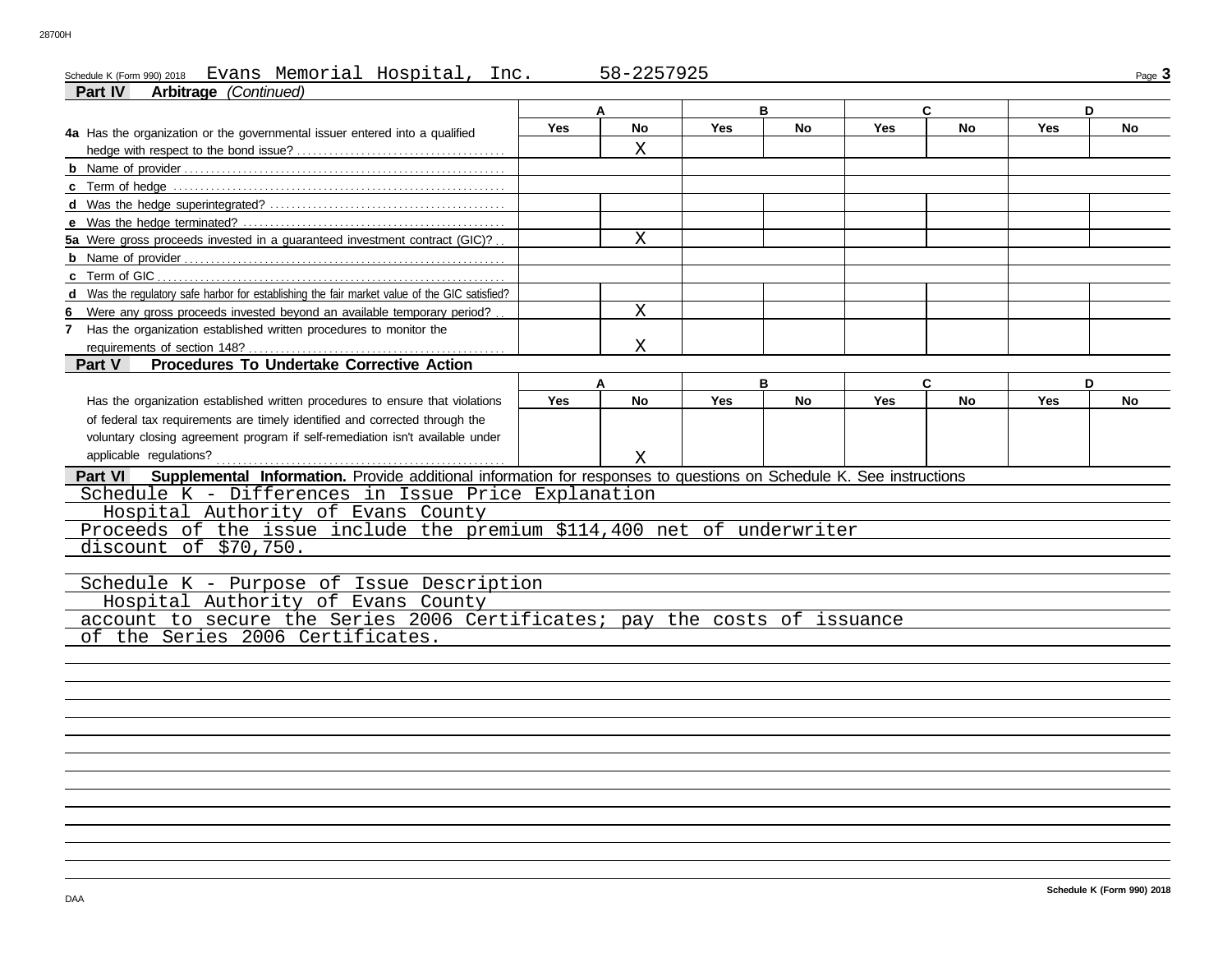|  |  |  |                                                                                                                                                                                                                       | Page 4 |
|--|--|--|-----------------------------------------------------------------------------------------------------------------------------------------------------------------------------------------------------------------------|--------|
|  |  |  | Schedule K (Form 990) 2018 Evans Memorial Hospital, Inc. 58-2257925<br>Part VI Supplemental Information. Provide additional information for responses to questions on Schedule K. See instructions <i>(Continued)</i> |        |
|  |  |  |                                                                                                                                                                                                                       |        |
|  |  |  |                                                                                                                                                                                                                       |        |
|  |  |  |                                                                                                                                                                                                                       |        |
|  |  |  |                                                                                                                                                                                                                       |        |
|  |  |  |                                                                                                                                                                                                                       |        |
|  |  |  |                                                                                                                                                                                                                       |        |
|  |  |  |                                                                                                                                                                                                                       |        |
|  |  |  |                                                                                                                                                                                                                       |        |
|  |  |  |                                                                                                                                                                                                                       |        |
|  |  |  |                                                                                                                                                                                                                       |        |
|  |  |  |                                                                                                                                                                                                                       |        |
|  |  |  |                                                                                                                                                                                                                       |        |
|  |  |  |                                                                                                                                                                                                                       |        |
|  |  |  |                                                                                                                                                                                                                       |        |
|  |  |  |                                                                                                                                                                                                                       |        |
|  |  |  |                                                                                                                                                                                                                       |        |
|  |  |  |                                                                                                                                                                                                                       |        |
|  |  |  |                                                                                                                                                                                                                       |        |
|  |  |  |                                                                                                                                                                                                                       |        |
|  |  |  |                                                                                                                                                                                                                       |        |
|  |  |  |                                                                                                                                                                                                                       |        |
|  |  |  |                                                                                                                                                                                                                       |        |
|  |  |  |                                                                                                                                                                                                                       |        |
|  |  |  |                                                                                                                                                                                                                       |        |
|  |  |  |                                                                                                                                                                                                                       |        |
|  |  |  |                                                                                                                                                                                                                       |        |
|  |  |  |                                                                                                                                                                                                                       |        |
|  |  |  |                                                                                                                                                                                                                       |        |
|  |  |  |                                                                                                                                                                                                                       |        |
|  |  |  |                                                                                                                                                                                                                       |        |
|  |  |  |                                                                                                                                                                                                                       |        |
|  |  |  |                                                                                                                                                                                                                       |        |
|  |  |  |                                                                                                                                                                                                                       |        |
|  |  |  |                                                                                                                                                                                                                       |        |
|  |  |  |                                                                                                                                                                                                                       |        |
|  |  |  |                                                                                                                                                                                                                       |        |
|  |  |  |                                                                                                                                                                                                                       |        |
|  |  |  |                                                                                                                                                                                                                       |        |
|  |  |  |                                                                                                                                                                                                                       |        |
|  |  |  |                                                                                                                                                                                                                       |        |
|  |  |  |                                                                                                                                                                                                                       |        |
|  |  |  |                                                                                                                                                                                                                       |        |
|  |  |  |                                                                                                                                                                                                                       |        |
|  |  |  |                                                                                                                                                                                                                       |        |
|  |  |  |                                                                                                                                                                                                                       |        |
|  |  |  |                                                                                                                                                                                                                       |        |
|  |  |  |                                                                                                                                                                                                                       |        |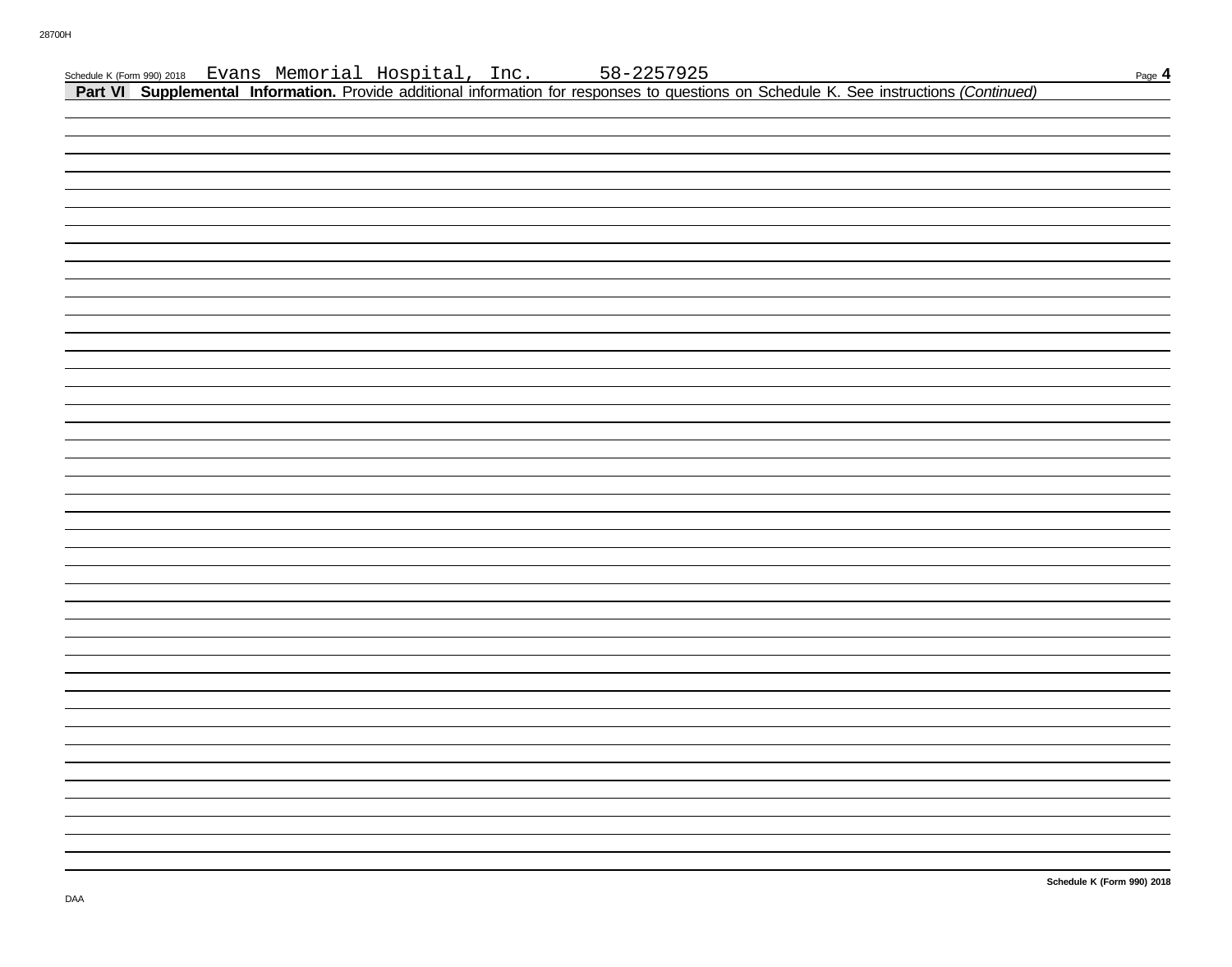| <b>SCHEDULE O</b>                                      | Supplemental Information to Form 990 or 990-EZ                                                                                                                                                                                                                                                                                                                                                                                                                                                                                                                                                                                                                                                                           | OMB No. 1545-0047                          |
|--------------------------------------------------------|--------------------------------------------------------------------------------------------------------------------------------------------------------------------------------------------------------------------------------------------------------------------------------------------------------------------------------------------------------------------------------------------------------------------------------------------------------------------------------------------------------------------------------------------------------------------------------------------------------------------------------------------------------------------------------------------------------------------------|--------------------------------------------|
| (Form 990 or 990-EZ)                                   | Complete to provide information for responses to specific questions on<br>Form 990 or 990-EZ or to provide any additional information.                                                                                                                                                                                                                                                                                                                                                                                                                                                                                                                                                                                   | 2018                                       |
| Department of the Treasury<br>Internal Revenue Service | u Attach to Form 990 or 990-EZ.<br>u Go to www.irs.gov/Form990 for the latest information.                                                                                                                                                                                                                                                                                                                                                                                                                                                                                                                                                                                                                               | <b>Open to Public</b><br><b>Inspection</b> |
| Name of the organization                               |                                                                                                                                                                                                                                                                                                                                                                                                                                                                                                                                                                                                                                                                                                                          | <b>Employer identification number</b>      |
|                                                        | Evans Memorial Hospital, Inc.                                                                                                                                                                                                                                                                                                                                                                                                                                                                                                                                                                                                                                                                                            | 58-2257925                                 |
|                                                        | Form 990, Part VI, Line 11b - Organization's Process to Review Form 990                                                                                                                                                                                                                                                                                                                                                                                                                                                                                                                                                                                                                                                  |                                            |
|                                                        | The 990 is first reviewed in detail by the CFO and CEO. Final Form                                                                                                                                                                                                                                                                                                                                                                                                                                                                                                                                                                                                                                                       |                                            |
|                                                        | 990 is provided to the Board during regular scheduled meetings before                                                                                                                                                                                                                                                                                                                                                                                                                                                                                                                                                                                                                                                    |                                            |
| filing.                                                |                                                                                                                                                                                                                                                                                                                                                                                                                                                                                                                                                                                                                                                                                                                          |                                            |
| one arises.                                            | Form 990, Part VI, Line 12c - Enforcement of Conflicts Policy<br>Management reviews conflict of interest policy with board. Any changes<br>proposed during review are held to a vote. Personnel, board members, and<br>physicians must sign a conflict of interest statement upon hire.<br>dealings are reviewed by CFO and CEO and at least 3 quotes for service must<br>be acquired. Conflicts of interest are disclosed on an annual basis or if<br>If there is a conflict of interest in question, the compliance<br>officer determines if a conflict of interest exists. If it is determined<br>that a board member does have a conflict of interest they are recused from<br>discussion and voting on the subject. | Business                                   |
|                                                        |                                                                                                                                                                                                                                                                                                                                                                                                                                                                                                                                                                                                                                                                                                                          |                                            |
|                                                        |                                                                                                                                                                                                                                                                                                                                                                                                                                                                                                                                                                                                                                                                                                                          |                                            |

Form 990, Part VI, Line 15a - Compensation Process for Top Official Compensation is determined using comparable hospital data, and south eastern US salary data. The board reviews and approves compensation for the CEO. This process was last performed on 10/5/2018.

Form 990, Part VI, Line 15b - Compensation Process for Officers

Compensation is determined using comparable hospital data, and south eastern US salary data. The board and CEO review and approve compensation for the CFO and other officers. This process was last performed for the CFO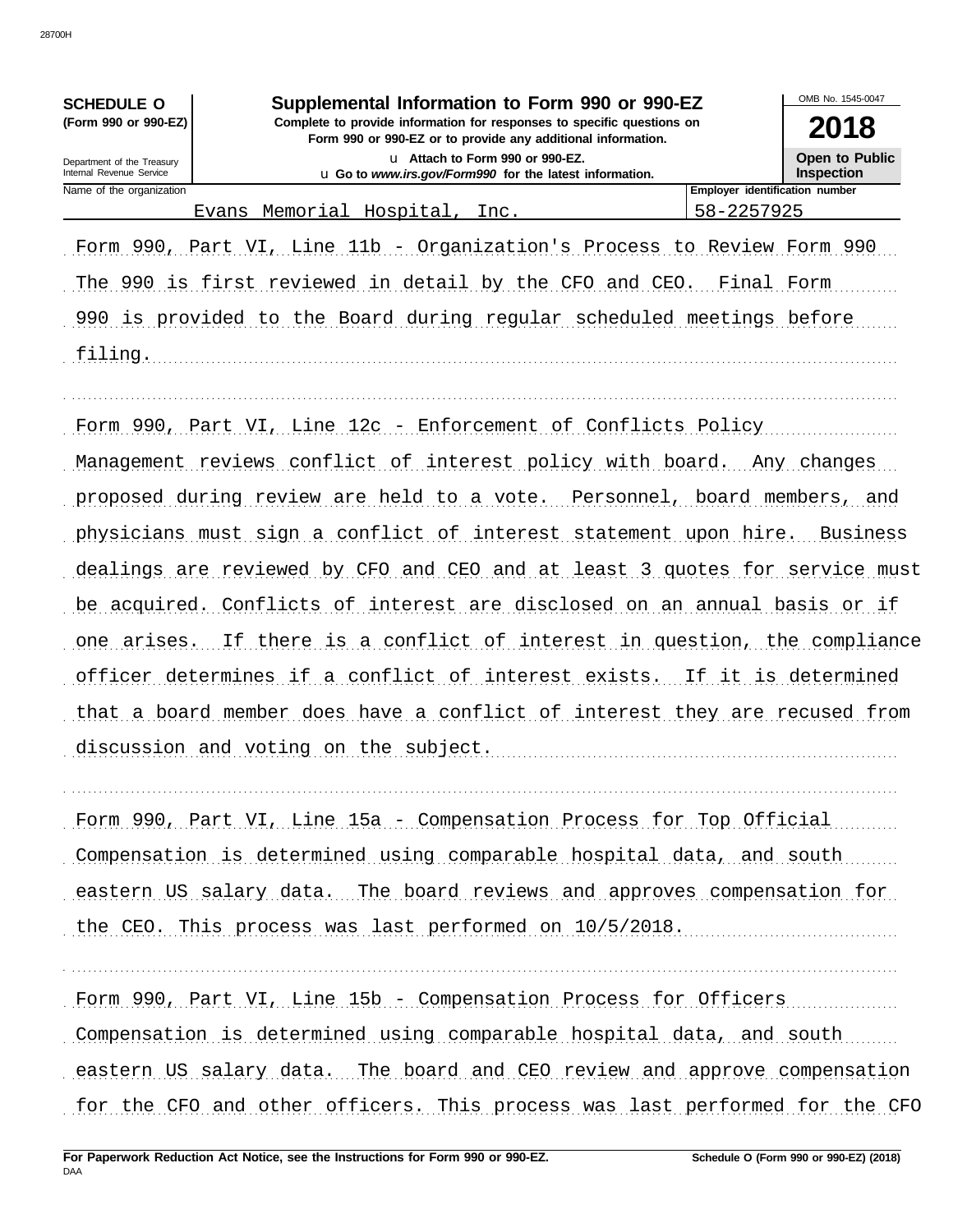| Schedule O (Form 990 or 990-EZ) (2018)                                  |                                       |                                                                   | <b>Employer identification number</b>      | Page 2           |
|-------------------------------------------------------------------------|---------------------------------------|-------------------------------------------------------------------|--------------------------------------------|------------------|
| Name of the organization<br>Evans Memorial Hospital, Inc.               |                                       |                                                                   | 58-2257925                                 |                  |
|                                                                         |                                       |                                                                   |                                            |                  |
| on $10/5/2018$ .                                                        |                                       |                                                                   |                                            |                  |
|                                                                         |                                       |                                                                   |                                            |                  |
| Form 990, Part VI, Line 19 - Governing Documents Disclosure Explanation |                                       |                                                                   |                                            |                  |
| The organization makes its governing documents, conflict of interest    |                                       |                                                                   |                                            |                  |
| policy, and financial statements available to the public upon request.  |                                       |                                                                   |                                            |                  |
|                                                                         |                                       |                                                                   |                                            |                  |
| Form 990, Part IX, Line 11g - Other Fees for Services                   |                                       |                                                                   |                                            |                  |
| Description                                                             |                                       |                                                                   |                                            |                  |
|                                                                         |                                       |                                                                   |                                            |                  |
|                                                                         |                                       |                                                                   | Tot/Prog Service Mgt & General Fundraising |                  |
| Professional Fees                                                       |                                       |                                                                   |                                            |                  |
|                                                                         | $\frac{12,085}{900}$ \$ 0             |                                                                   |                                            | $\overline{0}$   |
| Contract Services                                                       |                                       |                                                                   |                                            |                  |
|                                                                         | $\frac{1}{5}$ 669,808 $\frac{1}{5}$ 0 |                                                                   |                                            | $\overline{0}$   |
| Physician Fees                                                          |                                       |                                                                   |                                            |                  |
|                                                                         | $\frac{1}{2}$ , 044, 696 \$           |                                                                   |                                            | $\overline{0}$   |
| Outside Services                                                        |                                       |                                                                   |                                            |                  |
|                                                                         |                                       |                                                                   |                                            | $\overline{0}$ . |
| $\frac{\$}{\$}$ 269,499 $\frac{\$}{\$}$ 270,971 $\frac{\$}{\$}$         |                                       |                                                                   |                                            |                  |
| Total                                                                   |                                       |                                                                   |                                            |                  |
|                                                                         |                                       | $\frac{1,996,088}{5}$ , $\frac{270,971}{5}$ , $\frac{270,971}{5}$ |                                            | $\overline{0}$   |
|                                                                         |                                       |                                                                   |                                            |                  |
|                                                                         |                                       |                                                                   |                                            |                  |
|                                                                         |                                       |                                                                   |                                            |                  |
|                                                                         |                                       |                                                                   |                                            |                  |
|                                                                         |                                       |                                                                   |                                            |                  |
|                                                                         |                                       |                                                                   |                                            |                  |
|                                                                         |                                       |                                                                   |                                            |                  |
|                                                                         |                                       |                                                                   |                                            |                  |
|                                                                         |                                       |                                                                   |                                            |                  |
|                                                                         |                                       |                                                                   | <u>Page 1 of 1</u>                         |                  |

Schedule O (Form 990 or 990-EZ) (2018)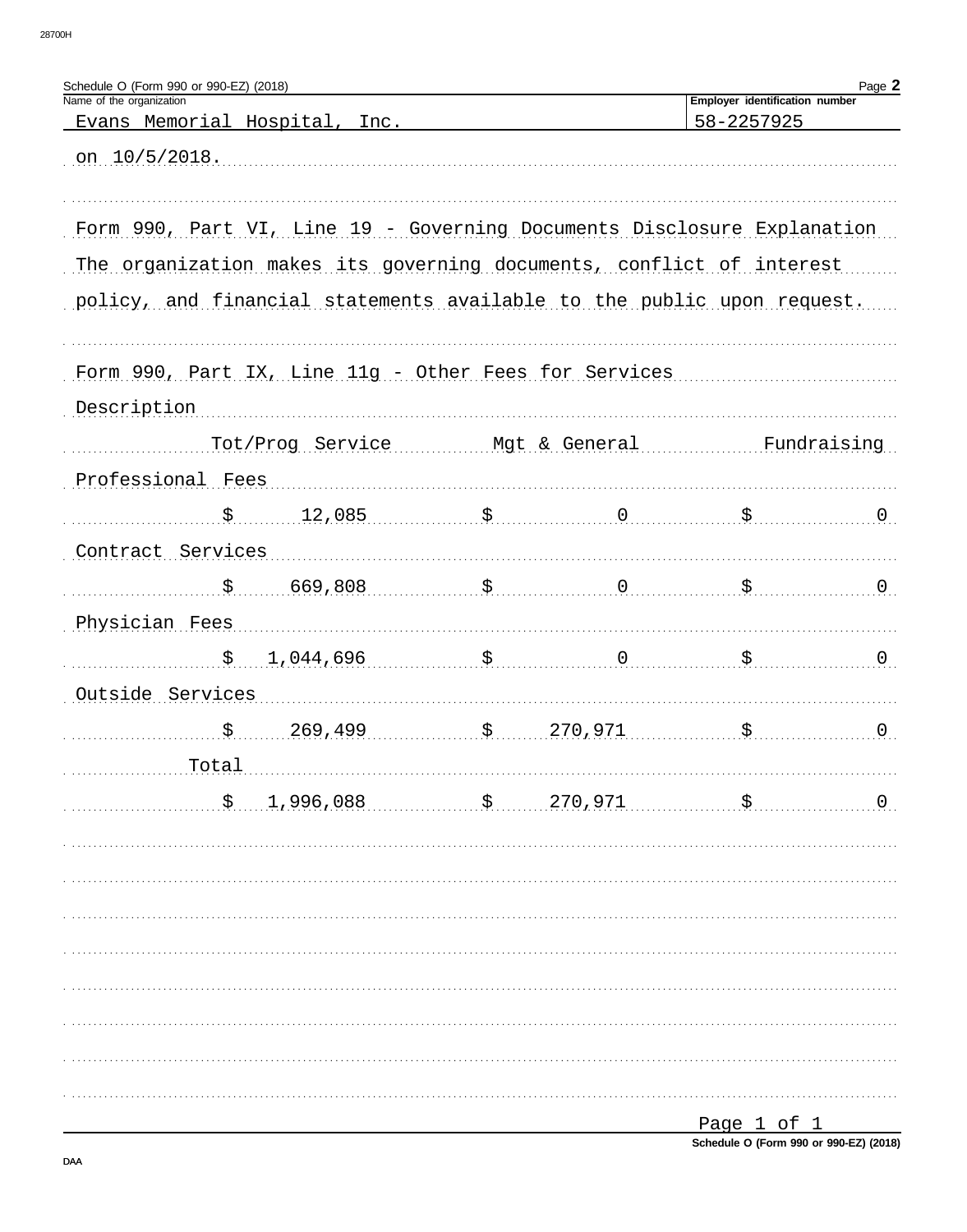| <b>SCHEDULE R</b>                                                                                                                                           |                                                                                                                                                                                                                    |                         |                                                     |  |                            |                                                        |  |                                     | OMB No. 1545-0047                                               |                                     |
|-------------------------------------------------------------------------------------------------------------------------------------------------------------|--------------------------------------------------------------------------------------------------------------------------------------------------------------------------------------------------------------------|-------------------------|-----------------------------------------------------|--|----------------------------|--------------------------------------------------------|--|-------------------------------------|-----------------------------------------------------------------|-------------------------------------|
| (Form 990)                                                                                                                                                  | <b>Related Organizations and Unrelated Partnerships</b><br>u Complete if the organization answered "Yes" on Form 990, Part IV, line 33, 34, 35b, 36, or 37.                                                        |                         |                                                     |  |                            |                                                        |  |                                     |                                                                 | <b>2018</b>                         |
| u Attach to Form 990.<br>Department of the Treasury<br>u Go to www.irs.gov/Form990 for instructions and the latest information.<br>Internal Revenue Service |                                                                                                                                                                                                                    |                         |                                                     |  |                            |                                                        |  |                                     |                                                                 | Open to Public<br><b>Inspection</b> |
| Employer identification number<br>Name of the organization                                                                                                  |                                                                                                                                                                                                                    |                         |                                                     |  |                            |                                                        |  |                                     |                                                                 |                                     |
|                                                                                                                                                             | Evans Memorial Hospital, Inc.                                                                                                                                                                                      |                         |                                                     |  |                            |                                                        |  | 58-2257925                          |                                                                 |                                     |
| Part I                                                                                                                                                      | Identification of Disregarded Entities. Complete if the organization answered "Yes" on Form 990, Part IV, line 33.                                                                                                 |                         |                                                     |  |                            |                                                        |  |                                     |                                                                 |                                     |
|                                                                                                                                                             | (a)<br>Name, address, and EIN (if applicable) of disregarded entity                                                                                                                                                | (b)<br>Primary activity | (c)<br>Legal domicile (state<br>or foreign country) |  |                            | (d)<br>Total income                                    |  | (e)<br>End-of-year assets           | (f)<br>Direct controlling<br>entity                             |                                     |
| (1)                                                                                                                                                         |                                                                                                                                                                                                                    |                         |                                                     |  |                            |                                                        |  |                                     |                                                                 |                                     |
| (2)                                                                                                                                                         |                                                                                                                                                                                                                    |                         |                                                     |  |                            |                                                        |  |                                     |                                                                 |                                     |
|                                                                                                                                                             |                                                                                                                                                                                                                    |                         |                                                     |  |                            |                                                        |  |                                     |                                                                 |                                     |
| (3)                                                                                                                                                         |                                                                                                                                                                                                                    |                         |                                                     |  |                            |                                                        |  |                                     |                                                                 |                                     |
| (4)                                                                                                                                                         |                                                                                                                                                                                                                    |                         |                                                     |  |                            |                                                        |  |                                     |                                                                 |                                     |
| (5)                                                                                                                                                         |                                                                                                                                                                                                                    |                         |                                                     |  |                            |                                                        |  |                                     |                                                                 |                                     |
|                                                                                                                                                             |                                                                                                                                                                                                                    |                         |                                                     |  |                            |                                                        |  |                                     |                                                                 |                                     |
| Part II                                                                                                                                                     | Identification of Related Tax-Exempt Organizations. Complete if the organization answered "Yes" on Form 990, Part IV, line 34, because it had<br>one or more related tax-exempt organizations during the tax year. |                         |                                                     |  |                            |                                                        |  |                                     |                                                                 |                                     |
|                                                                                                                                                             | (a)<br>Name, address, and EIN of related organization                                                                                                                                                              | (b)<br>Primary activity | (c)<br>Legal domicile (state<br>or foreign country) |  | (d)<br>Exempt Code section | (e)<br>Public charity status<br>(if section 501(c)(3)) |  | (f)<br>Direct controlling<br>entity | (g)<br>Section $512(b)(13)$<br>controlled entity?<br><b>Yes</b> | No                                  |
| (1)<br>200 N River Street                                                                                                                                   | Evans Memorial Hlth Organization In<br>58-2257919                                                                                                                                                                  |                         |                                                     |  |                            |                                                        |  |                                     |                                                                 |                                     |
| Claxton<br>(2)                                                                                                                                              | GA 30417-1659<br>Evans Memorial Foundation Inc                                                                                                                                                                     | Healthcare              | GA                                                  |  | 501c3                      | 12b                                                    |  | EMH                                 | Χ                                                               |                                     |
| 200 N River Street<br>Claxton                                                                                                                               | 58-2258177<br>GA 30417-1659                                                                                                                                                                                        | Fundrsng                | GA                                                  |  | 501c3                      | 12b                                                    |  | EMH                                 | Χ                                                               |                                     |
| (3)                                                                                                                                                         |                                                                                                                                                                                                                    |                         |                                                     |  |                            |                                                        |  |                                     |                                                                 |                                     |
| (4)                                                                                                                                                         |                                                                                                                                                                                                                    |                         |                                                     |  |                            |                                                        |  |                                     |                                                                 |                                     |
|                                                                                                                                                             |                                                                                                                                                                                                                    |                         |                                                     |  |                            |                                                        |  |                                     |                                                                 |                                     |
| (5)                                                                                                                                                         |                                                                                                                                                                                                                    |                         |                                                     |  |                            |                                                        |  |                                     |                                                                 |                                     |
|                                                                                                                                                             |                                                                                                                                                                                                                    |                         |                                                     |  |                            |                                                        |  |                                     |                                                                 |                                     |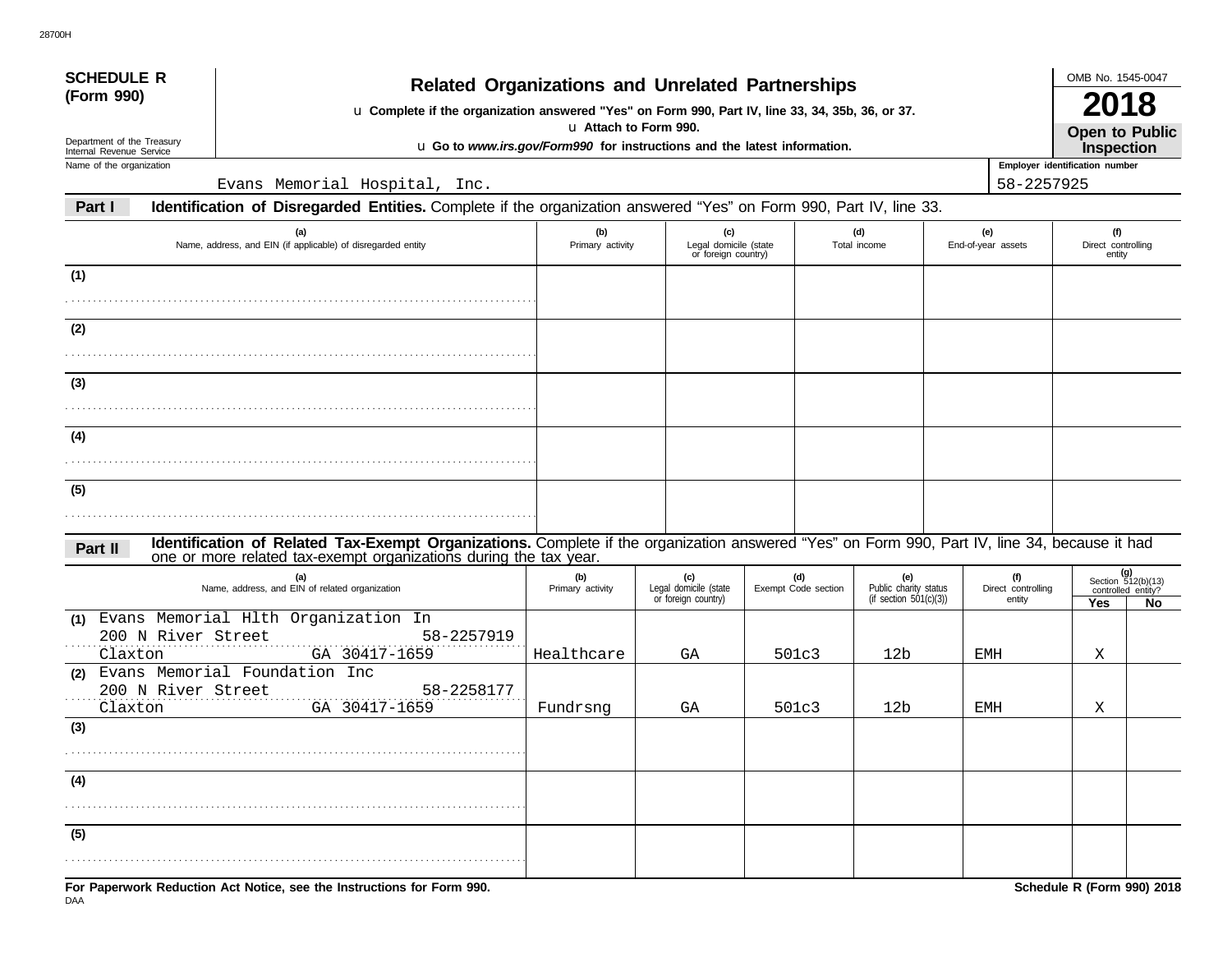| Identification of Related Organizations Taxable as a Partnership. Complete if the organization answered "Yes" on Form 990, Part IV, line 34,<br>Part III<br>because it had one or more related organizations treated as a partnership during the tax year. |                         |                                                             |                                                        |                                                                                                         |                                                        |                                        |                                                     |                                       |                                                                         |                                                     |                                                       |
|------------------------------------------------------------------------------------------------------------------------------------------------------------------------------------------------------------------------------------------------------------|-------------------------|-------------------------------------------------------------|--------------------------------------------------------|---------------------------------------------------------------------------------------------------------|--------------------------------------------------------|----------------------------------------|-----------------------------------------------------|---------------------------------------|-------------------------------------------------------------------------|-----------------------------------------------------|-------------------------------------------------------|
| (a)<br>Name, address, and EIN of<br>related organization                                                                                                                                                                                                   | (b)<br>Primary activity | (c)<br>Legal<br>domicile<br>state or<br>foreign<br>country) | (d)<br>Direct controlling<br>entity                    | (e)<br>Predominant<br>income (related,<br>unrelated,<br>excluded from<br>tax under<br>sections 512-514) | (f)<br>Share of total<br>income                        | (g)<br>Share of end-of-<br>year assets | (h)<br>Dispro-<br>portionate<br>alloc.?<br>Yes   No |                                       | (i)<br>Code V-UBI<br>amount in box 20<br>of Schedule K-1<br>(Form 1065) | (j)<br>General or<br>managing<br>partner?<br>Yes No | (k)<br>Percentage<br>ownership                        |
| (1)                                                                                                                                                                                                                                                        |                         |                                                             |                                                        |                                                                                                         |                                                        |                                        |                                                     |                                       |                                                                         |                                                     |                                                       |
| (2)                                                                                                                                                                                                                                                        |                         |                                                             |                                                        |                                                                                                         |                                                        |                                        |                                                     |                                       |                                                                         |                                                     |                                                       |
| (3)                                                                                                                                                                                                                                                        |                         |                                                             |                                                        |                                                                                                         |                                                        |                                        |                                                     |                                       |                                                                         |                                                     |                                                       |
| (4)                                                                                                                                                                                                                                                        |                         |                                                             |                                                        |                                                                                                         |                                                        |                                        |                                                     |                                       |                                                                         |                                                     |                                                       |
| Identification of Related Organizations Taxable as a Corporation or Trust. Complete if the organization answered "Yes" on Form 990, Part IV, line 34, because it had one or more related organizations treated as a corporatio<br>Part IV                  |                         |                                                             |                                                        |                                                                                                         |                                                        |                                        |                                                     |                                       |                                                                         |                                                     |                                                       |
| (a)<br>Name, address, and EIN of related organization                                                                                                                                                                                                      | (b)<br>Primary activity |                                                             | (c)<br>Legal domicile<br>(state or<br>foreign country) | (d)<br>Direct controlling<br>entity                                                                     | (e)<br>Type of entity<br>(C corp, S corp,<br>or trust) | (f)<br>Share of total<br>income        |                                                     | (g)<br>Share of<br>end-of-year assets | (h)<br>Percentage<br>ownership                                          |                                                     | (i)<br>Section<br>512(b)(13)<br>controlled<br>entity? |
| (1)                                                                                                                                                                                                                                                        |                         |                                                             |                                                        |                                                                                                         |                                                        |                                        |                                                     |                                       |                                                                         |                                                     | $Yes \mid No$                                         |
| (2)                                                                                                                                                                                                                                                        |                         |                                                             |                                                        |                                                                                                         |                                                        |                                        |                                                     |                                       |                                                                         |                                                     |                                                       |
| (3)                                                                                                                                                                                                                                                        |                         |                                                             |                                                        |                                                                                                         |                                                        |                                        |                                                     |                                       |                                                                         |                                                     |                                                       |
| (4)                                                                                                                                                                                                                                                        |                         |                                                             |                                                        |                                                                                                         |                                                        |                                        |                                                     |                                       |                                                                         |                                                     |                                                       |
|                                                                                                                                                                                                                                                            |                         |                                                             |                                                        |                                                                                                         |                                                        |                                        |                                                     |                                       |                                                                         |                                                     |                                                       |

Schedule R (Form 990) 2018 Page **2** Evans Memorial Hospital, Inc. 58-2257925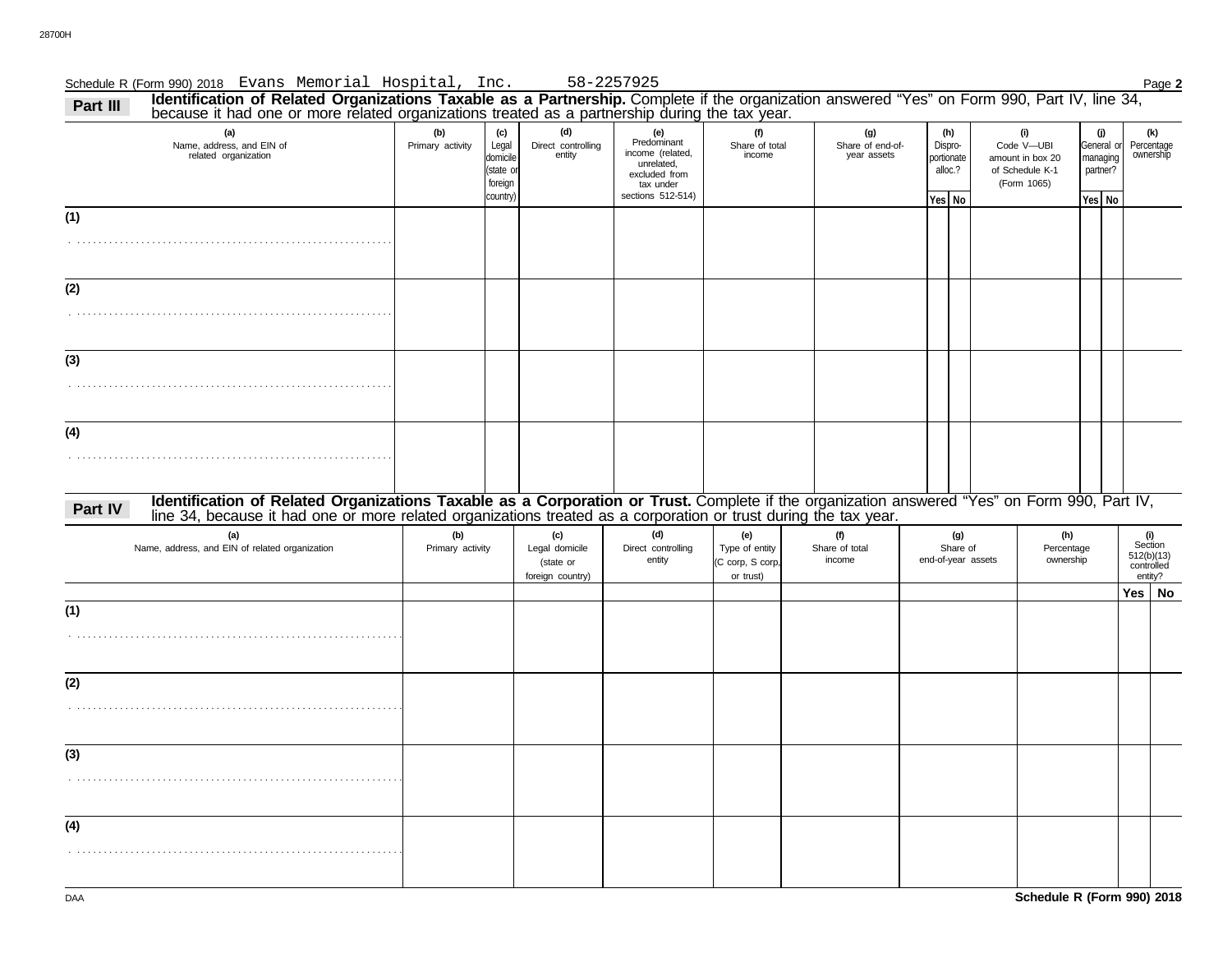#### **Part V Transactions With Related Organizations.** Complete if the organization answered "Yes" on Form 990, Part IV, line 34, 35b, or 36. Schedule R (Form 990) 2018 Page **3** Evans Memorial Hospital, Inc. 58-2257925 **Note:** Complete line 1 if any entity is listed in Parts II, III, or IV of this schedule. **1** During the tax year, did the organization engage in any of the following transactions with one or more related organizations listed in Parts II–IV? **a** Receipt of **(i)** interest, **(ii)** annuities, **(iii)** royalties, or **(iv)** rent from a controlled entity . . . . . . . . . . . . . . . . . . . . . . . . . . . . . . . . . . . . . . . . . . . . . . . . . . . . . . . . . . . . . . . . . . . . . . . . . . . . . . . . . . . . . . . . . . . . . . . . . **b** Gift, grant, or capital contribution to related organization(s) with the content content content content content content or capital contribution to related organization(s) with content content content content content c **c** Gift, grant, or capital contribution from related organization(s) . . . . . . . . . . . . . . . . . . . . . . . . . . . . . . . . . . . . . . . . . . . . . . . . . . . . . . . . . . . . . . . . . . . . . . . . . . . . . . . . . . . . . . . . . . . . . . . . . . . . . . . . . . . . . . . . . . . . . . . . d Loans or loan guarantees to or for related organization(s) with an example construction and conserve conserved to conserve the conserved or conserved to conserve the conserved or conserved or  $\mathbf{s}$  and  $\mathbf{s}$  and  $\mathbf$  $\bm e$  Loans or loan guarantees by related organization(s) with an example construction and construction construction of  $\bm s$ **f** Dividends from related organization(s) **g** Sale of assets to related organization(s) . . . . . . . . . . . . . . . . . . . . . . . . . . . . . . . . . . . . . . . . . . . . . . . . . . . . . . . . . . . . . . . . . . . . . . . . . . . . . . . . . . . . . . . . . . . . . . . . . . . . . . . . . . . . . . . . . . . . . . . . . . . . . . . . . . . . . . . . . . . . . h Purchase of assets from related organization(s) with an example contained and contained and contained and contained and contained and contained and contained and contained and contained and contained and contained and co i Exchange of assets with related organization(s) with an accommendational control and contained a state of an account of the state of assets with related organization(s) with an accommendation of the contained and contain j Lease of facilities, equipment, or other assets to related organization(s) with an example conserved and conserved the conserved facilities, equipment, or other assets to related organization(s) with an example conserved k Lease of facilities, equipment, or other assets from related organization(s) with the content content content to content the content of facilities, equipment, or other assets from related organization(s) with content con **l** Performance of services or membership or fundraising solicitations for related organization(s) . . . . . . . . . . . . . . . . . . . . . . . . . . . . . . . . . . . . . . . . . . . . . . . . . . . . . . . . . . . . . . . . . . . . . . . . . . . . . . . . . . . . . . . **m** Performance of services or membership or fundraising solicitations by related organization(s) . . . . . . . . . . . . . . . . . . . . . . . . . . . . . . . . . . . . . . . . . . . . . . . . . . . . . . . . . . . . . . . . . . . . . . . . . . . . . . . . . . . . . . . **n** Sharing of facilities, equipment, mailing lists, or other assets with related organization(s) . . . . . . . . . . . . . . . . . . . . . . . . . . . . . . . . . . . . . . . . . . . . . . . . . . . . . . . . . . . . . . . . . . . . . . . . . . . . . . . . . . . . . . . . . . . . . o Sharing of paid employees with related organization(s) with an example and contain an example and container the state of Sharing of paid employees with related organization(s) with an example and contained and contained p Reimbursement paid to related organization(s) for expenses with the content of the content of the content of the content of the content of the content of the content of the content of the content of the content of the co **q** Reimbursement paid by related organization(s) for expenses with an experience interaction and contained an experiment paid by related organization(s) for expenses with an expense with an experiment of  $\mathbf{R}$  and  $\mathbf$ **s** Other transfer of cash or property from related organization(s) . . . . . . . . . . . . . . . . . . . . . . . . . . . . . . . . . . . . . . . . . . . . . . . . . . . . . . . . . . . . . . . . . . . . . . . . . . . . . . . . . . . . . . . . . . . . . . . . . . . . . . . . . . . . . . . . . . . . . . . r Other transfer of cash or property to related organization(s) with the subsequence in the content of the content of the content of the content of the content of the content of the content of the content of the content of **1a 1b 1c 1d 1e 1f 1g 1h 1i 1j 1k 1l 1m 1n 1o 1p 1q 1s Yes No** . . . . . . . . . . . . . . . . . . . . . . . . . . . . . . . . . . . . . . . . . . . . . . . . . . . . . . . . . . . . . . . . . . . . . . . . . . . . . . . . . . . . . . . . . . . . . . . . . . . . . . . . . . . . . . . . . . . . . . . . . . . . . . . . . . . . . . . . . . . . . . . . X X X X X X X X X X X X X X X X X X X

2 If the answer to any of the above is "Yes," see the instructions for information on who must complete this line, including covered relationships and transaction thresholds.

|     | (a)<br>Name of related organization | (b)<br>Transaction<br>type $(a-s)$ | (c)<br>Amount involved | (d)<br>Method of determining amount involved |
|-----|-------------------------------------|------------------------------------|------------------------|----------------------------------------------|
| (1) | Evans Memorial Foundation, Inc.     | $\mathbf C$                        | 198,388                | G/L records                                  |
| (2) | All entities                        | m                                  |                        | indeterminable<br>Amount                     |
| (3) | All entities                        | n                                  |                        | indeterminable<br>Amount                     |
| (4) | All entities                        | $\circ$                            |                        | indeterminable<br>Amount                     |
| (5) |                                     |                                    |                        |                                              |
| (6) |                                     |                                    |                        |                                              |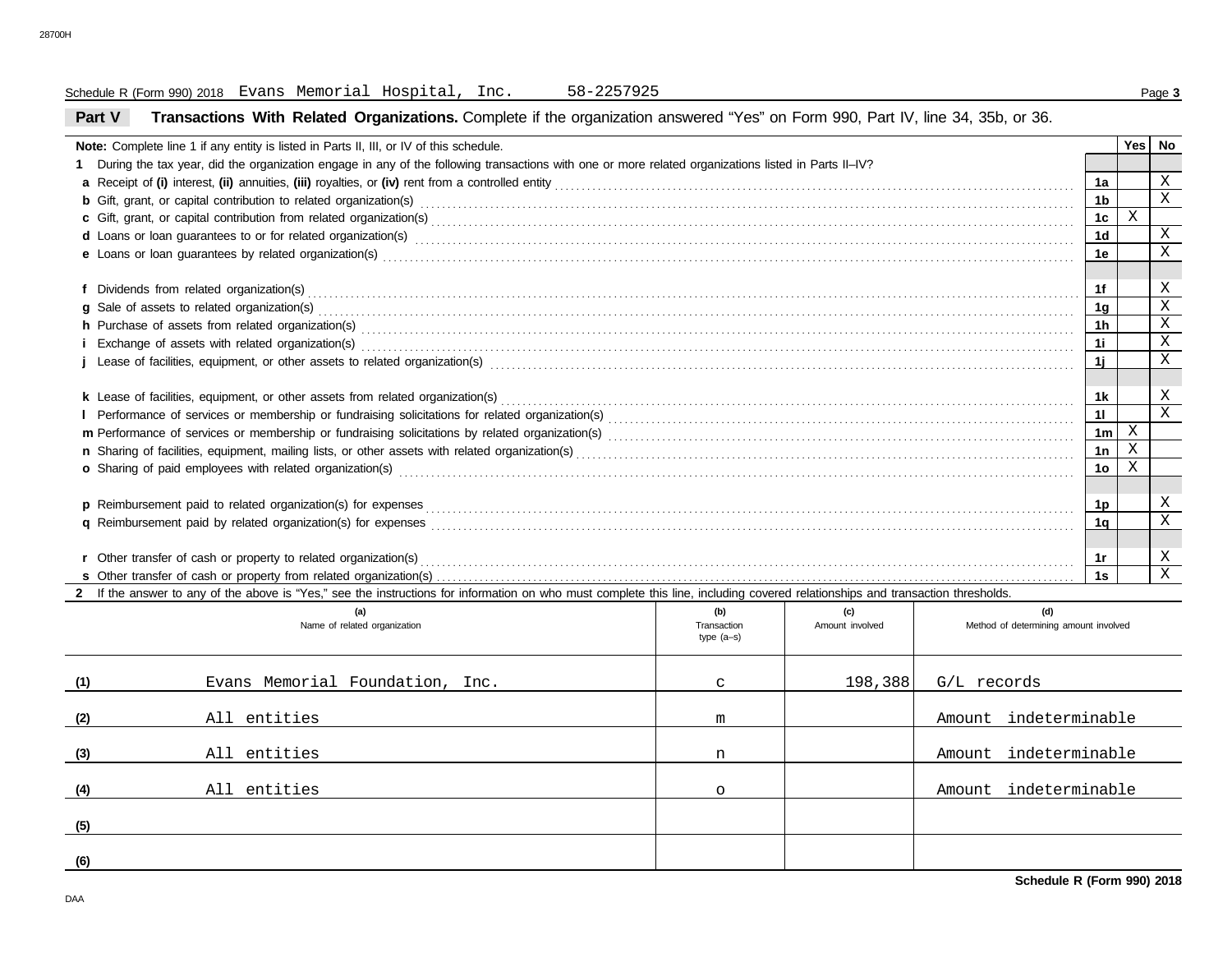## Schedule R (Form 990) 2018 Page **4** Evans Memorial Hospital, Inc. 58-2257925

# **Part VI** Unrelated Organizations Taxable as a Partnership. Complete if the organization answered "Yes" on Form 990, Part IV, line 37.

Provide the following information for each entity taxed as a partnership through which the organization conducted more than five percent of its activities (measured by total assets or gross revenue) that was not a related organization. See instructions regarding exclusion for certain investment partnerships.

| $\sim$ 9.000 $\sim$ . 0.000 $\sim$<br>(a)<br>Name, address, and EIN of entity | (b)<br>Primary activity | (c)<br>Legal<br>domicile<br>foreign | (d)<br>Predominant<br>income (related,<br>(state or unrelated, excluded<br>from tax under<br>sections 512-514) | (e)<br>Are all partners<br>section<br>501(c)(3)<br>organizations? |  | $55.1$ and $1.1$ $5.1$ and $1.5$ and $1.5$ and $1.5$ and $1.5$ and $1.5$ and $1.5$ and $1.5$ and $1.5$ and $1.5$ and $1.5$ and $1.5$ and $1.5$ and $1.5$ and $1.5$ and $1.5$ and $1.5$ and $1.5$ and $1.5$ and $1.5$ and $1.5$<br>(f)<br>Share of<br>total income | (g)<br>Share of<br>end-of-year<br>assets | (h)<br>Disproportionate<br>allocations? |  | (i)<br>Code V-UBI<br>amount in box 20<br>of Schedule K-1<br>(Form 1065) | (j)<br>General or<br>managing<br>partner? |  | (k)<br>Percentage<br>ownership |
|-------------------------------------------------------------------------------|-------------------------|-------------------------------------|----------------------------------------------------------------------------------------------------------------|-------------------------------------------------------------------|--|-------------------------------------------------------------------------------------------------------------------------------------------------------------------------------------------------------------------------------------------------------------------|------------------------------------------|-----------------------------------------|--|-------------------------------------------------------------------------|-------------------------------------------|--|--------------------------------|
|                                                                               |                         | country)                            |                                                                                                                | Yes   No                                                          |  |                                                                                                                                                                                                                                                                   |                                          | <b>No</b><br>Yes                        |  |                                                                         | $Yes \mid No$                             |  |                                |
| (1)                                                                           |                         |                                     |                                                                                                                |                                                                   |  |                                                                                                                                                                                                                                                                   |                                          |                                         |  |                                                                         |                                           |  |                                |
| (2)<br>.                                                                      |                         |                                     |                                                                                                                |                                                                   |  |                                                                                                                                                                                                                                                                   |                                          |                                         |  |                                                                         |                                           |  |                                |
| (3)                                                                           |                         |                                     |                                                                                                                |                                                                   |  |                                                                                                                                                                                                                                                                   |                                          |                                         |  |                                                                         |                                           |  |                                |
| (4)                                                                           |                         |                                     |                                                                                                                |                                                                   |  |                                                                                                                                                                                                                                                                   |                                          |                                         |  |                                                                         |                                           |  |                                |
| (5)                                                                           |                         |                                     |                                                                                                                |                                                                   |  |                                                                                                                                                                                                                                                                   |                                          |                                         |  |                                                                         |                                           |  |                                |
| (6)                                                                           |                         |                                     |                                                                                                                |                                                                   |  |                                                                                                                                                                                                                                                                   |                                          |                                         |  |                                                                         |                                           |  |                                |
| (7)                                                                           |                         |                                     |                                                                                                                |                                                                   |  |                                                                                                                                                                                                                                                                   |                                          |                                         |  |                                                                         |                                           |  |                                |
| (8)                                                                           |                         |                                     |                                                                                                                |                                                                   |  |                                                                                                                                                                                                                                                                   |                                          |                                         |  |                                                                         |                                           |  |                                |
| (9)                                                                           |                         |                                     |                                                                                                                |                                                                   |  |                                                                                                                                                                                                                                                                   |                                          |                                         |  |                                                                         |                                           |  |                                |
| (10)                                                                          |                         |                                     |                                                                                                                |                                                                   |  |                                                                                                                                                                                                                                                                   |                                          |                                         |  |                                                                         |                                           |  |                                |
| (11)                                                                          |                         |                                     |                                                                                                                |                                                                   |  |                                                                                                                                                                                                                                                                   |                                          |                                         |  |                                                                         |                                           |  |                                |